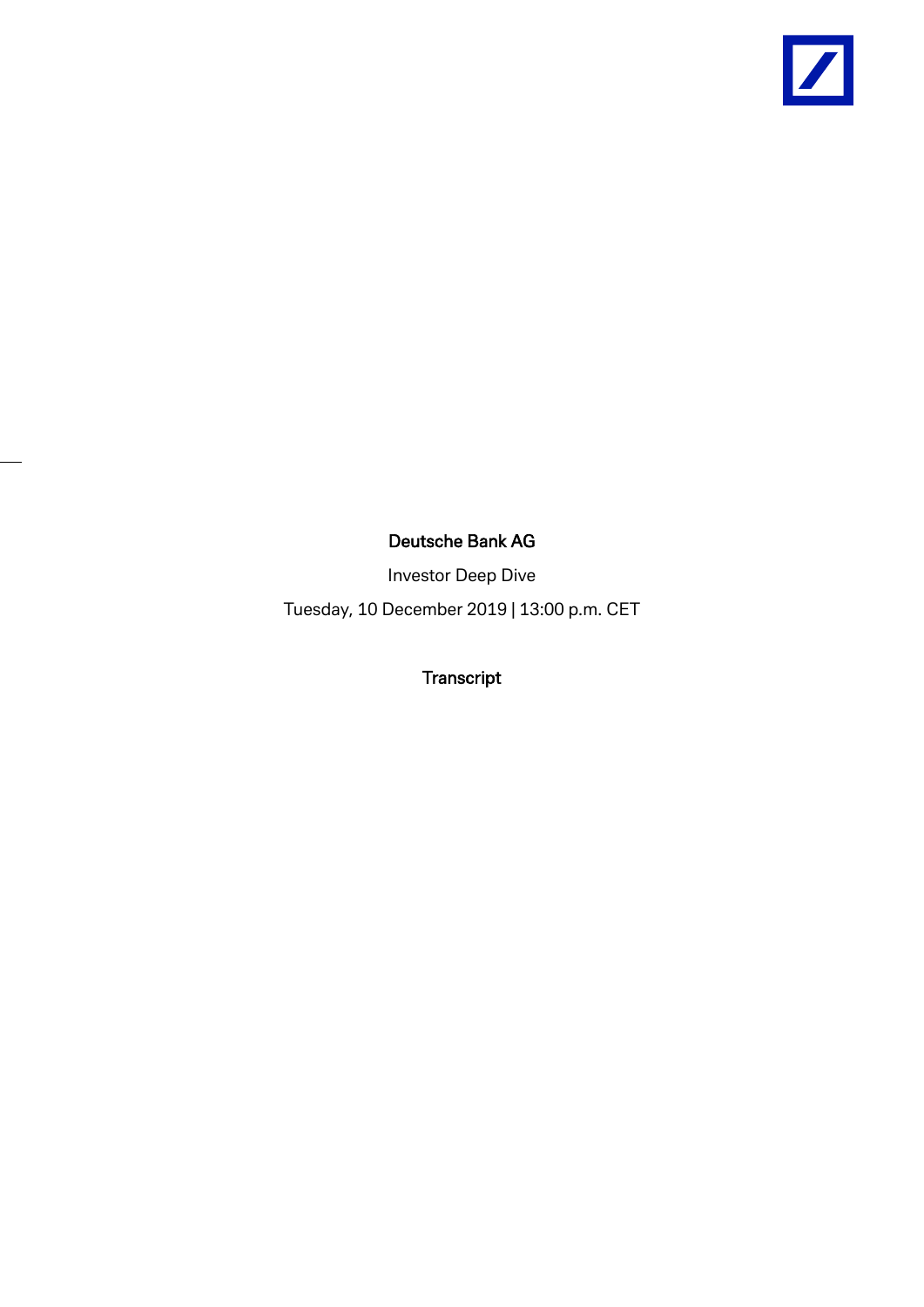

James Rivett Thank you all to those of you who have joined us here today in Frankfurt and to those of you on the webcast. Before we start talking about the future with our various business heads and presentations, the lawyers have just asked me to remind you that the future is uncertain, and therefore, every presentation contains forward looking statements about the way that things may be different than we expected. With that, let me hand over to Christian.

Christian Sewing Thank you very much, James, and a very warm welcome from me to our investor deep dive today. Our aim today is to reintroduce you to our business in the new shape and provide further depth on the transformation strategy, which we launched in July. We will also provide you with an update on our progress in executing on our strategy.

> James von Moltke and I will begin with a summary of the group's objectives, targets, and where we stand. Following that, the leaders of our core business and the capital release unit will present their strategies and describe how they plan to contribute to those objectives. Stuart will then walk you through our risk management strategy over the transformation period.

> And we have also set time aside for you to ask your questions throughout the day. We also want you to meet our leadership team on an informal basis, so we will end the day with a reception where you will have the opportunity to meet all the presenters in, hopefully, a more relaxed atmosphere. I don't want to waste any more time, so let me just right into it.

> To sum it up in five words, we are fully on track. On key dimensions of our transformation agenda, we are either in line or ahead of our plans. We told you that we would continue on our path towards getting our costs under control and we did. We have delivered seven quarters of year-on-year reductions, and we remain on track to reach our 2019 full year target for adjusted costs, taking into account transformation related charges and the impact of the global prime finance transfer to BNP Paribas.

> And with this run rate, we have achieved almost half of the savings, which we need to meet our 2020 target. Over the last 20 months, we took out costs in the amount of almost €2 billion on an annualised basis. We also told you that we would retain a solid capital base and we did. Our core tier one ratio was stable at 13.4% during the third quarter, despite the significant upfront transformation charges. This obviously provides us with a healthy cushion.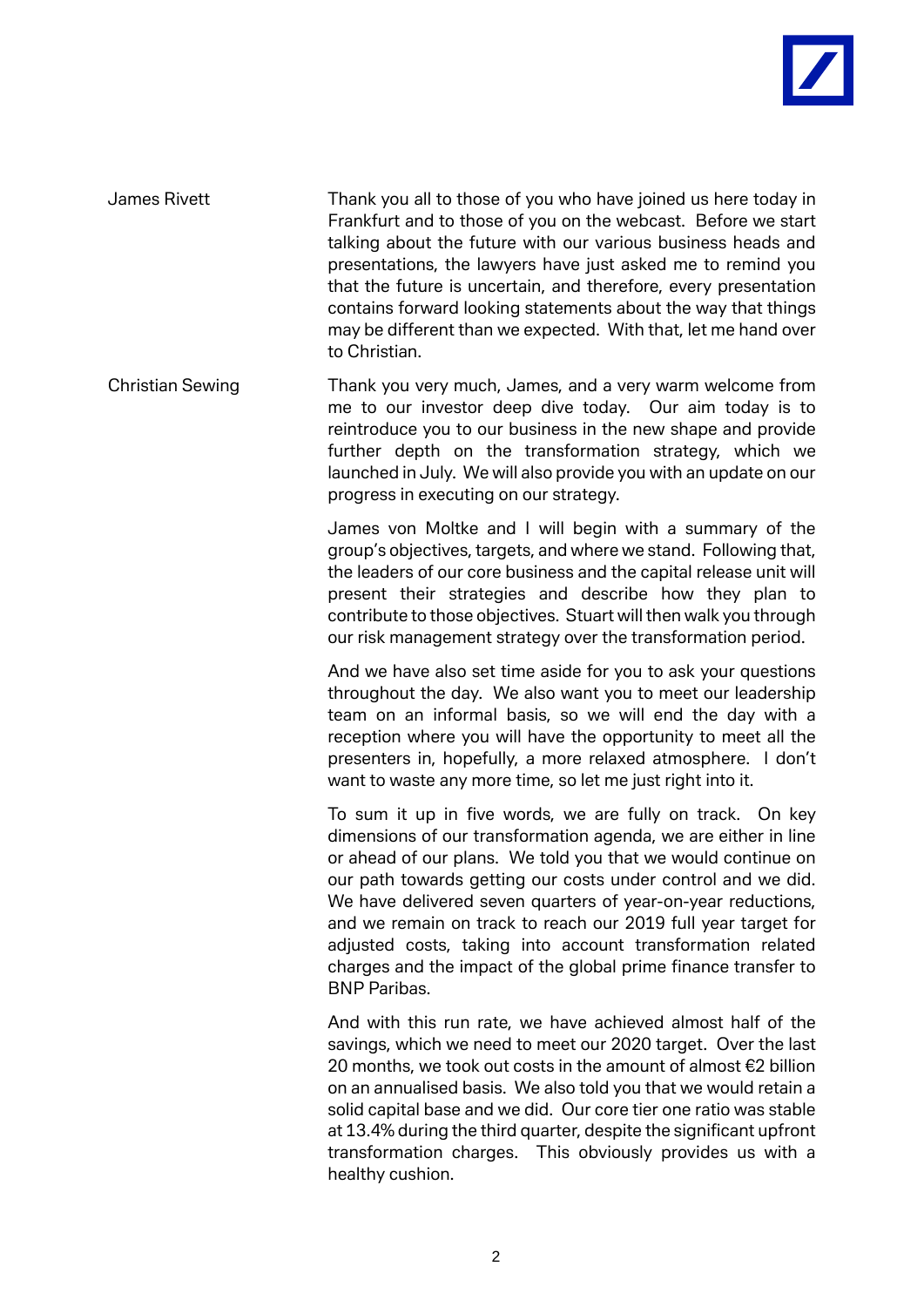

And for O4, we expect to be above our quidance of 13%. This was possible because we wasted no time in reducing leverage exposure and risk weighted assets in the Capital Release Unit. This is financing the restructuring of our bank and here, we are ahead of our plan, too. We told you that we would exit businesses where we are not competitive or which did not produce sufficient returns, and we did.

We are also well on track with the exit from equities trading, and have concluded an agreement to transfer our global finance business to BNP Paribas.

We told you that we would focus our investment bank on its strengths and allocate resources accordingly. We are already seeing that in our results, which are ahead of plan, and we are pleased with the investment bank's development in the fourth quarter. We have also successfully created our corporate bank, a unified division to serve our corporate clients segment globally.

This is at the heart of what Deutsche Bank has been doing for the last 150 years. The third quarter already demonstrated growth potential for that business. Overall, you can see the strengths of our businesses when looking at the performance of our core bank. Despite all the unrest and external headwinds, both revenues and profitability have been stable in the first nine months of this year, compared to last year. Clients are supportive as evidenced by a pickup in client engagement.

And we see strong support for our strategy among our employees. Three out of four employees embrace this transition, and that is crucial to make this transformation a success. We have also received positive feedback from our regulators, not only in words, but also in tangible results like in the lower G-SIB buffer.

Finally, in July we announced a new IT strategy to support our clients. This strategy will reduce complexity, improve efficiency, and create stronger working relationships between the business, technology, data, and innovation teams. And this is only the beginning. With our new setup implemented and our new leadership team in place, transformation is now in full swing.

Let me reassure you right from the start, we are delivering, we are executing, and we are doing it relentlessly in a no nonsense way. Quarter by quarter, month by month, and day by day.

We have been delivering in an environment that has become more uncertain in several respects. Our business case now assumes that interest rates remain lower for longer. The global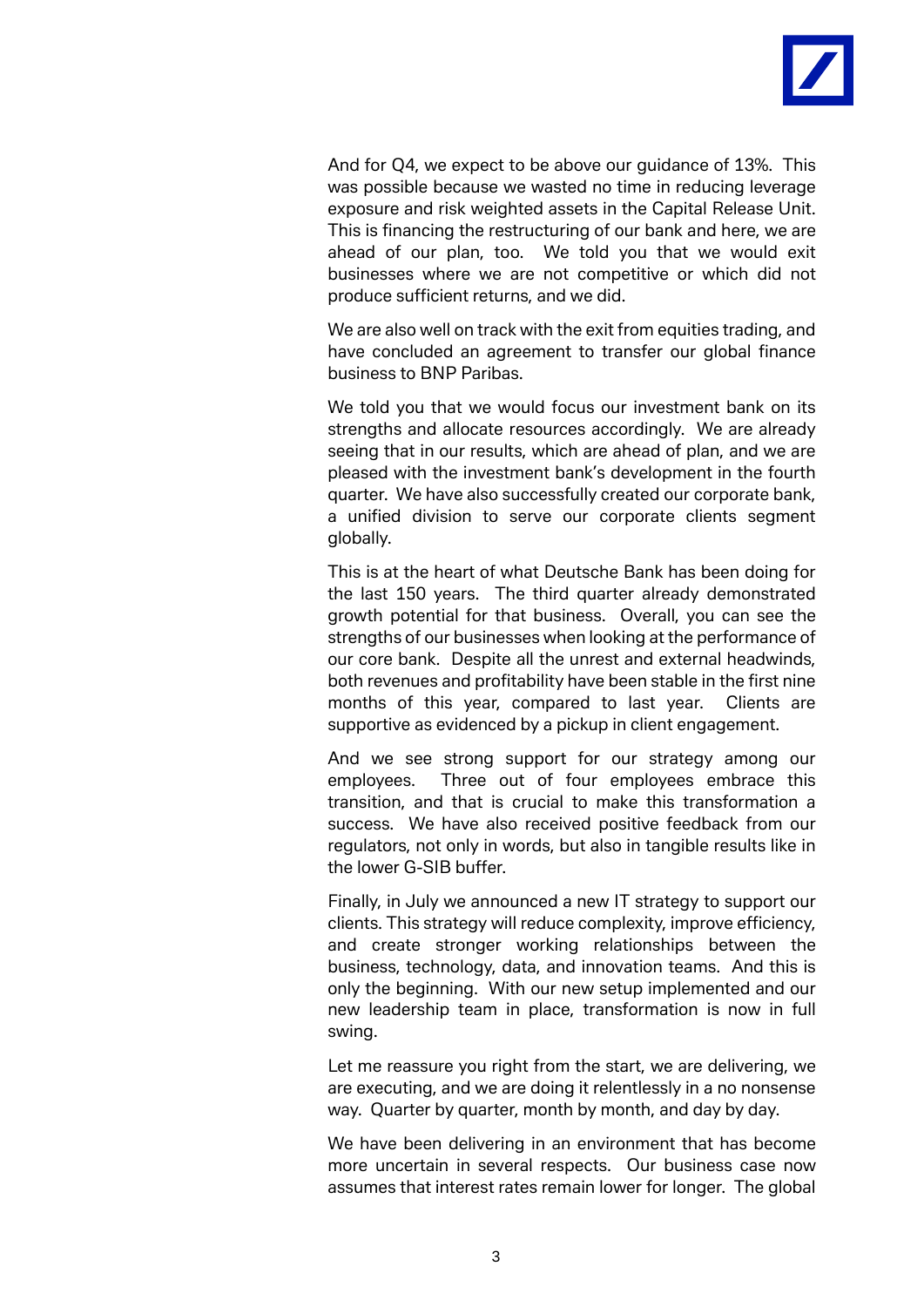

economy has slowed in 2019, although there has been more positive signals recently.

We see chances that global growth may now bottom out short of recession territory. However, geopolitical uncertainties remain, for example, around trade and also Brexit. Finally, we are operating in a world of increasing regulatory requirements, especially for the European banking sector. All of these issues will have an impact on our sector and on us. Let me be clear, these impacts are all factored into our strategic decisions, into our financial planning, and into our financial targets.

So, where do we go from here? Let me put it into a wider context. In July, we told you that our success was built on four pillars. Refocusing our bank on our four core businesses competing to win. Restructuring to increase efficiency. Reinvigorating the entrepreneurial spirit of our bank. And fourthly, returning capital to shareholders from 2022 onwards. Let's turn first to refocusing on slide five.

Until July, we were competing in too many businesses where we weren't strong enough and we weren't making good enough returns. I just described the progress we have made in exiting parts of the equities business. A business that lacks scale and where we were not competing to win. And that allows us to concentrate investment and resources on business where we can win and business where we have competitive advantages.

In the corporate bank and the investment bank, we are significantly increasing the share of revenues from those businesses with market leading positions. For example, around 75% of our investment bank revenues come from businesses where we enjoy a top five position globally. In our four core businesses, the indicators are positive. And that includes the encouraging momentum we see in the investment bank.

Focusing on strong businesses reduces earnings volatility and over time, also reduces cost of equity. Overall, this could be seen already in the first nine months of 2019 when our core bank revenues and profits were stable, compared to the first three months in 2018. And as I said, despite the significant headwinds we were facing. That sets us on course to be a bank that is built on competitive advantage and is simply more relevant to its clients.

Second, we are restructuring to finally make our bank more efficient, as you can see on slide six. As a result we, are on track to meet both our 2019 and 2020 cost targets, and this puts us on a good path to reduce adjusted costs by 25% or €6 billion by 2022, compared to 2018 levels. In 2018 and 2019, a large portion of our cost reductions came from reducing our business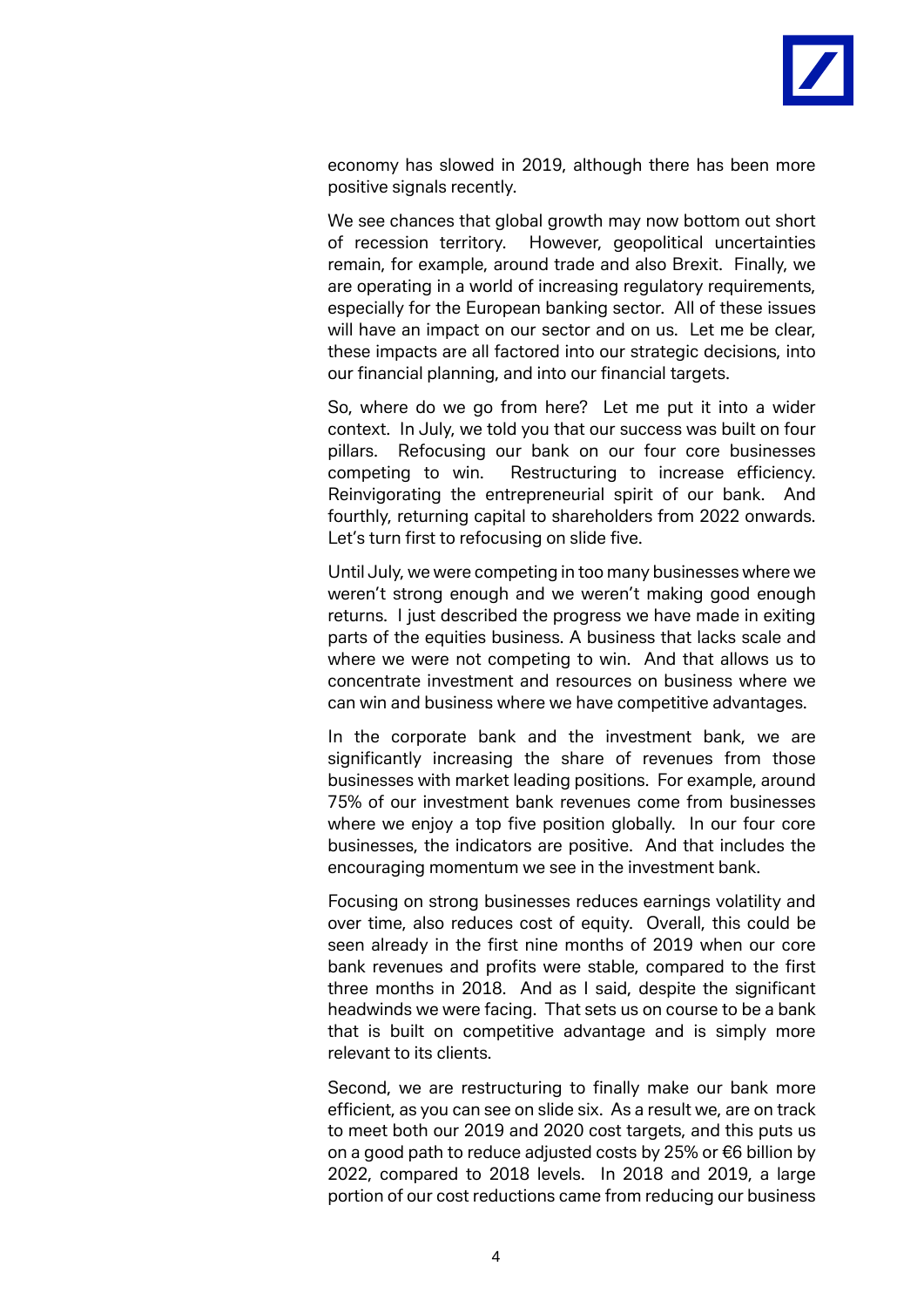

footprint. And of course, these front office reductions impacted our revenues.

But these reductions are now largely completed. From now on, our focus shifts to infrastructure costs, addressing structural inefficiencies and delivering on our previously announced programmes. And that gives us the confidence that we can achieve our cost targets without undermining revenue generation going forward. Furthermore, we will achieve these reductions without compromising on our commitments to technology investment and a strong control environment.

In fact, we have invested significantly in our compliance, AFC, and audit departments. And the results speak for themselves, as you can see on page seven. We have made significant progress in addressing historical conduct, litigation, and regulatory deficiencies. One recent example, last week, Frankfurt's Public Prosecutors Office closed investigations in the so called Regula proceedings against our bank.

Because no instances of criminal misconduct were found. One year after a search in our Frankfurt headquarters, which created huge attention worldwide. Putting the past behind us is also a result of our changed leadership culture, which you can see in the reduction in operational losses and red flags. And we have taken further measures to reinvigorate this leadership. We set up a Group Management Committee to support the new management board.

And this has enabled us to make progress faster and in a more coordinated and disciplined way. And yes, with a better focus on our businesses. That's also underpinned by the broader skillset in our team. And something else I'm especially pleased about, despite executing Deutsche Bank's biggest restructuring in two decades, we have received positive feedback, particularly from our clients and from our own employees.

In our annual people survey, key indicators on staff morale are up, for the first time since five years. People are clearly more committed and feel more productive today than a year ago. And how did we get such a result like that in the middle of a major restructuring? I personally think it's because we finally have the corporate clarity that we have been missing for so long.

When I attended meetings in Washington DC in October, the feedback from regulators and our client was unmistakable. They clearly recognised the progress we are making.

And finally, we are managing shareholders' capital in a more efficient and disciplined way, as you can see on slide eight. Today, five months after launching our strategy, we reaffirm our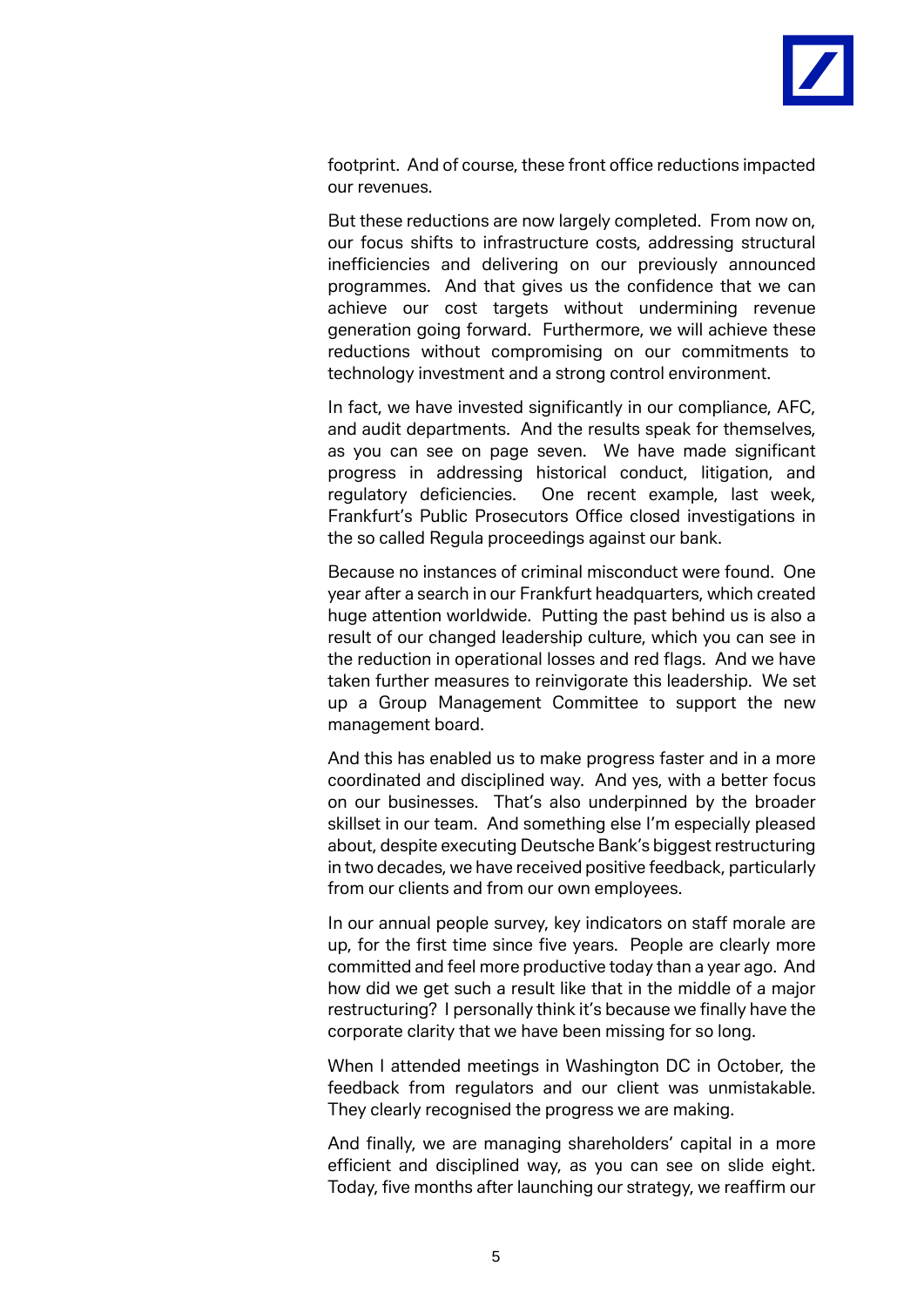

capital targets. We are absolutely determined to manage our transformation within our existing capital resources.

And the third quarter gave you an idea of how we intend to do this. RWA reductions in the Capital Release Unit offset the net income impact from capital, resulting from transformation related charges. As a result, we held our core tier one ratio stable at 13.4% stronger than many of our international peers. And to give you a preview on the fourth quarter, we are very confident that our core tier one ratio will again be above 13% through year end.

The progress we are making is reflected in recent actions by the regulators. The financial stabilities board's G-SIB assessment recently reduced our G-SIB surcharge by 50 bases points to 1.5%. That lowers our 2022 leverage ratio requirement to 3.75%. In addition, we very much welcome the ECB decision announced this morning to reduce our minimum core tier one requirement by 25 basis points from January  $1<sup>st</sup>$  next year.

That reflects the credibility we have built with our regulators. But also our capital and leverage requirements are now lower, we are keeping our commitment unchanged. We aim for a capital ratio of at least 12.5% throughout the transformation process. And yes, we will improve our leverage ratio to 5% by 2022. In a nutshell, we are now managing capital in a different way and we see a path towards being able to return capital to shareholders starting from 2022.

Our overall efforts are underpinned by over 120 initiatives across all businesses and regions. And these are tracked by our new Chief Transformation Officer Fabrizio Campelli. And as you can see on slide nine, all of these initiatives have been grouped into a more focused set of deliverables to provide a coherent and coordinated transformation agenda. The managers who lead them are enabled and accountable.

The objective of this roadmap is to monitor the performance of each of our transformation initiatives against milestones and financial targets, and to trigger an early intervention where appropriate and when necessary. Fabrizio has the mandate to enable delivery in partnership with all other members of the management board. And with all of this in place, I'm very confident that this will gain even more traction in our daily execution.

Having said this, we have to deal with some headwinds. And actually, they have become stronger for the whole industry since our strategy announcement in July, mainly because of lower interest rates. But again, we have acted fast and decisively to offset these negative effects as far as possible. We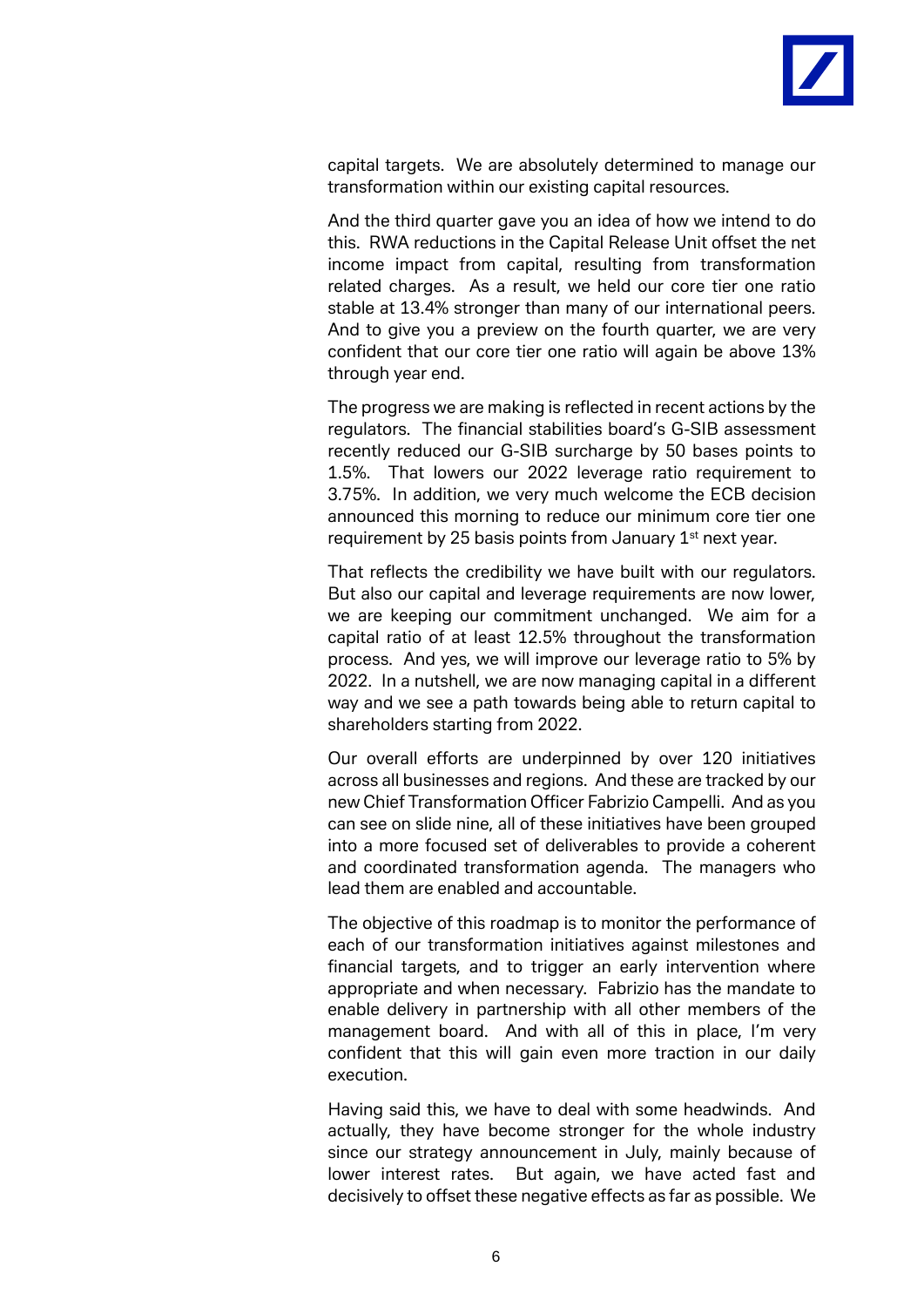

have started passing through parts of the impact of negative interest rates to corporate and high net worth clients and making use of the ECB deposit tiering scheme.

We are advising our clients on migrating from deposits to higher yielding investment assets. And we are managing our balance sheet in a more dynamic fashion to mitigate the drag from liquidity reserves. And therefore, we remain confident regarding our path to improve profitability as shown on slide 12. Let me be frank upfront, returns to our shareholders today are simply unacceptable. Even adjusting for transformation costs and derisking within the capital release unit.

Our bank must deliver a significantly better return on tangible equity. Our way towards our 2022 targets is a balanced mix of stabilised and growing revenues, and in particular, a focused execution of our cost programme. On the revenue side, we see some very positive momentum in some areas. Also, we benefit from the parameter change, which we announced at the end of July.

This compensates, at least partially, for the tougher interest rate environment. But let me be clear, the bulk of our profit improvement will come from our cost savings, and this is completely under our control. And we have a proven track record over the last two years that we are able to deliver on costs. On the other hand, we expect some offsetting impact from a normalisation of credit provision, from the exceptionally low level of recent years.

And at the same time, the drag from the Capital Release Unit will significantly decrease until 2022. As a result, we reaffirmed our target on post tax return on tangible equity of 8% in 2022 as we communicated in July. We also have enough incremental levers to deliver on our promise. Notably, we are determined to reduce the residual costs of the Capital Release Unit as fast and as far as possible.

And you may ask now how do we ensure to preserve and grow our revenues, given we announced that we would reduce costs by another €4.5 billion and the number of employees by almost 18,000. The answer is straightforward. Our client facing staff in revenue generating areas, in the corporate bank, the investment bank, and in wealth management, the total number of staff will remain almost unchanged in our plans from 2019 onwards.

And this will strongly support our commitment to client centricity and our revenue and market share ambition. Our cost reductions will almost entirely arise from the business exits, which we have announced, run down of remediation projects,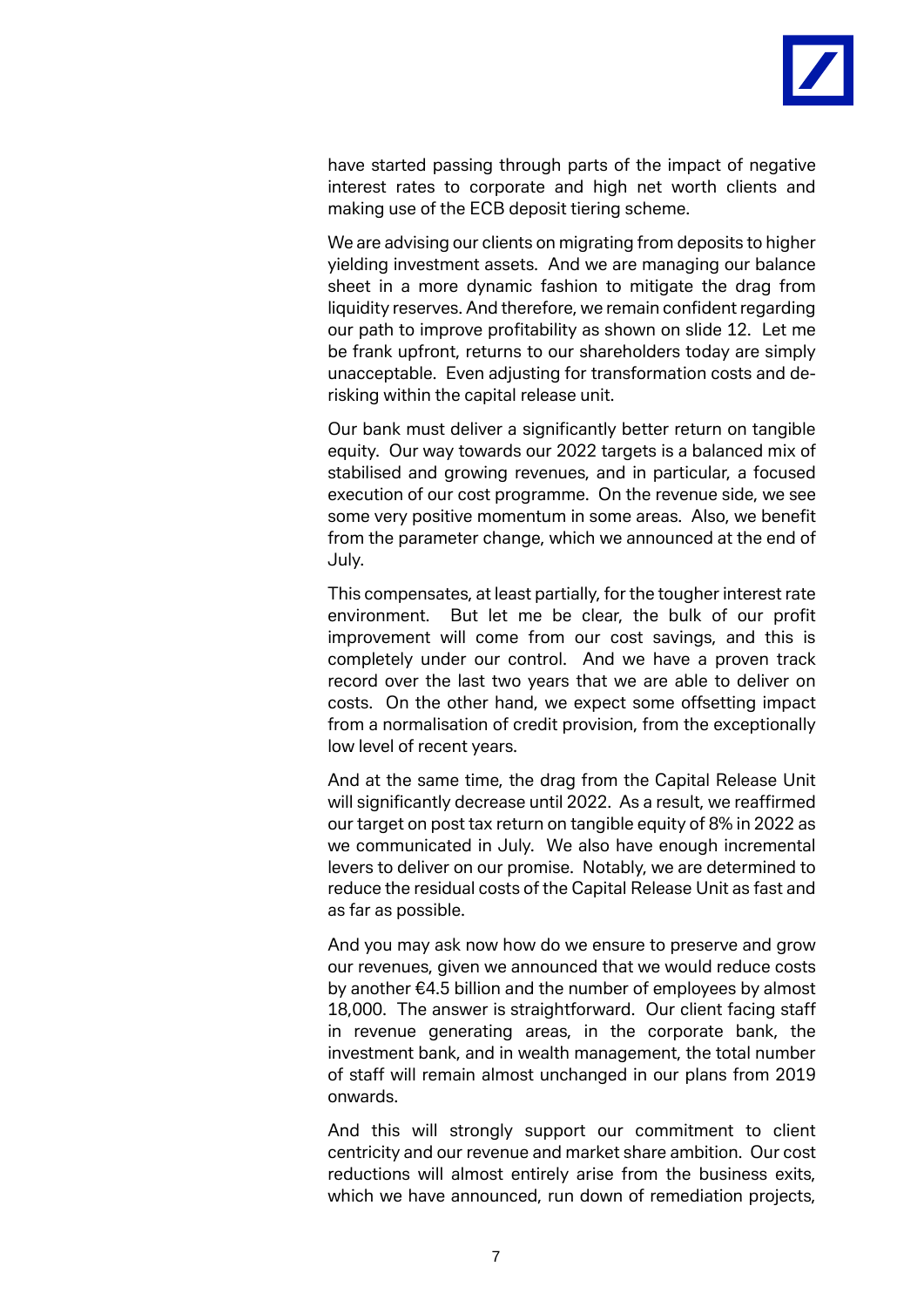

technology and infrastructure simplifications, and a leaner, more digitised retail platform.

Now, let me say a few words on how each business will contribute, and please be aware that James and I are referring to 2018 CAGRs to ensure easy comparison to our July disclosures. In the business updates, you will find references to 2019 levels. Now I will start with the corporate bank on slide 13. This newly created division is not only closest to Deutsche Bank's roots, it is core to our bank. And the good news is it is a highly attractive business.

It is a leading business globally with more than €5 billion in revenues. We expect revenues to grow at 3% annually. And that's roughly in line with GDP growth, which has been a good indicator for the corporate bank revenue development in the past. And our starting point is great. We are the world leader in euro clearing and the number one non-US clearer of US dollars. With our full suite of products, our aim is to become the bank of choice for the corporate treasure.

We provide day-to-day essential services very efficiently and reliably. And that gives us the platform to deliver our bank more broadly. Here, we can use technology to connect and integrate our services more closely to our clients. Regionally, we see opportunities to leverage growth in trade flows, in particular between Europe and Asia, as well as intra-Asian flows.

In the current geopolitical environment, it is an advantage to be a European bank in that region. And we have a great brand recognition over there. Accordingly, we will allocate more resources to that region. All in all, key indicators for the corporate bank are positive. We are already growing loans by 5% and the number of cash transactions by 10%.

And we will gain further traction by exporting our domestic coverage concept to other regions. Just bear in mind our crosssell ratio in Germany is significantly higher than internationally. And we can grow revenues by collaborating more closely with the investment bank. Stefan Hoops will provide you with more details but let me now turn to the investment bank.

Five months into the restructuring, I'm pleased with the progress we have seen. And I'm proud of what Mark and Ram have achieved so far. We have already successfully refocused our investment bank on our industry leading businesses, be it credit, financing, foreign exchange rates and advisory, and the results are encouraging. In fact, our revenues in the investment bank in October and November are well ahead of last year's revenues.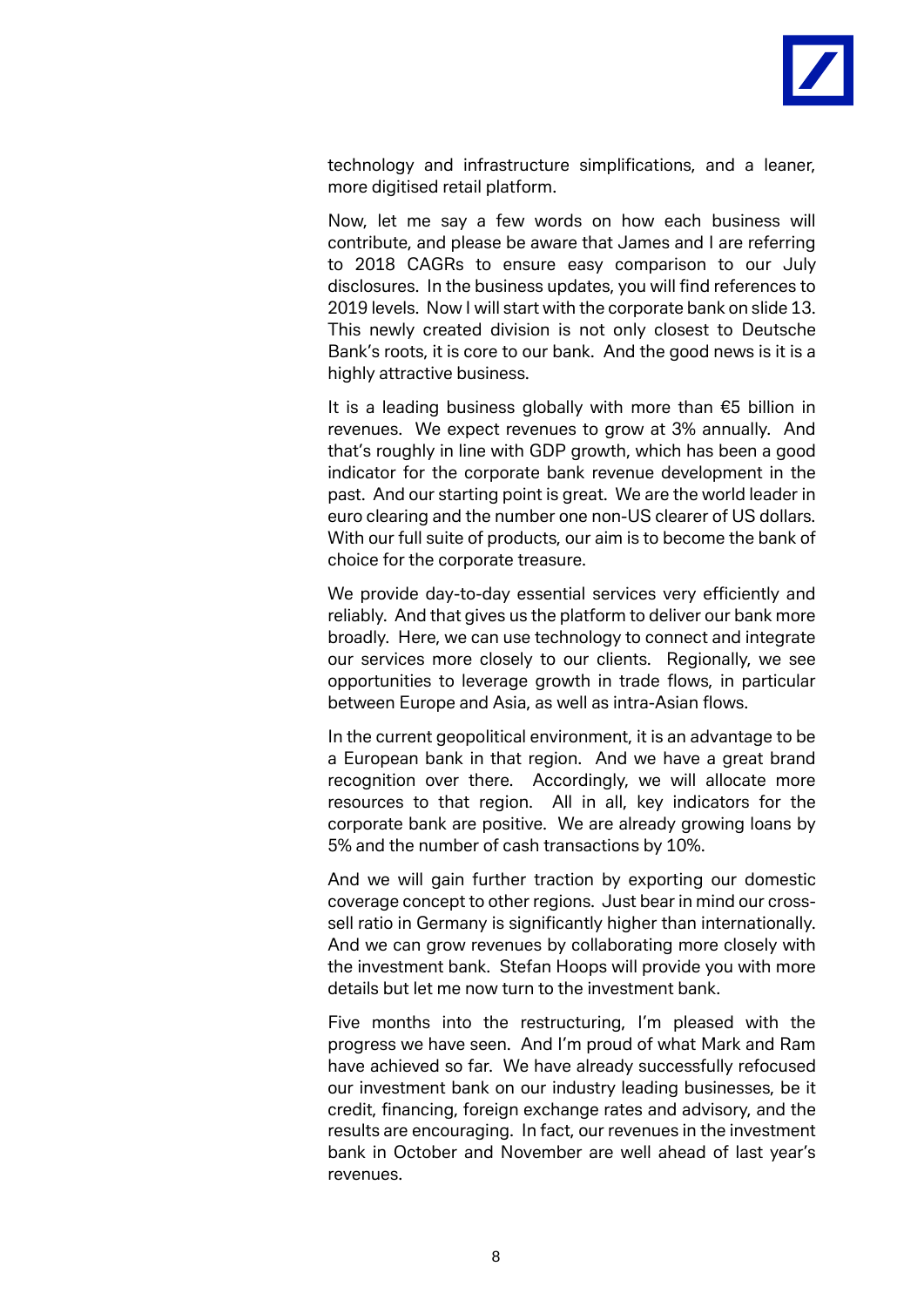

In sales and trading, we've experienced healthy double digit growth in these two months. Because of this and perimeter changes we announced in July, we do see a clear path to a posttax RoTE between 7% and 8% in 2022, which is a bit more than we expected this summer. Why have we become more optimistic? As mentioned, we have now virtually completed our front office restructuring. From 2020 on, we will focus on infrastructure costs in particular.

Mark and Ram will take you through our detailed plans to drive these cost efficiencies without impacting our revenue generating potential. Additionally, we are now a bit more optimistic on revenues than in July. What drives this improvement? There are several factors. We are, first of all, much more focused on our strengths.

But most importantly, we have seen a broad vote of confidence among our clients and among our investors as reflected by significantly lower CDS levels. And the impact of our exit from equities trading on the other businesses has been less than we have assumed. Our investment bank is a good business. We focus and we will grow where we have a top five market position, which again, makes up 75% of our business. And this is paying off.

Revenues from top institutional clients are up 20% this year. In corporate finance, our ranking and market share with our top target clients is significantly higher than our overall share and is substantially up year-on-year. Client calling intensity is up 23% in EMEA, 40% globally, since we announced the strategy. Consequently, I'm pleased with our new management team, which took prompt action to address our shortcomings. Turning now to the Private Bank on page 15.

For the Private Bank, we expect stable revenues. We are confident that our targeted growth initiatives can offset interest rate headwinds. And we are planning to double post tax return on equity from 4% today to 10% to 11% in 2022. Karl and his team will show you retail banking is mostly an efficiency game. And above all, it is all about efficiency in Germany.

We are fully focused on accelerating the integration of Postbank. In 2019, we are on track to achieve around €200 million of cost synergies, as we said before. With our German platforms now under a single legal entity, we are able to drive more efficiencies across the whole value chain. We are working with Bernd Leukert, our new Head of Technology, Data and Innovation, to realise additional savings from modernising the IT platform of this unified business. And our market position is unique.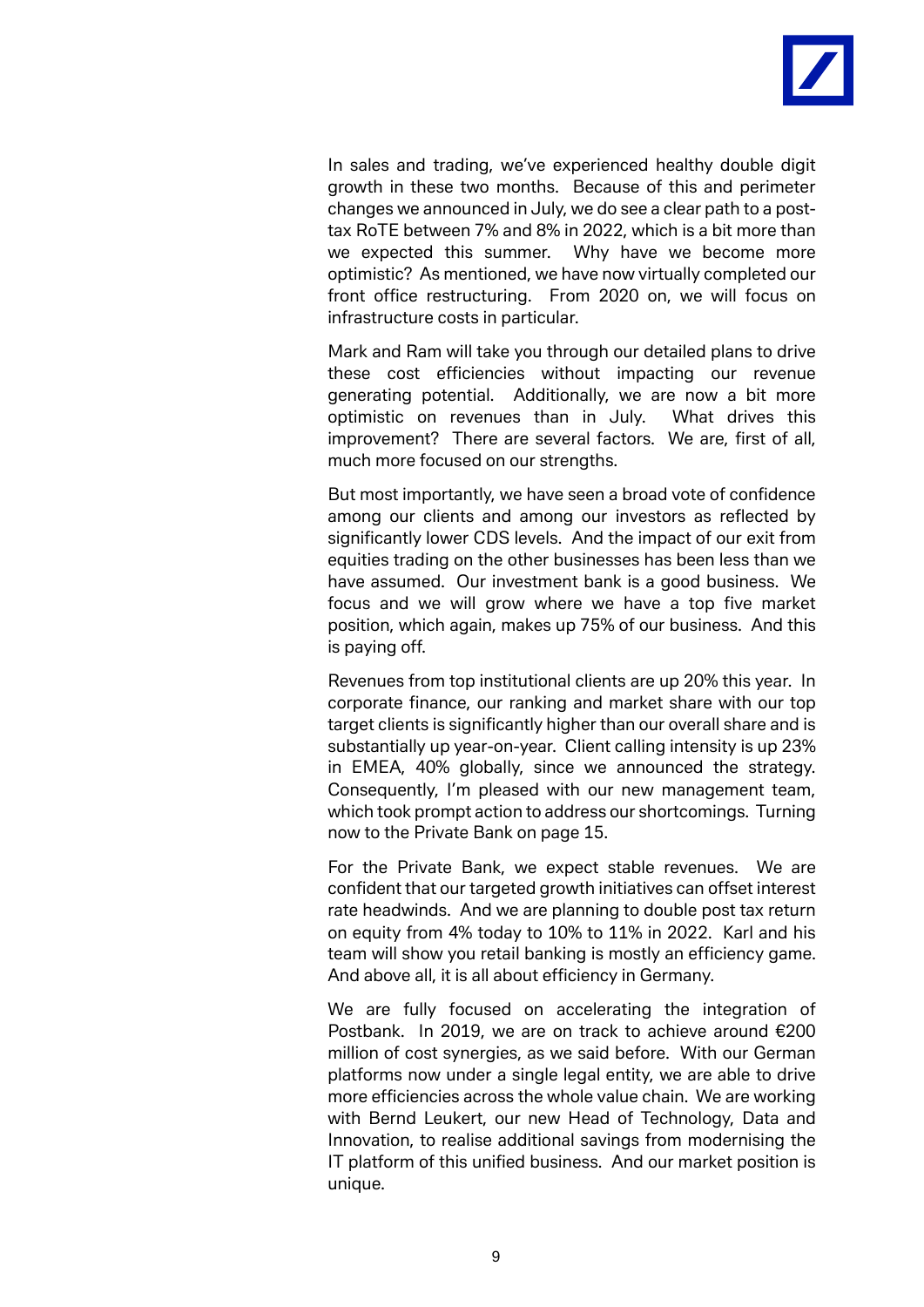

There is no other German bank with the advisory capacity, as well as the scale and product range, to help clients navigate, in particular, in a low interest rate environment like we have. And we have been growing already assets under management. Internationally, our investments in our global wealth management are paying off. It has turned into a growth story.

We have achieved consecutive quarters of net asset inflows, reversing the outflows of 2018. And we are gaining market share, especially in Asia. Hence, while we increase the efficiency of our business model, we will invest further into our advisory capacity.

Finally, let me come to the asset management business. In asset management, we are building on the momentum that Asoka has been generating since taking the helm about a year ago.

Our revenue plan is conservative with growth of 1% per year throughout 2022. However, we have already made progress in reducing costs in 2019 as evidenced by the improved cost income ratio. For example, in DWS, we abolished corporate titles, that brings less hierarchy and more teamwork. And yes, this could be a role model for other areas in our bank.

We have also seen consecutive quarters of net inflows, reversing the outflows of 2018 and clearly progressing towards our target of net inflows of 3% to 5% per year. How has this been possible? It is, again, very simple. By good management of DWS. Or, to be more precise, by launching new products, leveraging our distribution partnerships, investing in ESG, and delivering sustained and strong performance.

More than 80% of our assets under management outperformed the benchmarks. The number of DWS funds ranked four or five star by Morningstar, has increased by 25% since the beginning of last year. And DWS is on the right track.

So, within each business, we have strategy for efficiency and growth. Furthermore, it is part of the strategy to leverage a potential, which we have slightly neglected in prior years when our focus was rather on selling products than offering our client holistic solutions.

And that is changing now. We are collaborating across our businesses as never before, as you can see, on page 17. We are finally leveraging our potential as a universal global bank. Remember the "FX4cash" example I gave you during the third quarter earnings call. Our online real time FX hedging tool, developed in partnership between the investment bank and the corporate bank, had its best quarter ever.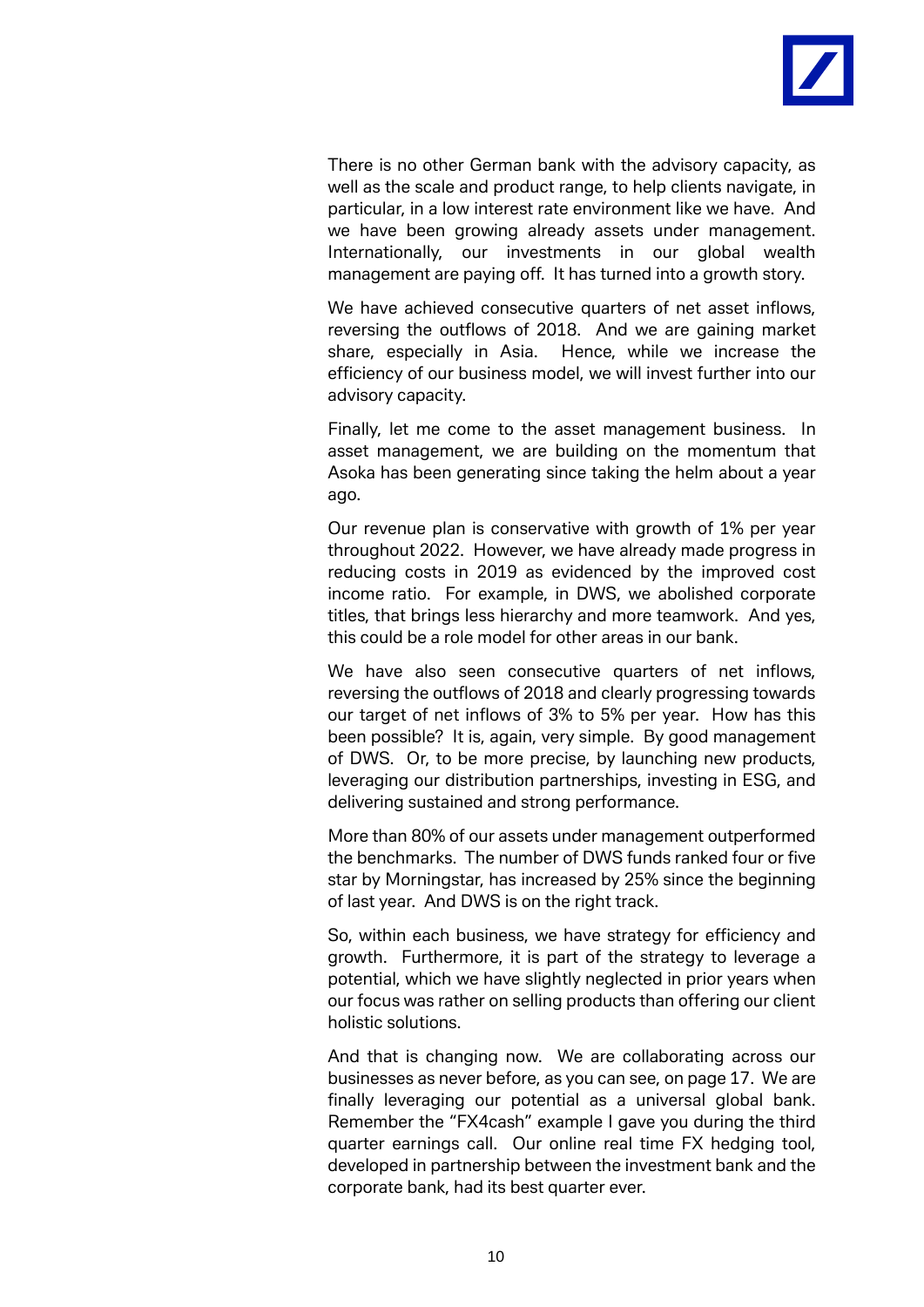

Wealth management is using credit solutions from the investment bank and trade facilities from the corporate bank to grow the wallet share with key entrepreneurial clients. And in the Private Bank, we are migrating clients into investment products, including those of DWS. And finally, we are teaming up to deliver in the so important ESG space. Within the investment bank, we have the engine to originate ESG products, which institutional investors, wealthy individuals, and private clients want.

We are making significant efforts to expand quickly in this area. And finally, with cross business collaboration across our senior leadership, we are breaking down the silos that have held back this bank for so long. Another key enabler for growth is technology, which I will discuss on slide 18. As we said in July, despite the smaller footprint, our technology investments are broadly unchanged as we reallocate resources to our core businesses.

And the future of banking will rest on two main pillars. Platform on the one hand and trusted advisor or risk manager on the other. Both pillars help us to better understand our client needs holistically, and that's true for institutional, corporate, but also, private clients. The platform business needs to handle huge and increasing volumes in a highly efficient manner, and that's how we stay relevant to our clients.

And today, we have some highly successful platforms already. Autobahn, our institutional client platform for foreign exchange, has around 85,000 active user. Some large corporates have over 200 individual users. And these are our most loyal clients. In the last three years, Autobahn electronic FX option volumes have grown by more than 100% per year. And we can, and we are, leveraging this platform, which places us at the heart of the client's dealing for other offerings.

With this, we are at the heart of the corporate treasurer. In the Private Bank, our DB mobile app is another great example. We have seen growth of 40% year-to-date in monthly active users and clients use the app around one million times a day. That's up 25% compared to the beginning of the year. But there is much more to it. Our cross-sell rates for active online clients are over 60% higher than for those clients who are not online.

The information we generate every day from these platforms, and the action we can take by using it, transforms our relationships with our clients. We now anticipate client needs far better and can propose target solutions for them. With that, we are moving to the next level of platform business by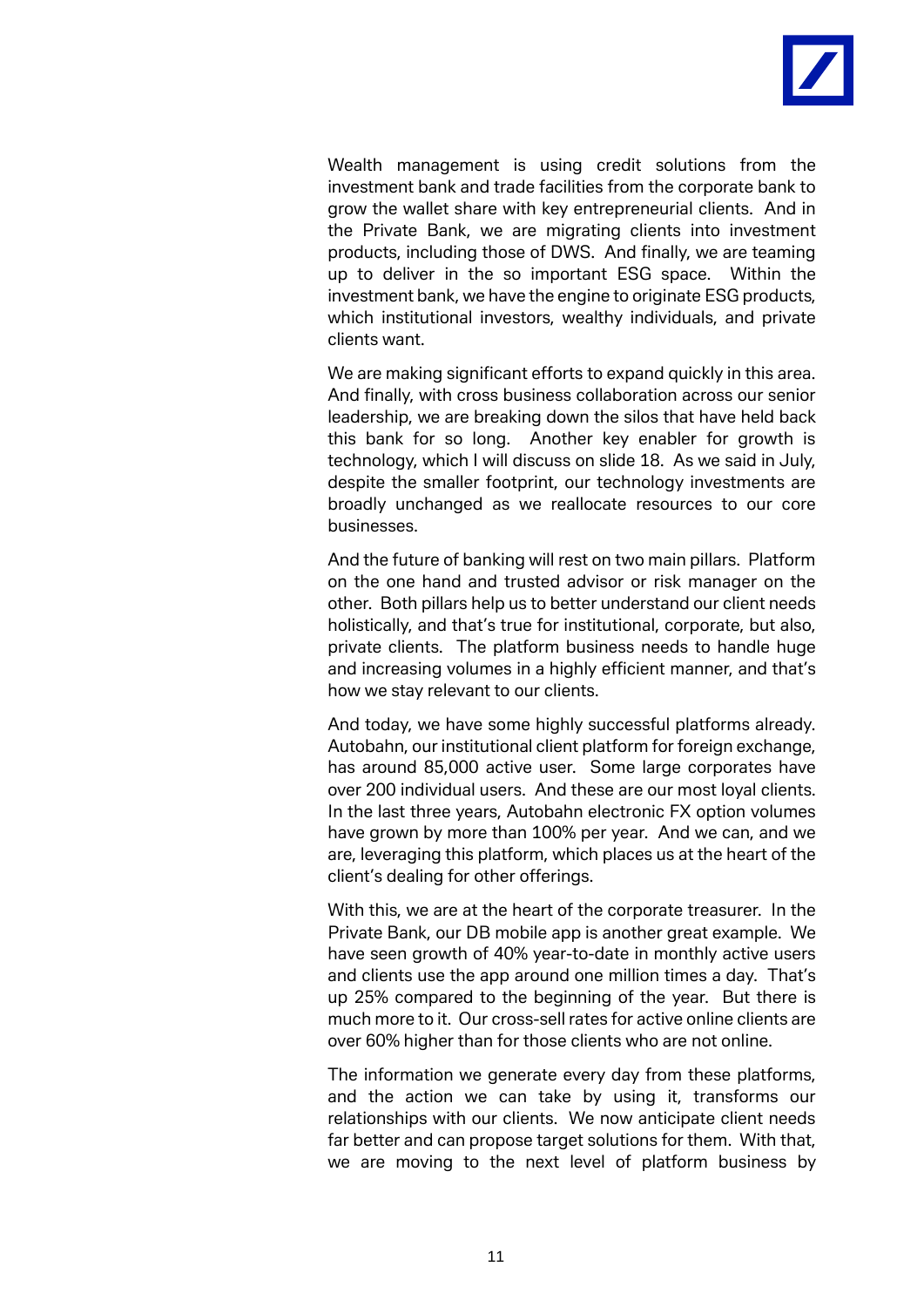

becoming much more of an initiator of transactions than a processor of transactions.

Deutsche Bank offers the unique combination of platform efficiency and high quality advice. I hope I've demonstrated clearly how we will compete to win by growth and by efficiency. But also, I would like to reemphasise that this is, first of all, a cost game and we are on track to reach our adjusted cost targets. We delivered in 2018 and we are delivering in 2019.

Based on our expected exit rate this year, we have achieved almost half of the improvement we need to hit our 2020 targets. And I'm confident that we can deliver exactly this other half. I know the details of the underlying programmes. And our track record speaks for us, so do the management tools we have developed to increase transparency around our costs and track them accordingly. In 2021 and 2022, we will see additional reductions of around €2.5 billion in total.

That's a combination of momentum of current initiatives and future benefits from initiatives we are setting up. For example, the state of the art IT platform in the Private Bank. And any additional cost reduction in the Capital Release Unit will follow the de-risking efforts associated with that. Let me finish with an overview of our balance sheet.

The basis for our success is a conservatively managed balance sheet. Slide 20 shows you the remarkable transformation of Deutsche Bank's balance sheet since the start of the financial crisis. We have become a much safer, a much better capitalised, and a better funded bank. Net balance sheet assets are down by almost a third. Our capital ratio is far stronger, despite a more rigorous definition of the capital that's included.

We manage a high quality loan book very conservatively. Provisions are now just 15 bases points of loan on an annualised basis well below our peer average. Our funding base is also very strong. Today, a much higher proportion, around 80%, comes from the most stable sources, and most of this is client deposits. And as we progress our transformation strategy, we will continue on the path to a smaller, safer Deutsche Bank.

Be sure, we have a world class risk management and you will hear about it from Stuart Lewis.

Let me sum up. We are working to stabilise and then grow our group revenues by 2022. Revenues in the core bank are essentially stable this year. The results of swift management action in the investment bank have improved the outlook in that business. We reaffirm our 2019, 2020, and 2022 cost targets. By 2022, we will have reduced costs to €17 billion.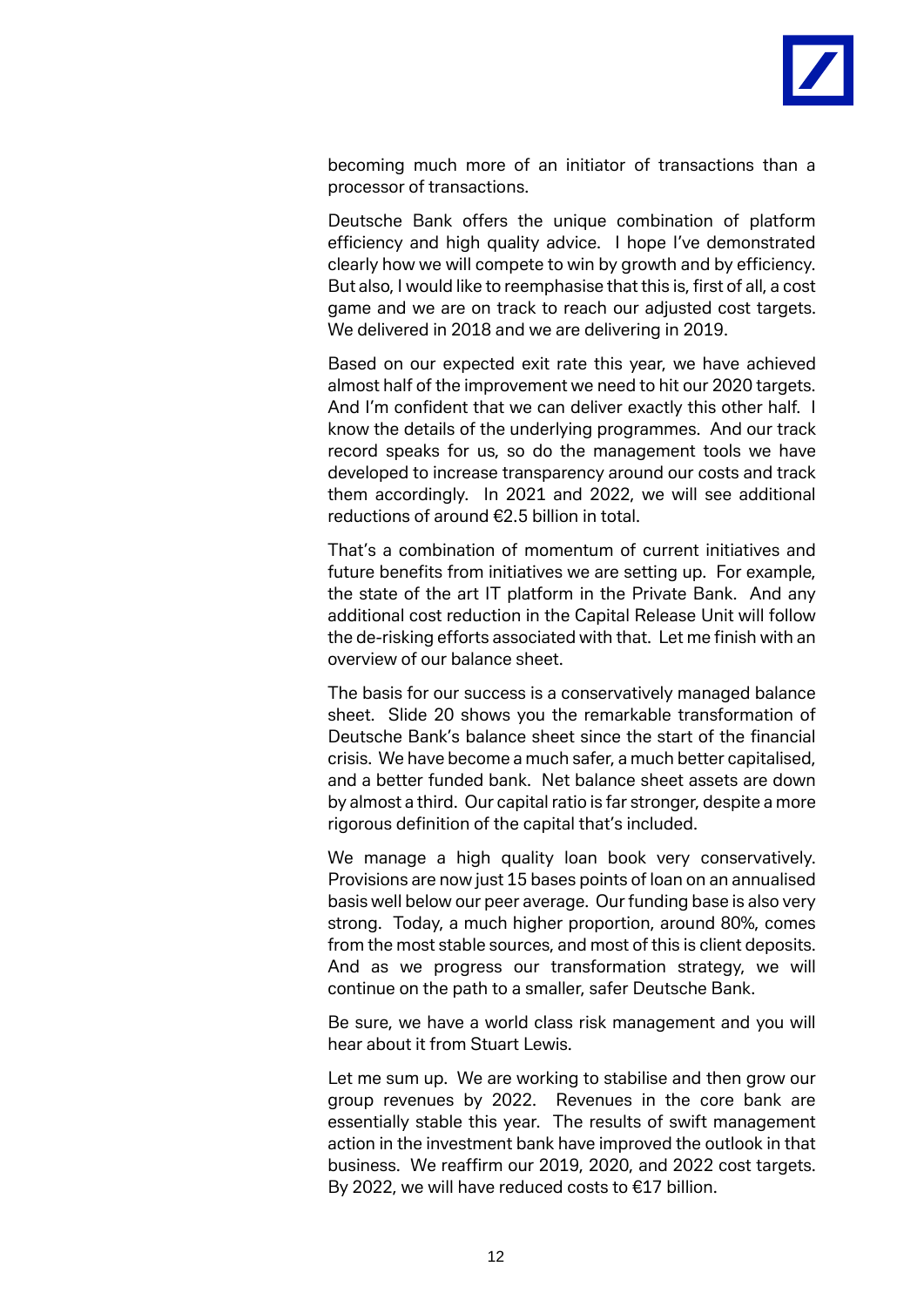

And we will continue to manage shareholders' capital prudently and maintain our CET1 ratio above our minimum threshold with the goal of returning capital starting in 2022. And finally, we reaffirm our 8% RoTE target in 2022 while recognising that it has become more ambitious since we announced our strategy in the summer.

Executing what was announced, reaffirming targets, this is what counts right now. We all know that our bank did not have a good track record in the past decade when it came to this. So, what we are presenting to you today is a new way of managing this institution. And we are building on past experience here. We have proven, seven quarters in a row, that we are determined to manage our bank in a disciplined way.

We promised you a management team that would execute relentlessly quarter by quarter. And we promised you that we would work as one team to deliver one Deutsche Bank to our clients. Five months into this transformation, what do you see? We are well on our way to creating this new bank. We do not underestimate the challenges ahead or the magnitude of this task, but in all key dimensions, we are on track.

In some areas, we are ahead of where we expected to be. Where we have encountered new headwinds, we have taken swift action to offset them. This management team has adjusted quickly and will continue to do so. We're encouraged by positive feedback from clients, regulators, and from our own people. After 30 years at this bank, I can tell you from my personal experience: this time is different.

Our leadership team feels it, our employees feel it, and our clients feel it. We are still at the beginning of an historic transformation, but we got off to a good start. We are absolutely focused and determined to continue to deliver. With that let me hand over to James to talk to you about the details of how we get there. Thank you.

James von Moltke Thank you, Christian, and welcome from me. Christian has just shown you our vision and execution priorities. In my presentation, I will update you on our planning assumptions and the financial path behind our commitments as we work to improve long term sustainable profitability and returns for our shareholders. We set a series of short term financial targets to act as guideposts in our progress towards our long term objectives.

> As Christian just said, we are running in line with our 2019 and 2020 targets, and we reaffirm our 8% post tax return on tangible equity for 2022. On costs, we're also reaffirming our targets. Finally, as Christian outlined, we remain committed to managing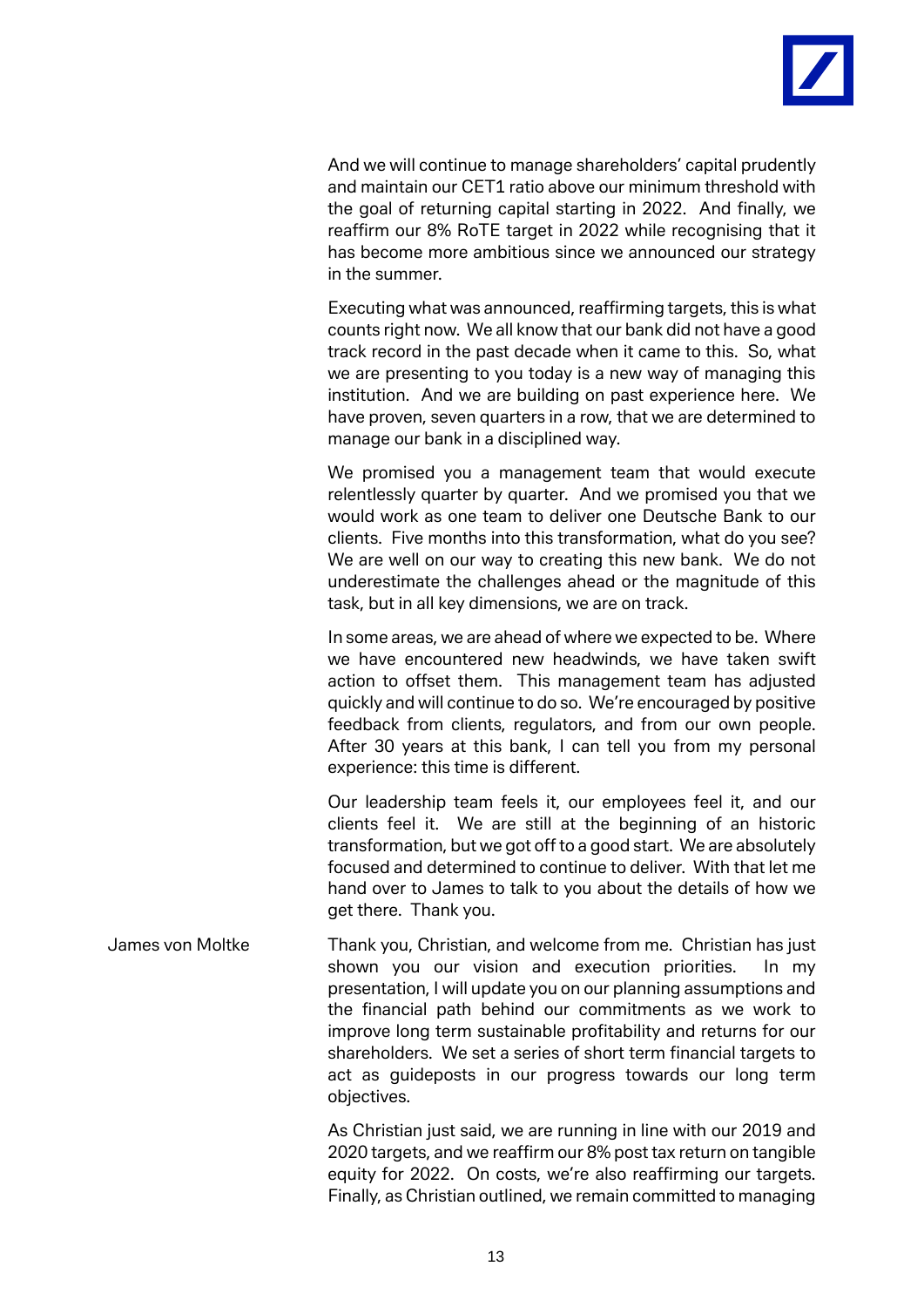

our transformation within our existing capital resources and positioning ourselves to begin returning capital to shareholders from 2022.

Let me start on slide two with a summary of our financial performance under our new segment structure, breaking out the core bank and the capital release unit. We were encouraged by the performance of the core bank in the first nine months of 2019 in the face of our transformation and the challenges presented by the environment.

We held pre-tax profits, broadly flat, excluding specific items and transformation related charges. Our cost reductions offset an uptick in credit loss provisions due partly to lower recoveries and a modest decline in revenues. Core bank revenues declined by 1%, ahead of our internal planning assumptions. That said, we're well aware that there's work to do to improve long term profitability and returns.

As you can see on slide three, the core bank generated a 4% return on tangible equity in the first nine months of 2019, excluding transformation related items. I'm aware that this is a partial view of the group's performance, but it does give some indication of the starting point, which we will build on. Each of our businesses will contribute to the improvement in returns and you will hear from our leadership team about their respective paths to execute on these targets.

Their decisions and plans support a clear path to materially increase the tangible return on equity in the core bank by five percentage points to 9% or higher by 2022.

Turning to the underlying business performance that supports this path to 2022 on slide four. In addition to other impacts, the numbers shown reflect updated planning assumptions, as well as further refinements to revenue and cost allocations between the corporate bank and the Private Bank.

For the Private Bank, we now expect the return on tangible equity to improve from 4% in 2018 to between 10% and 11% by 2022, principally driven by cost reductions. This return level is slightly lower than our previous assumption, reflecting the interest rate pressures. For the corporate bank, we believe that we can grow the return on tangible equity to between 12% and 13%, driven by improvements in operating leverage as we grow revenues modestly and reduce costs.

This is also slightly below our prior expectations, reflecting the headwinds from lower interest rates, as well as higher cost and capital allocations. For the investment bank, we now aim to increase our return on tangible equity to between 7% and 8%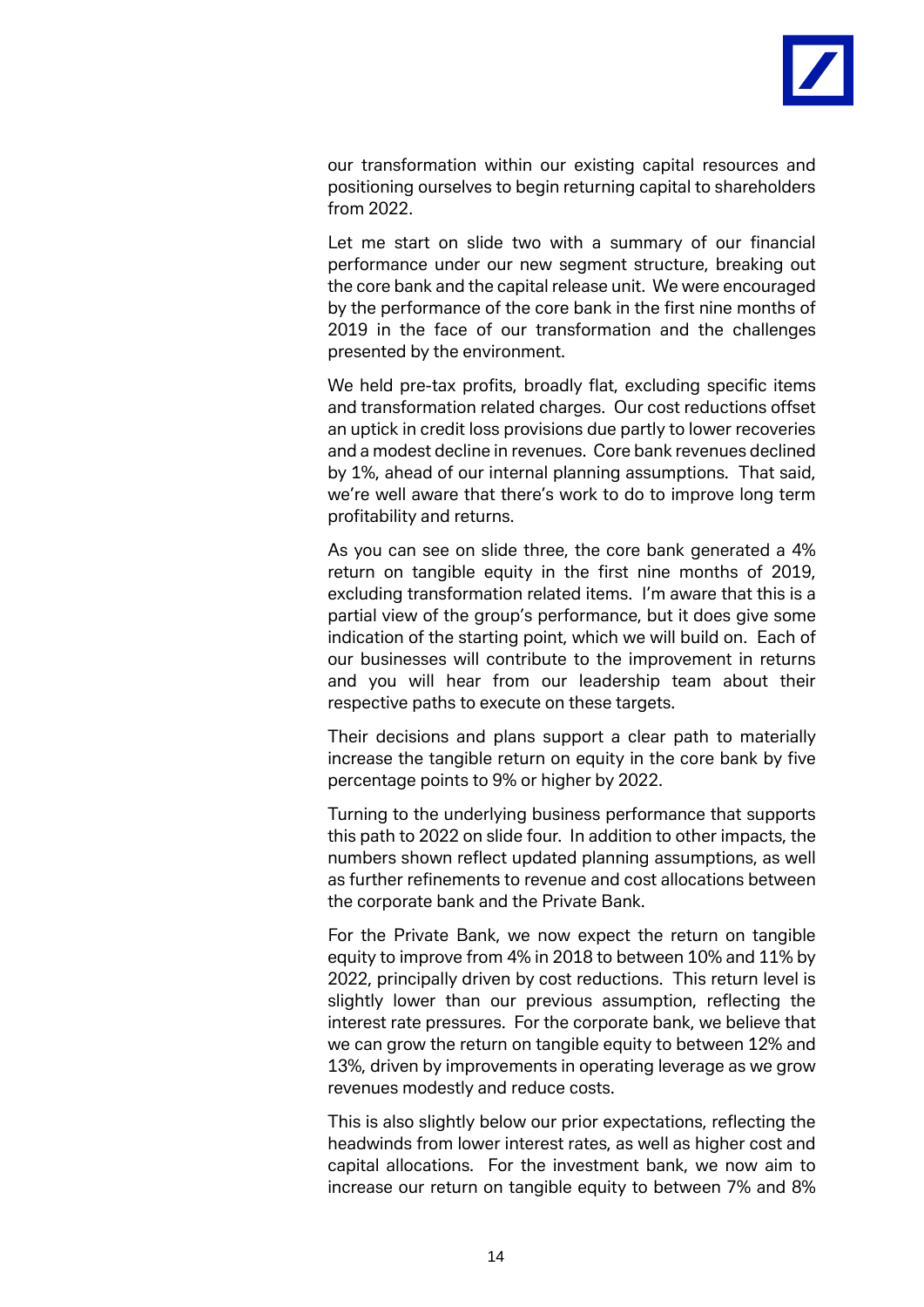

thanks to a combination of cost reductions, model improvements in our funding costs, and the stabilisation of our revenue base, together with targeted growth in selected areas.

This is higher than our previous estimate of 6%, and principally reflects the perimeter adjustments we made in July, as well as lower allocated funding and internal infrastructure costs. While this is still below our cost of capital, it does provide a base for further upside, should market conditions improve. As Asoka laid out at the DWS even this morning, asset management will continue to generate attractive returns, reflecting both continued improvements in DWS earnings and the modest capital requirements of the business.

We're also focused on reallocating resources as part of our path to improve returns to shareholders. Slide five provides an update to a slide we showed in July and the underlying trends are consistent with those disclosures. Capital allocated to the core business is increasing as a proportion of the total, as we wind down the capital release unit. The equity allocated to our sales and trading activities in total across the investment bank and the capital release unit is forecast to decline from 37% to around 25% of group total by 2022.

The residual equity allocated to the capital release unit principally reflects the operational risk RWA.

At a group level, our returns on tangible equity were slightly positive, excluding transformational related items in the first nine months of the year. As you can see on slide six, a relatively small proportion of the improvement in our RoTE to 2022 comes from our revenue growth assumptions.

The largest part of the improvement, around five percentage points, comes from executing on our cost reductions. These are partly offset by the normalisation of credit loss provisions, in line with the guidance we gave you in the third quarter, and which Stuart will discuss later. Our returns will also be negatively impacted by the build-up of capital within the group, reflecting the net capital accretion in the core bank.

We are working on measures to reduce the tangible equity employed in our businesses through greater use of securitisations, which will help us increase the velocity of our balance sheet. The negative impact on group returns from a capital release unit should decline over time as we execute on our cost and asset reduction programmes. During the first nine months of 2019, the capital release unit reduced group return on tangible equity by four percentage points.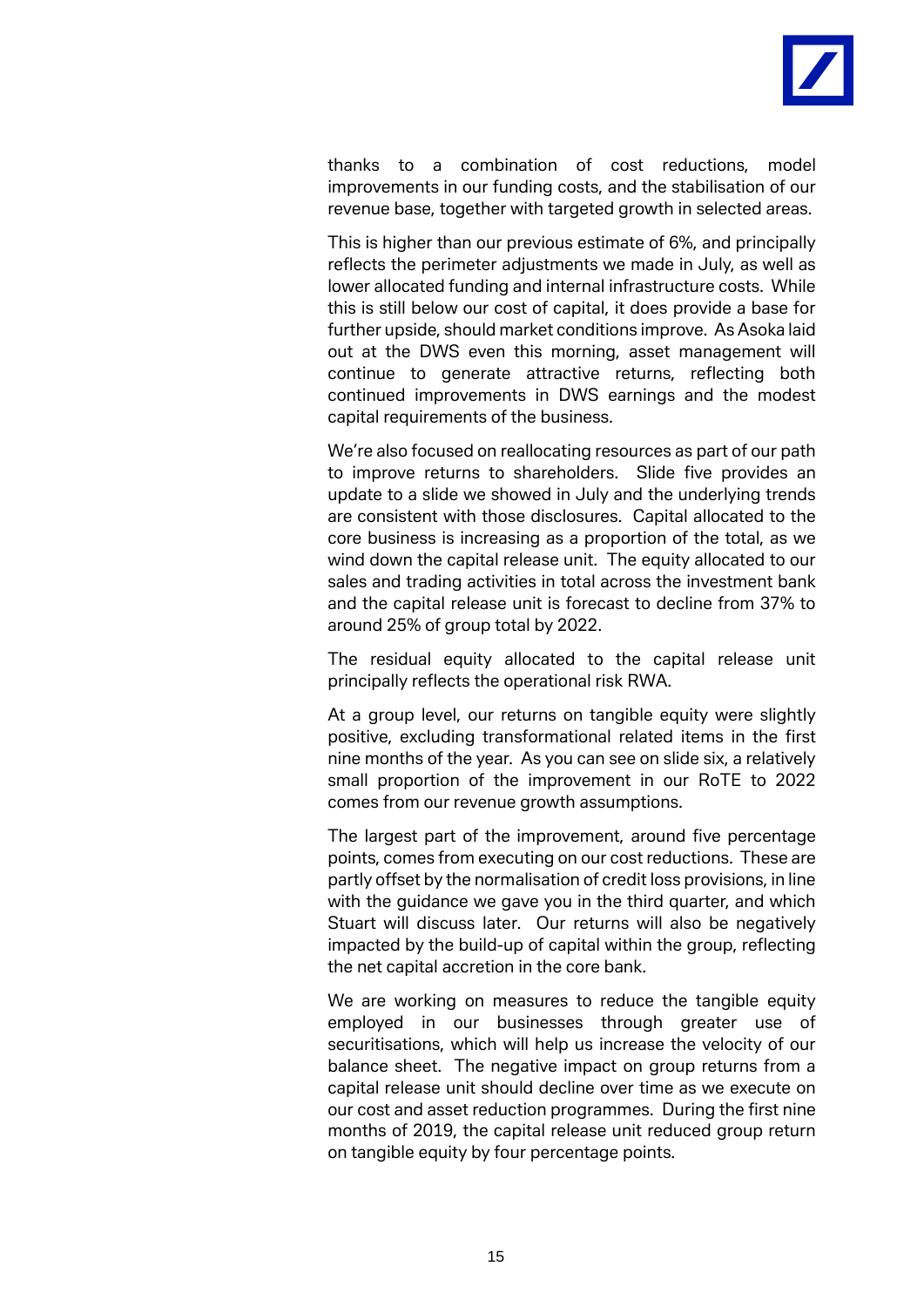

Our updated financial plans assume that the drag on group returns from the capital release unit will be reduced to approximately two percentage points by 2022 with the residual drag principally reflecting the €1 billion of stranded costs that we currently assume to remain at that time. We're working on a number of measures to reduce these stranded costs, and Louise will detail some of the additional actions that our team is planning to achieve this over time.

Let us now go through the drivers of returns, starting with revenues on slide seven. Our updated planning assumptions incorporate current economic and financial markets, most importantly, interest rate forecasts. In July, we applied a forward interest curve from late May, which gave us a €600 million benefit to group revenues in 2022.

Consistent with the interest rate sensitivity, we disclosed each quarter, this benefit has now reversed and become a headwind, based on the forward rate curve. It now represents a deterioration in our 2022 revenue outlook of around €850 million. Our updated planning assumptions incorporate this impact, although expectations remain volatile and have improved materially since the low points in the summer.

We now take a more conservative view on the future performance of equity markets after the strong increases so far in 2019. This impacts our revenue growth assumptions, principally in asset management. Measures we've already taken to offset more than 60% or around €800 million, of these headwinds. These offsets include the perimeter changes we announced at the time of our second quarter results, as well as the benefit from the ECB's deposit tiering scheme.

Tiering reduces the burden from negative interest rates on a portion of our deposits placed at the central banks by a little over €100 million per year. We're also working on a series of additional measures to counteract the remaining impacts. These changes are all in progress, but it is too early to quantify the ultimate revenue impact. Importantly, we have begun to pass through more of the impact of negative interest rates to our corporate and high net worth customers.

The slide shows that offsetting the remaining lost revenues could be achieved on the basis of still conservative assumptions about the number and type of customers to whom we pass through negative interest rates. That said, we think it is appropriate to remain conservative on this, as it is still early days in the industry's response to the rate environment we all now expect. Stefan will give some details on a potential upside in the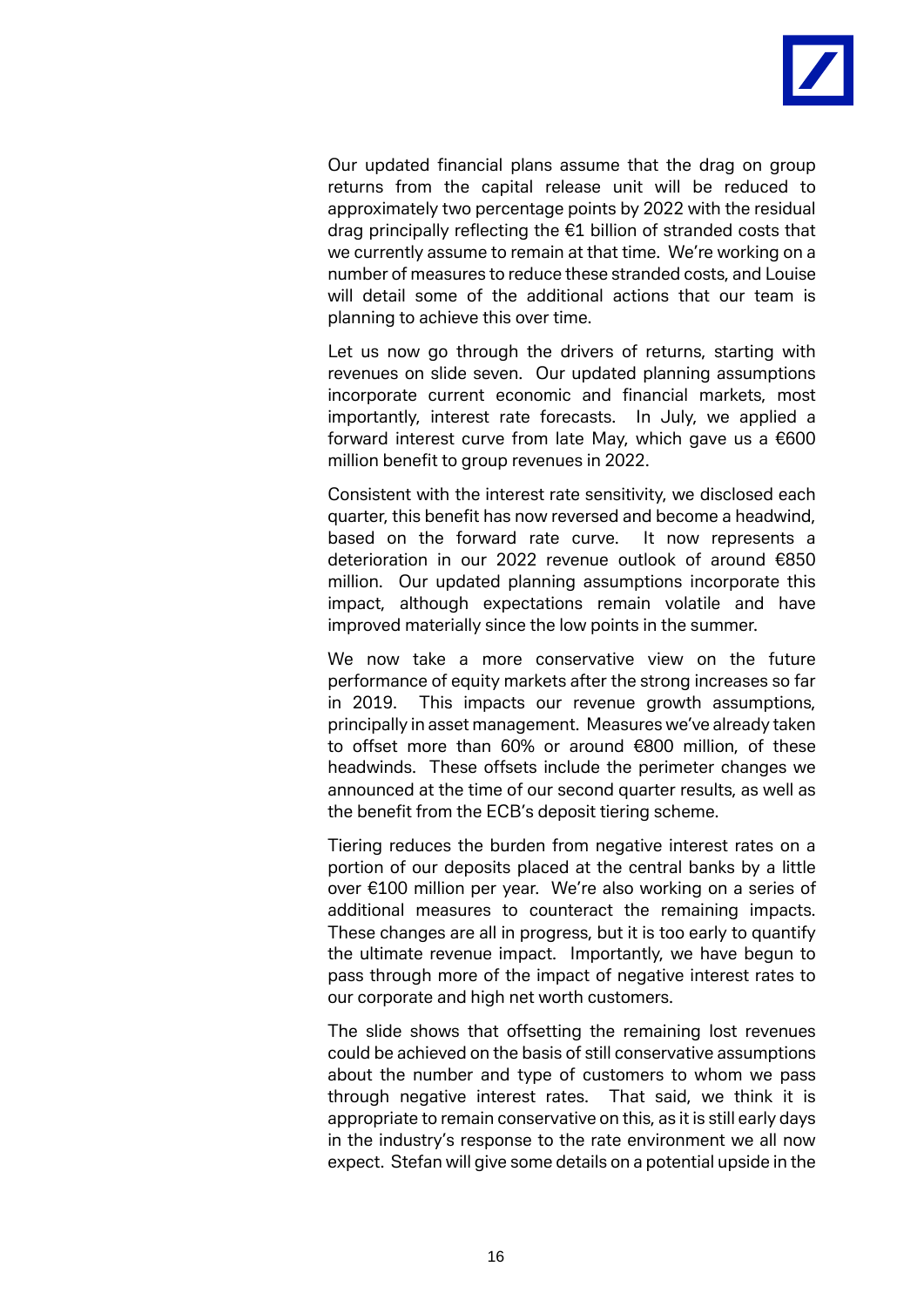

corporate bank since we implemented a more systemic pass through strategy in October of this year.

The reaction from clients in the corporate bank has been encouraging to date with very little deposit attrition. We're also working on additional measures to optimise our balance sheet and reduce the drag from our liquidity reserves. We're confident that the actions we've already taken, combined with the repricing and liquidity deployment measures we're working on, will be sufficient to offset these headwinds over time.

Slide eight provides and update to the revenue growth assumptions that we presented to you in July, reflecting our progress and certain changes we've made in our assumptions since then. While some of the details have altered slightly, the key messages that we're performing in line to slightly better than our internal plans for 2019. We expect core bank revenues to grow by around 1% per year over the four year period from 2018 to 2022.

If you role these assumptions forward, naturally, the growth rates are higher from a three year period from 2019 at around 3%. But we do not view 3% growth in the core bank as ambitious. The growth assumptions reflect the trends we anticipated in the investment bank, where we assumed revenues would decline in 2019 before recovering. As Mark and Ram will outline, we are pleased with the momentum they are building.

With that, let me turn to the second driver of our return improvements, namely costs, on slide nine. We remain on track to reduce adjusted costs in 2019 to €21.5 billion. This target excludes the impact of transformation charges, as well as the retained costs associated with the global prime finance platform to be transferred to BNP Paribas. Our aim is to reduce adjusted costs by a further  $\epsilon$ 4.5 billion over the next three years.

I wanted to give you a sense of our cost plans and the granularity supporting them in the line item details we report against each and every quarter. Let's start by looking at these reductions by category. Of the €4.5 billion of cost reductions, we expect approximately 40% to come from lower compensation costs, especially driven by workforce reductions.

The benefits in compensation expenses will be partially offset by the impact of increased internalisation of core IT capabilities, which we currently outsource to third parties. These internalisation actions will have a benefit on non-compensation costs, and we believe they're important to improve delivery, efficiency, and our controls. The remainder of about €2.5 billion is to come from non-compensation costs.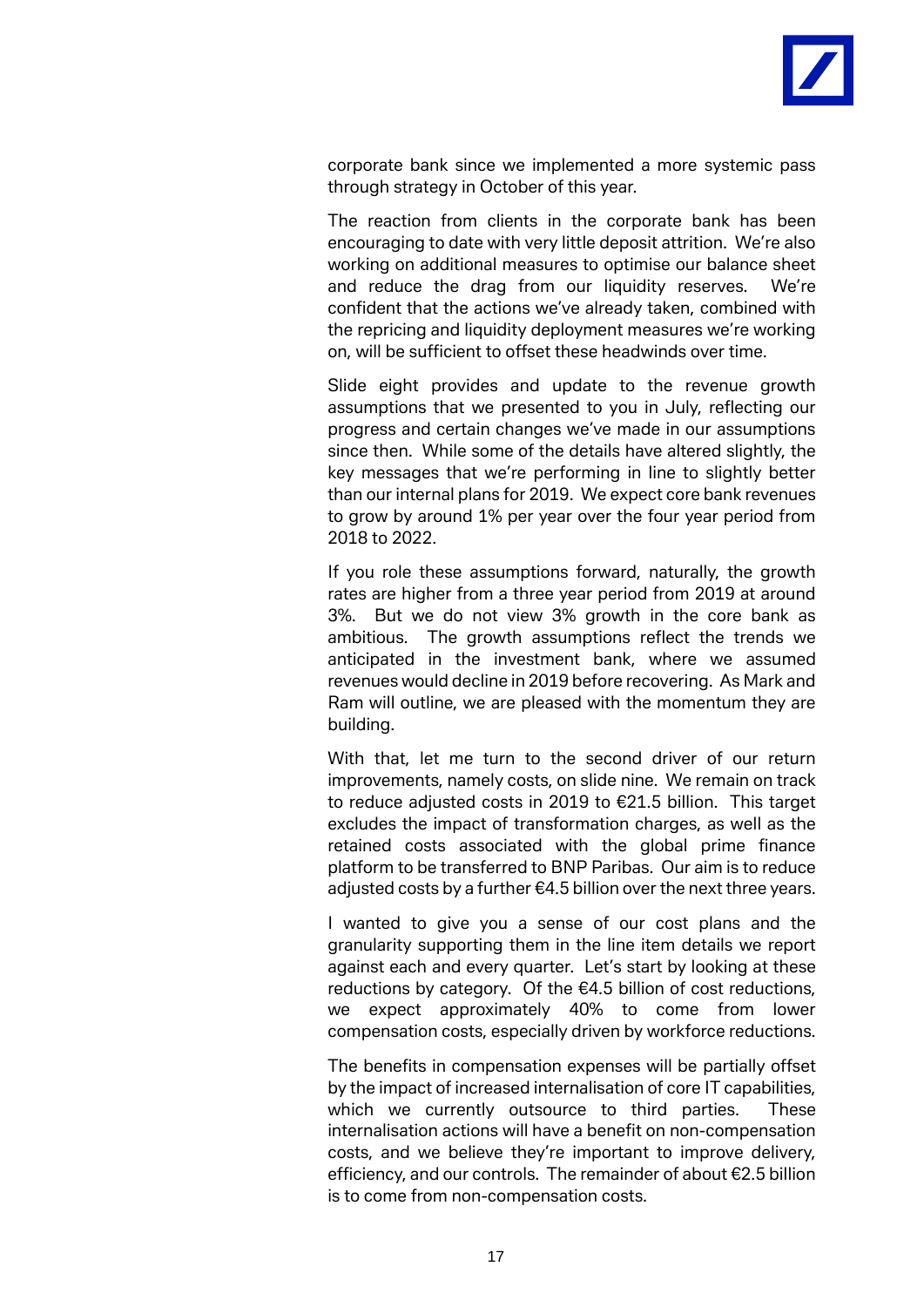

We expect IT spend to decline over time as we benefit from accelerated software amortisation taken in prior periods. That said, we remain committed to investing in our technology as a core part of our transformation and our €13 billion IT spend commitment from 2018 to 2022 is unchanged. We expect to manage occupancy spend flat, despite rising real estate prices, and transitioning into improved premises in both London and New York.

We achieved this through implementation of space reduction and building optimisation, which will ultimately reduce our square meterage by almost 25%. This initiative is well underway and accounts for a portion of the transformation costs we will report this year. During the day, our business leaders will discuss how each business contributes to this total, working closely with our infrastructure functions where a substantial part of the savings will arise.

Karl and his team will detail their plans to reduce adjusted costs in the Private Bank by €1.4 billion, predominantly in Germany, including the Postbank merger synergies. Mark and Ram will outline plans to reduce costs in the investment bank by  $E1.2$ billion, predominantly through infrastructure efficiencies, which do not undermine revenue generation.

That's also true for the €400 million of savings in the corporate bank, which Stefan will discuss. Louise will walk you through the €1.6 billion of savings, which arise in the capital release unit from the BNP Paribas transition agreement and other asset exits. It goes without saying that as we reduce costs, we're determined to continue investing in our control environment as Stuart will discuss.

We said, in July, that our restructuring would be different this time. We have developed the detailed plans we need to execute, and we have invested in the tools required to drive decision making. These tools include management information systems, which allow us to attack the structural cost base more comprehensively. Some examples. We have initiated six crossdivisional efficiency initiatives under the banner of our cost catalyst programme.

These initiatives cover employment costs, internal and external service provision, elimination of overlapping functions, and our regional governance and infrastructure. We have also recently introduced driver based cost management, which enables us to manage infrastructure costs on a more granular basis, according to demand, to reduce complexity and to drive better outcomes, based on benchmarking data.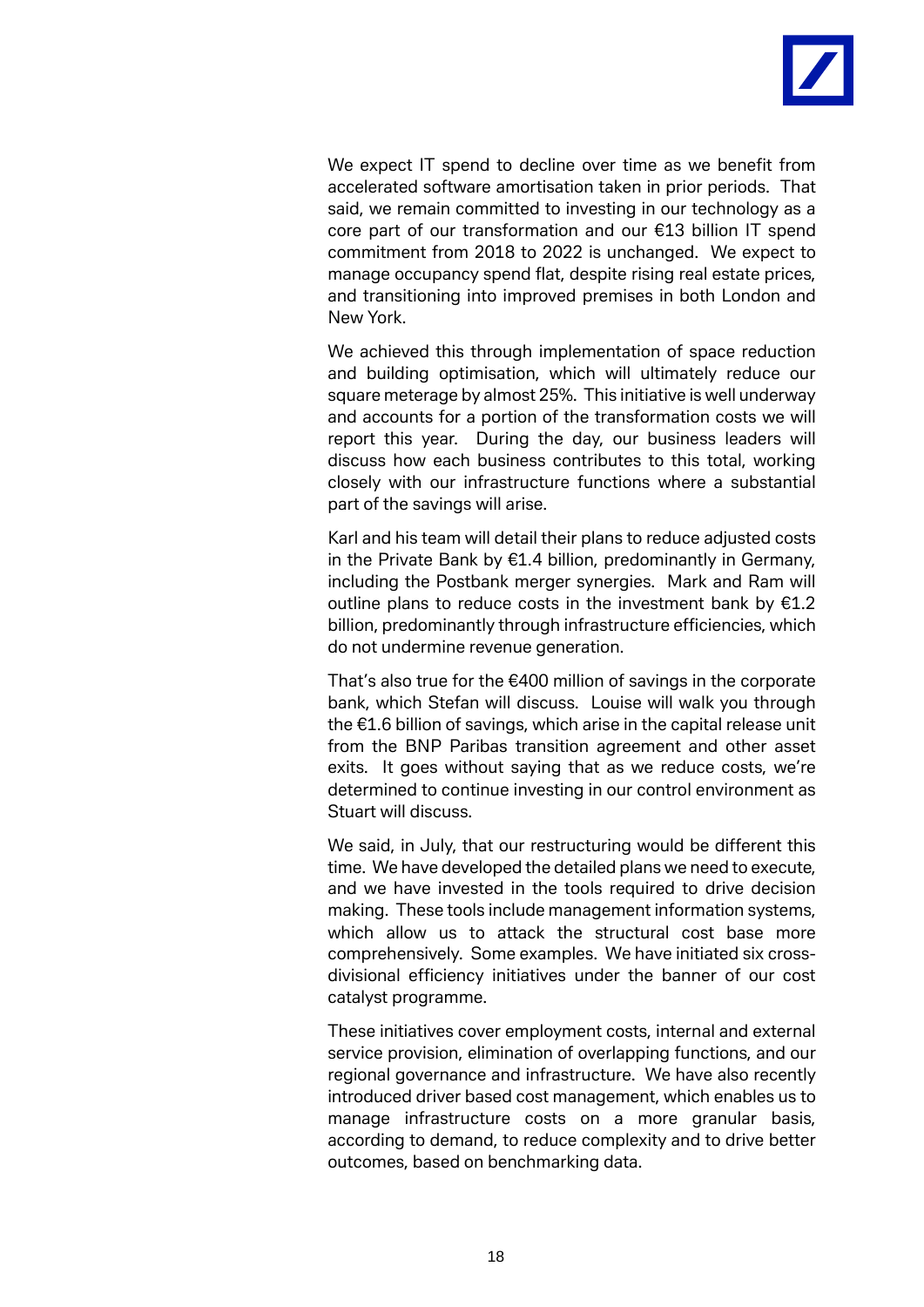

This tool has already identified €200 million of savings that we will now realise. We've also made investments in process mapping, which will allow our businesses to pinpoint and remove bottlenecks that exist in our processes. Across the bank, we run over 650 distinct processes, a large number of which we believe can be streamlined or rationalised.

As an example, the process weaknesses we have identified and the investments we have made have helped us to significantly improve our liquidity risk management. These improvements are, in turn, helping us to more efficiently manage our liquidity reserves, as Ram will discuss later. Beyond tools, we have also significantly tightened governance and centralised management over our non-compensation expenses over the past two years.

This has led to improvements in such areas as communication, market data, marketing, and professional services fees, which you've heard me talk about on several earnings calls. We're also driving greater accountability in the organisation by widening our use of balance scorecards to track and measure senior people's performance against their objectives.

In summary, after nearly eight quarters of progress, cost discipline is building in the organisation and the momentum is growing. Improved tools and governance, combined with a concrete plan for businesses and functions have developed, give us increased confidence in hitting our cost reduction targets. To execute on our plans, we're taking substantial upfront costs in 2019 with a lesser but still significant burden in 2020 and 2021.

Slide 11 updates the chart we showed you in July. Since then, we have made a few adjustments in our assumptions, but the figures are consistent with the guidance we gave with our third quarter results. We're now expecting higher software and goodwill impairments, partly offset by lower restructuring and severance.

Including the approximately €400 million of restructuring and severance we expect to take in the fourth quarter of 2019, we will end the year with over €900 million of restructuring and severance provisions. Of the total transformation charges, only the real estate impairments and restructuring and severance, in other words about a quarter of the total, will have an impact on our capital position. With that, let us turn to capital on slide 12.

In the third quarter of 2019, the first of our transformation, we maintained our common equity tier one ratio stable at 13.4%. The positive impact of risk weighted asset reductions in the capital release unit offset the negative net income impact on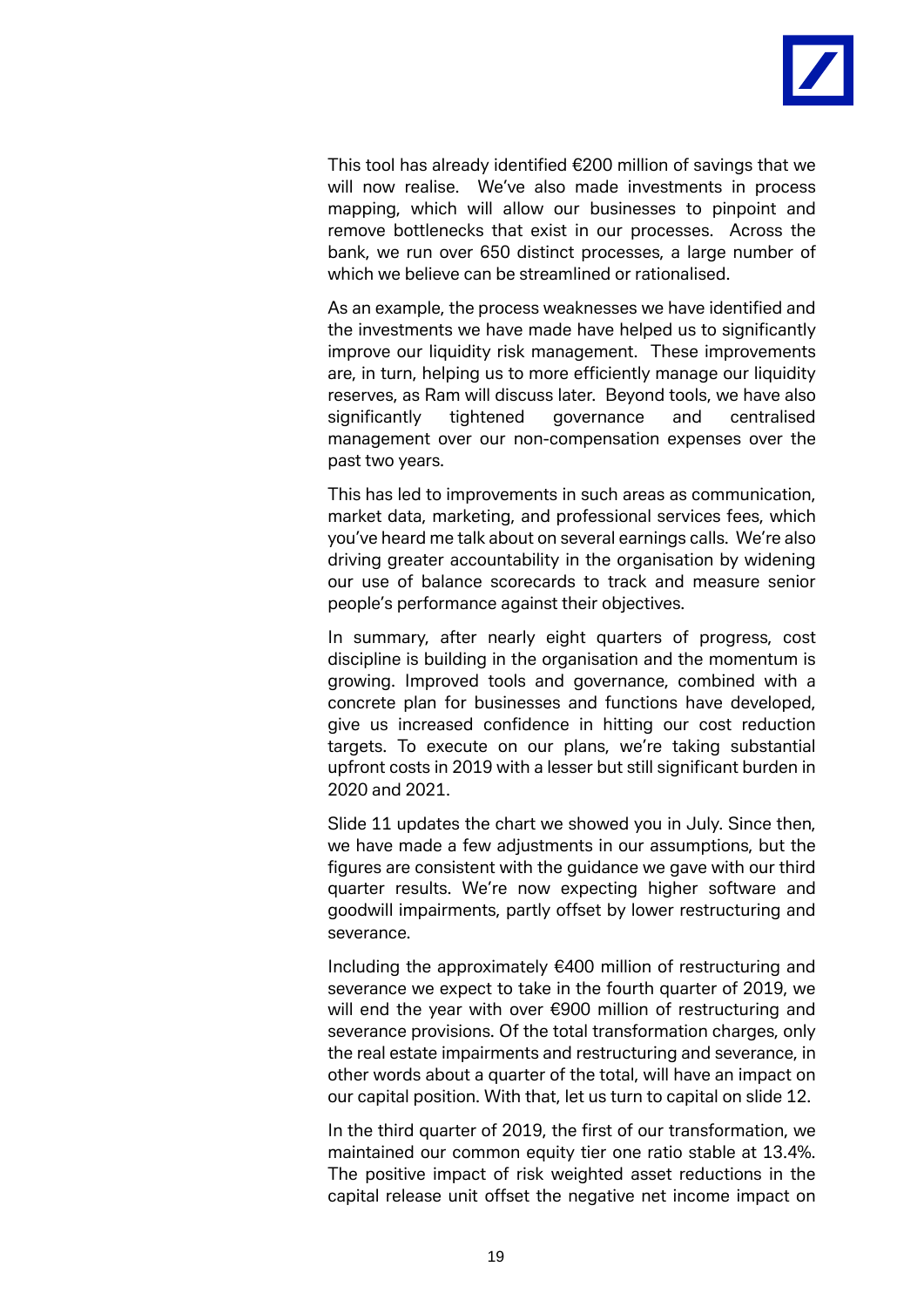

capital from costs associated with our transformation strategy, as well as regulatory headwinds. This illustrates the way we will manage our capital position through the transformation period in the balance of 2019 and 2020.

We remain confident in the outlook we have provided for both years. We still expect our CET1 ratio to be above 13 at the end of the fourth quarter 2019 reflecting the impact of transformation related charges on net income as I have just described. Our CET1 capital ratio should trough in 2020 at around 12.7%. That's clearly above our maximum distributable amount which, as we announced this morning, the ECB has just reduced by 25 basis points to approximately 11.6% with effect from 1st January 2020.

Next year, the core bank should generate approximately 40 basis points of capital. The capital release unit is expected to be broadly neutral to capital as the wind-down in risk weighted assets offsets the drag on net income from costs related to our de-risking efforts. The decline in our common equity tier one ratio in 2020 is therefore forecast to come from regulatory inflation.

From 2021 we expect to be building capital as the improvements in the core bank offset the remaining drag from the capital release unit and the impact of regulatory inflation, which I will discuss in more detail on slide 13. We take a conservative approach to planning for future regulatory impacts. There are at this stage no material changes in our assumptions. In fact, the planned impact of certain issues has moved to later years.

For 2020, we now anticipate risk weighted asset inflation of approximately €15 billion. That's equivalent to about 50 basis points of our CET1 capital ratio. Of the inflation we have planned for in 2020, approximately half relates to known changes in the securitisation framework which will occur on January  $1<sup>st</sup>$ . The remainder principally relates to the targeted review of internal models where the impact is still subject to regulatory review and is therefore uncertain.

For 2021, we allow for potential changes in regulatory standards around probability of default and loss given default assumptions. Here, the impact and timing are also hard to predict. Looking beyond 2022, there is significant discussion between regulators and the industry around the implementation of the final BASEL III measures. Given these uncertainties, it's extremely difficult to predict the timing and the magnitude of any impact.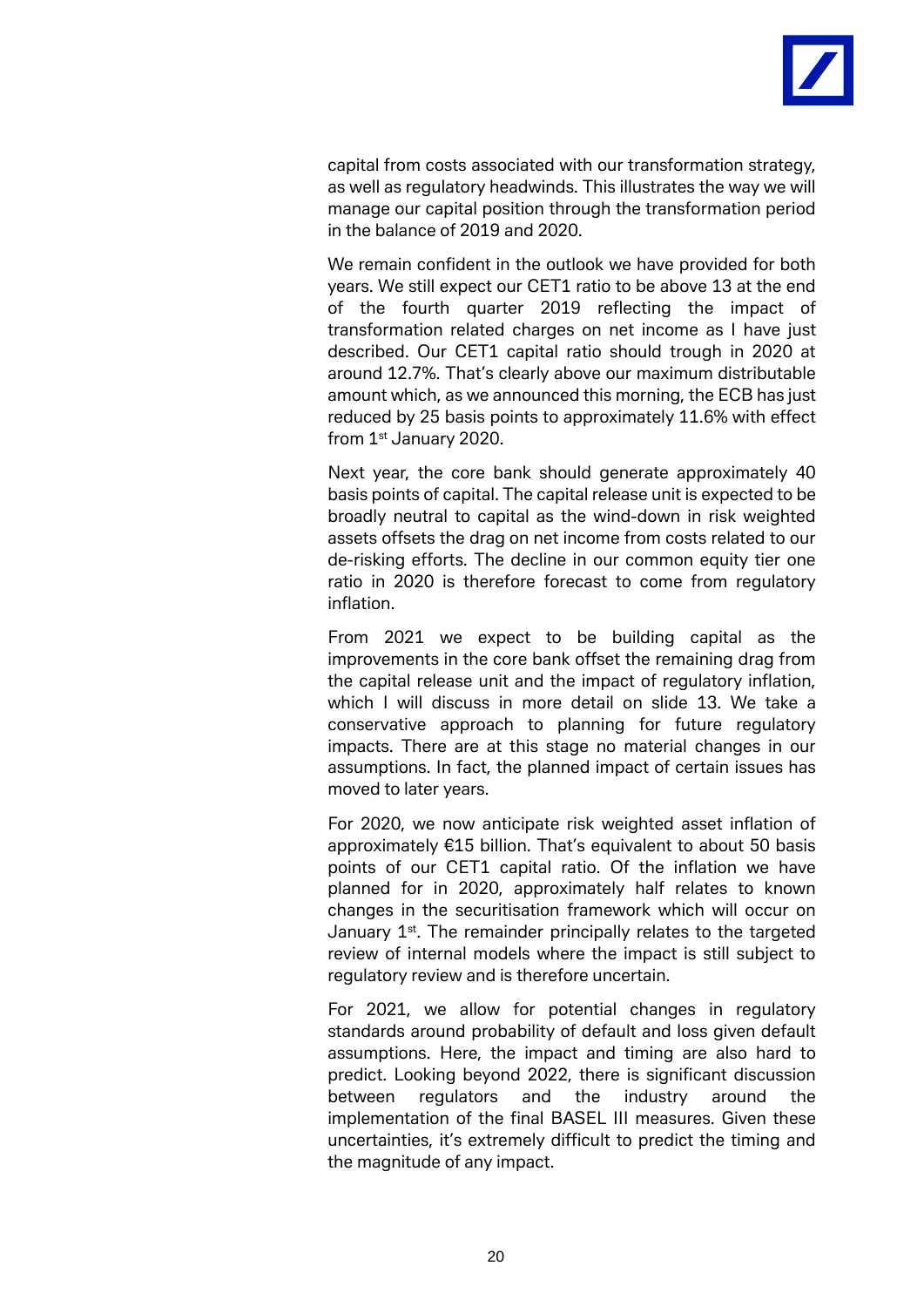

That said, as we discussed in July, we currently expect the impact of the fundamental review of the trading book to be around €25 billion of risk weighted asset inflation, although the timing of this impact is more likely to be in 2024 than our original 2023 assumption.

The introduction of output floors is even more difficult to predict given the debate currently underway on both sides of the Atlantic and especially the legislative process in Europe, but our initial assumption is that output floors could increase our riskweighted assets by 10% to 15% with the impact expected to be felt from 2028. This implies that we have to generate capital worth around 25 to 50 basis points of current risk weighted assets per year.

Our expectation is that by 2022 we will be generating net income at a rate of approximately 1% of current risk weighted assets per year. As a result, we feel comfortable that the RWA builds relating to final BASEL III rules will be manageable with our own resources, even on relatively conservative assumptions for RWA inflation, earnings, and capital distributions in this period.

We target a fully loaded leverage ratio of 4.5% by the end of 2020 when our deleveraging will be substantially advanced, as we detail on slide 14. As we build capital from 2021 onwards, we expect our leverage ratio to continue to improve and reach around 5% in 2022 as we maintain discipline around the balance sheet deployment. We believe that this level is sufficient for our stakeholders to see that leverage is a manageable constraint for our business. This leverage ratio will be materially above our regulatory requirement of 3.75%.

Additionally, our smaller and simpler balance sheet will also allow us to make significant improvements in our funding profile. The progress that we have made already gives us a clear line of sight to what we can achieve in 2020. Next year, we have three key targets. First, as described, we're confident we will maintain our CET1 ratio above 12.5% as we manage the remaining part of our transformation.

Second, we aim to build on the momentum we have generated over the past two years and develop and deliver our 2022 adjusted cost target of €19.5, excluding transformation charges and the impact of the prime finance transfer. Finally, we aim to raise our fully loaded leverage ratio to 4.5% reflecting the ongoing deleveraging within the capital release unit.

The progress towards our short-term financial objectives gives us confidence in our ability to deliver on our 2022 targets, which Christian outlined to you. We reaffirm our group return on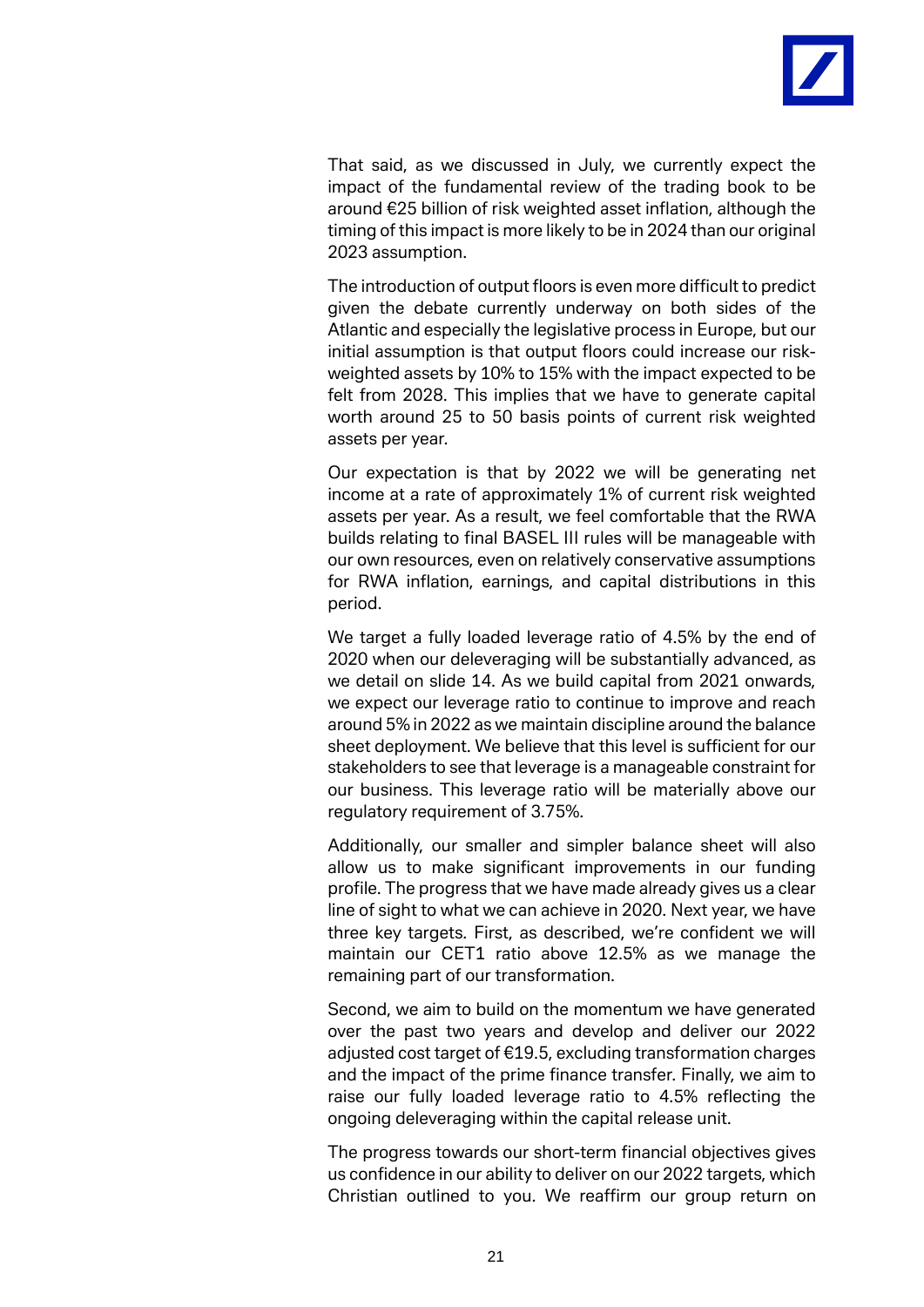

tangible equity target of 8%, as you can see on slide 16. A large part of the improvement in returns at the group will come from the core bank where we introduce a return on tangible equity target of greater than 9% by 2022.

Let me conclude. We're happy with the progress we've made in the first six months of our transformation. Our performance is in line with our internal plans. We're building momentum and this gives us confidence that we can offset the current headwinds in the macroeconomic environment with our own actions, and we're confident of meeting targets in 2020 and 2022. With that, we move to a short break of 20 or so minutes and reconvene at 14:30 CET sharp. Thank you very much.

James Rivett I think we'll begin and move on to the next session where we go through the details of our businesses. In a second, Karl von Rohr will start with the Private Bank.

Karl von Rohr Good afternoon, ladies and gentlemen. Together with my management team, Manfred Knof in charge of the Private Bank in Germany, Ashok Aram responsible for Private and Commercial Business International, as well as Claudio de Sanctis in charge of Wealth Management, I would like to give you an update on the Private Bank's transformation programme presented in July.

> I will start giving you an overview of the Private Bank, our plans, and our targets as a division, and then Manfred, Ashok, and Claudio will provide more in-depth updates on their respective businesses and targets. Since we spoke to you this summer, we have on the one hand faced substantial headwinds from an interest rate perspective, while on the other hand we've actually made very good progress in developing countermeasures and in executing our priorities.

> Most importantly, we have a clear path to improving our posttax ROTE to 10% to 11% by 2022. While of course stabilising and growing revenues will be an important focus, a substantial part of this improvement will come from cost savings which we will also take you through today. The financial details on page one will be familiar to you from our quarterly results presentation, so I will move straight on to an overview of the Private Bank on slide two.

> The Private Bank has deep roots into our German and European markets, and through our Wealth Management business our division taps into international growth opportunities in the US and an important number of emerging markets. We serve around 22 million clients globally and we manage half a trillion of client assets and roughly a quarter of a trillion of loans.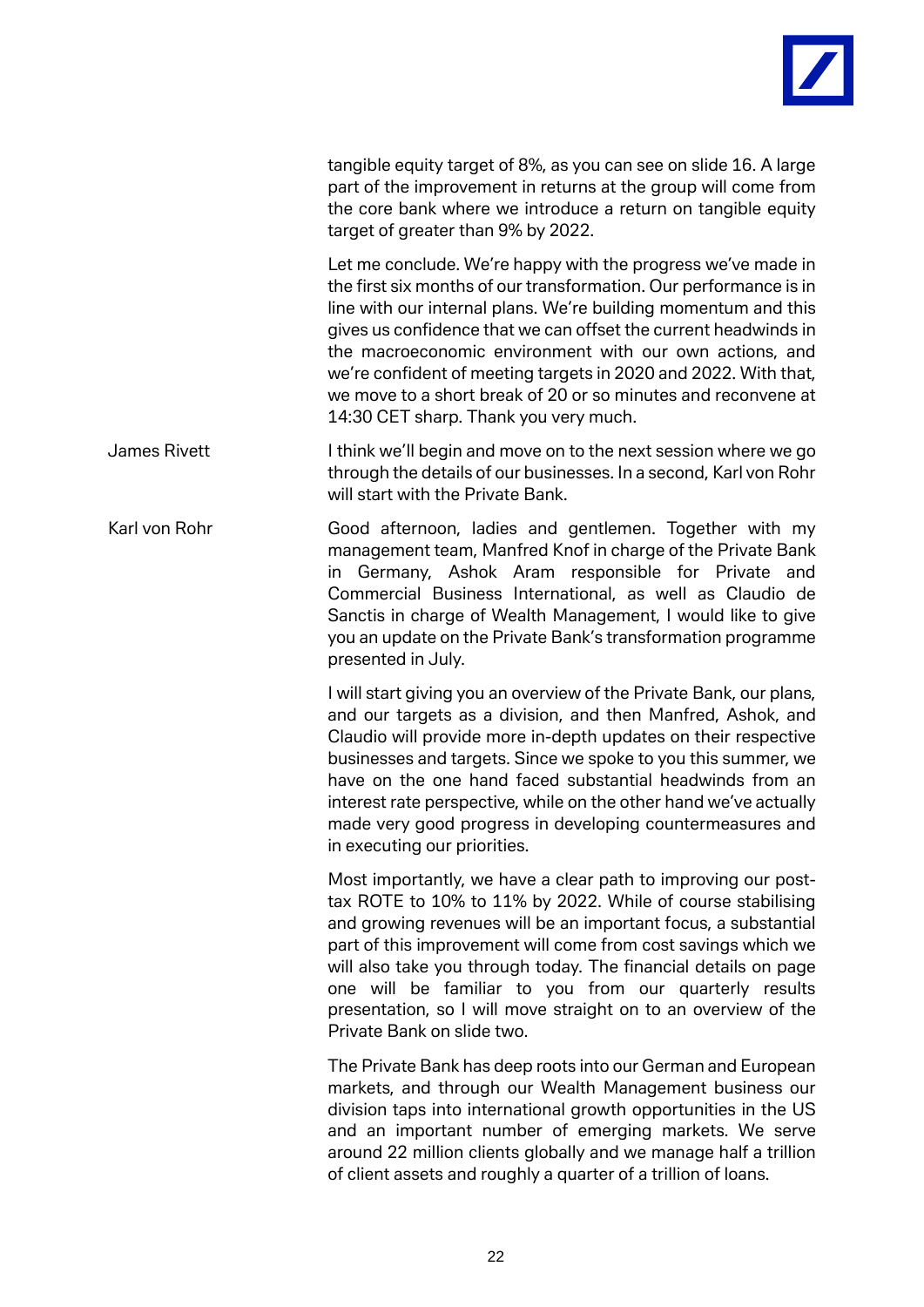

Year to date, revenues were over 6 billion euros and on an annualised basis for 2019 we expect them to be well above eight billion. This represents about 35% of the group's total, so we do contribute an important part of Deutsche Bank's high quality stable business. We are a relatively low consumer of capital, with only around 20% of group risk-weighted assets, and with around €60 billion of surplus funding we're a major provider of high quality funding and liquidity. At the same time, our loan to deposit ratio is conservative, providing headroom to safely grow our loan book.

We're also an important partner to other parts of the bank, supporting the cross business collaboration that Christian talked about earlier. For example, we are the biggest distributor of DWS products and, in turn, we benefit from the products offered in the Corporate and Investment Bank, such as corporate finance or structured lending. Both the Private Bank and the Corporate Bank actively facilitate customer referrals between each other.

Deutsche Bank's Private Bank has always been regarded for its investment advisory capability, which we have maintained through the adoption of MIFID II and other rules. In times when low interest rates require deep investment advisory knowledge and experience, this combination of product breadth and advisory depth is a substantial competitive advantage.

In our home market in Germany, our offering is very strong and very well regarded, and even when looking to our international markets or in the wealth management area, only few of our competitors can deliver that breadth and depth locally as we can.

Now, it's important to understand that our path to improving our returns did not begin in July. As you can see on page three, we're building on a series of actions we have already taken and we are adding further initiatives. We have reshaped our retail network in Germany and in our European businesses in the last three years, closing more than 20% of our branches and reducing workforce by around 10%.

In addition, we have divested non-strategic businesses, including our operations in Poland and in Portugal. We've also significantly simplified and digitalised our business. This is an important foundation and will of course remain a focus area as we are committed to further developing our digital product lanes and to automate our back office processes.

In July, we announced three near-term objectives and we are well on our way to delivering them. First, we have accelerated the integration of Postbank and Deutsche Bank in Germany.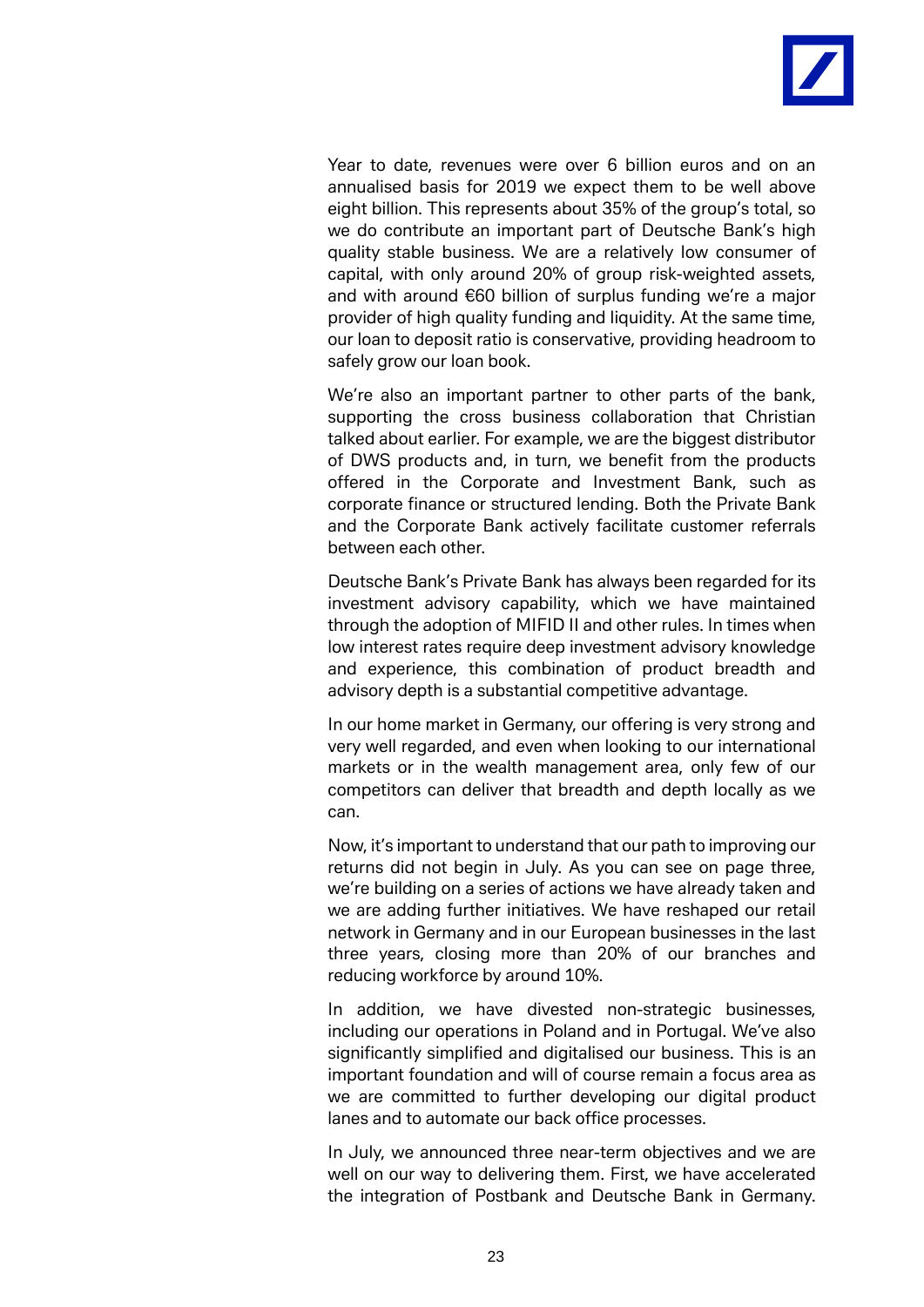

This is the largest banking merger since the ECBs single supervisory mechanism in Europe was established. We expect to achieve around €200 million cost synergies by the end of this year and we're well on track to deliver an additional €200 million by the end of 2020.

Second, we have partially offset the impact of low interest rates with a number of repricing measures delivering a positive run rate impact of €100 million starting in 2019. Third, we have proven that we can grow. We've increased our business volumes in lending by €7 billion and our assets under management with €10 billion of net inflows in the course of 2019. Now let me turn to our 2019 to 2022 ROTE trajectory.

Adjusted for specific revenue items and transformation effects, primarily the goodwill impairment in wealth management, our return on tangible equity was 4% in the first nine months of 2019 on an annualised basis. We're working to improve our ROTE to 10%-11% by 2022. The headwinds we face, mainly the further decline in interest rates since July that James has mentioned, represent a three-digit million Euro impact for us on our path towards our 2022 targets.

We are already implementing a series of measures to more than compensate these headwinds, including passing on negative interest rates to some of our wealthier customers, repricing, converting deposits into investment products, and of course underlying business growth. The net impact from revenue growth on our ROTE is expected to be between 2%-3%.

On our path to achieving our cost reduction target of €1.4 billion in 2022, our business in Germany will be the main driver. However, all our businesses will continue to have their share in the envisaged savings. I'll get to more details how we plan to achieve €1.4 billion.

We expect loan loss provisions to increase in line with our operating growth and to normalise from the currently very low levels over the coming years and, finally, we will see a higher capital allocation in line with our RWA trajectory. So despite not fully hitting the greater than 12% ROTE mentioned in July, we are confident to achieve an ROTE of 10%-11% by 2022. Given the challenging market conditions, it is all the more important that we focus on consequent cost disciplines, so let's have a closer look at this on slide five.

Since July, our teams around Manfred, Ashok, and Claudio have added further granularity to the plans to reach our €1.4 billion cost savings target. Around one billion of these reductions is planned to come from our business in Germany where we aim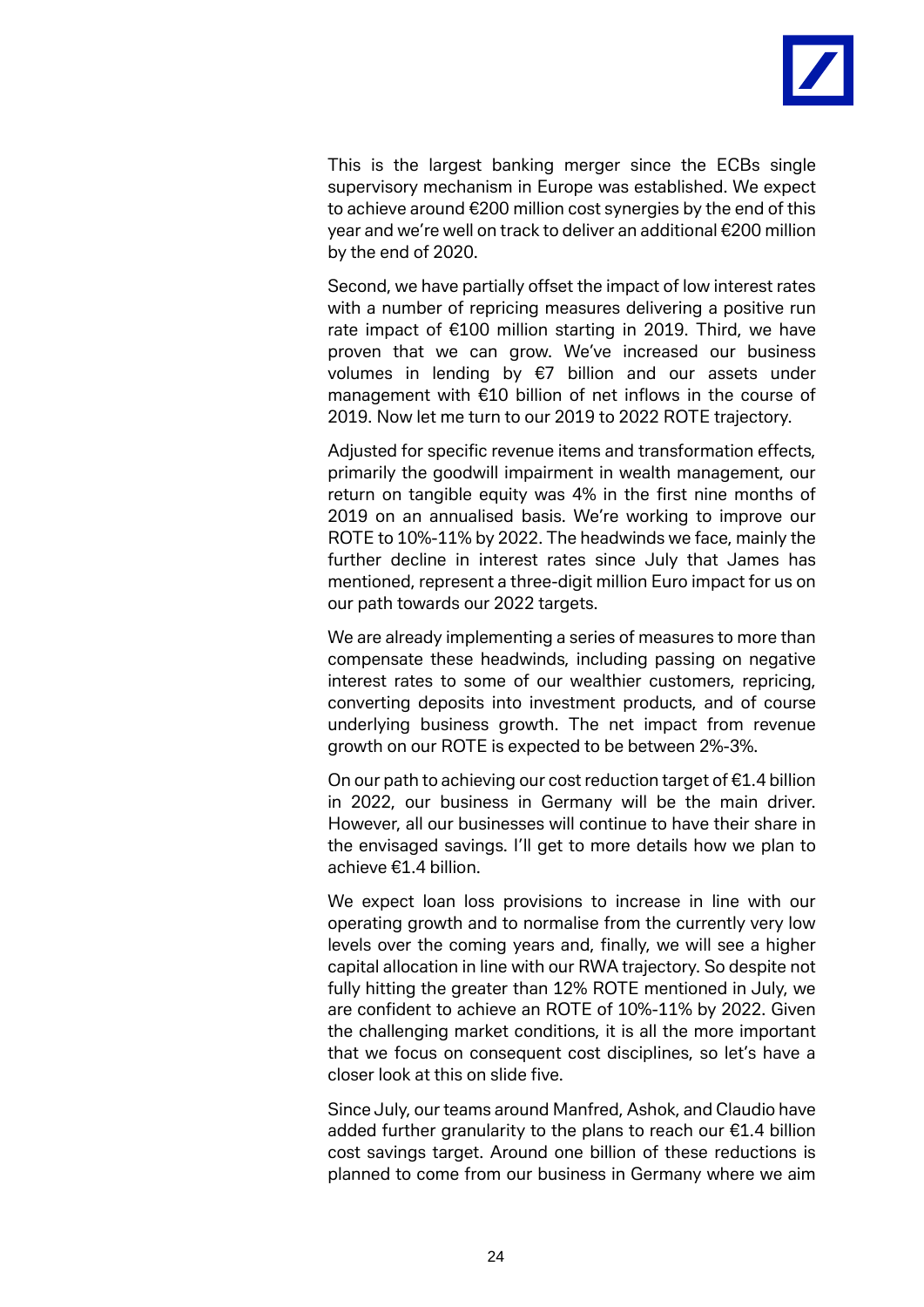

to cut costs in our sales network and our non-client facing functions.

With the transfer of the commercial clients to the corporate bank, we're now a pure play retail bank which will allow us to build a considerably more efficient IT and operations platform, specifically designed for retail customers and for retail operations, and Manfred will walk you through more details in a minute.

In addition, our Private and Commercial Business International and our Wealth Management are expected to deliver about €100 million in cost savings each, primarily from savings in IT, reductions in head office functions, and of course also footprint rationalisations.

Finally, we're working on structural and portfolio measures that should contribute an additional €200 million of cost reductions, so in total we confirm our €1.4 billion cost savings target. Now, we did promise you a deep dive, so let me hand over to Manfred to outline the strategy for the Private Bank in Germany.

Manfred Knof Thank you, Karl, and good afternoon from me. My name is Manfred Knof and I recently joined the Deutsche Bank management team this August from Allianz where I was responsible for the entire insurance business in Germany. I'm very excited by the opportunity we have in transforming this private client business in Germany and I'm looking forward to the challenge.

> Today, I would like to talk you through the strong starting point we have, the sources of competitive advantage we enjoy, and the way we will boost profitability and contribute to the improvement in returns to shareholders. But let me start with a strong starting point; we are Germany's leading retail bank with two highly complementary brands, Deutsche Bank and Postbank.

> Serving around 19 million clients who are either looking for convenience through our Postbank offering, or seeking advisory solutions from Deutsche Bank, we offer the full retail banking product suite. Our loan book of €150 billion, with more than 85% being low risk mortgages, is funded by our €180 billion of deposits and we benefit from about €100 billion of higher margin investment assets.

> We offer a true omni channel approach in distribution, with advisory services available through a broad network of 1,300 branches, and more than 10,000 contact and service points. We have a comprehensive mobile and online presence with more than nine million users. Personal and digital is our strategy.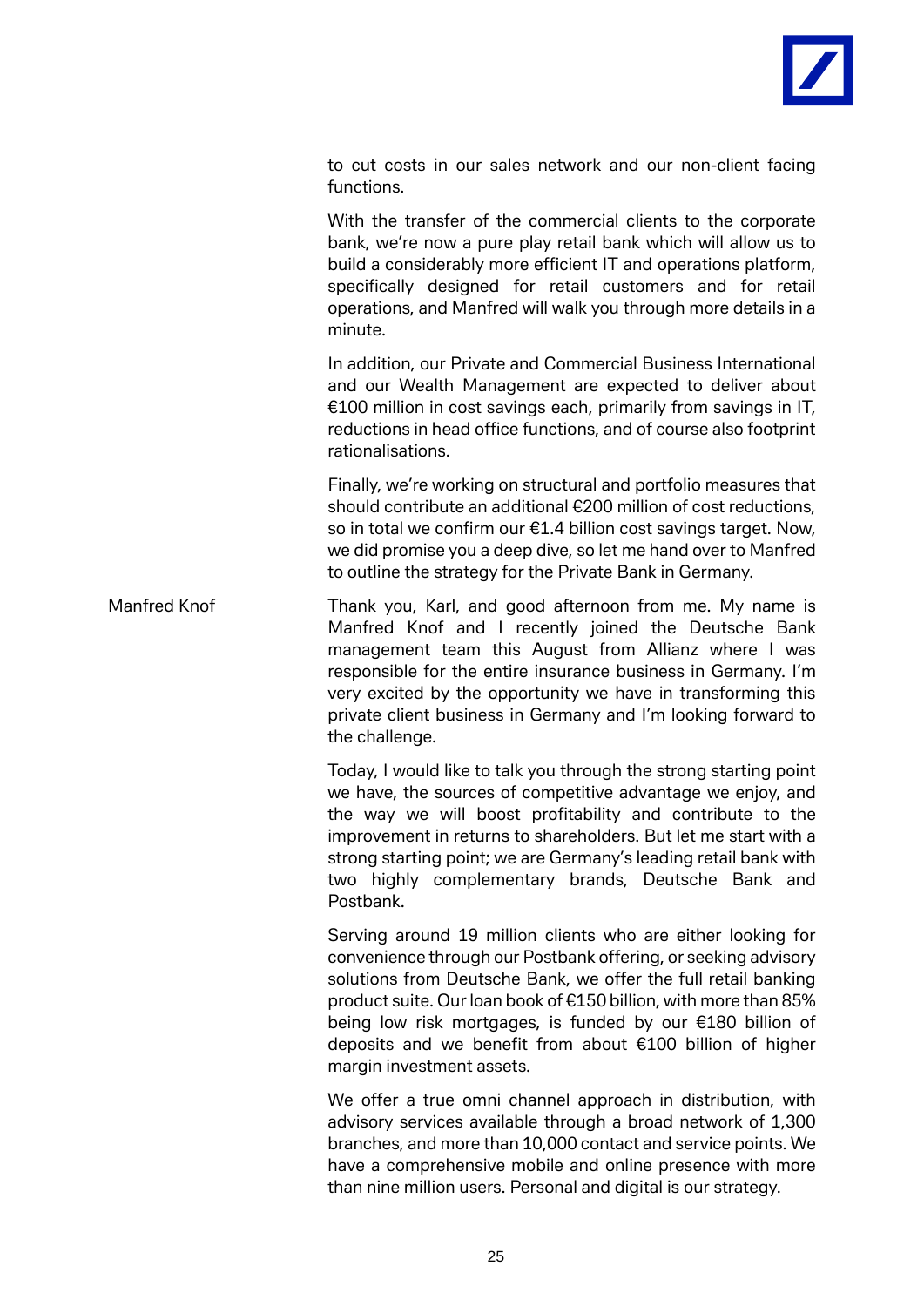

Our position as the leading digital bank gives us an important advantage when winning new customers. For example, our nonbranch channels already generate more than 75% of our new business loan volume. In addition to a strong base, we have unique competitive advantages. Germany's economic power makes the largest retail market in Europe and it's more attractive than you might expect.

The size of the market with a revenue pool of €51 billion is attractive and favours scale players. Germans are conservative savers, but they still want to protect themselves from the current interest rate environment. That presents a huge opportunity for us to convert deposits into higher yielding investment products and, at the same time, credit is growing by 5% per year in a generally high quality, low risk credit environment and this is a market in which we enjoy unique advantages.

First is scale. With 19 million clients and committed technology spending, we develop our powerful digital offerings for our customers to interact with us online and offline. In addition, we have a world-class risk management engine which enables us to capture new businesses in a very controlled and secured way.

Second, we do not just offer the Private Bank to our customers, we offer Deutsche Bank to our customer. For example, customers can benefit from the power of DWS which has a 26% share of mutual funds in Germany, and is Europe's secondlargest provider of ETFs. With nine million accounts, we're uniquely positioned to respond to changing customer behaviour with a broader digital offering than most of our traditional competitors.

Our strategy then must be to monetise these advantages to generate better returns for our shareholders, and now I will explain how we plan to achieve this. We see both costs and revenues as essential on our path to improving returns but, as Karl made it clear, costs will be the predominant contributor. The transfer of commercial banking clients to the corporate bank was an important first step towards a more client driven business model and for the first time we are now a pure retail bank.

We see cost savings of around €1 billion between now and 2020 and half of this comes from the integration of Postbank. On the revenue side, our goal is to stabilise revenues by offsetting the negative impact of lower interest rates, both by growth in our loan and advisory business, and by repricing. But now let me give you more details on cost.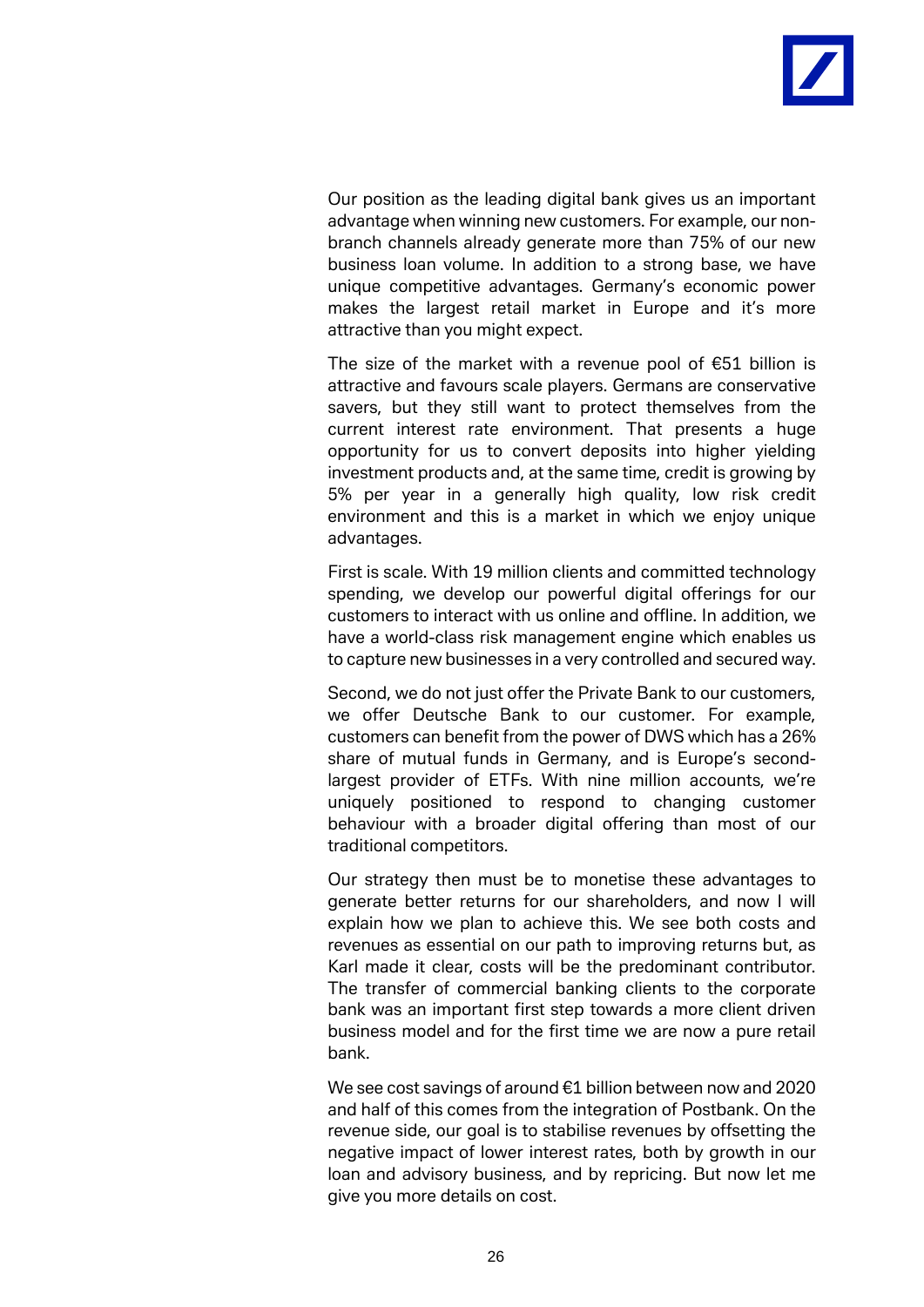

Incremental cost reduction has been on our agenda for some time, but we have accelerated the integration and increased our efforts, yielding approximately €200 million in savings this year and an additional €200 million we anticipate to materialise next year in 2020. We see room for cost synergies in four areas. First, our position as a pure play retail bank will provide significant opportunities to simplify our operations and our IT. We will be working closely with our colleague, board member for IT, Bernd Leukert to drive those cost efficiencies.

Our plan has two phases. The first is to migrate from two platforms down to one, and the second step and the second phase will optimise the single platform into a more cost efficient state-of-the-art solution. This new platform will allow us to generate further savings through simplified processes, further downsizing of operations, and achieving higher flexibility through a modular architecture and lower running costs through cloud transformation.

This will have implications on our efforts to simplify our product portfolio and process landscape, and I want to make this absolutely clear; this is a completely different approach from what you've seen in the past and this reflects the experience we gained when integrating Postbank. As you can imagine, such ideas are not defined overnight, but four months in the job, Frank, Bernd, and myself are now happy that we share with you this general direction with you.

We calculate that recalibrating our operations model and migrating onto one single IT system will deliver €400 million of savings. So after the IT, as second we are further reshaping our distribution network, reflecting the trends in customer behaviour. By moving to this joint IT platform, we will be able to offer all our clients seamless services through our Postbank and Deutsche Bank branches across the country.

But it's also clear we will preserve our two-brand strategy of Deutsche Bank and Postbank. We will be able to offer different formats, such as self-service location, new branch format, and this will allow us to optimise our real estate footprint by increasing our client reach. Do you see the new IT platform has not only direct but also indirect benefits? So, overall, we see a potential of around €200 million in savings from optimising our distribution network.

First, IT. Second, distribution. Number three, we will reduce our head office and central functions as part of the group wide integration of overhead functions with the potential to cut another €200 million. Number four, completing the Postbank integration also enables us to normalise then investment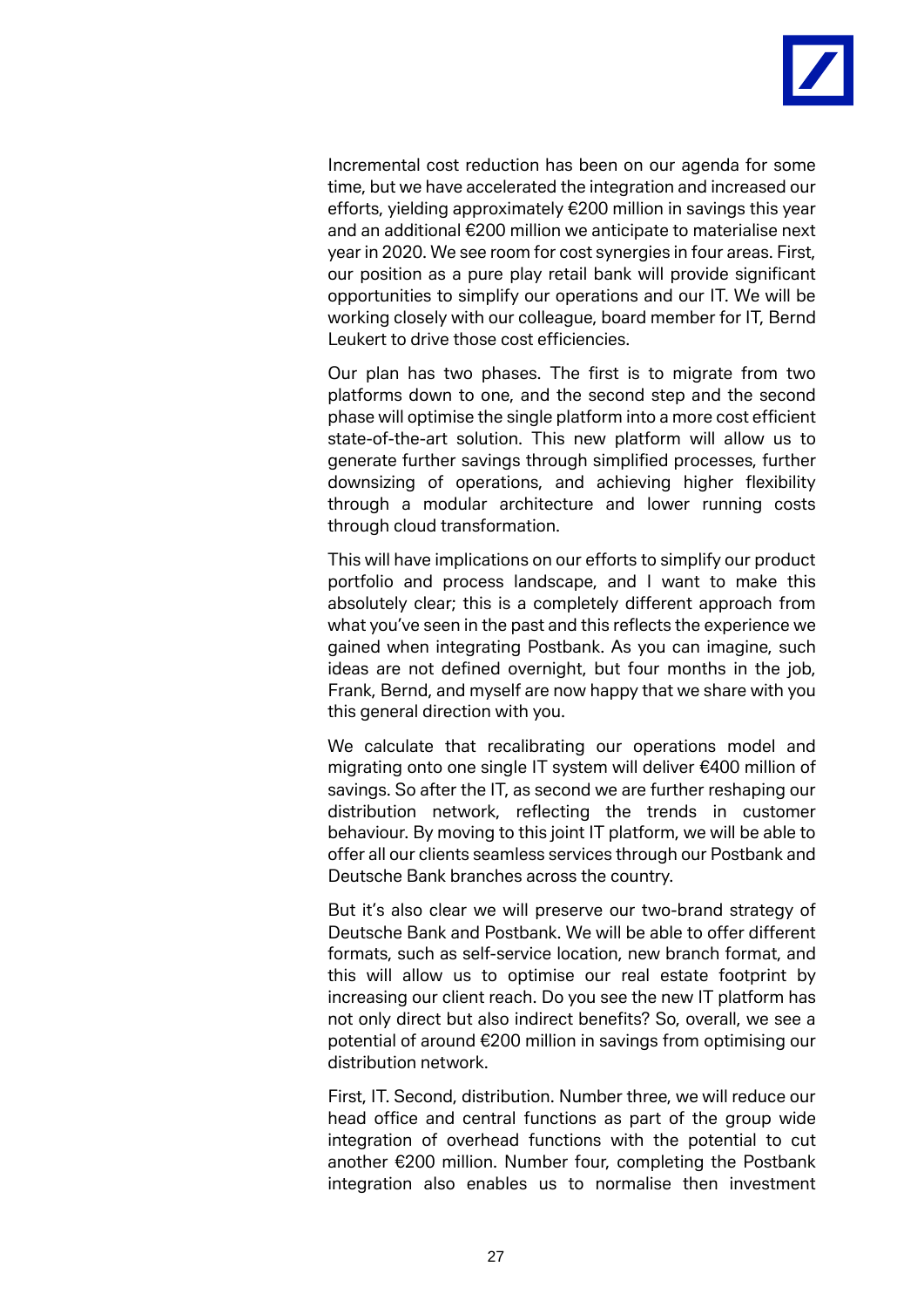

spending around a single platform. That will lead to another savings of approximately €200 million. So, in total, the German bank aims to generate one billion in cost savings compared to the €600 million that was announced in July.

Now, after the cost side, let me turn on the details of our revenue planning. On revenues, as Karl said, we have several measures in place to offset the headwinds from negative interest rates in order to keep revenues broadly stable between now and 2020. First, we aim to continue to grow our loan book by around 5% per year, particularly in mortgages and consumer finance.

Second, we will help our customers to migrate from low interest deposits into commission and fee products to protect them from the erosion of value in this interest rate environment. Our plan in this environment is to convert more than €10 billion of deposits into commission and fee products and, on top, to grow assets under management by more than €11 billion. Third, we will take repricing measures for some products we will provide.

So, let me conclude. We are well on our way becoming a more fee driven business with a more integrated and automated platform and a more efficient balance sheet. We have a detailed cost reduction plan on which we are executing and we will deliver one billion of cost savings over the planning period. We are confident that we have a series of levers identified to offset the headwinds for negative interest rates on the revenue side. Those two levers will enable the Private Bank Germany to play a central, stable role in meeting the divisional and group ROTE targets. With that, let me hand over to Ashok.

Ashok Aram Thank you Manfred and good afternoon. I'd like to do three things. First, give you an outline of our business. Second, explain to you the competitive advantages PCB International enjoys in the markets in which we operate. And, third, summarise for you the revenue and cost measures that we are taking to contribute to the return on tangible targets of the Private Bank, as Karl has outlined.

> First turning to the business overview, revenues were €1.1 billion in the first nine months of the year, roughly 20% of the Private Bank's total. Loan volume was €33 billion, and we had €60 billion of assets under management. We serve more than three million clients, with a focus on affluent private clients and export orientated SMEs in Europe, through a network of 530 branches today in Italy, Spain, Belgium, and India.

> Importantly, our business mix is well balanced and the proportion of deposits, and therefore our exposure to negative interest rates, is considerably lower than the Private Bank in Germany. We are profitable and we are growing. Our return on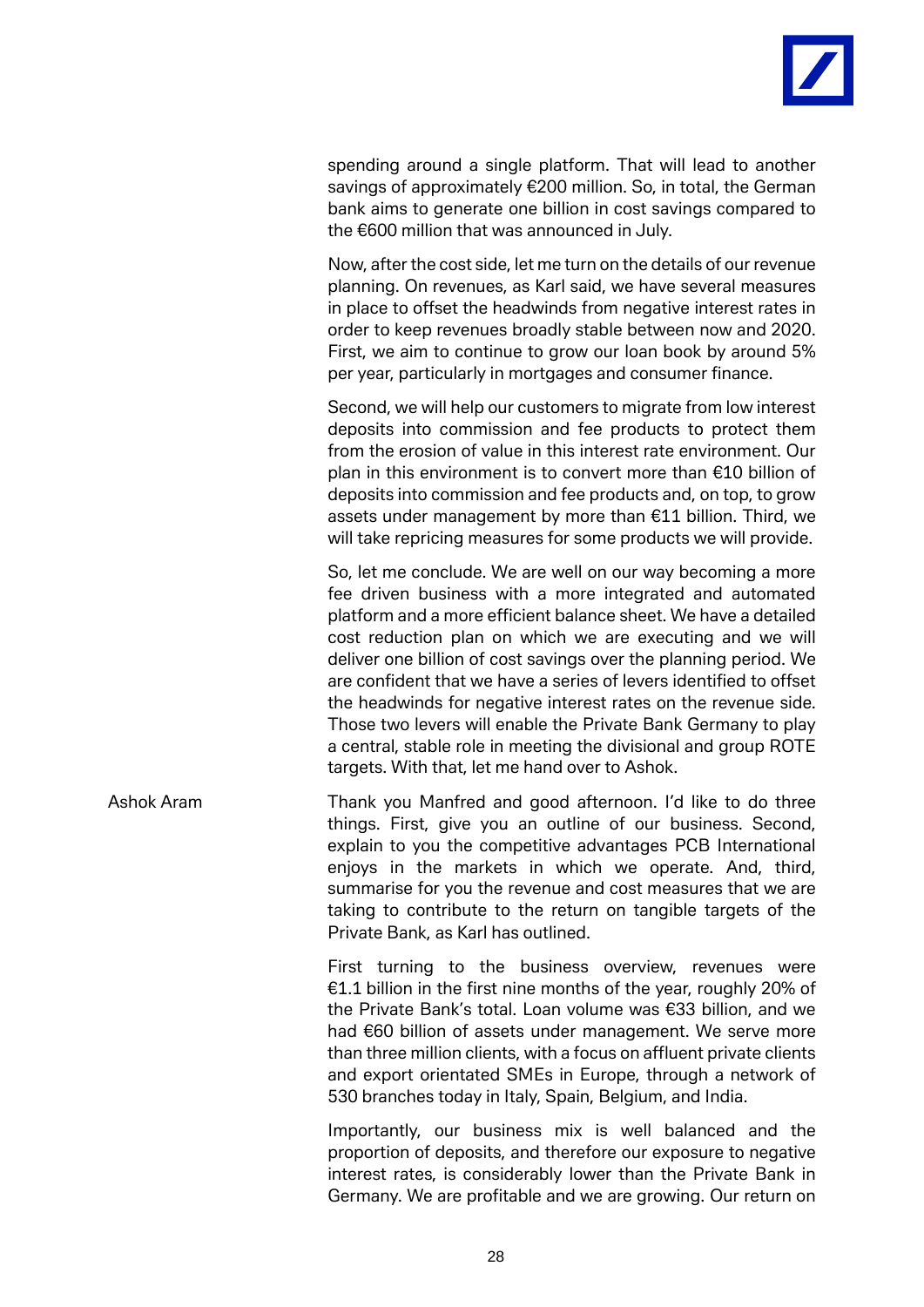

tangible equity this year is up by two percentage points versus 2018 thanks to a continuing improvement in operating leverage.

In two of our markets, Belgium and India, we're already substantially above the Private Bank's return on tangible capital target for 2022. In Spain we are slightly below and we are confident we will deliver the targets in a timely manner. In Italy we are below, but this is driven partially by the cost of a new selffunded technology platform which is transforming the core banking engine. We expect this core platform to be ready by Easter next year and that will lead to a normalisation of investment spending in Italy as well.

Turning to our competitive advantage, we focus on some of the most affluent areas in the Eurozone, northern Italy, northern Spain and Belgium, where the Deutsche Bank brand resonates extremely well and, importantly, we see above average wealth and a broader, more sophisticated set of financial needs which is driving our revenue growth. This is combined with large concentrations of SME clients and entrepreneurs who seek to tap the global markets. They have a lot in common with the German Mittelstand.

Second, we are leveraging Deutsche Bank's digital banking capabilities to the fullest and we are creating a unique multichannel offering which fits the sophisticated client base extremely well. India is a very good example of how valuable this is. It is the world's fastest growing economy. Offering advisory services to digital channels gives us a cost-effective way of tapping into all the new entrepreneurial families who are growing there so the business is both scale able and enables us to grow in a cost efficient manner.

Third, we offer a unique combination of global strength and local delivery. Local proximity is very important for affluent clients seeking financial advice in negative interest rate environments, with global products like those we offer from DWS Zurich and other important partners. For commercial clients we can offer the full suite of products and a global network that my colleague Stefan Hoops will describe in detail from the corporate bank. We also offer foreign exchange and capital market services to this client base. Very few competitors in Europe offer this combination; local delivery plus global capabilities.

Let me now turn to the specific revenue and cost measures that we are undertaking to contribute to our return on tangible capital targets. To grow revenues, we plan to leverage the digital advisory tool that we have already successfully introduced in Belgium to other markets. This is perfect for multi country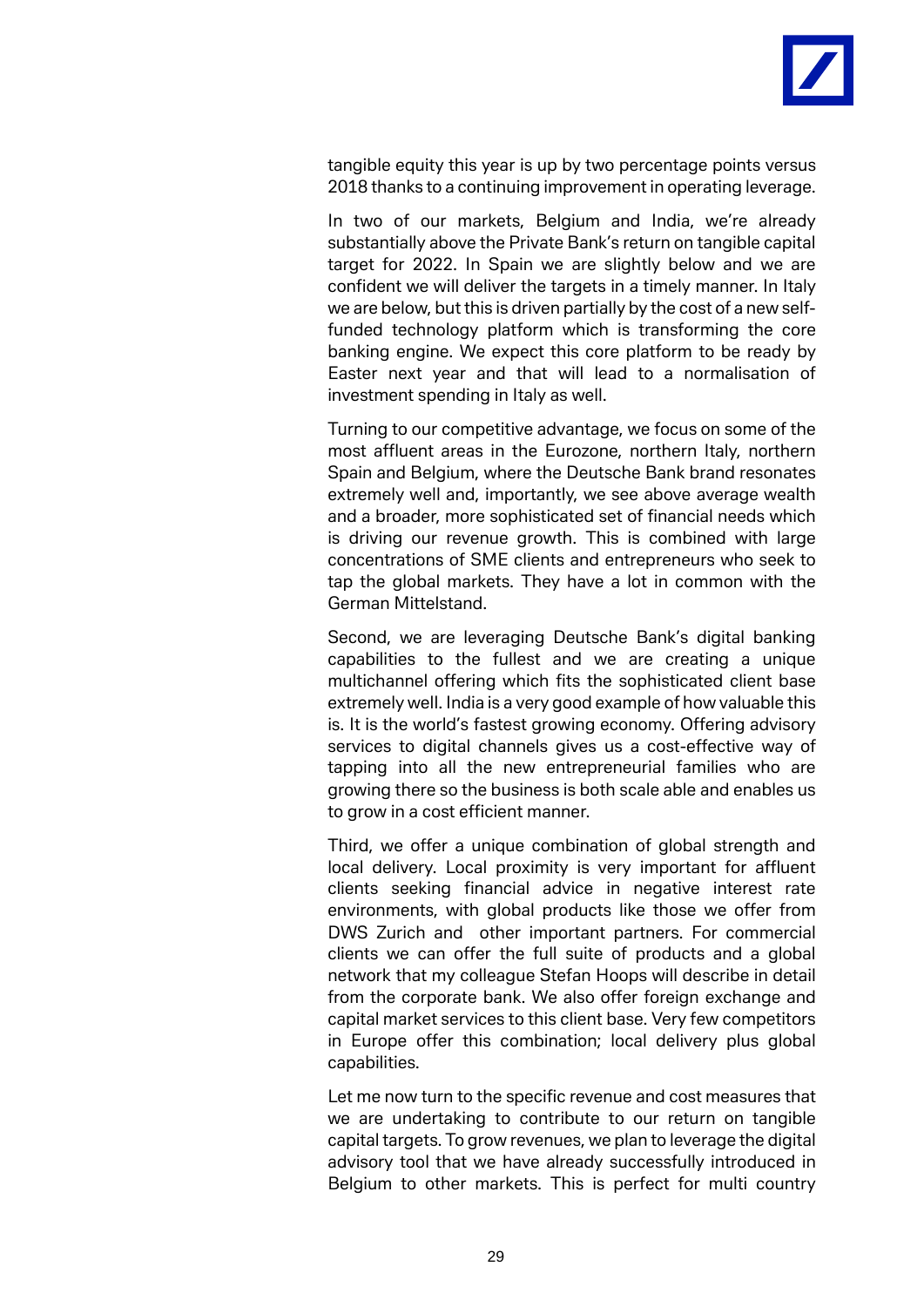

expansion. It is unique in the market, highly scale able and, importantly, MIFID compliant.

We aim to grow lending and continue to move our portfolio towards higher margin products. In Italy, for example, we leverage our consumer finance advisory network and have already introduced a fully digital loan process that will allow us to attract further business, and growth in 2019 has been very encouraging.

In the business banking and entrepreneur segment we will continue to grow revenues at a 6% compound annual rate by deepening the coverage and enhancing our product offering and working very closely with the corporate bank, as well as for the entrepreneurs with our wealth management area under Claudio. Finally, we will continue to offset the impact of interest rates, as Manfred has outlined, with repricing measures.

Let me now conclude with a few words on our cost saving plans. We plan to cut costs by around €100 million in the next three years. Already this year we have benefited from our previous investments in Italy and Spain made in the last two years under the go to market models. The majority of our platform investments and business model refinements have already materialised, resulting in €100 million of cost reductions yearover-year and will be fully achieved by 2021, as communicated by James and others before.

Going forward, investments in Italy will normalise and we aim to install the new technology platform, as I mentioned earlier, in Easter. Once that is done, we will further optimise our branch network and country head office structures and leverage off our digital capabilities. All levers together will enable us to reduce our costs further by another €100 million, as Karl has outlined. Let me wrap up now.

The combination of revenue growth and cost measures will allow us to improve our operating leverage further and our return on tangible equity by four percentage points, contributing fully to the targets that Karl has outlined. With that, I pass it on to Claudio. Thank you.

Claudio de Sanctis Thank you, Ashok, and good afternoon, everyone. It is my pleasure today to introduce you our wealth management franchise and explain how we're going to grow it in the next three years profitably and sustainably, and why this growth is in our control and realistic. Let's start with our strategy and how we differentiate ourselves.

> The global wealth pool is growing at about 5% a year and, out of this, the fastest growing segment is the entrepreneurial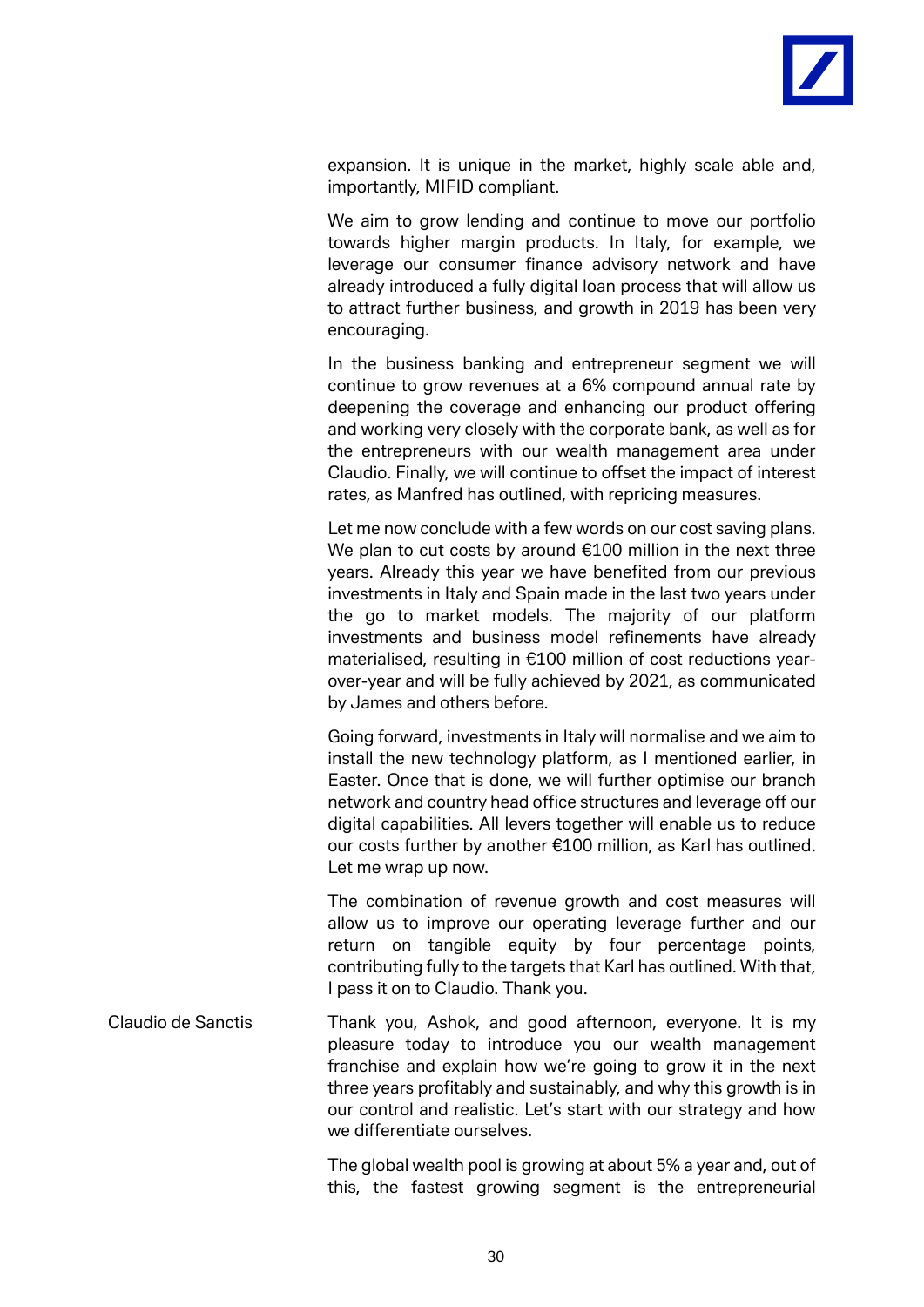

families. They're growing at 9% globally and higher double-digit in the emerging markets. Today, we are uniquely positioned to fulfil the needs of this segment. Why? Because this is a segment that expresses a clear need for a European based wealth manager with global booking capabilities that can bring in a leading corporate bank and deliver solutions of a top tier investment bank.

This is why our strategy is to become the primary partner for every single entrepreneur family in any region we operate. On top of delivering our Corporate Bank and the leading FX and fixed income capabilities out of our Investment Bank, there are two more key differentiating factors when dealing with this specific segment.

Number one is our best-in-class CIO investment solutions coupled with the institutional services of DWS and, finally, our superior lending capabilities, both on the private and corporate side of these entrepreneurial families.

Most of the same differentiating factors makes us compelling for every UHNW and HNW sophisticated investor globally and, on top of this, of course we should be the primary partner for every wealthy German client because we are, after all, Deutsche Bank.

So let's now look at our existing franchise and how it reconciles with the segments that I have outlined. Our wealth management business is presently positioned in the best possible way to execute on the strategic focus I just outlined. For example, our client split already reflects this focus, with about 60% of our client business volume being with UHNW clients of which over 70% are already entrepreneurial families.

From a regional point of view, we clearly have a well-diversified client base with over a third of our clients in core Europe, 20% of our clients in our 25-year-old US franchise, and over 40% in our growing emerging markets. In each of the regions we are targeting always the segment of the entrepreneur families. These families in today's globalised economy will almost always have connectivity to Europe, as Stefan will also highlight in his presentation on the Corporate Bank.

Finally, we have a good product diversification and we already make more than 16% of our revenues on cross divisional collaboration, and this number has substantial potential to grow.

Let me exemplify our strategy with a client case. This is a European family, entrepreneurial family, where we've managed to transform a traditional wealth management relationship into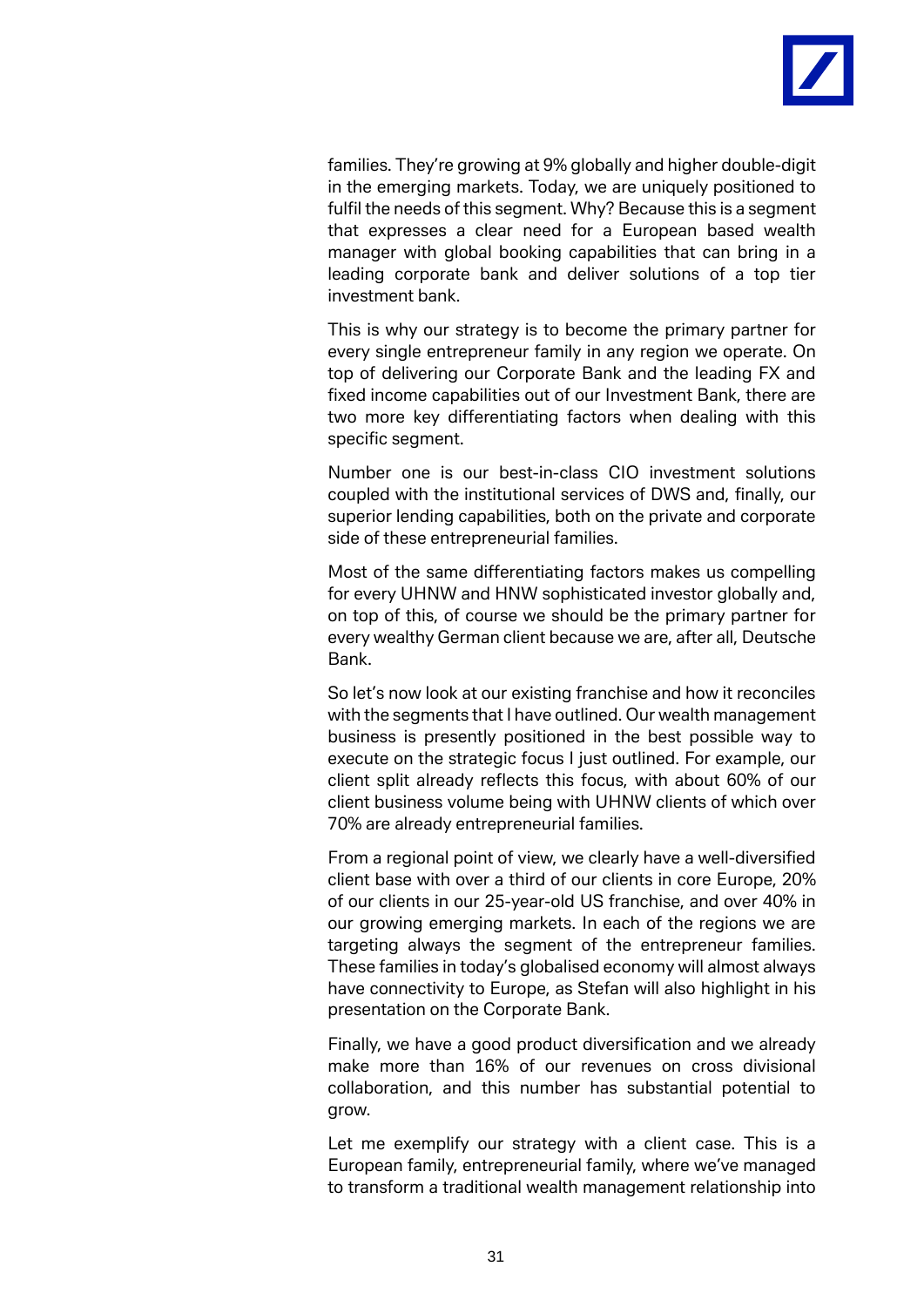

a holistic delivery of Deutsche Bank. Historically, we worked with a family office by providing, amongst many other things, bespoke discretionary solutions in collaboration with DWS.

Through time, on the wealth management side we've helped family members secure financing for their residential real estate properties in North America and in London. But thanks to our wealth management relationship and the privileged access we have to the family decision-makers, in the last three years we've been able to introduce the corporate bank which today provides clearing services in Dollars and Euros, and Custody Services in Asia to the main company of the family.

We've also managed to bring in and connect the investment bank which successfully issued bonds for one of the smaller companies of the family and today is the main interface for any FX needs for all of the business of the family. This specific case is a European family, not German, we have many German families, but we could have as easily picked an entrepreneurial family out of any of the regions where we operate.

Now let's see how this strategy is already starting to reflect in our numbers. Let's start with the hiring. We have focused our hiring on relationship managers that are dedicated to entrepreneurial families. Because we have such a unique value proposition for these clients and have targeted the right bankers, we have been very successful in attracting top talent at market rate. This year, we've increased our number of relationship managers by 8% compared to fractional growth at our peers.

To prove that these hires are the right ones is the turnaround in the net new assets where we have a delta negative to positive of €9 billion year-on-year. In turn, this is also reflected in our revenues which are starting to show the benefit of positive net new assets with 5% core revenue delta increase Q3 18 to Q3 19, and Q4 is looking to improve this trend.

Let's now turn our attention to our plans from now to 2022. Our ambition is to deliver positive jaws, increasing revenues by 6% a year. The 6% is broadly in linear fashion, is net of legacy and, more importantly, is net of the substantial impact of negative interest rates. If you exclude these last two points, the growth rate is around 10% a year.

This revenue growth will be driven of course by the approach on entrepreneurial families as I just described, but also through the conversion of deposits and non-invested assets into investment solutions. Given how critical this is, let me elaborate a bit further.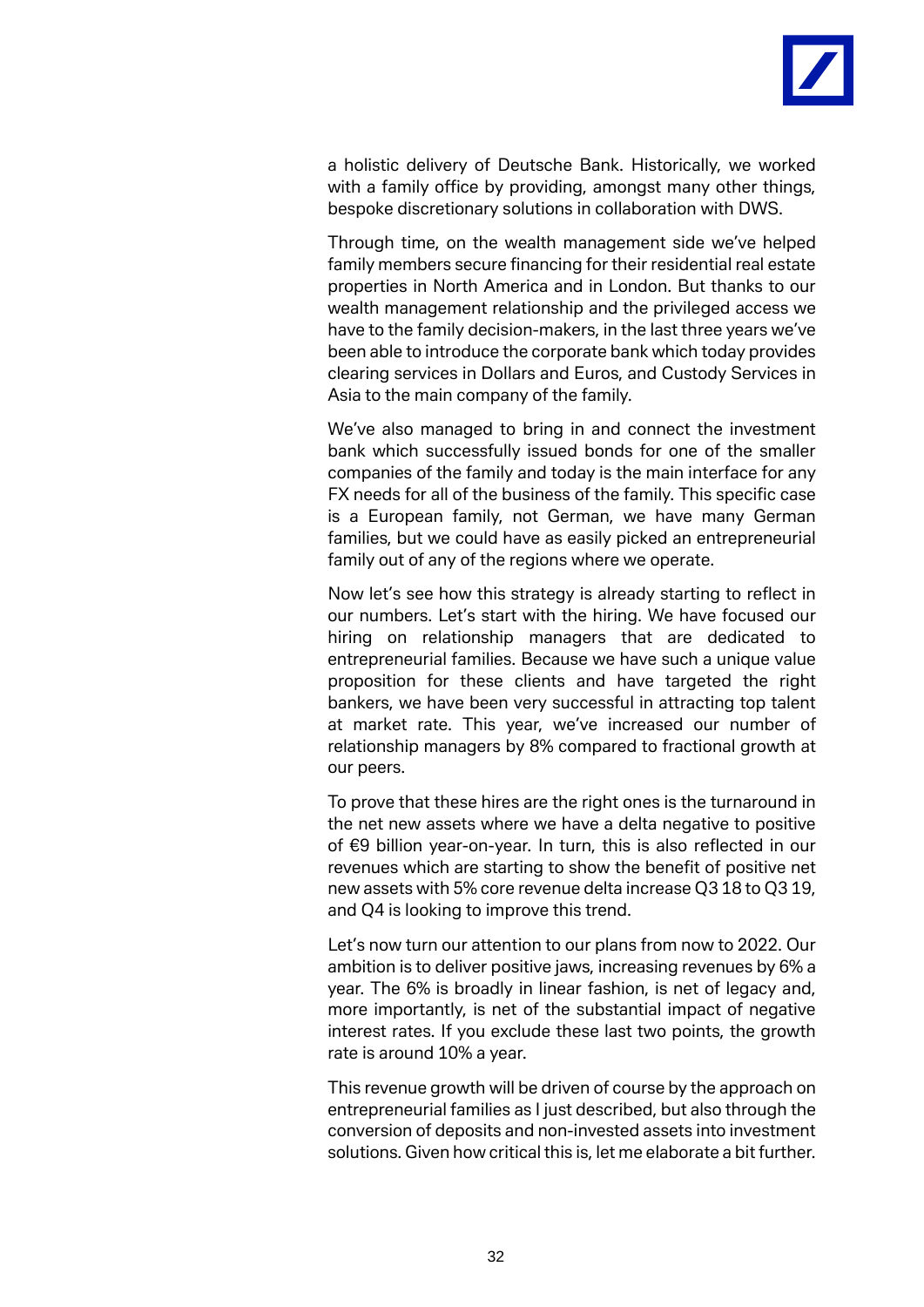

Overall, we have a relatively low penetration in discretionary mandates, around half of our top peers. The average margin in the industry that our competitors are charging to their clients is 80bps for discretionary solutions and this is in addition to materially high third-party costs. The established industry trend is shifting into passive investments and increasing transparency of cost. This has led in the last few years to margin erosion and will further bring margin reduction, up to half of what it is today.

In Q1, we are launching a new line of mandates that combines our outstanding CIO view and risk management tools with the institutional execution capabilities of DWS. This will be competitively priced between at 50-60bps for our clients net of any other cost, and this will allow us to grow revenues by converting existing deposits and unmanaged assets, but also by attracting assets from other competitors. Conversely, the rest of the industry will face either reduction in margins or in volumes, or potentially both of them.

Lastly, if you look at the next three years, we intend to achieve all this whilst reducing costs by €100 million. As you've seen, we've already made substantial investments in the last few years that are starting to bear fruit, but we want to continue to hire top relationship managers. How do we achieve that? The first is of course our segment strategy, as already described, where by focusing our products and services exclusively on the entrepreneurial families we will eliminate all the marginal product solutions that were developed for less strategic segments, and we will redeploy those resources to hiring client facing staff.

We already started. We've stopped producing single equity recommendations. We've reduced 30% of our offering. Both of these things have come to a marginal reduction in revenues. We're also continuing to focus our footprint. We're consolidating offices. We're moving non-client facing staff to near and offshore locations. And last but not least, we are reducing our IT costs by 30% by implementing agile by 2021.

To conclude, my beautiful wealth management business has a unique opportunity over the next three years to grow the revenue line by 6%, reduce the costs by €100 million, and deliver €400 million pre-tax profit to the Private Bank. Thank you, and with that I hand over back to Karl.

Karl von Rohr Thank you very much, Claudio, Ashok, and Manfred. So let me summarise the Private Bank session. As you have heard, in the Private Bank we have three businesses with very straightforward implementation plans, very straightforward strategies, and we will execute with a resolute focus on delivery.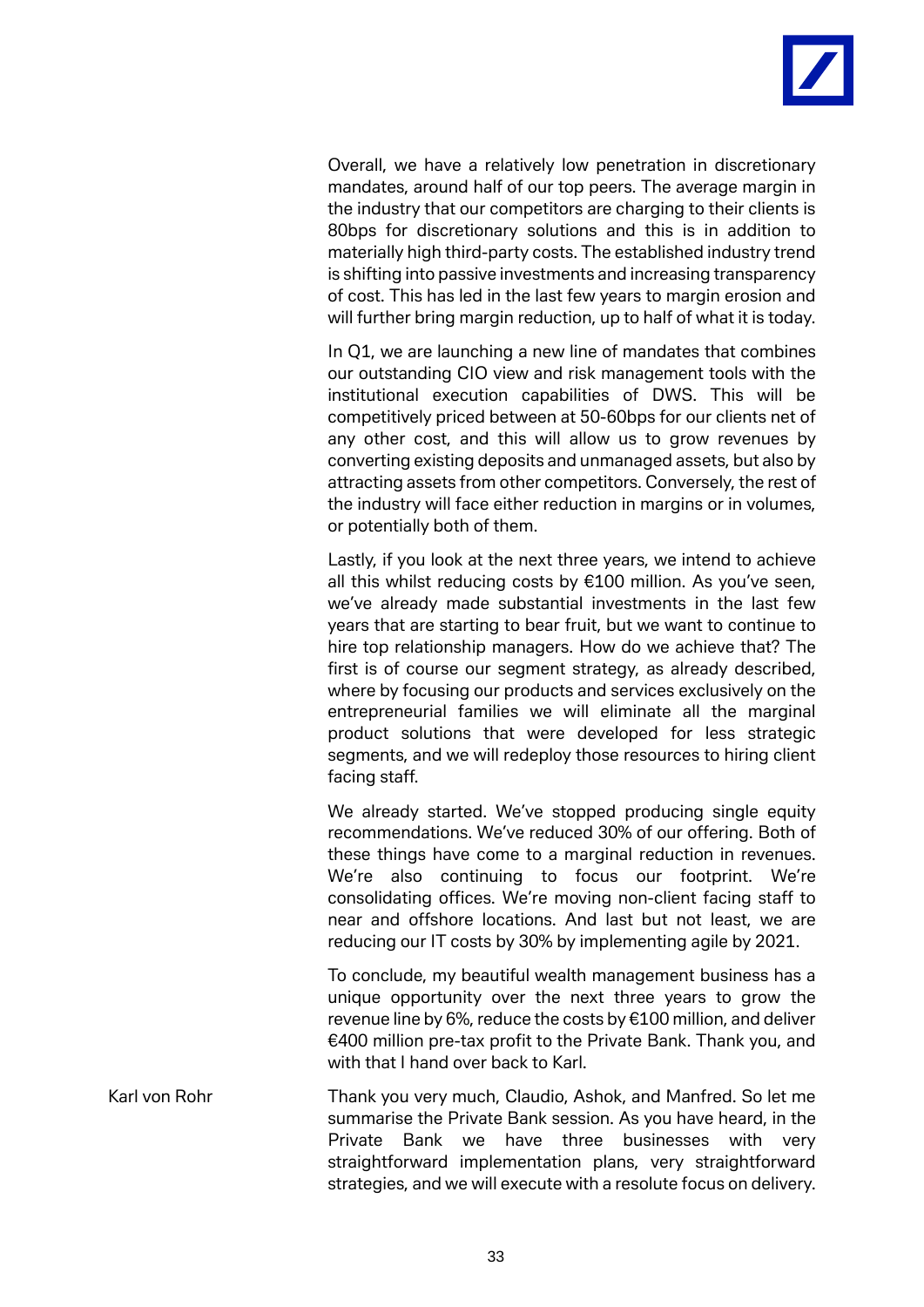

Our German business is fully focused on lowering costs. Our International business is looking to continue its path to operational excellence. Our Wealth Management, as you could just hear, has all hands on deck capturing the tremendous growth opportunity it is presented with.

Now, despite being confronted with a challenging interest rate environment, we will generate sufficient underlying revenue growth to offset the negative impact. We are well on track to achieve our near-term targets, and we are executing on the €1.4 billion of cost reductions. These elements, strong leadership, capitalising on our competitive advantages, and a relentless focus on cost give us very strong confidence to deliver 10-11% ROTE by 2022. With that, I would now hand back to James and ask my colleagues to join me here back on stage for Q&A.

Thank you very much.

James Rivett Thank you, Karl. Thank you, everyone. We'll now begin with your questions. Why don't we start here with Andy at the front? If you could introduce yourself that would be great.

Andy Stimpson (BofA) Hello. Good afternoon, everyone. Securities. Karl, a top level question. I see that you've laid out the plan for improving the ROTE, but nevertheless returns 10%-11% are well above your peers. I appreciate you've reduced that from above 12% in July, but why in your opinion should Deutsche Bank be able to return so much more than its peers, particularly in Germany?

> And then my second question, in Germany you say that you wanted to create a pure end-to-end retail platform by 2022 and that counts for quite a big chunk of the savings you've got there. It's extremely rare, at least in my experience, that a bank shows savings immediately after implementing a new IT platform. What's different this time and how confident are you, you can turn off the old systems fairly rapidly to realise those savings, please? Thank you.

Karl von Rohr Thanks, Andy. I guess I'll start with the first question and then Manfred will take the second question. I think, our ROTE confidence has multiple angles.

> On the one hand, as I explained, we have already cut costs and we have already started reaping the benefits of integration of two major banks in Germany for the last, one to two years and we have much more ahead of ourselves. We have very clear integration plans. We have plans to look into, to further reduce also our distribution footprint, to look into head office functions, look into operations functions. So we're very confident that with that integration, other than some of our competitors who are actually optimising within their own remit, we actually have two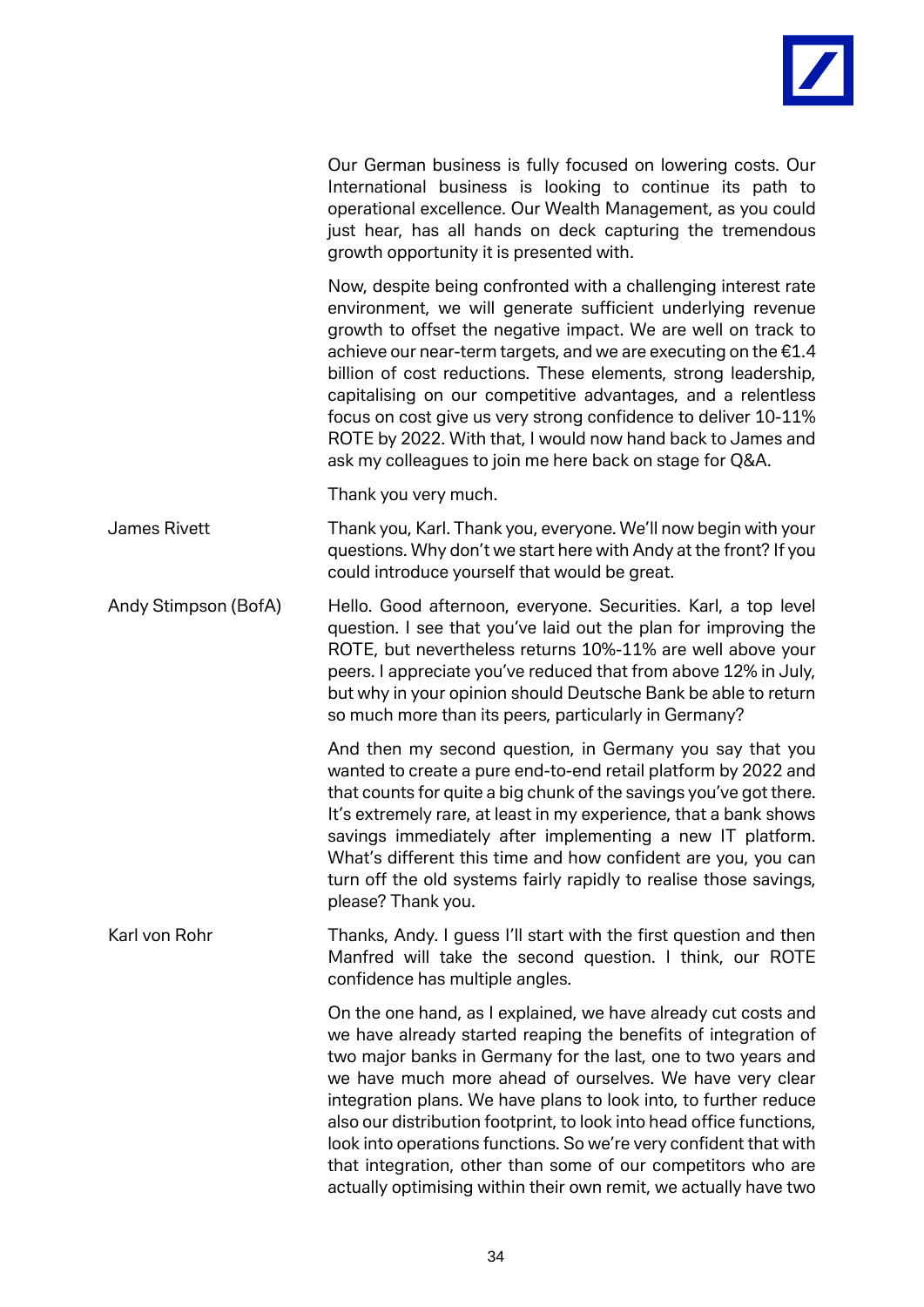

|                          | franchises that we're putting together, while of course<br>maintaining the two brands which is very important for us<br>because they're very distinct brands.                                                                                                                                                                                                                                                                                                                                                                                     |
|--------------------------|---------------------------------------------------------------------------------------------------------------------------------------------------------------------------------------------------------------------------------------------------------------------------------------------------------------------------------------------------------------------------------------------------------------------------------------------------------------------------------------------------------------------------------------------------|
|                          | On the other hand, we think that with especially our advisory<br>capability and the track record we have on the advisory side, as<br>well as on the loan growth side, we can make up for the interest<br>rate headwinds that we're faced with. As you've seen and<br>Claudio has explained, we've also hired quite a number of RMs<br>into our wealth management franchise which is why we think<br>that we will actually be able to grow in this difficult environment.                                                                          |
|                          | At the same time, we have substantial cost savings that we've<br>planned. We know what we need to do and therefore we think<br>that this ROTE, which is steep, we acknowledge that, that's<br>everything but easy, but we think it's absolutely achievable and<br>we'll go for it.                                                                                                                                                                                                                                                                |
| Manfred Knof             | €1 billion of cost savings, we are building that up from the $€600$<br>million announced in July. I think that will set us apart from our<br>competition and will be a main driver of our ROTE.                                                                                                                                                                                                                                                                                                                                                   |
|                          | The IT project is really different, now with Frank Kuhnke and<br>Bernd Leukert and the team, they're absolutely convinced that<br>we are going on a prudent but also rapid approach.                                                                                                                                                                                                                                                                                                                                                              |
|                          | First we're going from two systems into one. We're starting this<br>already in 2020, and then at the same time we are building<br>already the first applications in a new world. We're going to<br>partner with third partners, and we're in the process of<br>identifying partners to build a new system.                                                                                                                                                                                                                                        |
|                          | Once the first phase is over, we then migrate the second to the<br>new platform and I think this is not an all-in-one approach from<br>two to one new. So it is a prudent but rapid two-step approach<br>we are going to deliver, and therefore we are convinced this is<br>going to help. The new IT system is a modular system and is also<br>running in the cloud.                                                                                                                                                                             |
| James Rivett             | Let's go to the back first and then we'll come back to the front.<br>Is that Daniele there at the back? I can't see you very well.                                                                                                                                                                                                                                                                                                                                                                                                                |
| Daniele Brupbacher (UBS) | Thanks. Yes, just on the interest rates. On the interest rates, you<br>mentioned that a few times, it would be just helpful given also<br>the limited disclosure at the divisional level if you could quantify<br>those headwinds and where does it really come from; is it the<br>asset side of the balance sheet, liability side? What's the<br>duration of the book? Is there a certain front book, back book<br>dynamic? Just additional details there would be helpful. What<br>are the limitations in terms of passing on negative rates to |

customers? Does that limit some of that ambitions? Thank you.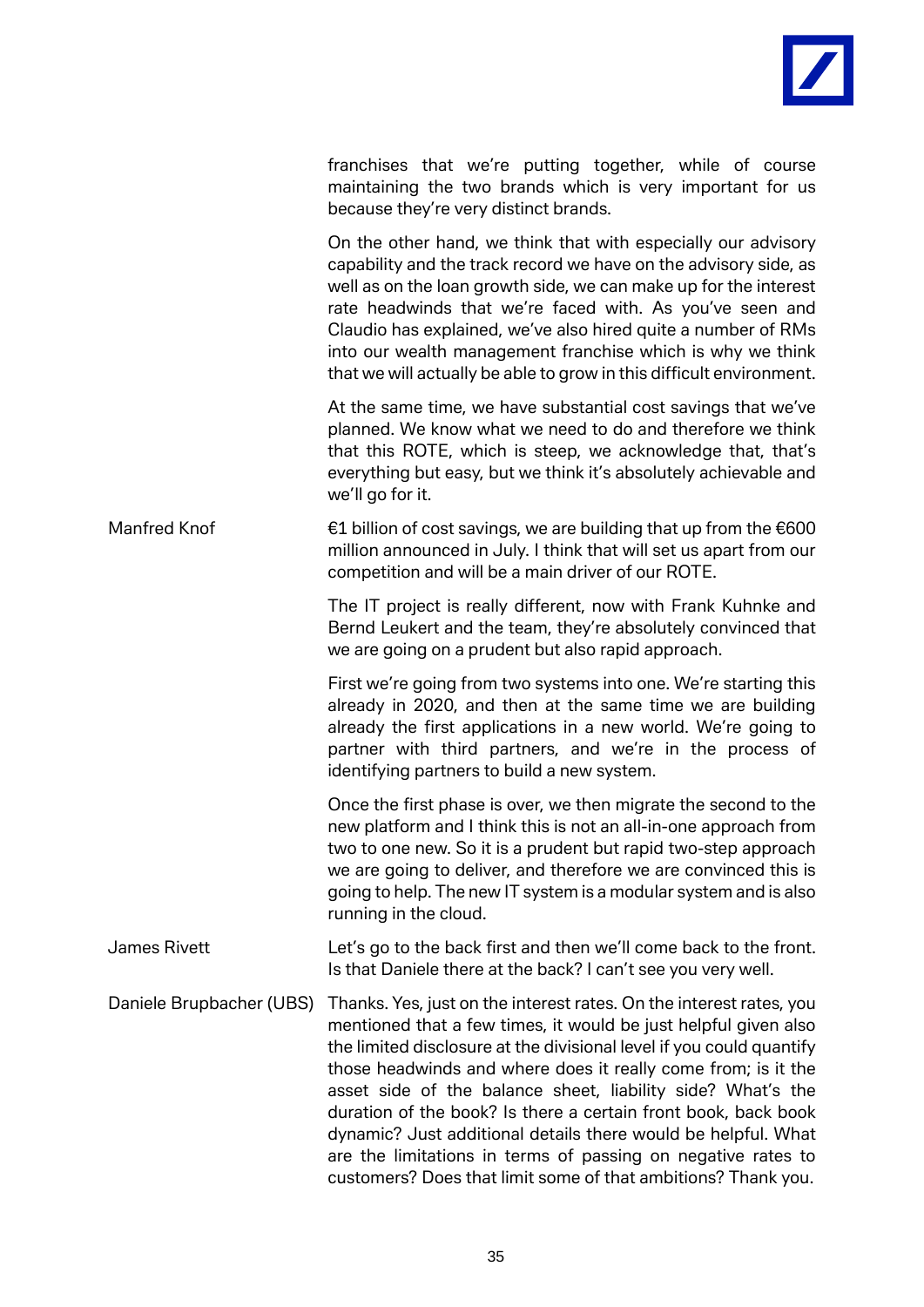

Karl von Rohr Yes, the impact we are talking about is more or less  $\epsilon$ 600 million plus on a divisional level. You obviously see it in the bucketing. That's where you see the negative interest rates are coming through because we're now placing deposits that are coming to maturity at a rate, even at a ten-year negative.

> With regard to the limitations, first of all, you have, and that's actually interestingly under discussion in Germany whether you can legally pass on interest rates to savers. There was a common understanding until a few weeks ago when there was a high court judgement in Germany that for savings accounts you cannot put through interest rates, while for side deposit accounts you can if the client agrees.

> So there are some legal aspects to be borne in mind, and then we know that some banks have technical limits to apply negative interest rates. We will be able, well, we can already nowadays do it manually, and we will be able as of 2022 to also technically have that in an automated fashion.

> And then I think it's the practical impact you're facing when talking to customers, and we know that especially in Germany, Germany is a nation of savers. People like their savings accounts and the discussions we've had with customers have actually been very, very good because people appreciate the fact that we're trying to explain to them that we're facing constant wealth destruction.

> I think apart from having this as a financial problem for people, personally I think it's actually a societal problem that we have here in Germany, not just on wealth destruction of savers but obviously also with regards to our pension system. So our discussions with our clients are generally speaking very good and what we try to do is we look at the overall relation. We look at what kind of business do the customers with us, and what's the right way to convert their deposits into high yielding assets.

> Generally speaking, that goes very well. Obviously sometimes you have people who don't like that idea, but I think, more generally speaking we are at the start of that. We've started that a couple of months ago and that's where we're currently primarily in discussions with our wealthier customers and for now we don't have the intention to pass on negative interest rates to our private clients at large.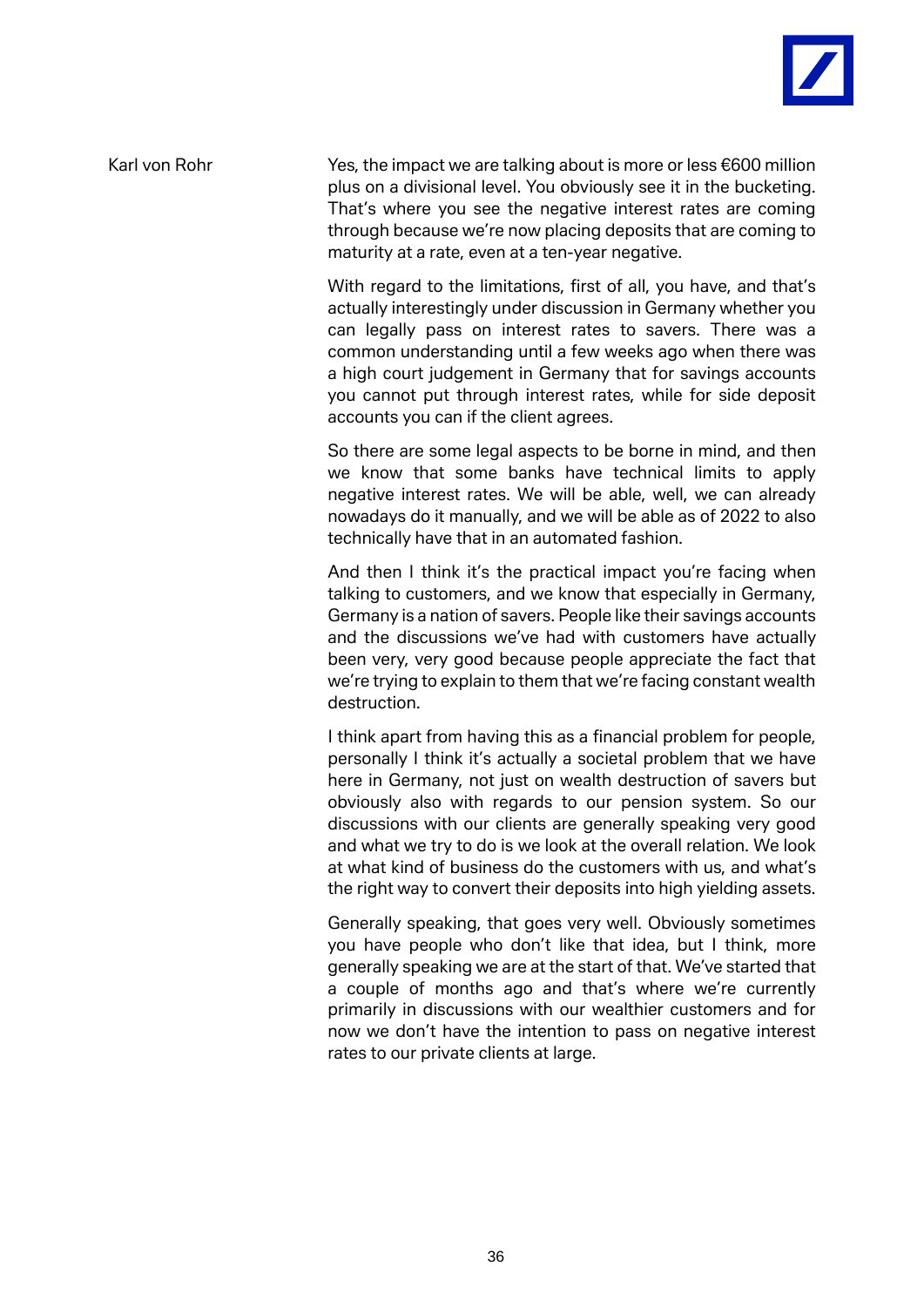

| Ashok Aram | If I can just address the front book, back book part of the<br>question as well, Karl, with your permission? I think that's one of<br>the true operating leverages we have in the Private Bank. We<br>have consumer lending, business banking and mortgages, and<br>then we have the deposit side of our balance sheet. If you look<br>at the planning period we're talking about, these three years,<br>and you look at what we have achieved in the last 18 months,<br>we were able to enhance our margins by about 27 basis points,<br>which is quite a lot if you think of the volume of business we do,<br>so the front book, back book orientation gives us a lot of<br>operating leverage in the Private Bank. |
|------------|-----------------------------------------------------------------------------------------------------------------------------------------------------------------------------------------------------------------------------------------------------------------------------------------------------------------------------------------------------------------------------------------------------------------------------------------------------------------------------------------------------------------------------------------------------------------------------------------------------------------------------------------------------------------------------------------------------------------------|
|            |                                                                                                                                                                                                                                                                                                                                                                                                                                                                                                                                                                                                                                                                                                                       |

James Rivett Thank you very much, we'll now move over to the Corporate Bank.

Stefan Hoops Good afternoon, everyone. As a quick introduction, my name is Stefan Hoops and I've joined Deutsche Bank in 2003 as a graduate. Since then I've done a variety of things in markets, corporate finance and global transaction banking. I now run the corporate bank.

> As a reminder, the corporate bank was formed in July this year when we brought together all corporate banking activities into one division including global transaction banking, commercial clients in Germany and the corporate coverage team from the markets function in the investment bank.

> I'm going to talk about the corporate bank's competitive strengths and address some common misperceptions in the market before I'm going to tell you about how we plan to deliver on our targets. Let's go to slide one for a brief overview.

> We operate in a highly attractive market and our corporate bank has the scale required to compete successfully. The current macroeconomic environment is getting more challenging but this also provides upside for our corporate bank and with the growth plan that I'm going to elaborate on shortly we are well set up to reach our target of 12% to 13% in 2022.

> Let's turn to slide two to talk about corporate banking as an industry. We believe that corporate banking is an attractive segment of the industry with high barriers to entry and attractive returns. One barrier to entry is that you need scale in order to compete. Without scale it's impossible to make the level of investments required to meet regulatory demands and to gain the necessary banking licenses in every jurisdiction where you want to serve clients.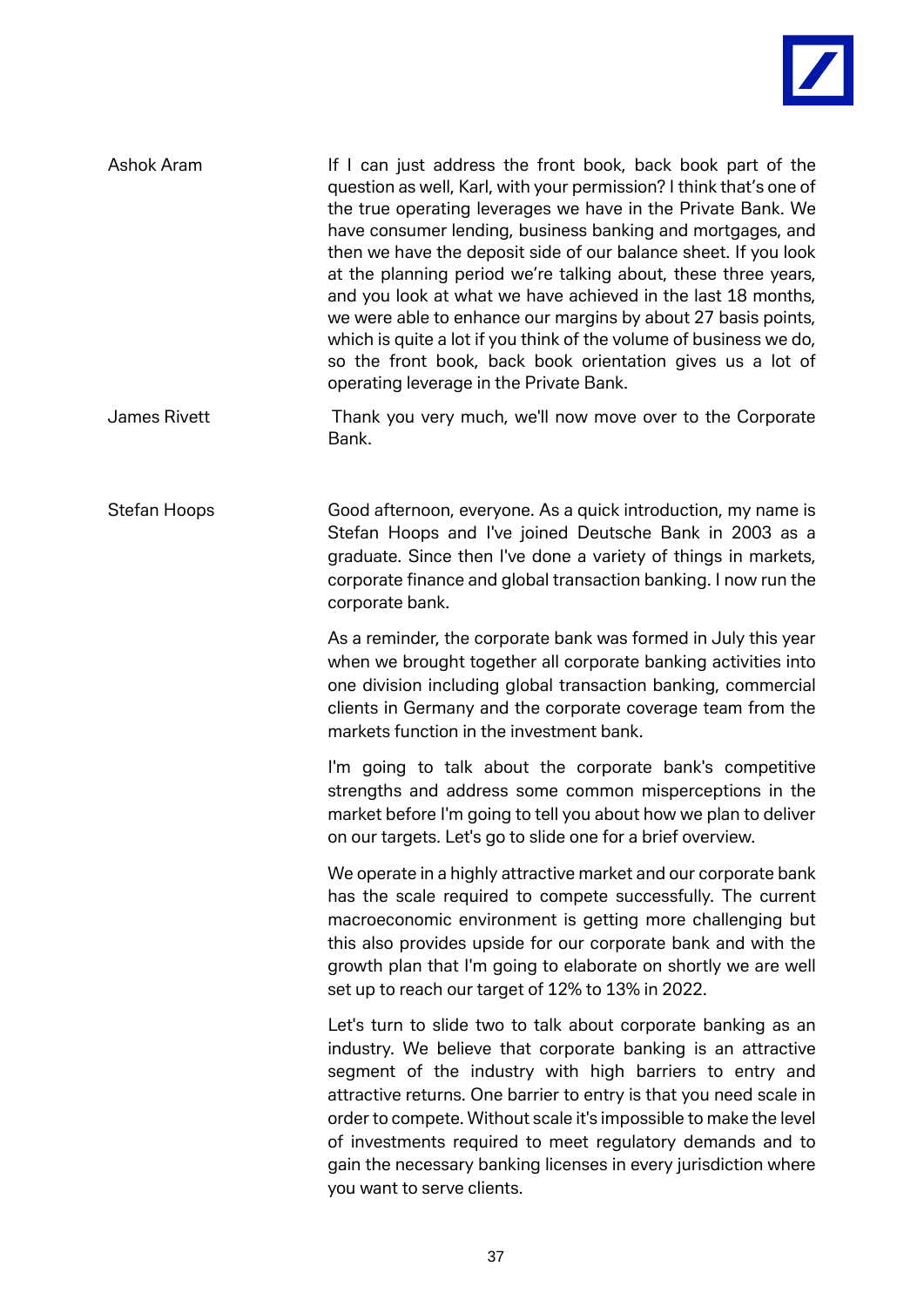

If you have scale and the ability to invest this is an attractive industry which has grown consistently over the last three years globally. At the same time some parts of corporate banking, especially payments, are experiencing a high degree of innovation and disruption. The winners will be those that have a realistic view of their competitive edge, truly understand their clients' needs and have the capabilities to respond in a disciplined manner.

Our core value proposition as a corporate bank is fourfold. First our capabilities in cash management, lending and foreign exchange delivered in conjunction with the investment bank place us at the heart of our corporate clients' business. Unlike most of our peers we have a fully integrated coverage model with just one team covering corporate clients for all treasury products including rates and foreign exchange.

This team sits in the Corporate Bank while trading sits in the Investment Bank. I could talk about why this is the optimal setup for coverage but what is more important is how we work together. I've known Mark Fedorcik and Ram Nayak for many years and we've worked together in a variety of different roles across the old Corporate and Investment Banking division.

As a leadership team we work well together and are completely aligned in our decisions. Frankly we also like each other so I think that sort of makes a big difference.

Our second value proposition is that we act as a highly specialised provider of services to financial institutions, safeguarding assets as well as offering correspondent banking in trust and agency services. All these activities are difficult to break into as the required capabilities are not easily replicated.

Third we've a payment business with a great deal of unrealised potential. Historically payments has always been seen as part of cash management rather than a business in its own right but the payments world is changing rapidly and we have all the necessary strengths to create a stand-alone payments business and I'm going to talk more about this later.

Fourth, we're the leading bank serving German corporates domestically and abroad. We cater to almost one million German corporate clients ranging from large multinationals to the German Mittelstand to small commercial clients and, as I said, we serve them not just in Germany but in more than 100 markets across the world. Let's go to slide three.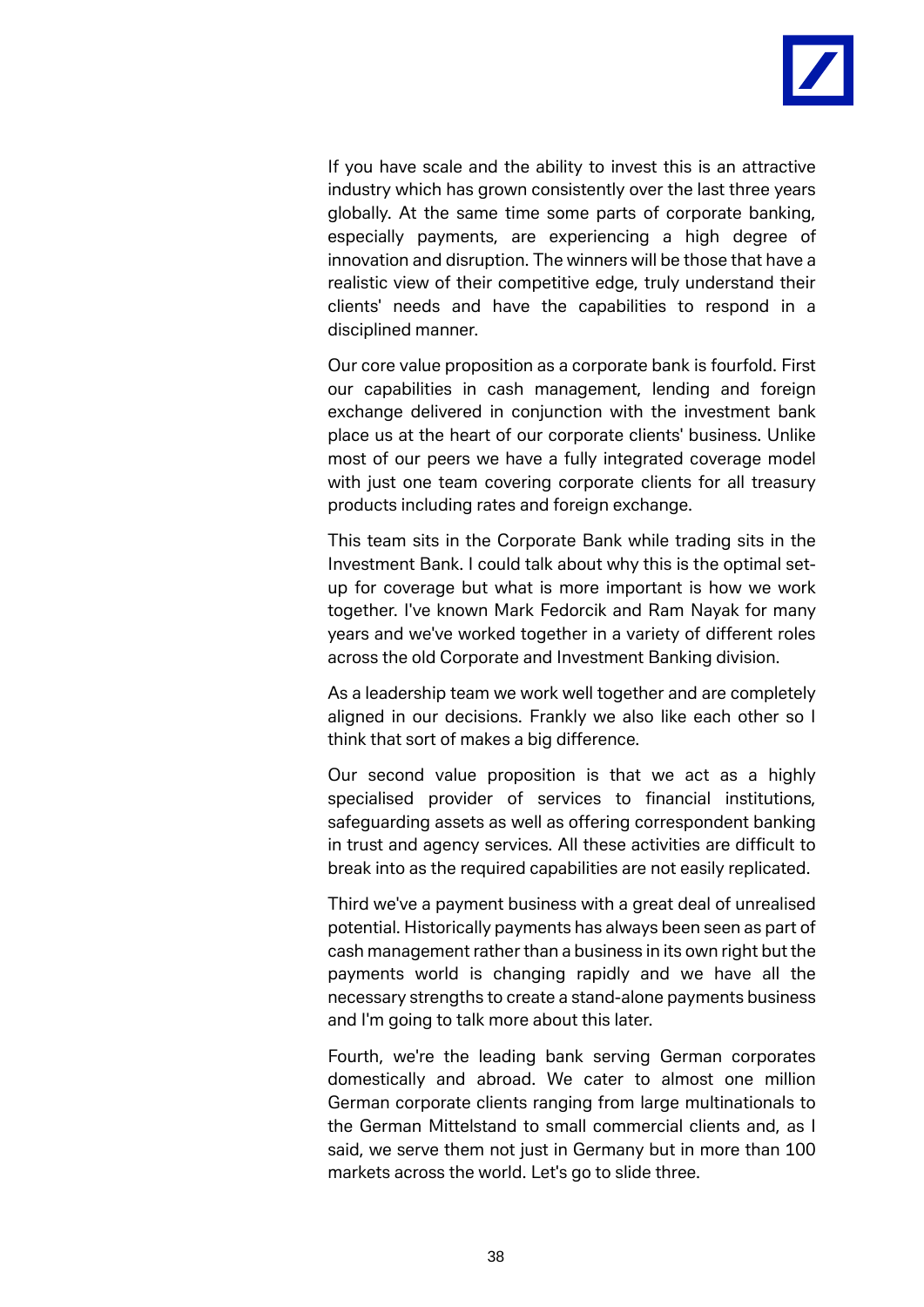

I recognise that all banks can talk about their works but what's important on this page is that very few banks can offer such a wide range of products and services that are important for finance departments across so many markets.

In cash management, which represents about one-third of our revenues, we're the number-one house for euro clearing and the largest non-American house for US dollar clearing so we have a strong market position in both businesses.

Trade finance and lending is about a quarter of our revenues and this is the business that we have been set up for almost 150 years ago - it is the very foundation of Deutsche Bank, and is why we have a long-standing network across 145 countries.

We got into the trust business when we acquired Bankers' Trust 20 years ago. It's a niche business that represents about 10% of our revenues. It is growing in mid to high single digits and we've also just been recognised as the trust services provider of the decade by Infrastructure Investor magazine.

This business also includes depository receipts, where we are one of just a few global players. This is another example of our close ties with the Investment Bank as most mandates come through investment banking coverage. In security services we're just one of two pure-play sub-custodians which makes us an ideal partner for global custodians, especially in high-growth markets in Asia Pacific.

And as I just mentioned, we serve almost a million clients in Germany though both the Deutsche Bank and Postbank brands. Commercial banking in Germany represents about a quarter of our revenues.

I've talked about our relationship with the Investment Bank but we're also working with other divisions to accelerate growth. For example we're collaborating with DWS by converting deposits into DWS-managed funds. We're also introducing business owners and entrepreneurs who are clients of the Corporate Bank to Wealth Management, as Claudio mentioned earlier, to help them manage their personal as well as business needs.

So that gives you an overview of our business. Over the next three slides I want to address some common perceptions of the Corporate Bank. The first is that the current macroeconomic and market environment is problematic for us, the second that we're at the mercy of the interest rate environment, and the third that we're overly reliant on growth in Germany.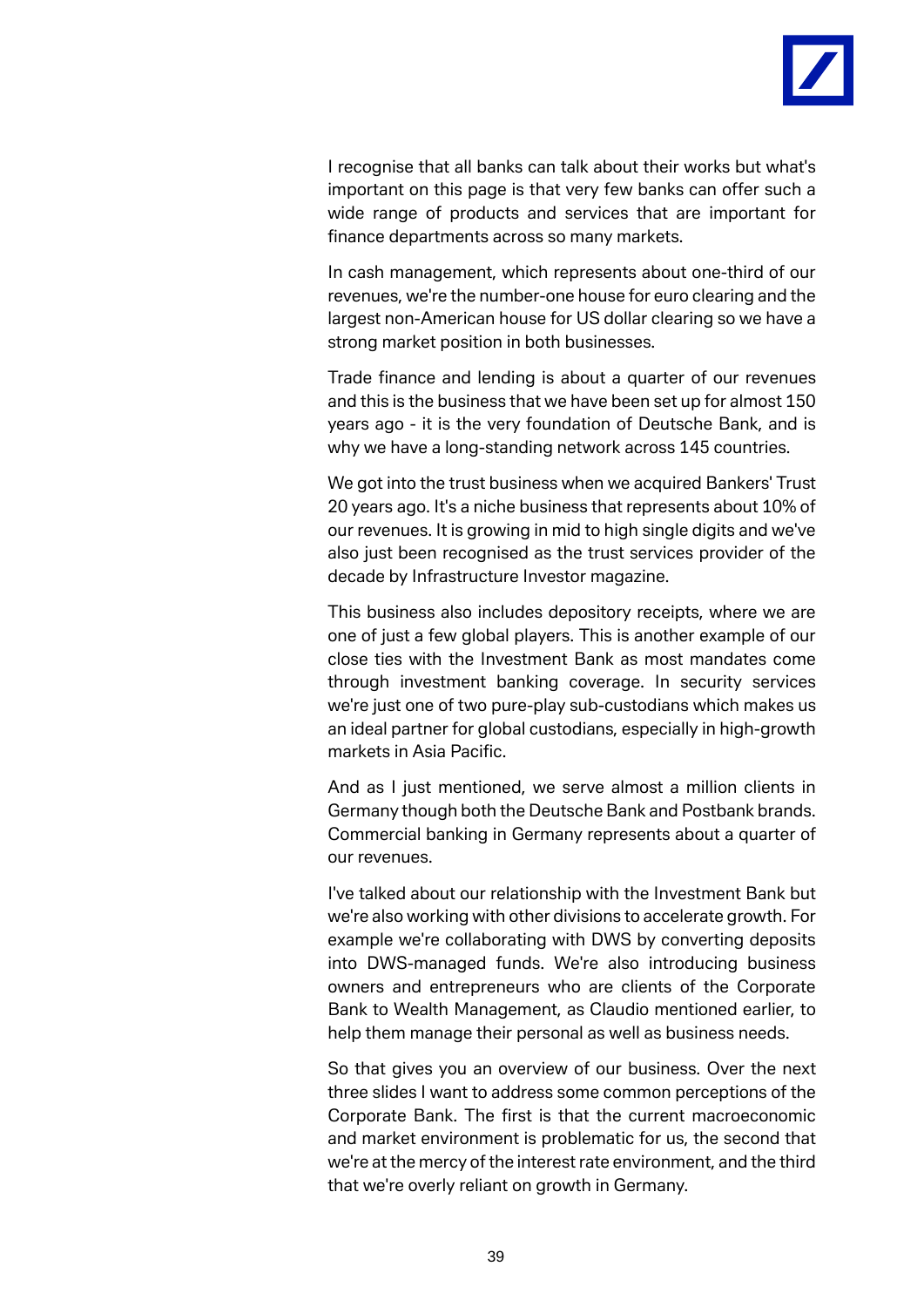

I'll start with the current macroeconomic environment on slide four, which we do not see as problematic. In fact we think that we will benefit from this environment. We've a leading credit and market risk function that Stuart is going to represent later at Deutsche Bank with the competency to assess any type of credit and market risk around the globe. This means that we're a reliable partner for our clients in a difficult credit cycle when other banks might pull out of the market altogether.

We also have a leading foreign exchange platform to help clients hedge their currency risk. And in a world with many geopolitical uncertainties one thing is clear: global clients need a global Corporate Bank that understands local markets and has local banking licences. Many clients are also looking for a bank headquartered in Europe to help them navigate these geopolitical tensions.

One market trend we think we'll benefit from is the growing focus on payments as a service in its own right. As I mentioned earlier, we have all the key strengths to drive a successful payments business in conjunction with technology companies and large corporates.

We're also seeing a huge shift of fee pools to Asia Pacific. Deutsche Bank is very well aligned with intercontinental trade corridors into Asia and the trade corridors within Asia. We have been in the region for over 140 years and we have licences and local presence in 14 countries.

We are also well positioned in China where Deutsche Bank has been operating since 1872. As a case in point, we were voted renminbi house of the year at the recent Asia Risk Awards in recognition of our market-leading renminbi product offering and our success in promoting the renminbi internationally.

We were also one of just two foreign banks to have been granted a type A underwriting licence in China, which allows us to underwrite bonds issued by both local and foreign corporates for the first time.

In short, we believe we are well positioned to help our clients navigate current macroeconomic and geopolitical uncertainties and to benefit from this market trend. Let's look at interest rates on slide five.

You can see from this breakdown that about 40% of our revenues are fee-based and most of these are service fees from well-established, long-running relationships. We earn fees in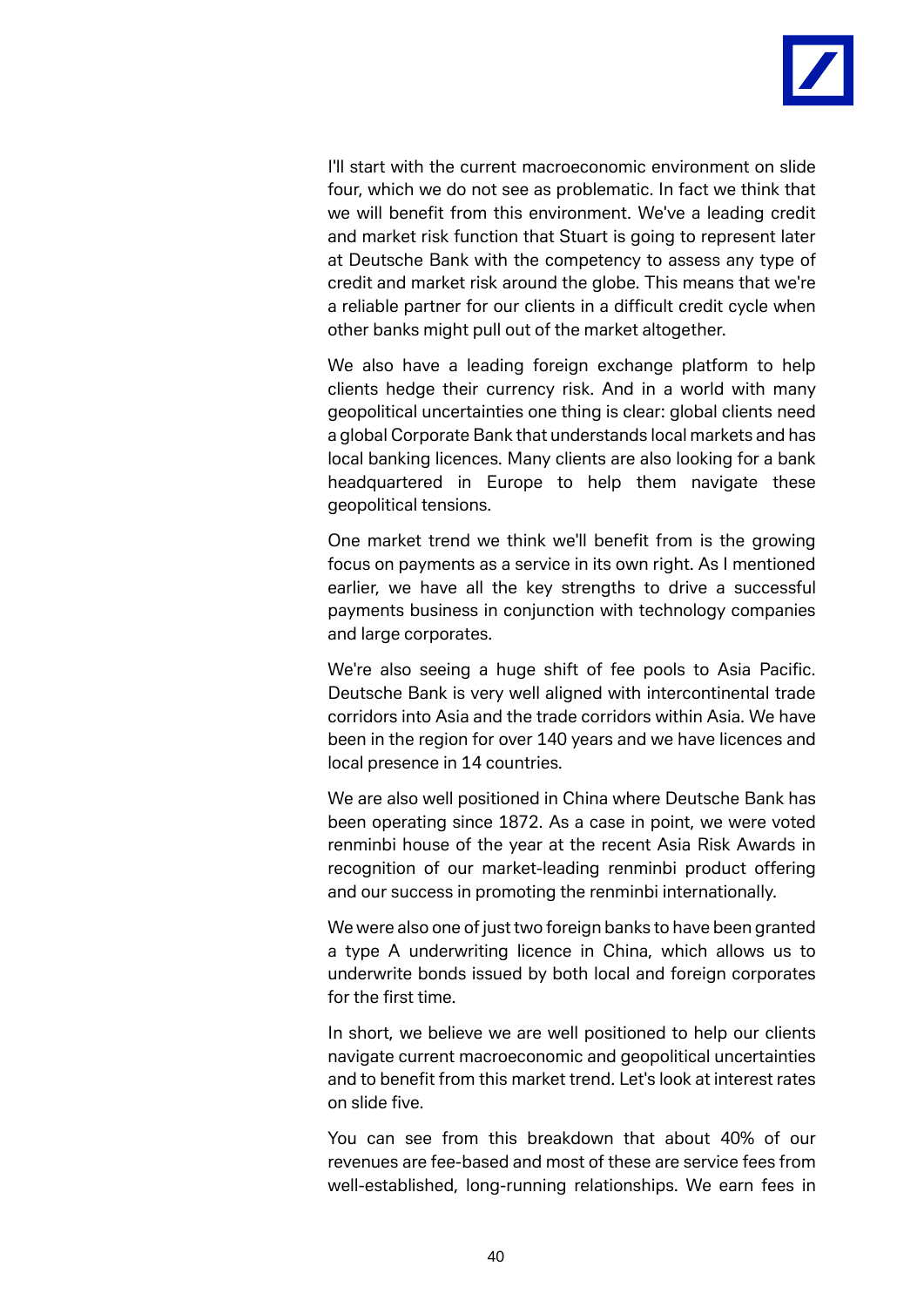

correspondent banking, security services, trust and agency services and even in trade finance where we receive commitment fees.

It is true that net interest income makes up about half our revenues but we've a limited sensitivity to falling rates because most of this relates to spreads we earn on lending and other products, rather than the underlying interest rate. This leaves somewhere between 10% and 20% of our revenues which are sensitive to interest rate fluctuations.

There is substantial upside should interest rates go up but in the current environment we have limited revenues with potential downside and, as I will explain later, we have recently started to pass on the cost of negative interest rates to clients. We're also focused on further growing our fee income, specifically in payments and our trust business.

Slide six shows where we are most relevant for our clients. The pie charts illustrate where our clients are headquartered along with a breakdown of the region in which we delivered service for them. So when we look at our clients who are we most relevant for and where, is it German companies in the US, US companies in Germany or actually US companies in Asia?

So take the US as an example; 22% of our revenues from US clients are for services in Asia, 33% are in Europe outside Germany and just 15% are for services in Germany. These figures show that we are much more global than you might imagine. In fact we're one of very few European banks with a global reach and we've seen opportunity to drive growth by serving both US and European companies in Asia as well as by serving clients along the intra-Asian trade corridors.

As I said earlier, we have a competitive advantage in Asia because we have been there for over a century, we have all the relevant licences and in the current environment many clients want a bank that is not American but European.

Let's go to slide seven and actually talk about returns. Let's start at the right rather than the left side because I want to address why our target is now 12% to 13% rather than the 15% as announced in July. About half this reduction is the net effect on revenues of lower than expected interest rates. Around a third is the result of additional cost allocations, as mentioned in our Q3 results. And the balance is the result of a slightly higher capital allocation.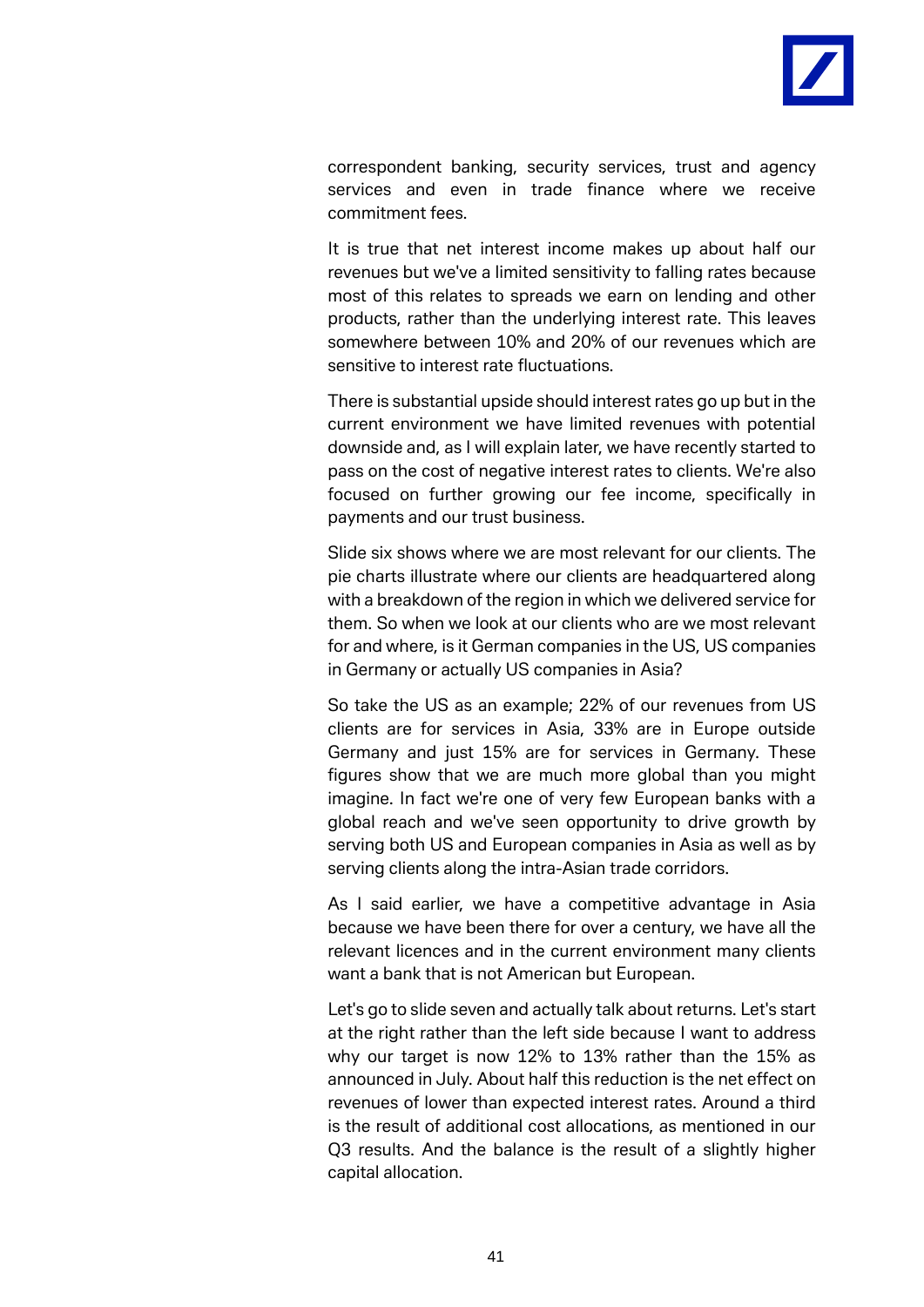

Now if I look at the left side, excluding the impact of a writedown on goodwill of roughly €500 million taken in the second quarter, the return on tangible equity for the first nine months of 2019 would have been 7%. We plan to reach a return of 12% to 13% by 2022 through a combination of revenue growth and cost reduction, partially offset by higher capital allocation to the Corporate Bank.

Let me be clear; our expectation on loan growth has not changed since July. This allocation reflects a combination of risk-weighed asset inflation, as James just alluded to, as a result of regulation and the loan growth already included in our plan in July.

The resulting cost/income ratio of about 60% puts us on par with our peers and on track for sustainable earnings generation. You will hear later from Stuart about risk management at Deutsche Bank. As the macroeconomic environment has weakened credit loss provisions in the corporate bank have increased moderately in 2019 from an exceptionally low level in 2018.

We expect them to return to a more normalised level but remain low by historical standards, reflecting the high quality of our loan portfolio and strict lending standards. Let's take a look at the projected revenue growth in more detail on slide eight.

We believe we can deliver revenue growth of 4% per annum from 2019 to 2022 to achieve revenues of €5.9 billion. You will see here that the headline revenues are expected to be broadly stable between 2018 and 2019. However we have almost 200 million fewer one-offs and episodic events in 2019 versus 2018 so excluding this the underling growth rate in 2019 is broadly in line with our planned growth trajectory.

Given the global nature of our business there are obviously many growth opportunities in the Corporate Bank but I'm going to focus on four key drivers in our plan. First, as Christian and James have mentioned, we've started to systematically pass on the cost of negative interest rates to our cash management clients a couple of months ago and have seen limited deposit attrition as a result. We have identified a further 25 billion of deposits that we aim to reprice in the first half of 2020.

The second growth driver is payments. We plan to more than double the annual fees we generate from facilitating payments for fintechs and e-commerce to €200 million over the next three years. This does not include fees from correspondent banking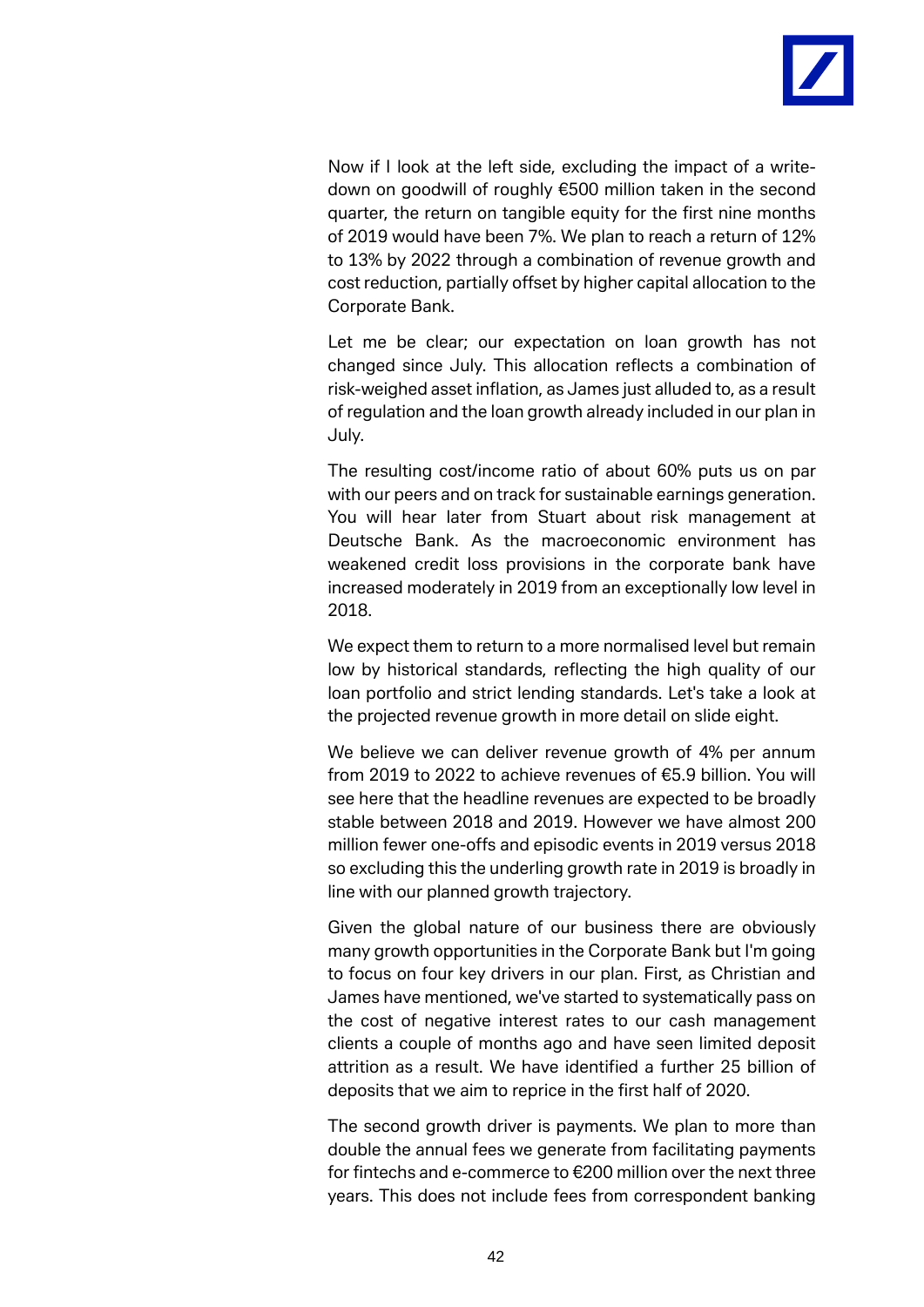

or cash management because, as I said earlier, until now payments has mostly been seen as part of cash management.

We now plan to offer payments as a stand-alone service. Why do we think we can do this? We clear €500 billion and \$500 billion every day and we move cash in almost all currencies so this gives us deep insights into payments trends, insight that has remained fairly under-utilised so far.

And we're also already the incumbent payments provider for some of Silicon Valley's largest technology companies. We see an opportunity to grow with them as well as with our corporate clients as they develop e-commerce strategies for the 2020s. We want to build out our e-commerce business, in particular in the B2B segment with comprehensive payment solutions in the next 12 months, for example by providing checkout offerings for our corporate clients. Over time we believe payments may be one of the biggest growth areas in the corporate bank.

Third, as you've heard from Christian, we want to be the bank of choice for corporate treasurers. And fourth, we plan to grow our revenues in Asia. I'm going to use the next two slides to talk about these two initiatives.

We have several initiatives to drive growth with corporate treasurers. In particular we aim to take advantage of our leading fixed-income and currencies platform and increase rates and FX revenues with our corporate clients by 5% to 7% per annum.

Another initiative is to increase product density, where we have plenty of upside, with our large multinational clients. Our German multinational clients currently use on average seven of our products and services, while our non-German clients use only four. I guess, stating the obvious, we want to bring our non-German clients more closely in line with our German clients and now that we've a unified coverage team we are much better set up to achieve this.

Another way we plan to drive growth with corporate treasurers is to provide solutions for the issues that keep them up at night so let me give you an example. One significant trend that we see is that some of our clients no longer sell the goods they manufacture. Instead their customers sign a contract on a payper-use basis.

For example one of our clients manufactures tires for airline companies but they no longer sell the tires. Instead they receive a payment from the airline each time a plane takes off or lands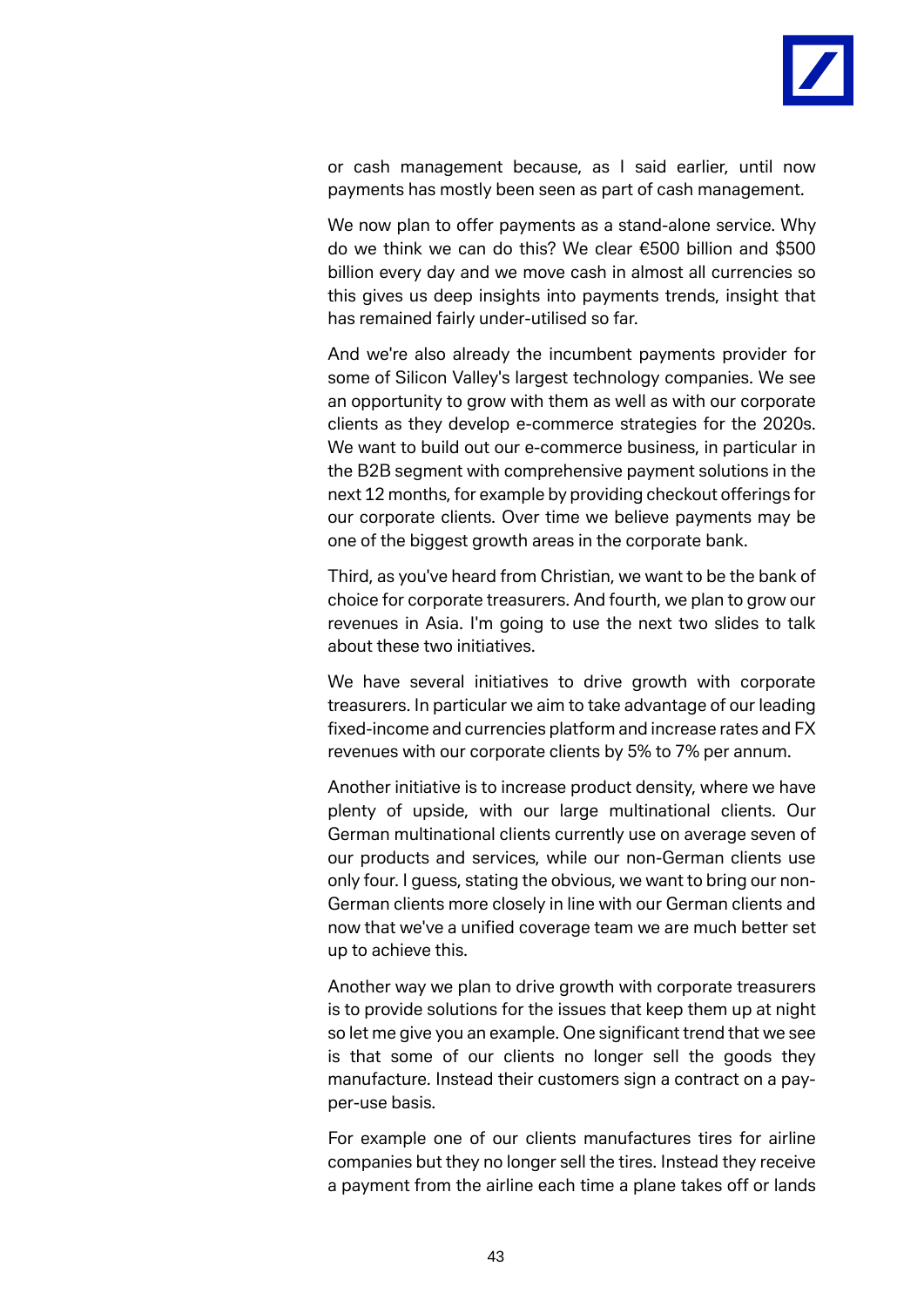

so think about it on your way back home. The problem for the treasurer is the tires never leave the balance sheet. This company needs support through a combination of securitisation, supply chain finance and managing micropayments and these are all areas in which Deutsche Bank is very strong.

We already have multiple pay-per-use projects in train and aim to deliver at least three in the first half of 2020. We expect this trend to accelerate as this becomes a key means of financing for manufacturing companies in the next decade.

The fourth driver on slide ten is to expand our business in Asia. I've already spoken about Asia as a source of growth, but let's be specific.

In security services we plan to drive growth in India, Indonesia and China. In trade finance our focus is on the intra-Asian trade corridors, for example Japan to India and China to the southeast Asian countries. And in cash management we expect to drive growth across the region but especially in payments in India.

Local markets in Asia are maturing and our clients in Asia are growing in number, size and reach. We expect to grow revenues in Asia at 6% per annum, broadly in line with GDP in the region. We have already invested in people and technology and we've recruited eight new MDs into key positions and more than doubled our greatest intake.

We've also combined our FIC and corporate banking business in Asia Pacific under one leader and created a highly integrated markets and transaction banking technology platform.

This serves treasurers with solutions across payments, liquidity management, currency conversion and risk management so we're now in a good position to benefit from this investment, as Ram will highlight later.

Looking at the three initiatives I just outlined - repricing, payments and growth in Asia - we expect each one to deliver revenue uplift of more than €100 million so these account for about 60% of our projected revenue growth.

Clearly we also have plans to grow revenues in traditional cash management, trade finance, security services and with our clients in Germany. We have a world-class trust business which, if it simply grows in line with the market over the next several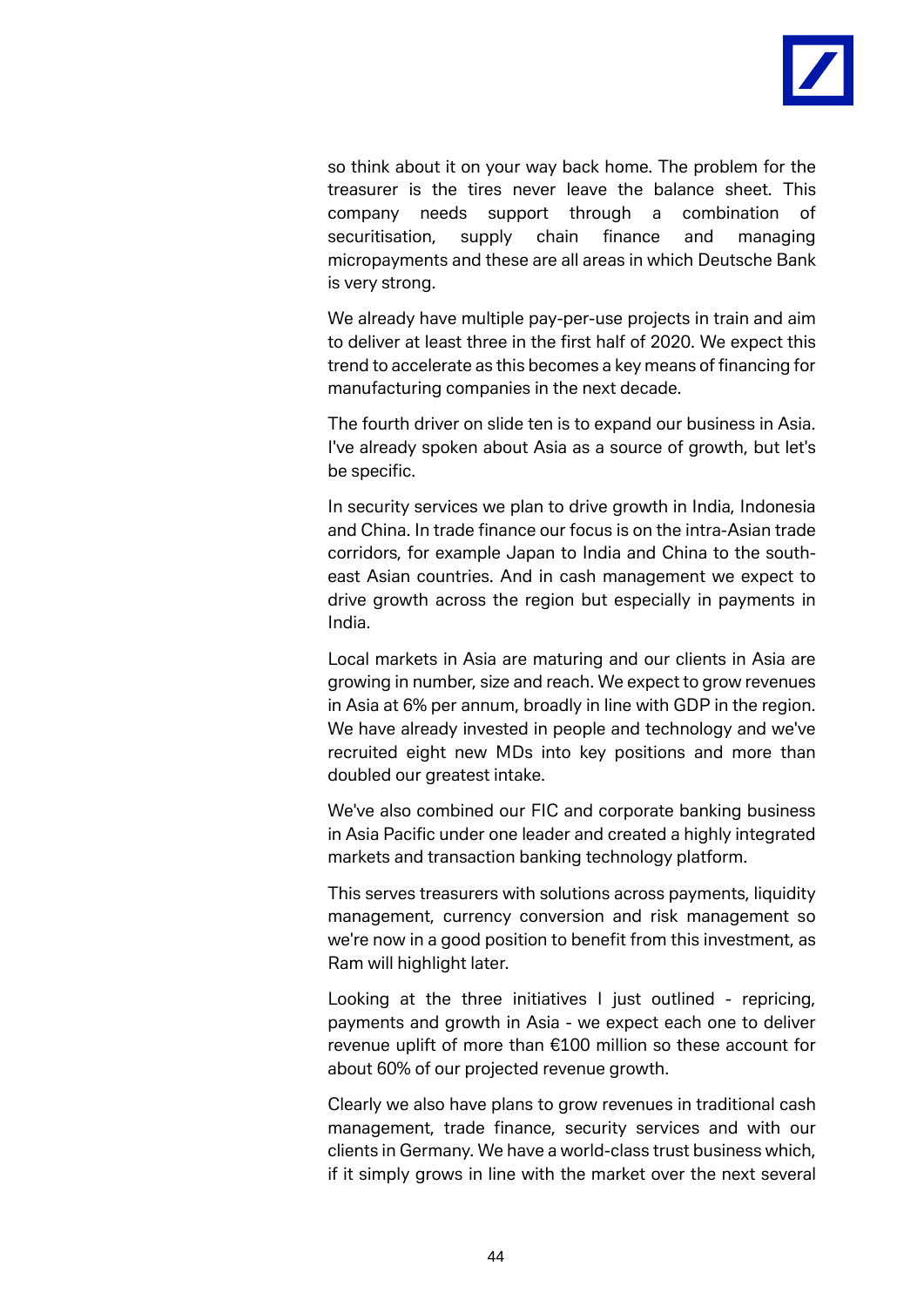

years, will deliver over the next three years incremental revenues of €80 to €100 million. So taking all these initiatives together we believe our revenue growth trajectories are very achievable.

Let's look at costs. We've committed to reduce cost to €3.7 billion by 2022. Given reported costs in 2018 of €3.8 billion this may not seem very ambitious. However, as you can see, our cost has increased in 2019 by about €250 million which is partly due to methodology changes and cost allocations as well as higher investments in control and technology, which we refer to in our Q3 results.

This means we actually plan to reduce costs by €300 million or more over the course of the next three years. The measures we're implementing can be grouped in two categories; front office and infrastructure. In the front office we can achieve greater efficiency from streamlining our coverage functions and by reducing duplication in non-client-facing roles.

We will also enforce strict cost discipline across all of our discretionary spend and we expect this to deliver up to €100 million of cost reductions. We plan to reduce cost related to our infrastructure functions by up to €300 million and to give you some examples, we're removing any duplication of roles as a result of creating four new divisions in our core bank.

We are also looking carefully at the location of all our people to ensure that our business and infrastructure are well aligned. And we are reassessing the provision of services from external vendors we can reduce our costs significantly if we bring activities in-house.

There are also many processes within non client-facing roles that can be more automated. This will reduce a number of manual interventions or repetitive tasks within technology and operations. We intend to centralise certain tasks such as general reporting activities and we expect software amortisations to decline as a result of decommissioning numerous legacy applications.

So the majority of our savings will come from greater efficiency in functions that support the front office rather than from revenue-generating areas. Our major focus in the front office is on tightly controlling all discretionary spending. We've already initiated most of these measures so that they may materialise in the next three years and we're confident that they will deliver the cost reductions in our plan.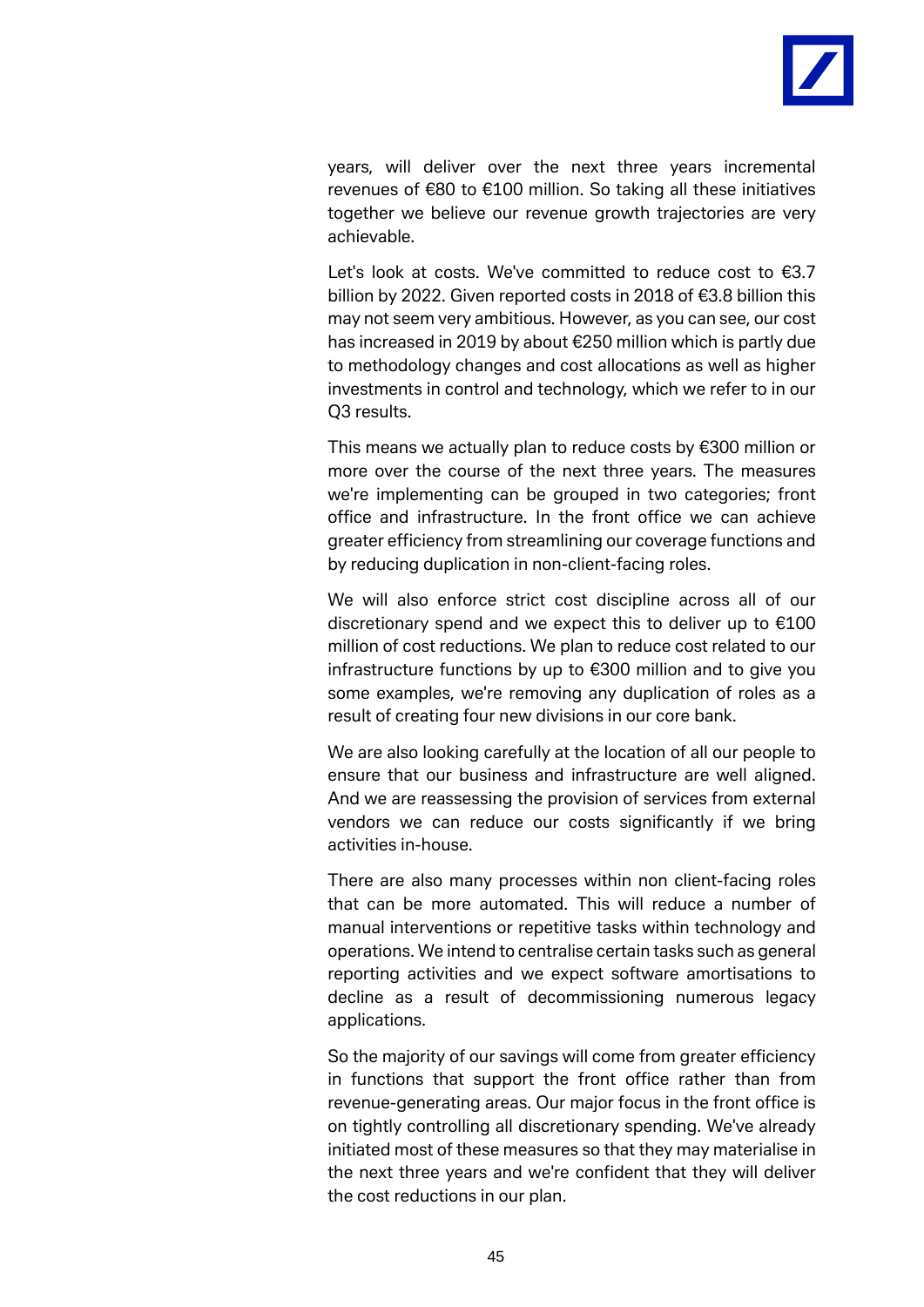

|                                        | So in conclusion on slide 12, we're well positioned in an<br>attractive, growing market with high barriers of entry. Our global<br>reach gives us a competitive advantage especially when clients<br>are looking for support from a European bank and we're<br>leveraging our close relationships with the investment bank,<br>Private Bank and DWS to drive well-targeted revenue growth.                                        |
|----------------------------------------|-----------------------------------------------------------------------------------------------------------------------------------------------------------------------------------------------------------------------------------------------------------------------------------------------------------------------------------------------------------------------------------------------------------------------------------|
|                                        | By growing revenues and continuing our disciplined controls of<br>cost we've a clear path to reach a return of 12% to 13% by 2022.<br>Thank you very much and I would now invite my partner James<br>to the stage for Q&A.                                                                                                                                                                                                        |
| Magdalena Stoklosa<br>(Morgan Stanley) | I've got two questions so the first one is, could you give us a little<br>bit more of a competitive context that you see over the next<br>couple of years? You've talked a lot about product innovation,<br>about your global reach. You've talked a lot about growth in Asia<br>as well but of course your competitors are not kind of standing<br>still as well, particularly when it comes to kind of Asian growth<br>overall. |
|                                        | So if you can give us a sense, particularly historically, where<br>have you come from and where you are now. That is my first<br>question and the second is about the interest rate sensitivity. If<br>you could give us a sense about what is the drag on your loans<br>and deposits within the cash business and how dollarized it is.<br>Thank you.                                                                            |
| Stefan Hoops                           | So maybe if you allow me I'm going to start with the second<br>because otherwise it will look - I will run out of time on the first<br>one but I will definitely spend time on the first. So when you look<br>at our deposits, we have 260 billion of deposits in the Corporate<br>Bank, of which about 180 billion in euros and the rest is dollars,<br>Indian rupee and a bunch of other currencies.                            |
|                                        | When it comes to the headwind from interest rates I guess we've<br>already heard like two numbers. James has mentioned €850<br>million as the overall headwind and Karl mentioned €600<br>million. So given that the Investment Bank doesn't have<br>deposits, that leaves €250 million of headwind in 2022 for the<br>Corporate Bank.                                                                                            |
|                                        | So therefore when you think about the kind of walk from 15% to<br>between 12% and 13% that I made, it explains why I said that<br>half of the change is due to the change in interest rate<br>environment.                                                                                                                                                                                                                        |
|                                        | On the first one - and I'm going to keep it somewhat short - so<br>we clearly compete in many, many markets across the globe so                                                                                                                                                                                                                                                                                                   |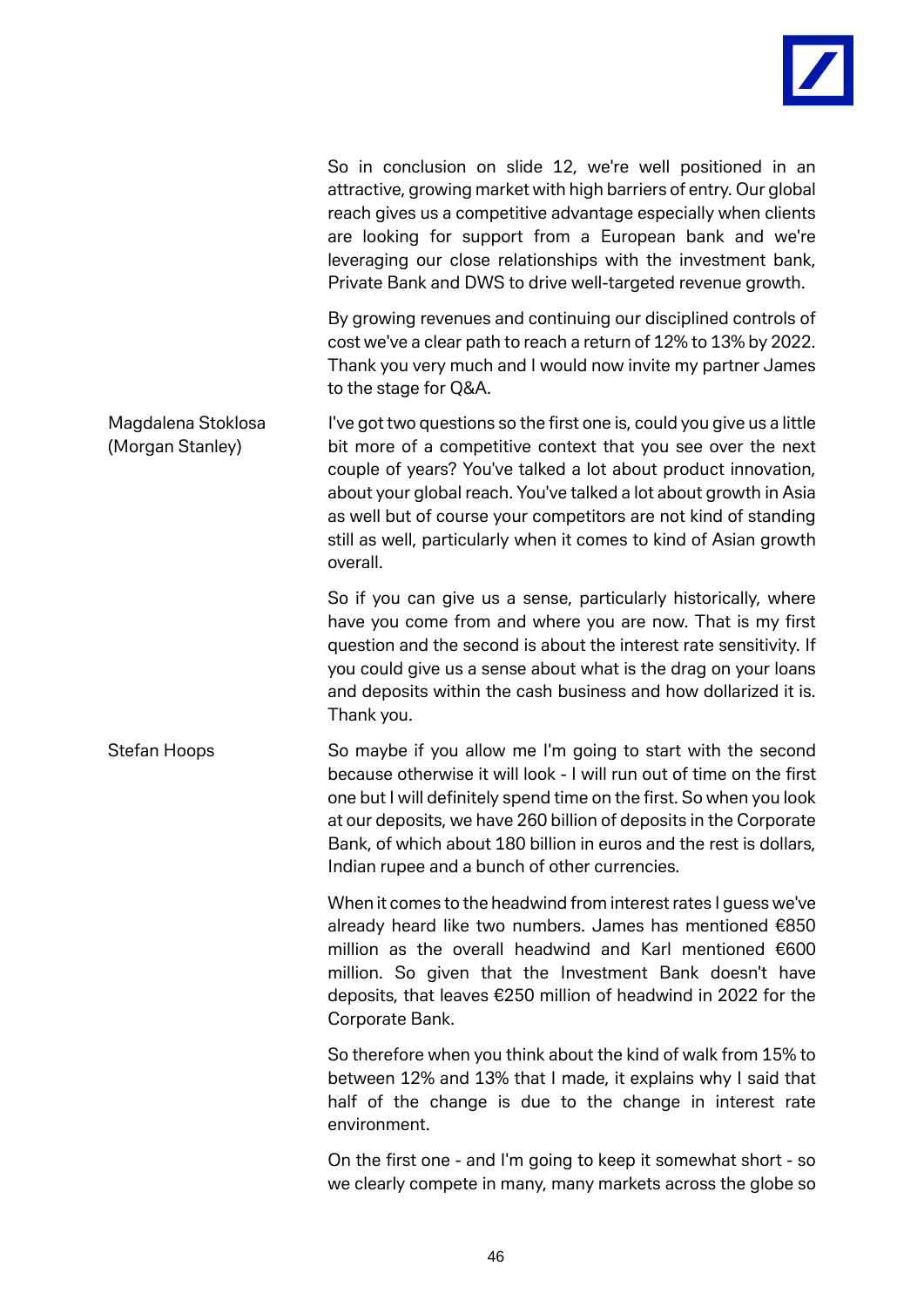

what we've done for about three months before we set the strategy is that we asked three questions. The first one was always, is this an attractive market for a bank. So when you look at regulation and barriers to entry, like when you look at the dynamics in a certain market is it a good market for a bank to enter.

The second question, which was actually quite humbling, is it a good market for Deutsche Bank to compete in? Back to the point you made, I think when you look at a market and you think it's very attractive but you're number eight it's sort of unlikely that the first seven will just forget about the attractiveness of the market.

And then the third was really what are the resources needed to compete in that market through the cycle so is that smart people, technology, operations in many countries, balance sheet. So when you think about the type of competitors we have, we have some that are fintech so an area in which I just compete on regulation is not a smart market to compete.

If it's a market in which you actually need the ability to do payments and currency conversion then it's a much better market to compete against a fintech. Again, I could go on. I suspect there are more questions but that was the approach to actually choosing the markets that we want to compete in.

Jernej Omahen I just have one question for you. I understand why your (Goldman Sachs) colleagues in the retail part of the business are a bit shy passing on negative rates to their clients so there are constraints and I don't think that the product offering is that different from many of your competitors'. But what I struggle with is why are you not more aggressive in passing on the full effects of negative rates to your large quarters because the way you laid it out here, you've got a product offering which is unique and your clients have nowhere to go. So that's my first. I said just one, right; I lied.

> My second question is this; you said that only 15% of your revenue is rate-sensitive, right. That's really counter-intuitive. You've got a loan to deposit of less than 50% and you've cut your RoE target, you said, by one percentage point due to the change in rate environment. Can you just explain?

> You know, on the one side you're telling us there's a €100 million upside if you pass on negative rates. On the other side you're telling us there's no negative rate sensitivity so I'd just like to understand that better. Thank you.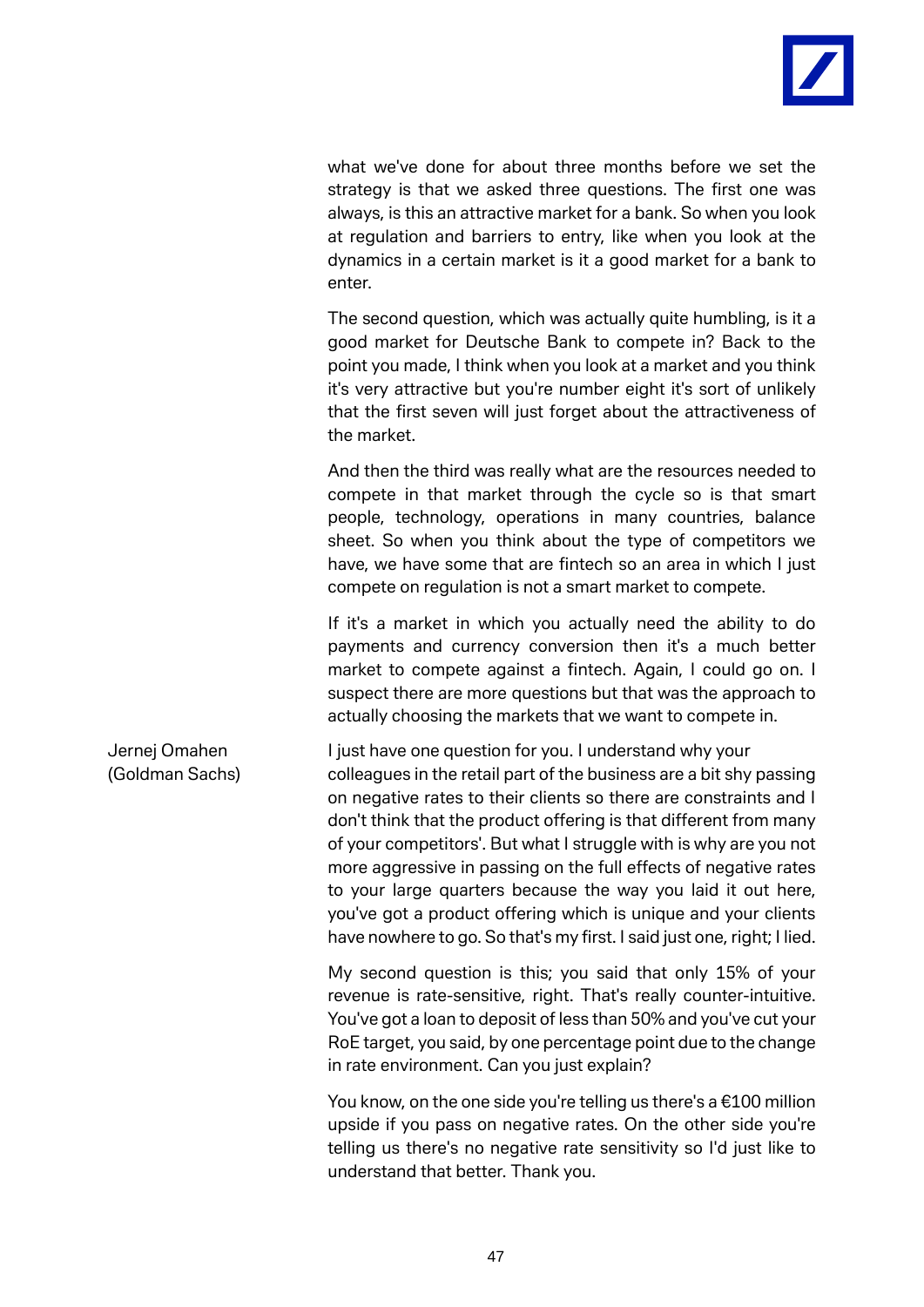

Stefan Hoops Okay. If we put up slide five for the second part of the question. So on the first you're completely right; we're a laggard in passing on negative interest rates to clients. It's true so we started a few months ago; we hadn't done it before so we have already passed on to a variety of German clients, which we're now expanding to other sizes, other regions and so on.

> So what we've essentially done; when you look at the €180 billion we have grouped the clients into certain client groups and dependent on the size of the client, whether it's operational liquidity or others, we've defined thresholds. Anything above the thresholds gets repriced. Below the threshold we just allow them to do in order to because certain notional they just need for the operational purposes.

> Anything above the threshold is really three options; you can either move it into a difference currency - and our US dollar deposits went up by about two billion over the last couple of months because people moved from euros into dollars.

> Second is to move into DWS-managed funds and then third is to reprice so therefore the €25 billion is not - it's not the quantum if we look at including thresholds but is essentially the reprice of the notional. Which is why I said 25 times 15, so like to give an idea of the revenue upside because of that.

> I think the second question; clearly our sense of the quantum of revenues which is dependent on the level of interest rates is sort of a, you know, like a point-in-time perspective so when you look at our revenues 40% are fees and I guess they're clearly not level of interest rate-sensitive.

> When it comes to lending it's really the spread because the riskfree rate doesn't matter that much, which is also a big portion. So when you look at the portion which is truly sensitive to the level of interest rates it is just ten to 20% and when you think about what happened since July - and James, you know, on one of the slides explained the difference to interest rates - the impact on our business was €250 million, as I just mentioned.

> But when you think about - we have a bit over  $\epsilon$ 5 billion franchise so the impact of something which was many standard deviations was still only four to 5% of the revenues and that's really the point. I mean, you know, we have positive convexity because if interest rates go up the percentage of those revenues also becomes greater but at the current level it's only ten to 20%.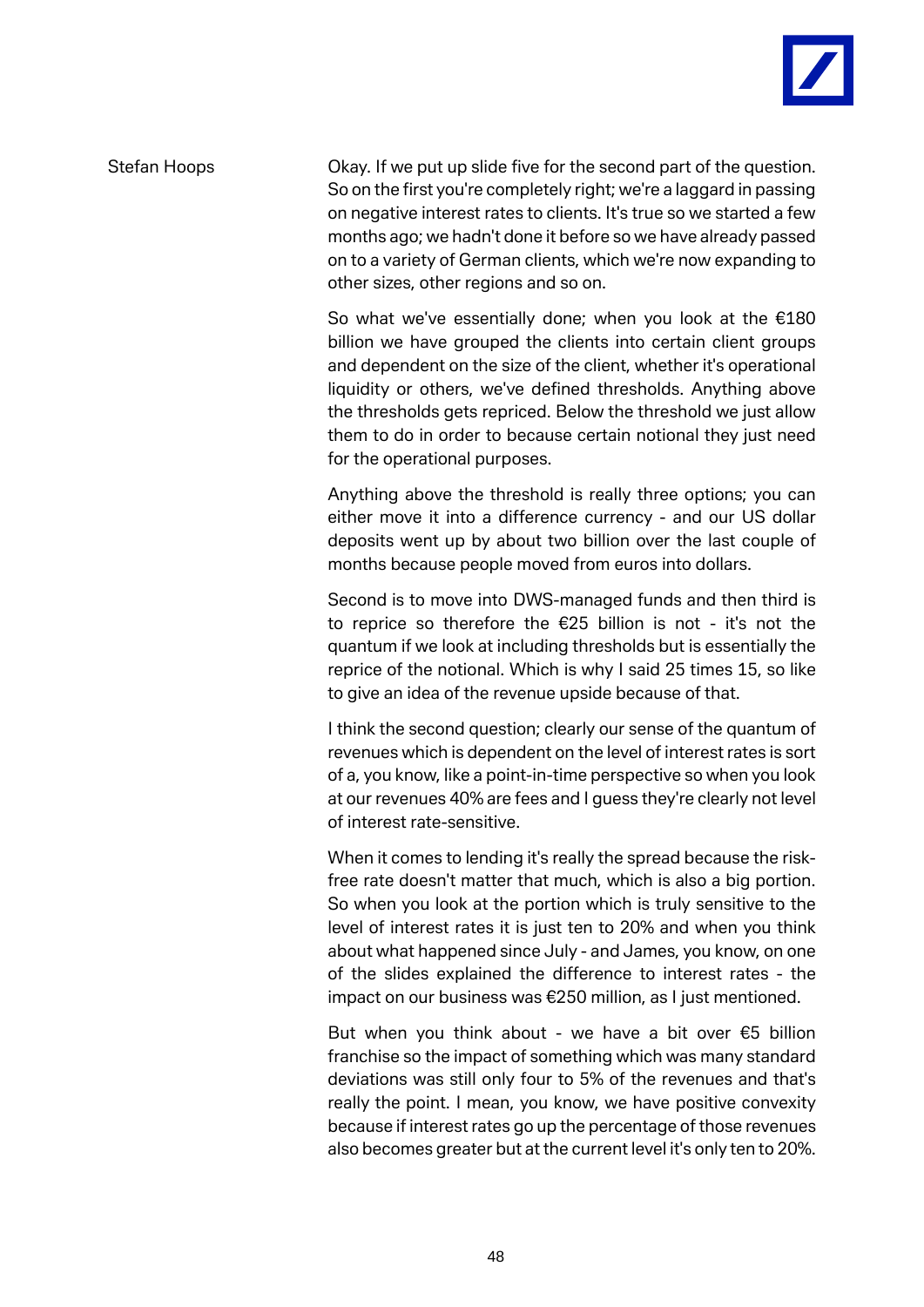

| Jernej Omahen                       | Where is the deposit overhang?                                                                                                                                                                                                                                                                                                                                                                                                                                                                                        |
|-------------------------------------|-----------------------------------------------------------------------------------------------------------------------------------------------------------------------------------------------------------------------------------------------------------------------------------------------------------------------------------------------------------------------------------------------------------------------------------------------------------------------------------------------------------------------|
| Stefan Hoops                        | So what I do with my deposits; I give them to treasury and if I<br>want to have balance sheet for my loans I get it from Treasury.<br>That's why that's for James to answer.                                                                                                                                                                                                                                                                                                                                          |
| <b>Andrew Coombs</b><br>(Citigroup) | Thank you. I guess just following up on the last two questions<br>and thinking specifically about slide eight there that you put up<br>with the revenue walk. I'm just trying to do these numbers;<br>you're looking for €600 million improvement between 2019 and<br>2022. We know there's a €250 million headwind from rates; you<br>yourself have flagged that so there's €100 million from the<br>deposit tiering; €100 million from the fintech and e-commerce<br>payments; €200 million, give or take, on Asia. |
|                                     | There's still €450 million balance so just trying to work out - the<br>rates and FX revenues to corporate clients and this complete<br>three-paper use; is that the vast majority of that 450 or is there<br>another bucket that we're missing here?                                                                                                                                                                                                                                                                  |
| <b>Stefan Hoops</b>                 | No, I think, just to correct that, that number, the 5.9, is net of the<br>250 so forget the 250. If interest rates had been different the<br>target would have been 6.15, right, so therefore I think what you<br>need to sum up is just 600 million additional revenues between<br>now and 2022.                                                                                                                                                                                                                     |
| <b>Andrew Coombs</b>                | I understand but if the 5.9 is net of the 250 then the gross<br>revenue you need to do to get to that 5.9 target is €250 million.                                                                                                                                                                                                                                                                                                                                                                                     |
| <b>Stefan Hoops</b>                 | Maybe I used the wrong term. My point is the 250 are<br>something different so if the interest rate had been the same my<br>revenue target would have been 6.15. We had some moves from<br>the Private Bank to the Corporate Bank so that's why the<br>numbers are not completely comparable but the 250. Forget<br>that so the 5.3 and 5.9 are sort of like for like; that's the current<br>interest rate environment.                                                                                               |
| <b>Andrew Coombs</b>                | So ignore the 250; say your target's 6.15 and you've got 850<br>you're working towards as improvement and you've outlined<br>400 of it; there's still a shortfall, 450.                                                                                                                                                                                                                                                                                                                                               |
| Stefan Hoops                        | So in your example the 250 would have been from the interest<br>rates because you just added them so forget that for a second.<br>Right now we're at 5.3 and have to make an extra 600 million.<br>The repricing is 25 times 50 so it's a good 100 million; Asia is a<br>good 100 million; payment is a good 100 million; the trust                                                                                                                                                                                   |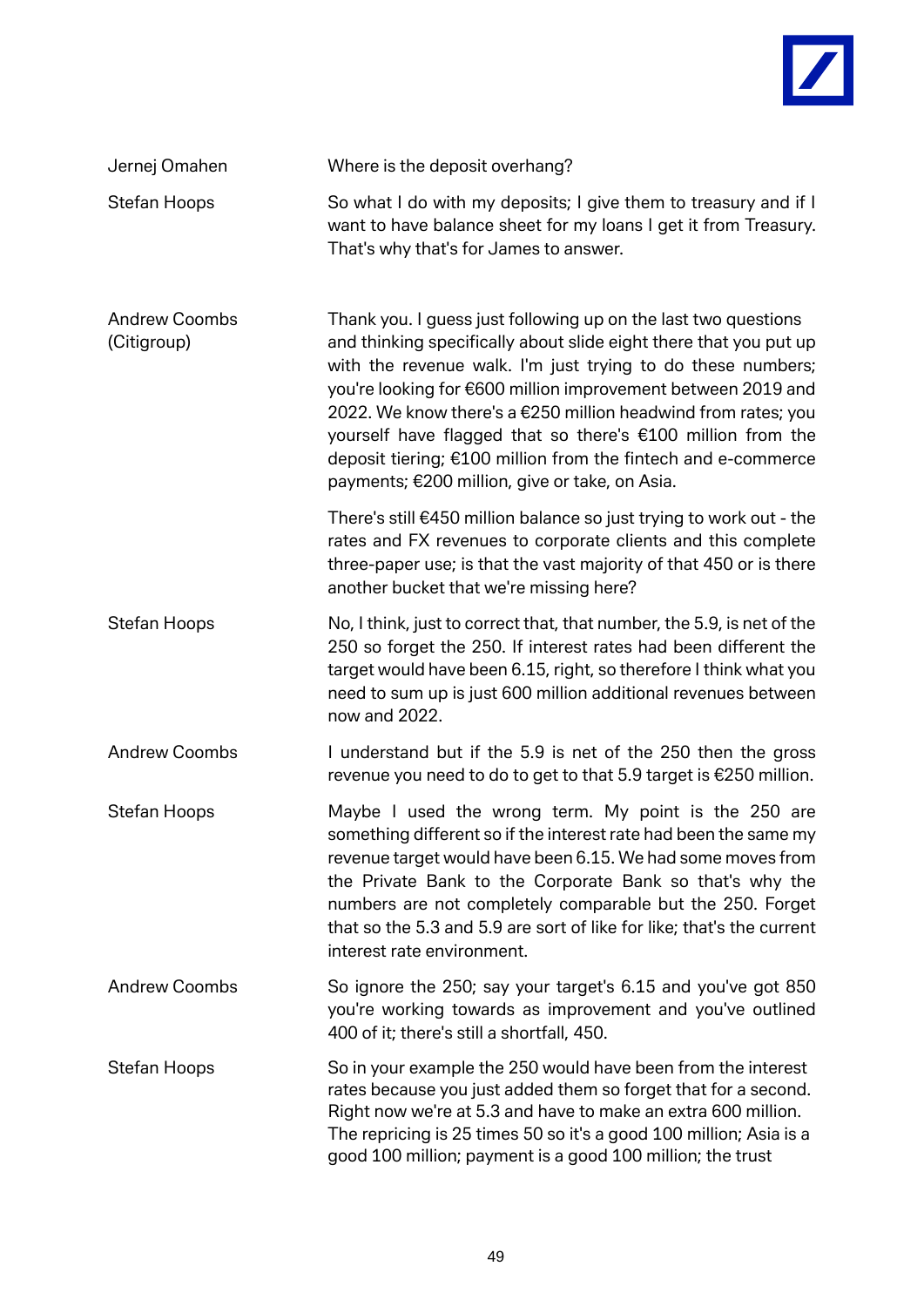

business is currently, as I disclosed, low ten percentage of our €5.4 billion so that grows by mid to high single digits.

That also compounded over the next three years is roughly €100 million so that leaves €200 million for the combination of cash management, trade finance, security services clients in Germany. So our point was we just wanted to highlight a couple of key initiatives but obviously our franchise; much broader.

To clarify, the rates and FX; that is something that Ram and Mark would be booking so therefore given that the coverage folks sit in the corporate bank clearly I need to get a target of their revenue increase so that was the 5.7 but that would be reflected in the investment bank.

James Rivett Great. Well, thank you, Stefan. I think we'll now move to the Investment Bank and, Mark and Ram, if you could come up now, that would be great.

Mark Fedorcik **Okay, good afternoon.** For the next 20 minutes Ram and I are going to walk through the investment bank strategy but for those of you that do not know us I figured a brief introduction would help. My name is Mark Fedorcik. I am Head of the Investment Bank for 24 years. I started with Bankers' Trust in 1995 and have spent most of my career within Corporate Finance, running global businesses like Leveraged Finance, Corporate Finance and most recently Co-President with Ram of the Corporate Investment Bank. I'll also introduce you.

Ram Nayak Thank you.

Mark Fedorcik Ram is our head of Fixed Income. He'll be presenting with me today. Ram has been at Deutsche Bank for ten years. Prior to that he worked at Citi, Merrill, Credit Suisse. He previously led our structuring team, was Co-President of the Corporate Investment Bank with responsibility for risk and financial resource management.

> We are both committed and passionate about leading the bank, the Investment Bank to its highest potential. We're going to start with an overview of the businesses, its core strengths and then we're going to take you through our plans to drive improvements in our return on tangible equity to shareholders.

> Our focus in this presentation will be on reducing costs, including optimising funding and we'll talk about stabilising and in some cases growing business revenues. Let's first start with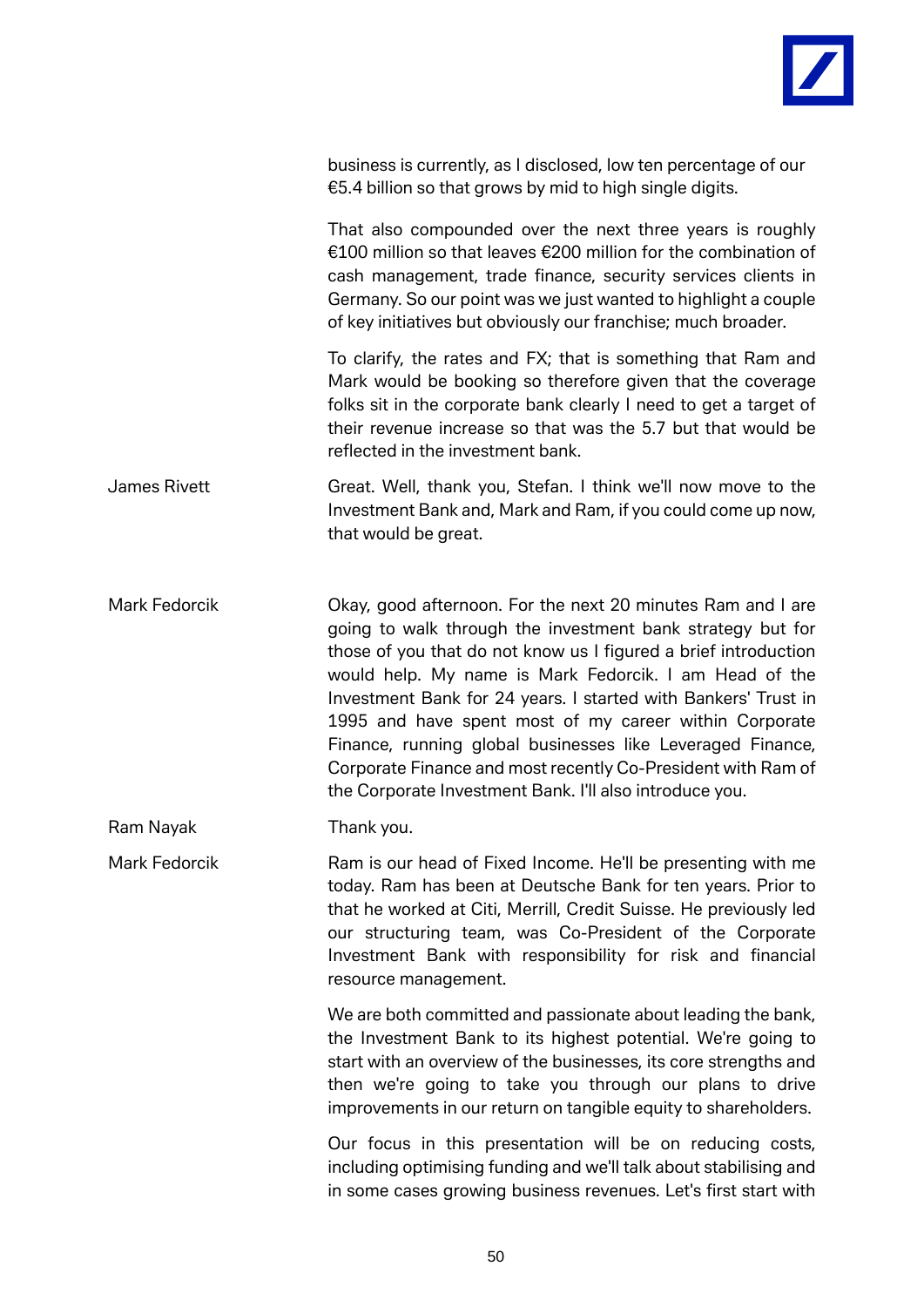

an overview of the Investment Bank. We offer a competitive and mature portfolio of businesses. In Fixed Income and Currencies, as you can see at the bottom-left, our Credit businesses have contributed around 55% of revenues year to date and year to date revenues within Credit have been broadly stable.

Around half of the Credit revenues come from net interest income, principally in our secured financing businesses - where we have some excellent underlying businesses and I'll touch upon them later - Commercial Real Estate and Asset-Backed financing.

In Foreign Exchange we have the leading global client franchise and in spite of the current reduced levels of market volatility we will continue to leverage our FX expertise to both our institutional and our corporate banking clients.

Core Rates and Emerging Markets are traditional areas of strength for us where we have seen mixed performance recently and Ram will explain later. We have taken management actions to address some of this and we are very encouraged by the progress so far.

Our Origination and Advisory business; those businesses represent approximately 25% of the overall Investment Bank and those businesses grew 20% in the third quarter versus an industry flat fee pool. And we have excellent businesses within Corporate Finance like Leveraged Debt Capital Markets and investment-grade debt origination.

And we have opportunities to build within M&A and yes, we will continue to offer our clients a competitive equity capital markets solution. Let's now turn and look at why clients use the investment bank. Our starting point is clear; the Investment Bank is here to serve our clients and they come to us for our really good product offering and our global capabilities.

These products and services give us a foundation for stabilising and in some areas growing the business. However let me be clear; we are not yet where we want to be on our return of equity of shareholders. This is our focus. Having a 2% return on tangible equity business overall, as Christian said - and I'll say it again - is unacceptable.

Therefore the rest of this presentation will focus on specific management actions that were taken to improve the return to shareholders. It's pretty clear; we have three levers. The first lever is we will reduce costs. The 88% cost/income ratio that we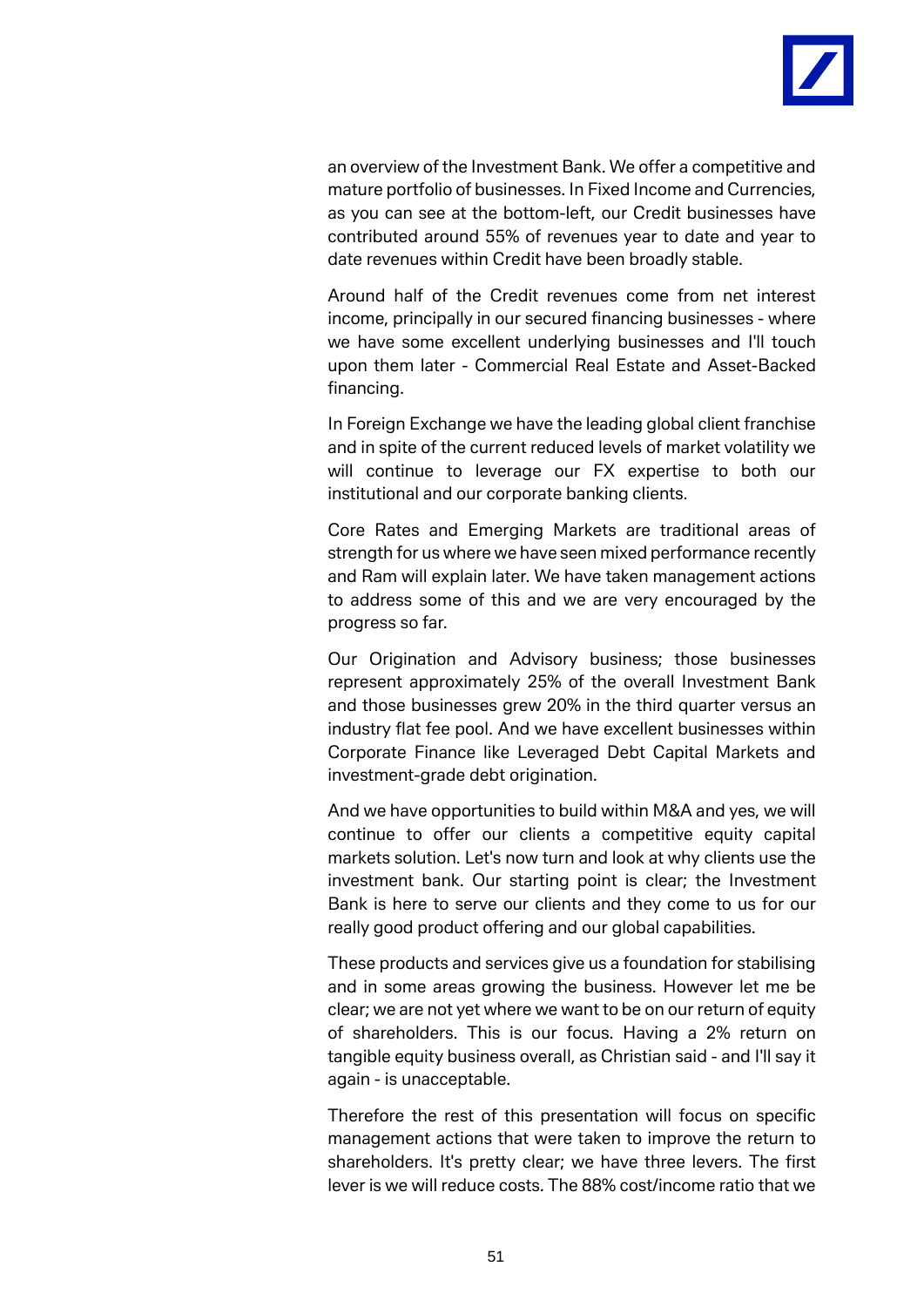

report in the first nine months of the year is also simply unacceptable. We've already made some progress.

We have taken hard decisions and we reduced headcount materially in some of our front-office businesses and we have a detailed plan to continue to drive down costs. Second, we will eliminate inefficiencies in our funding costs. We expect to see significant benefits in the Investment Bank as we continue to improve our liquidity management.

And third, we will aim to stabilise our franchise and grow revenues. We have a strong starting point; our client footprint, our talent and in many cases our market-leading businesses. This all gives us a solid foundation on which to build and we are seeing promising signs of revenue momentum.

Now let's turn and look at the impact of these actions on the path to delivering on our 2022 targets. We have a well-defined plan on how we will deliver seven to 8% return on tangible equity by 2022. Most importantly, we control most of this. Costs and funding are within our control while on revenues we are making elastic assumptions.

We have already made progress on reducing costs. We took actions in the third quarter of this year that will reduce the front office costs into 20 and beyond. We have a clearly defined set of cost reduction plans to deliver the remaining reductions and Ram will go through that in detail in a moment.

Optimising funding is driven by our investment in technology and our improvement in our scenario modelling. This will also be addressed in a moment.

But to pause for a moment, between just cost reductions and funding efficiencies we will be able to reach a return on tangible equity of 6% and on top of this we have assumed reasonable revenue growth assumptions. We're going to talk about how we're planning to transform - and in some cases we've done it challenged businesses.

We will now focus on playing and focusing on our competitive skills and this additional revenue will give us an uplift to target a seven to 8% return on tangible equity by 2022. Ram - and then I will come back - will talk about the specific actions we're taking in each of these areas. Over to you.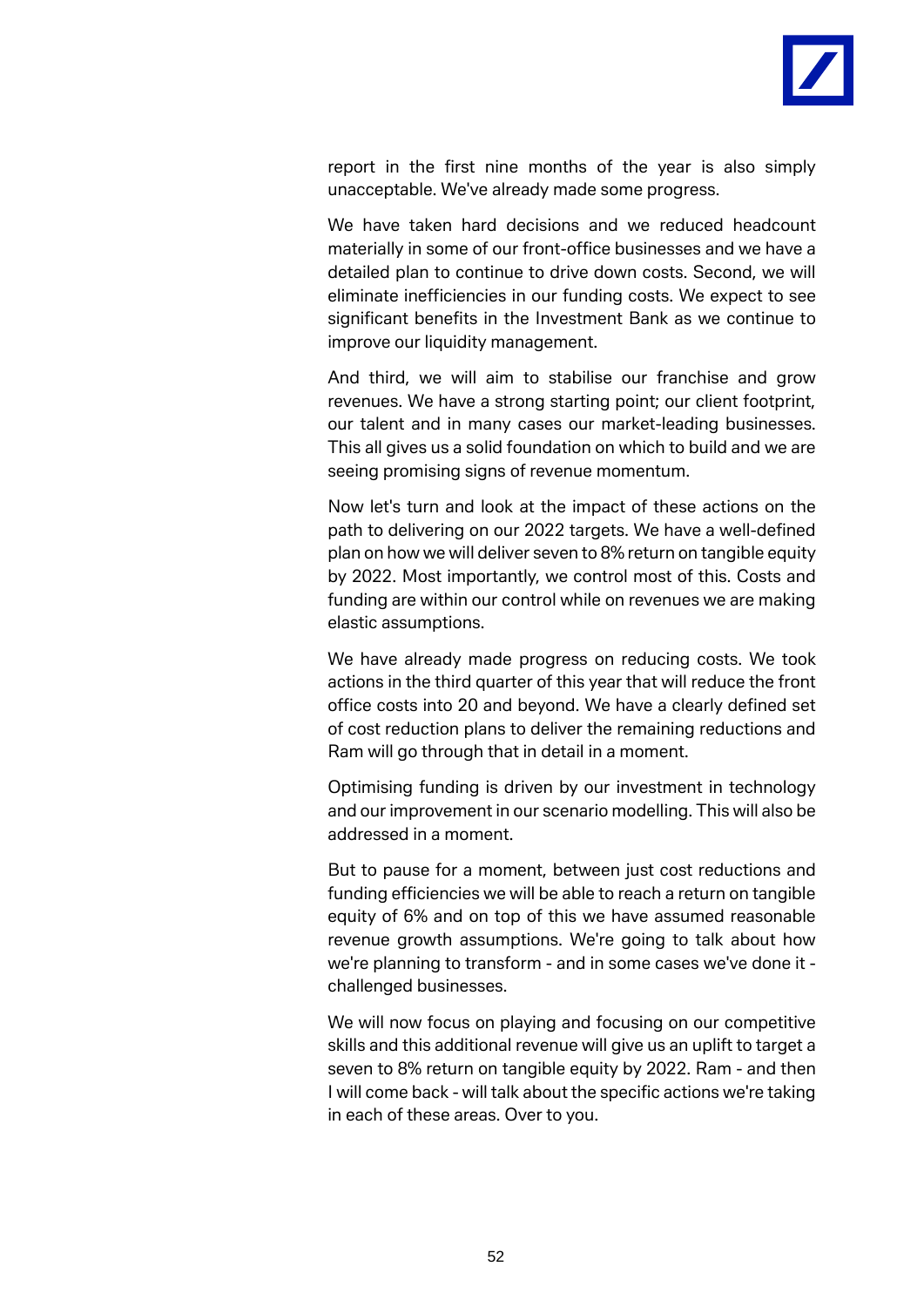

Ram Nayak **Perfect. Thank you, Mark. Given that we have demonstrated our** ability to hit our cost targets over the past 18 months I presume that one of the questions many of you have will not be whether we can get our cost base down further but whether we can maintain our revenues while getting our costs down.

> Let me demonstrate how we intend to do that. It's probably easiest to think of our cost reduction strategy in two phases, the first starting from 2017 to 2019 and the second running from 2020 to 2022. In the first phase we focused on reducing frontoffice costs through headcount reductions and disciplined expense management.

> As you can see on slide six, two-thirds of the €600 million reduction in costs came from reductions in the front office. In this phase we've reduced revenue-generating front-office headcount in sales, training, structuring and banking by 975, which was just under 20% of the total front-office headcount.

> Not unexpectedly, these headcount reductions had an impact on revenues. The impact was further magnified by some of our perimeter reductions in 2016, including those in certain emerging market countries, uncleared credit derivatives, residential mortgage-backed securities and a few others.

> I'd like to make it clear, the majority of the front-office reductions as well as the perimeter optimisations are now behind us. Going forward this should ensure that our businesses can operate without any material impact to either revenues or market share.

> In the second phase of our cost reduction we expect the cost base in the Investment Bank to drop by a further €1.2 billion over the next three years. This is a reduction of approximately 20%. Almost 80% of these reductions or about €900 million are expected to be achieved using technology to simplify and streamline the processes within our infrastructure.

> If you contrast this with the past two years where 70% of the savings were driven by reductions in perimeter and in the frontoffice headcount, if you look at that you can then see why I'm confident we can protect our revenue-generating capabilities as we continue to reduce our cost base.

> Let me now move to some specific initiatives which we plan to deliver on our cost reduction targets. As I just mentioned, in the front office we believe that much of the required restructuring has been completed. As you can see, we have still set ourselves a front-office cost reduction target of over €200 million. Some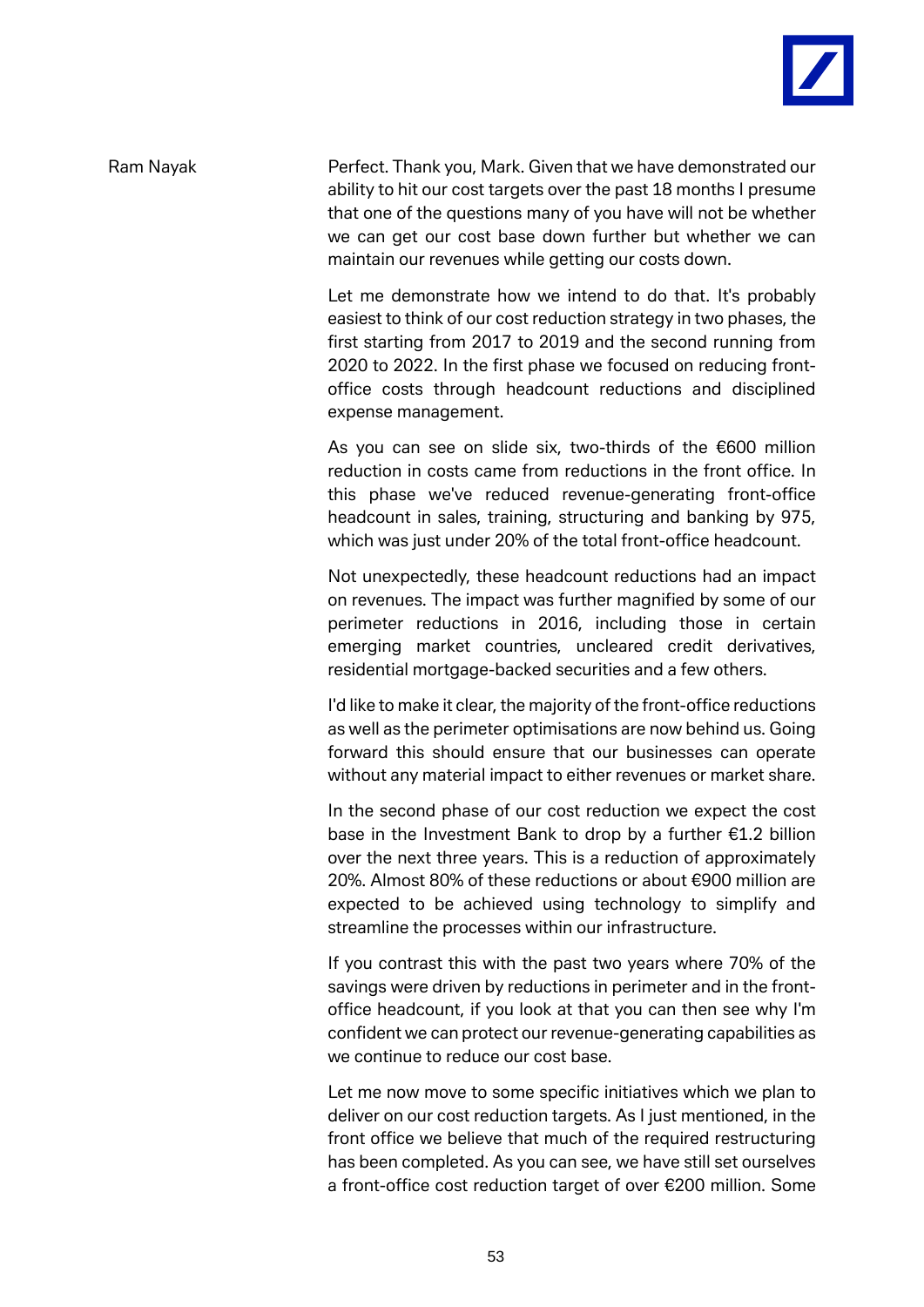

of that is the impact of headcount reductions that we made in Q3 and Q4 of this year.

But the majority is driven by further improving our nonheadcount-related expense discipline and by a reduction in the bank levy driven by the balance sheet reductions that we have already made.

Let's now move on to technology. We intend to deliver approximately €300 million of annual cost reductions over the next three years in technology. How are we going to achieve that? Firstly we will simplify our architecture and decommission applications. In FIC we are consolidating all our activities from front-office interactions through to post-trade services onto three best-in-class internally engineered platforms.

These are tried and tested systems. We are replicating our successful Foreign Exchange infrastructure across the rest of our global Fixed Income platform. As a result of this simplification we expect to decommission in excess of 30% of our applications over the next three years, resulting in annual steady-state savings in excess of €200 million.

Next we will reduce our external vendors and contractors by as much as 45% over the next three years and move our development expertise in-house, which will save us an incremental €50 million. And finally we will continue to build out our offshore centres of excellence, simultaneously improving our capabilities as we reduce our cost base.

That's really the technology cost reduction story in a nutshell; simplify, standardise, reduce contractors and save €300 million.

Finally let's move on to infrastructure. As you can see, we intend to deliver €600 million of annual cost reductions in infrastructure by 2022. There're quite a few drivers listed here but again the real win stems from the work that our technology teams are doing. As we move to a simplified set of straightthrough processes and standardised platforms and as we complete the migration of our businesses to these platforms we will continue to automate processes in Risk, Finance and Treasury.

This will result in a material reduction in our manual processes. Why don't I walk you through three examples as to why we believe that reducing infrastructure cost by 30% is eminently feasible. There are others but let me go through three now.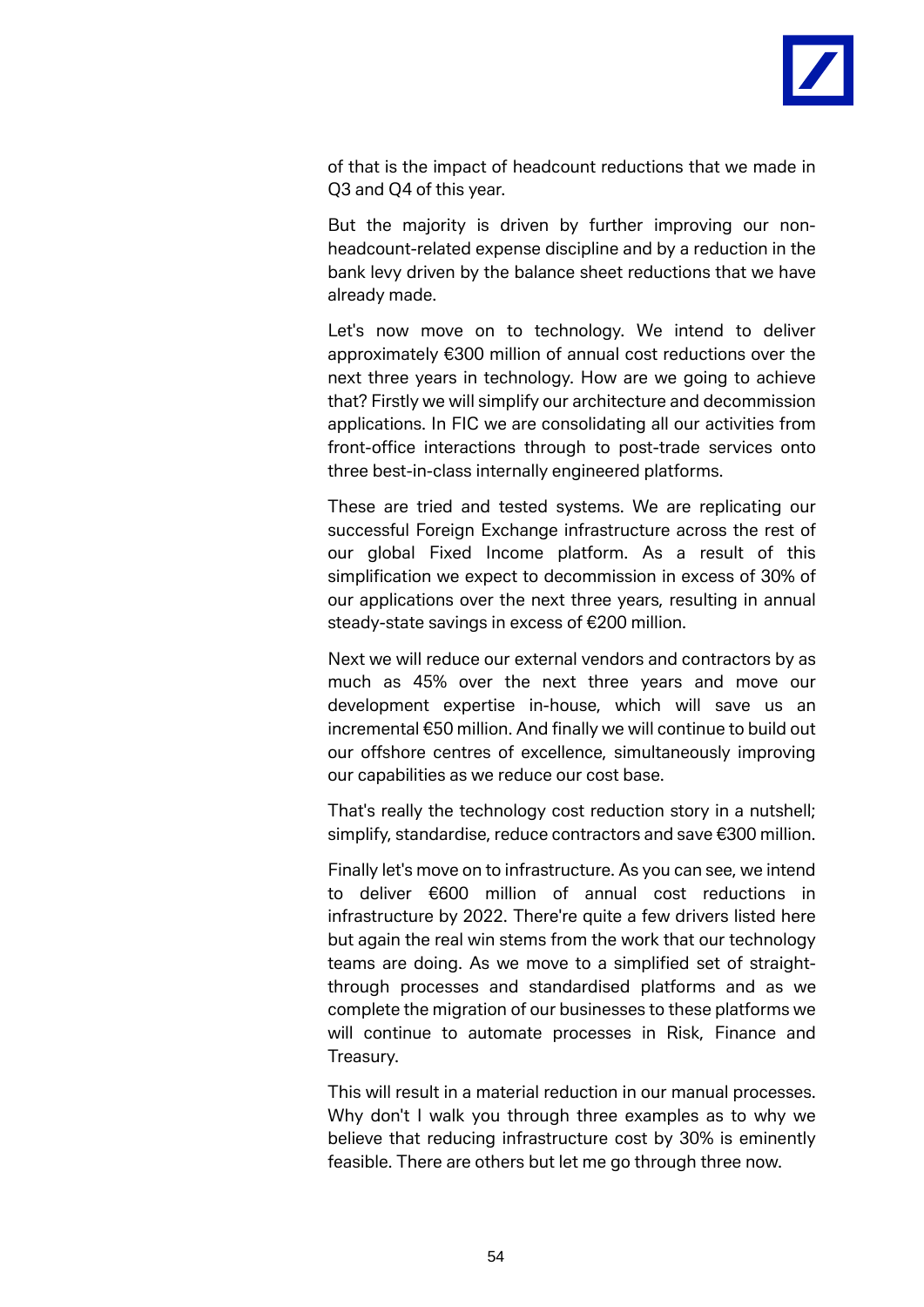

Firstly, for those rates businesses where we have completed the migration we have seen as much as a 70% reduction in the workload of the impacted finance teams. Secondly, in the valuations group we have already achieved a 25% reduction in the headcount that directly supports those business where independent valuation processes have been automated. Once fully rolled out we would expect cost reduction in that area to drop by in excess of 50%.

My third example; in credit risk management in Asia we automated the process relating to the calculation of peak credit exposure on derivative transactions and we were able to eliminate the entire support area that was focused on that function.

So in summary, that's €1.2 billion of cost reductions, equal to a 20% reduction in our cost base, over €200 million in the business, approximately €300 million in technology and €600 million in infrastructure, all of this with little to no impact on the revenue-generating capability of the firm.

Let's move on to revenues. As you can see on the chart on the left, revenues in the Investment Bank excluding DVA fell by around €500 million in the first nine months of this year. A quarter of this decline was from our Origination and Advisory businesses but the rest, amounting to €350 million, was from our Fixed Income and Currency business.

While our FIC business in EMEA is one of the key drivers of revenues in the investment bank with most of the businesses there ranked in the top three the majority of the mixed performance that we saw in the first nine months of the year was from here. This mixed performance was limited to a few specific businesses, primarily in the flow rates area.

But given the depth and breadth of our client relationships in this region we took a decision this summer to invest in and turn around these businesses. We changed the management, we instilled a new risk discipline and we are in the process of making selective hires.

It is still very early days but we are pleased with the momentum we've seen over the past three or four months and we are optimistic that we have arrested or possibly even reversed the market shared losses in fixed income over the first nine months of this year.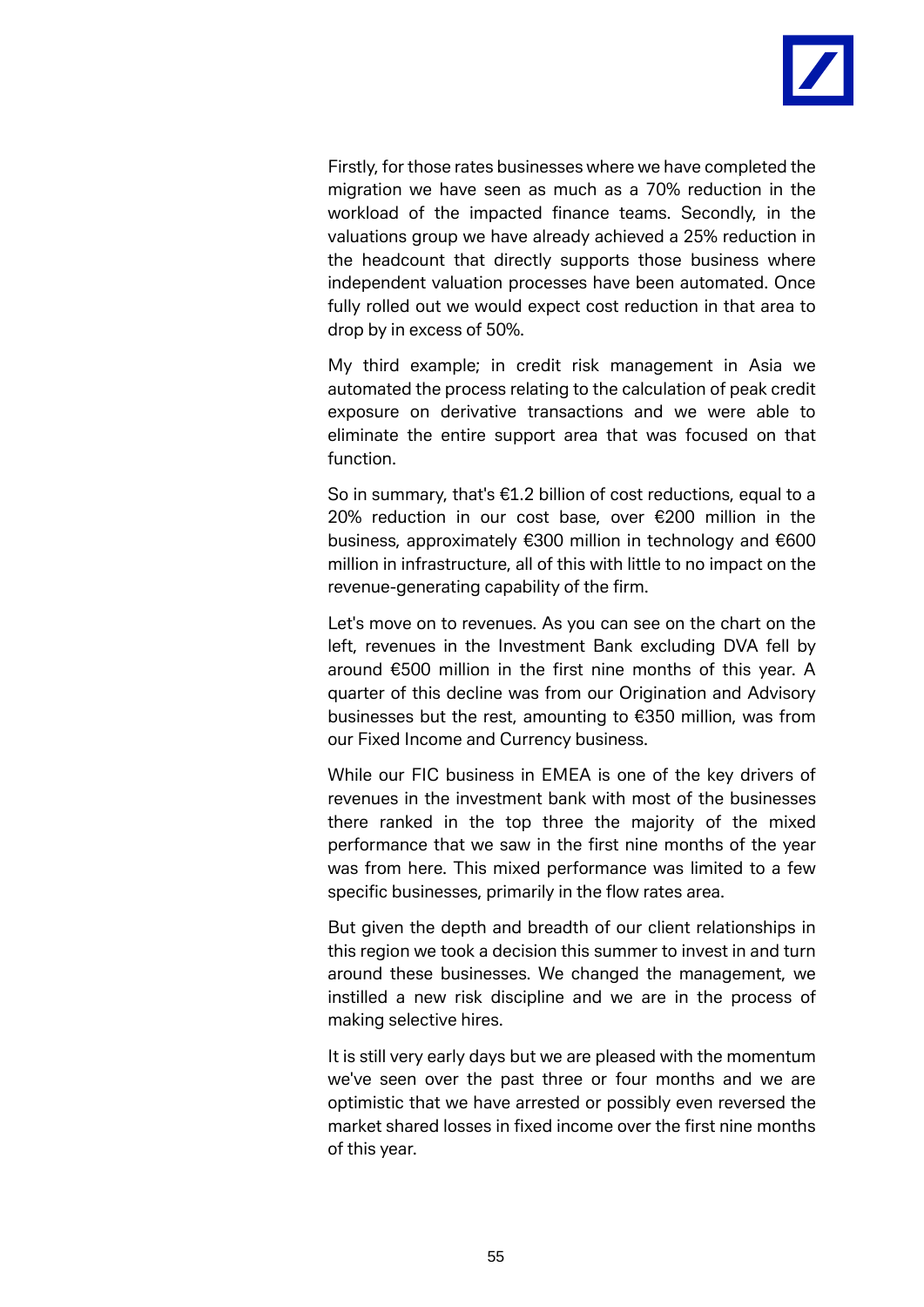

This view is also borne out by the strength of our institutional client base. I am pleased to highlight that in the first nine months of this year our revenues with our top 100 clients, institutional clients globally was actually up 20%. If you look at our top 100 clients in EMEA that number approaches 30% for the first nine months of this year. This is a testament to the confidence our clients have in us and the value they attach to the services that we provide them.

The second step we've taken to stabilise revenues is to work on replicating our hugely successful Asian strategy in the rest of emerging markets. Stefan briefly alluded to this. Working closely with the Corporate Bank our Asian FIC business has been able to grow revenues and market share driven by the multinational client base of the Corporate Bank.

Revenues with these multinational clients in Fixed Income and Currencies in Asia is up 60% over the past two years. We intend to focus our growth and expand our footprint in line with the Corporate Bank in the rest of the emerging markets. The size of the Corporate Bank's footprint in the rest of the emerging markets is roughly similar to the size of its footprint in Asia. Therefore we see no reason why we can't replicate our Asian success with the Corporate Bank in the rest of emerging markets. A penetration rate of only 50% of what we have achieved in Asia over the past two years will result in an incremental €100 million of revenues.

Let's briefly continue with the partnership that we have in the Investment Bank - with the Corporate Bank. As Stefan mentioned, we already have a leading payments e-offering as well as bespoke risk and treasury solutions but we believe we can do more. In 2019 only 15% of the top 3,000 clients across the Investment Bank and the Corporate Bank regularly used products from both divisions.

If we were to increase this by just five percentage points we anticipate we could generate an incremental €100 to €150 million of revenues. The early signs are promising. In a shrinking market we have seen a 9% growth year on year in our FX for cash business so we feel there is a tremendous opportunity in this space.

Lastly let me touch upon funding as the last revenue driver before I hand over to Mark. Parts of our planned funding cost reductions arise directly from our technology investments and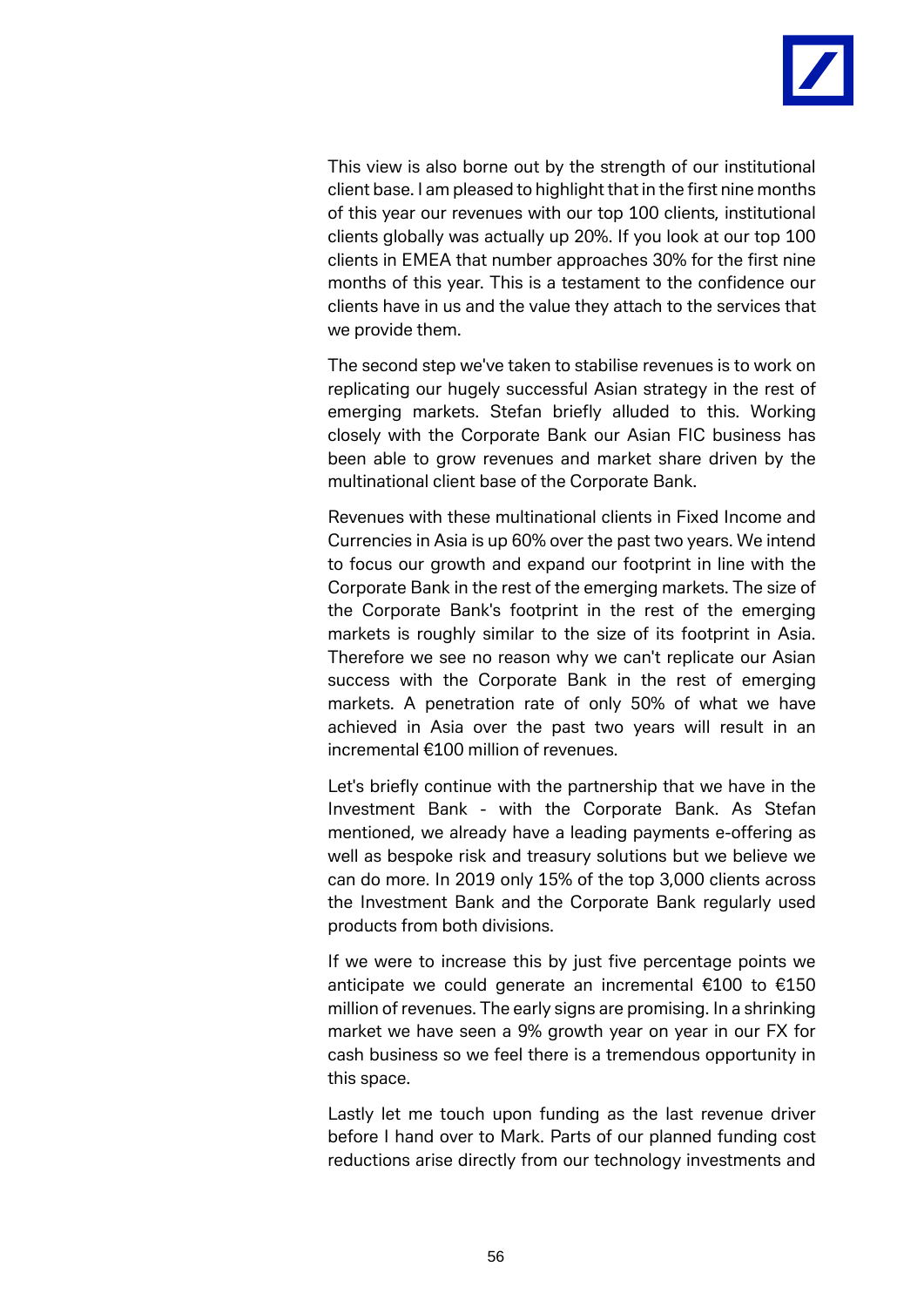

the resulting improvements in how we manage and measure our liquidity.

In 2016 we materially increased the stress liquidity buffers that we held in the Investment Bank. These were buffers which acted to compensate for weaknesses in our data quality. We have since made significant technology investments in liquidity modelling and liquidity management. The result is that we now have a more accurate real-time view of liquidity consumption of our cash assets, which is based on dynamic data and this has reduced our liquidity buffers by more than €5 billion in 2019 alone.

We further expect to reduce our liquidity buffers by more than €10 billion by the end of 2020 and further thereafter. Reducing these buffers is a direct funding cost-save to the Investment Bank which comes from lower liquidity buffers for the group as a whole. I'll now hand back to Mark to continue with the revenue story in our Financing and Origination and Advisory businesses.

Mark Fedorcik Thank you. I now want to discuss two of our larger - largest businesses where we will continue to invest and where we are seeing revenues stabilise and in a bunch of cases actually grow. Over the last 12 months in aggregate revenues across Origination and Advisory and our Financing businesses within Credit have been stable.

> One of the primary reasons for this is because we are a global leader in Credit, ranked number three globally by coalition. We are starting from a position of strength. In the first half of 2019 in Credit we gained market share. However market share only matters if revenues follow and in many businesses we have seen year over year revenue growth, notably in our three sizeable businesses; Asset-Backed financing, Commercial Real Estate and Asia Pacific corporate lending.

> These businesses are differentiated by the depth of their client relationships, our expertise across these asset classes and of course the robust nature of our structuring and risk management capabilities, which I'll address in a moment.

> Turning to Origination and Advisory, we are not trying to be all things to all clients. We are taking a targeted approach. In the past two-and-a-half years we have deliberately reduced our client footprint by 21% in Origination and Advisory and to further deepen and penetrate this client base we will continue to make strategic hires in M&A and industry banking coverage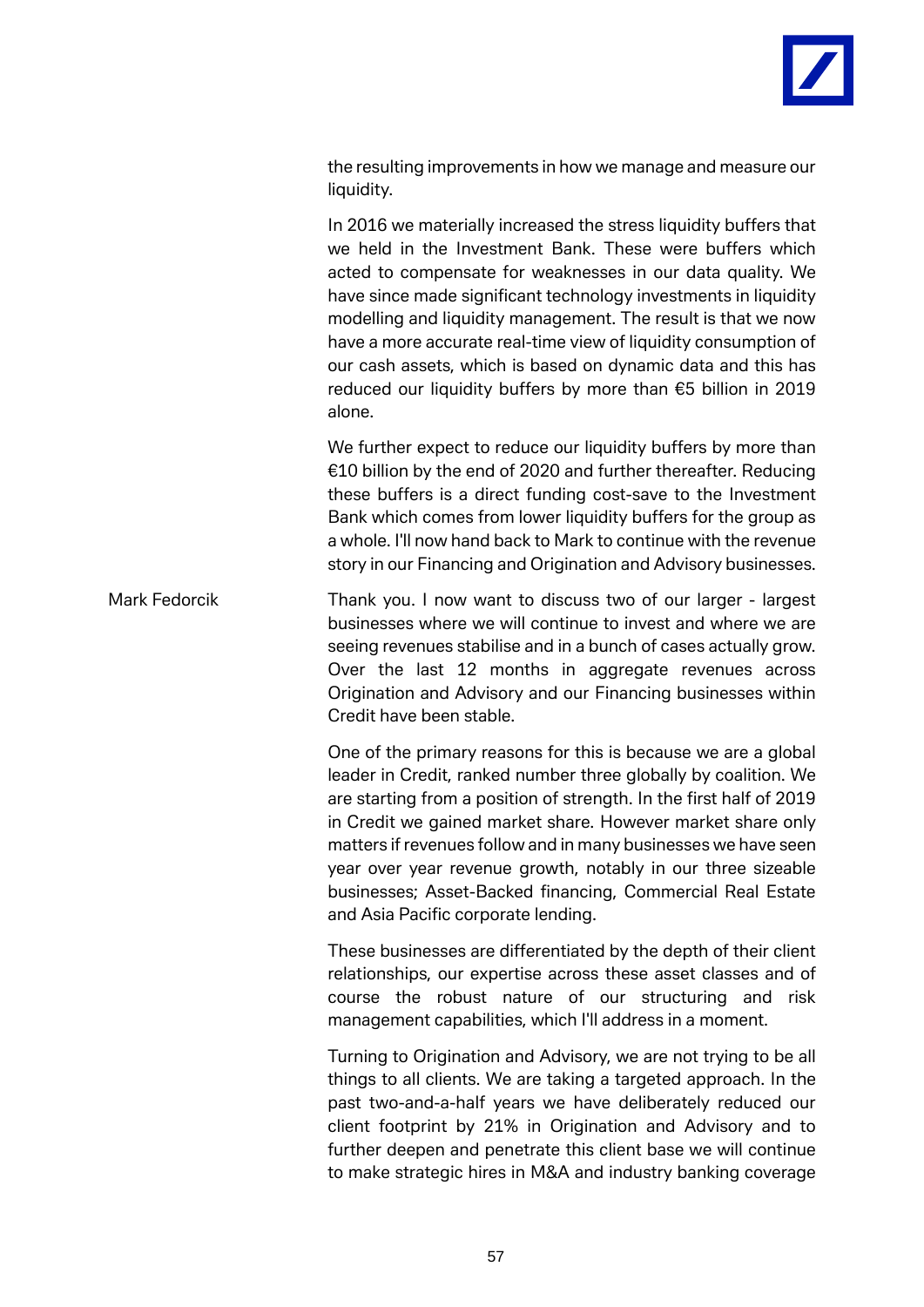

groups. In 2019 we hired 28 new managing directors and directors into corporate finance.

Let's turn and look at our disciplined approach to loan growth.

We strive to maintain a high-quality, well-diversified loan portfolio across geographies and various industry sectors. Over 90% of the portfolio is secured and within our Credit businesses the average loan duration is only two to three years. As Stuart will discuss in a few moments, our underwriting standards are robust and our expected provision for credit losses are low.

Within Asset-Backed financing our facilities are secured by mortgages, consumer or corporate loans. Within Commercial Real Estate and corporate lending we're focused on collateral value and concentration risk. For example, in US Commercial Real Estate we only have 30% exposure to New York City assets with an average loan to value of only 55%.

In Leveraged Finance we are focused obviously on credit quality but equally on managing distribution risk. So far this year we have syndicated over 99% of our exposure in leveraged debt capital market bridges and we will continue to be disciplined in our underwriting standards.

In conclusion, our priorities are defined by our drive to improve our return on tangible equity. First we are committed to reducing costs. We have already made some progress and will continue to focus on expense discipline. We will also work with technology and our infrastructure partners to reshape the service model and we have tangible cost reduction plans to deliver this.

Second, we are focused on optimising funding costs. We are going to do this by using technology to strengthen our liquidity management.

And third, we are working to stabilise and in some cases grow revenues. We have a strong base of businesses and we will continue to focus on our strengths across Fixed Income and Origination and Advisory and of course on our corporate banking clients.

Where we've had underperforming businesses we have taken management actions and we are seeing momentum within those businesses in revenues. We are committed to delivering on our 2022 targets. Thank you.

James Rivett Thank you, Mark; thank you, Ram.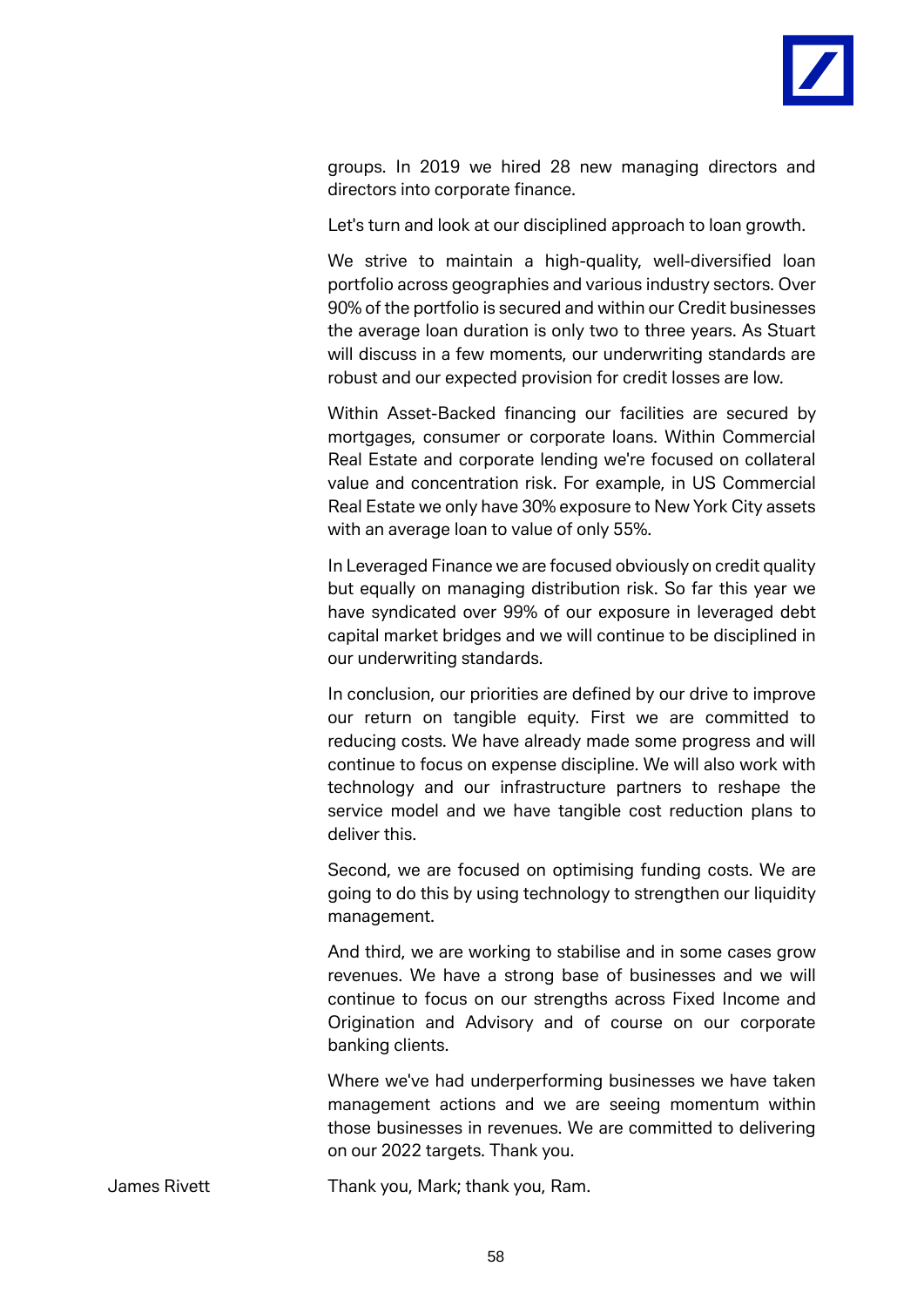

| James Rivett                         | First question comes from Stuart.                                                                                                                                                                                                                                                                                                                                                                                                                                   |
|--------------------------------------|---------------------------------------------------------------------------------------------------------------------------------------------------------------------------------------------------------------------------------------------------------------------------------------------------------------------------------------------------------------------------------------------------------------------------------------------------------------------|
| <b>Stuart Graham</b><br>(Autonomous) | I have two questions, please. Firstly, how much revenue comes<br>from the loan book, the 71 billion loan book? And secondly, I<br>think that loan book's grown 17% year on year on a FX-neutral<br>basis so why are financing revenues only flat? Surely they<br>should be up significantly. Shouldn't they? Thank you.                                                                                                                                             |
| Mark Fedorcik                        | The first question is, we don't break out the revenues that come<br>from the loan book. I think it's important when you look at that<br>loan book; it talks - the majority of it looks at commercial real<br>estate and asset-backed and within those two businesses we<br>have allocated within the portfolio of the investment bank<br>capital to those businesses.                                                                                               |
|                                      | We think it's a core strength that we have. Our clients have been<br>asking for it and it helped us grow and outperform in some of<br>those businesses, as I referenced.                                                                                                                                                                                                                                                                                            |
| <b>Stuart Graham</b>                 | But why aren't revenues up if the loan book's growing 17%?                                                                                                                                                                                                                                                                                                                                                                                                          |
| <b>Mark Fedorcik</b>                 | As I said - again back in my comments - commercial real estate,<br>ABS, core businesses, part of that financing loan book, those<br>businesses have performed quite nicely throughout the year.<br>We're encouraged by that performing. We haven't broken out<br>those results but we're encouraged by the signs that we're<br>seeing and the growth we're seeing in those.                                                                                         |
| Ram Nayak                            | I'll just add one point to that which is, as you probably know, over<br>the last three years credit spreads have been coming down.<br>These loans tend to roll off. We go for loans with the highest<br>quality and the highest collateral and therefore we have been -<br>given where we are in the credit cycle - been willing to accept<br>potentially less of a spread to compensate for what we believe<br>is an extremely well-collateralised pool of assets. |
| <b>James Rivett</b>                  | Next question comes from Adam.                                                                                                                                                                                                                                                                                                                                                                                                                                      |
| <b>Adam Terelak</b><br>(Mediobanca)  | I just follow up on that question. The risk-weighted assets for<br>2022, that eight billion increase; how much of that is regulatory.<br>how much capacity have you got then to continue to grow those<br>books?                                                                                                                                                                                                                                                    |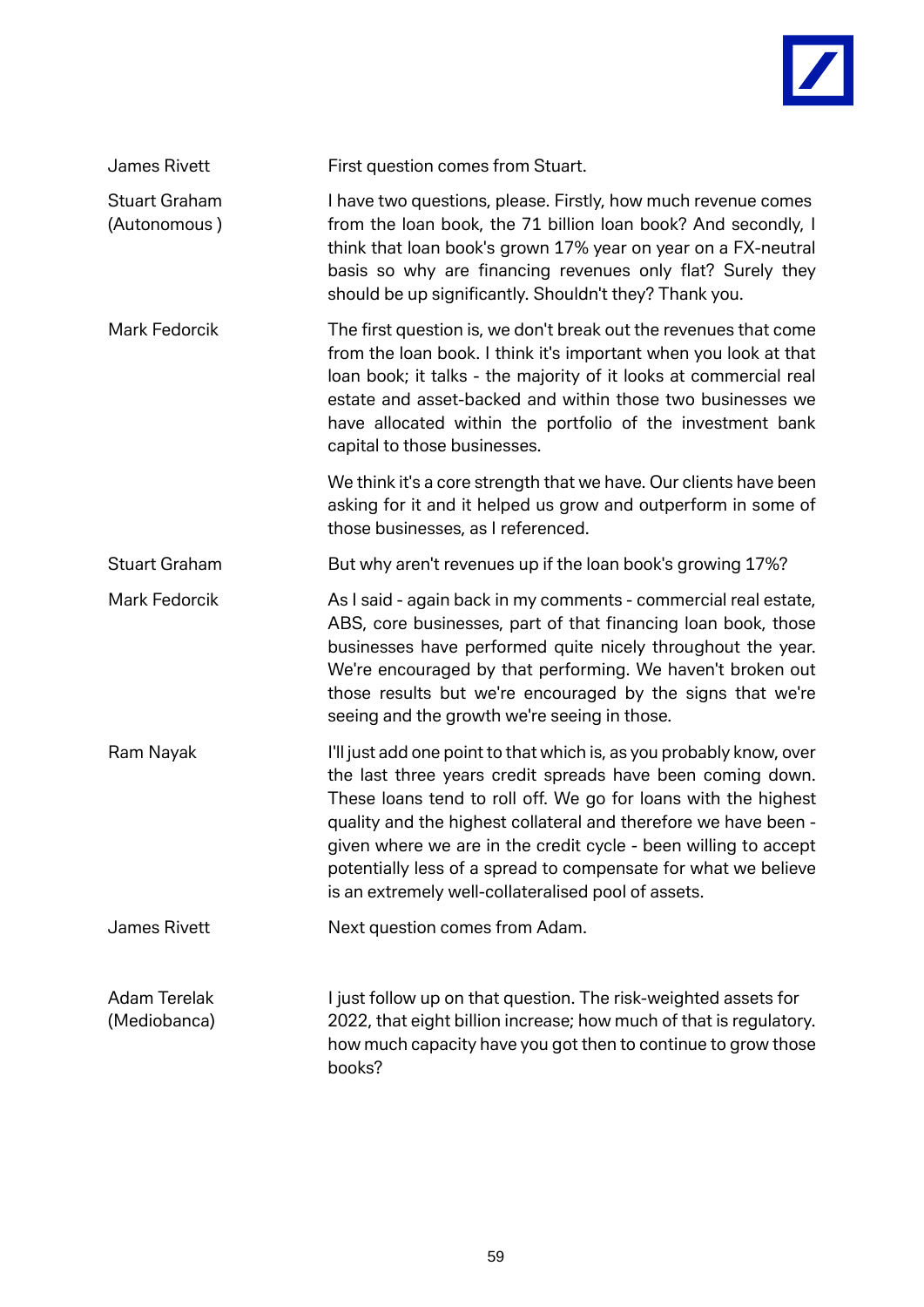

| Ram Nayak                       | So six to seven billion of that eight billion is regulatory inflation,<br>largely coming from the securitisation framework; so the simple<br>answer is, there is almost no non-regulatory growth in capital in<br>the Investment Bank from now until 2022; it's roughly flat.                                                                                                                            |
|---------------------------------|----------------------------------------------------------------------------------------------------------------------------------------------------------------------------------------------------------------------------------------------------------------------------------------------------------------------------------------------------------------------------------------------------------|
| <b>Adam Terelak</b>             | So that financing revenue growth is somewhat behind us now.                                                                                                                                                                                                                                                                                                                                              |
| Mark Fedorcik                   | No, and this is a complement to Ram. When you have an<br>investment banking portfolio the size that we have you can<br>always look to optimise, where can you get a better return on<br>those assets and what we have done over the last year, year-<br>and-a-half - and I'll credit Ram for doing this - is move some of<br>those assets to businesses where we can get a higher-<br>performing return. |
|                                 | And we'll continue to look to do that based upon the right risk<br>controls and what we think those returns look like.                                                                                                                                                                                                                                                                                   |
| Ram Nayak                       | Which is why for example we've exited our securitised trading<br>businesses because that tends to be a capital-intensive<br>business for the lesser-rated securitised assets.                                                                                                                                                                                                                            |
| <b>James Rivett</b>             | Next question from Kian.                                                                                                                                                                                                                                                                                                                                                                                 |
| Kian Abouhossein<br>(JP Morgan) | Thank you. On slide five you have the RoTE path.<br>What do you assume are market growth rates in terms of<br>revenues for the fixed income environment, investment<br>banking, your comparable kind of set of businesses?                                                                                                                                                                               |
| Ram Nayak                       | I'll take the first one.                                                                                                                                                                                                                                                                                                                                                                                 |
| Kian Abouhossein                | And what would happen if you don't reach the two to 3% growth<br>rate? I.e. let's assume it's flat like my model. What would you<br>assume would be the growth - how would you achieve your<br>RoTE target or should we assume x at 6% as you mentioned x<br>revenue growth? That's the first question.                                                                                                  |
|                                 | The second question is, you still have about 20,000 people in<br>the Investment Bank; about half is back-office, half is front-<br>office. I would say industry standards are much bigger in back<br>office/front office. So what number is wrong, where can you<br>reduce further costs and in that context what's the exit run rate<br>of staff numbers that we should think of post restructuring?    |
| Mark Fedorcik                   | Okay, so you asked three questions there. Let me just<br>summarise them so then he's going to start with the first one.<br>What are we assuming for growth rates on the market? Two,<br>how do we go from six to eight if we don't get the revenue                                                                                                                                                       |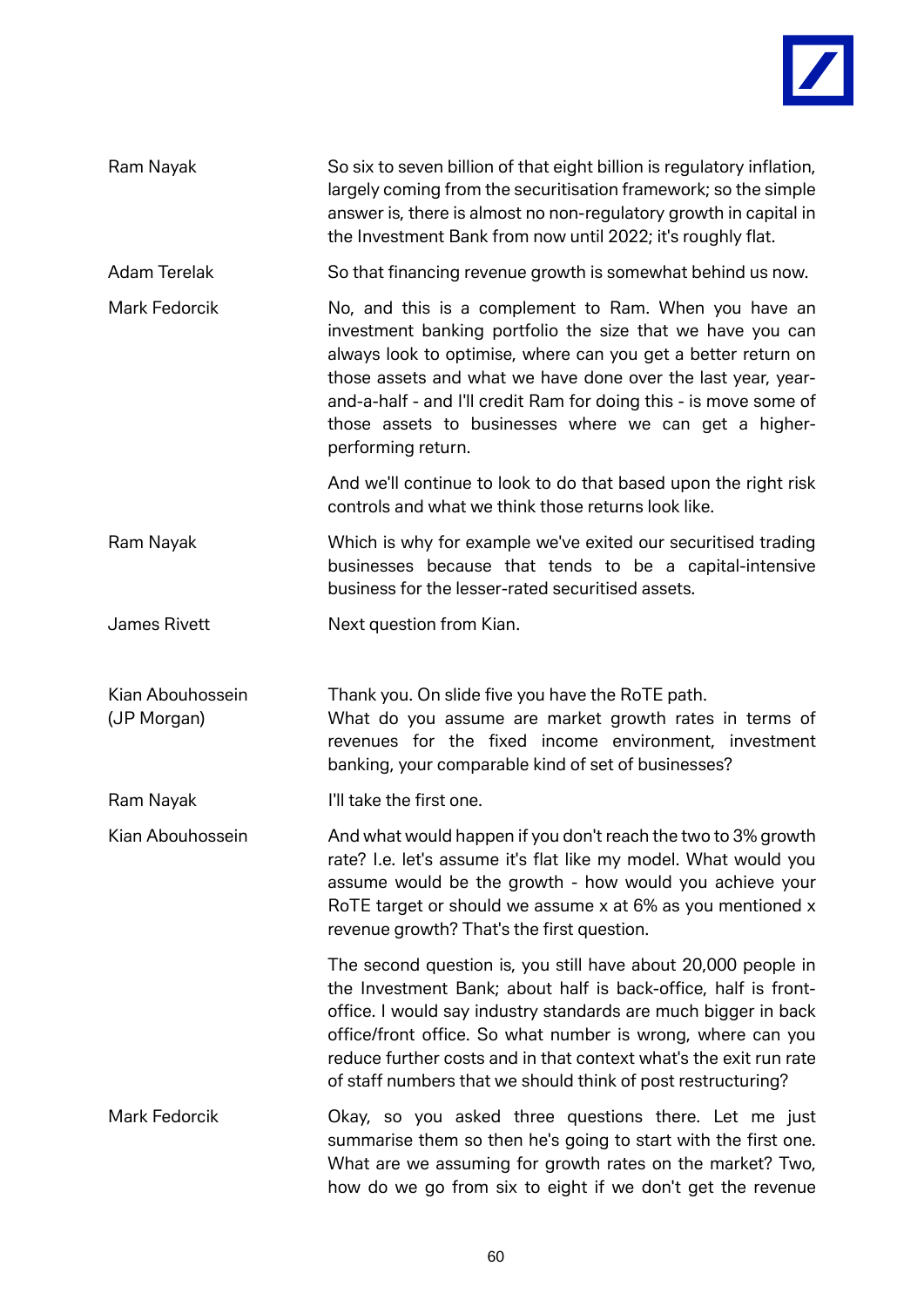

growth rates. And three, we're going to come back and talk about the FTE numbers because I think they'll surprise you when we give them to you.

Kian Abouhossein Yes, you summarised it much better than me.

Ram Nayak Okay, so I'll take the first one and then I'll hand back to Mark for the next. So we - the most of the revenue up-tick - not all but most of the revenue up-tick we had baked in does not actually require or need a growth in the industry. So for example one of the big drivers in the revenue growth comes from our funding improvement so as all of you are aware, that is booked as a contra-revenue item so therefore that increases revenues and our liquidity buffer decease is independent of market growth. It's driven by our technology. That's one of the drivers.

> The second driver which I referred to is the flow business issue, shall we say, mixed performance that we had in EMEA in the first nine months of this year. It was not just in rates; it was spread across one or two other businesses but very focused. It's early days - we've effectively changed the risk discipline there, changed the management, made some selective hires and, as I've said, we've seen the results in the first three or four months.

> Again that is not really taking, in what sense, banking on any market growth. These are businesses that materially underperform the market versus where they were in 15, 16 and 17 and part of 18 as well. So the two biggest drivers, I would say, don't require any real growth in market.

> The third driver I would put also probably doesn't require much market growth and that's our close collaboration with Stefan's Corporate Bank. As I mentioned, in Foreign Exchange, as you've seen in 2019, the wallet in Foreign Exchange trading has actually come down. Yet in that process our FX for cash is actually up 9% so we are as a result of closer collaboration with the Corporate Bank seeing increasing revenues, in some cases even in a declining market.

> So those are three of the drivers. There are other drivers we can talk about; for example the replication of our Asia strategy in EMEA, which again does not really bank on incremental market growth.

Mark Fedorcik I would add one thing and Christian mentioned this earlier; do not underestimate that once you define and establish a perimeter and a strategy of businesses that you're committed to and there's no longer chatter of what you're in and what you're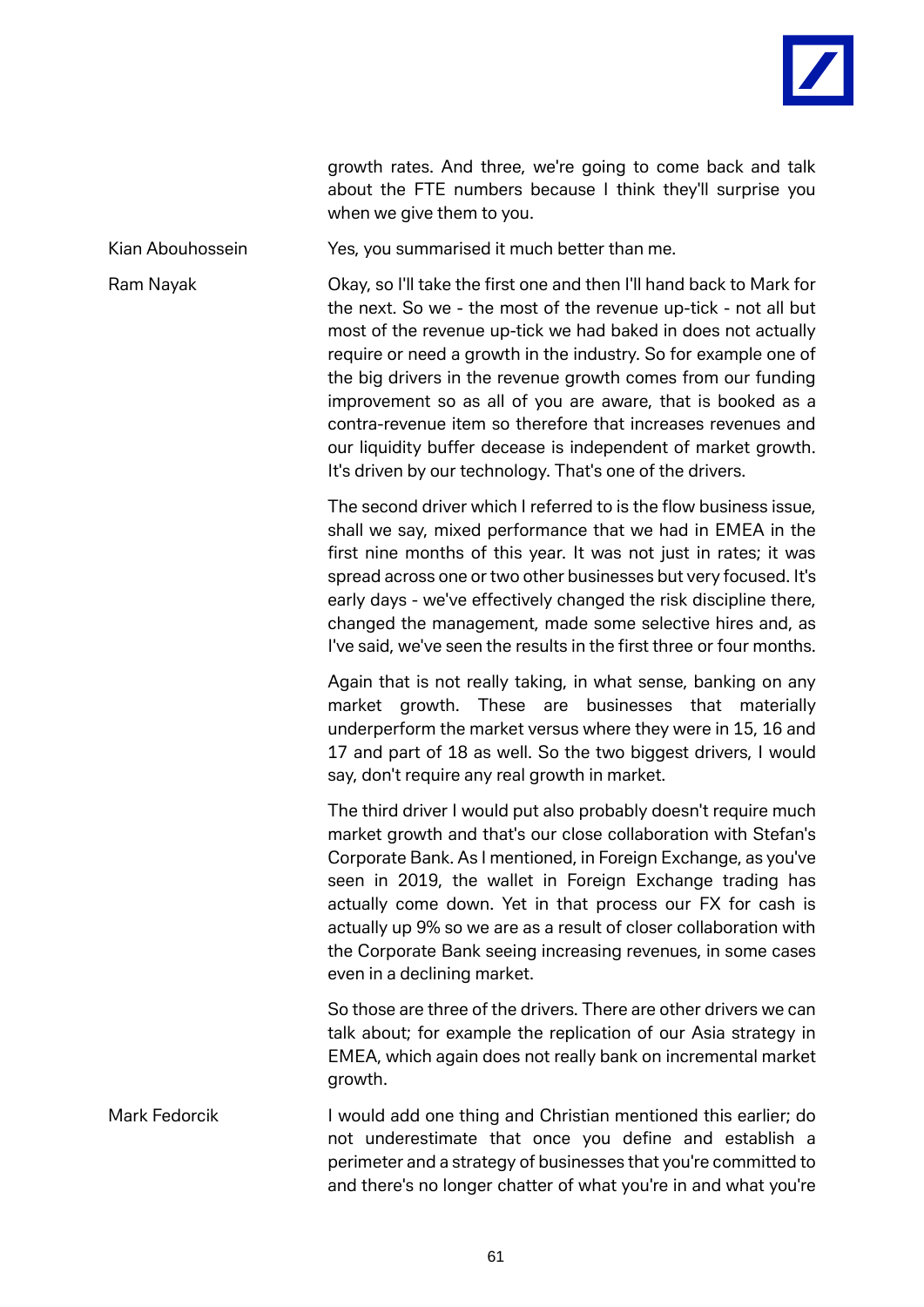

not in and you start running that quarter after quarter, year after year and people now understand, both your clients and your employees know what you're in, that has an impact and we're starting to see that as part of what Ram was saying on the business.

Your second point; we are focused on cost reductions. Cost reductions are the majority of getting us to the seven to 8% return on tangible equity. That is the bulk; we're focused on that. On top of that, my previous comment of now a defined perimeter of businesses that we're going after, some of the management actions he's talked about; we're confident on those revenue growth assumptions.

Third, if you look in our Financial Data Supplement it says we have 10,256 full-time employees. Half of those are technology. That should give you a good flavour for the underlying frontoffice people within the Investment Bank.

James Rivett I think we've got time for one more question before we go for a little break. Let's go to Jeremy at the back there.

Jeremy Sigee Thank you. There was a comment at the very beginning of the (Exane) session, I think from Christian or from James, saying that the negative impact in the adjacent businesses - so ECM and M&A had been less negative, been less of a problem after you got out of the Equities business than you had feared it might be. I just wondered if you could talk a bit more about that, partly to give us evidence or substantiate that observation and just expand on what gives you confidence to stay in those businesses given that it's a crowded field and plenty of people would like to take that business off you.

Mark Fedorcik It's a really good question and I go back to this slide because I think it's worth putting in perspective what Equity Capital Markets represent as a percentage of the Investment Bank. It's the smallest bar on the right-hand side so we know where we are, we know where we're starting from, okay. We value - our clients valued our ability to provide an equity capital market solution.

> They'd like us to provide research, they'd like us to be in those deals because we provide capital because, they like the industry banker; that's part of it. So we are going to continue to offer an equity capital markets solution but as you think about where that ranks as just an absolute revenue in terms of the Investment Bank and what we're expecting in the forward, we're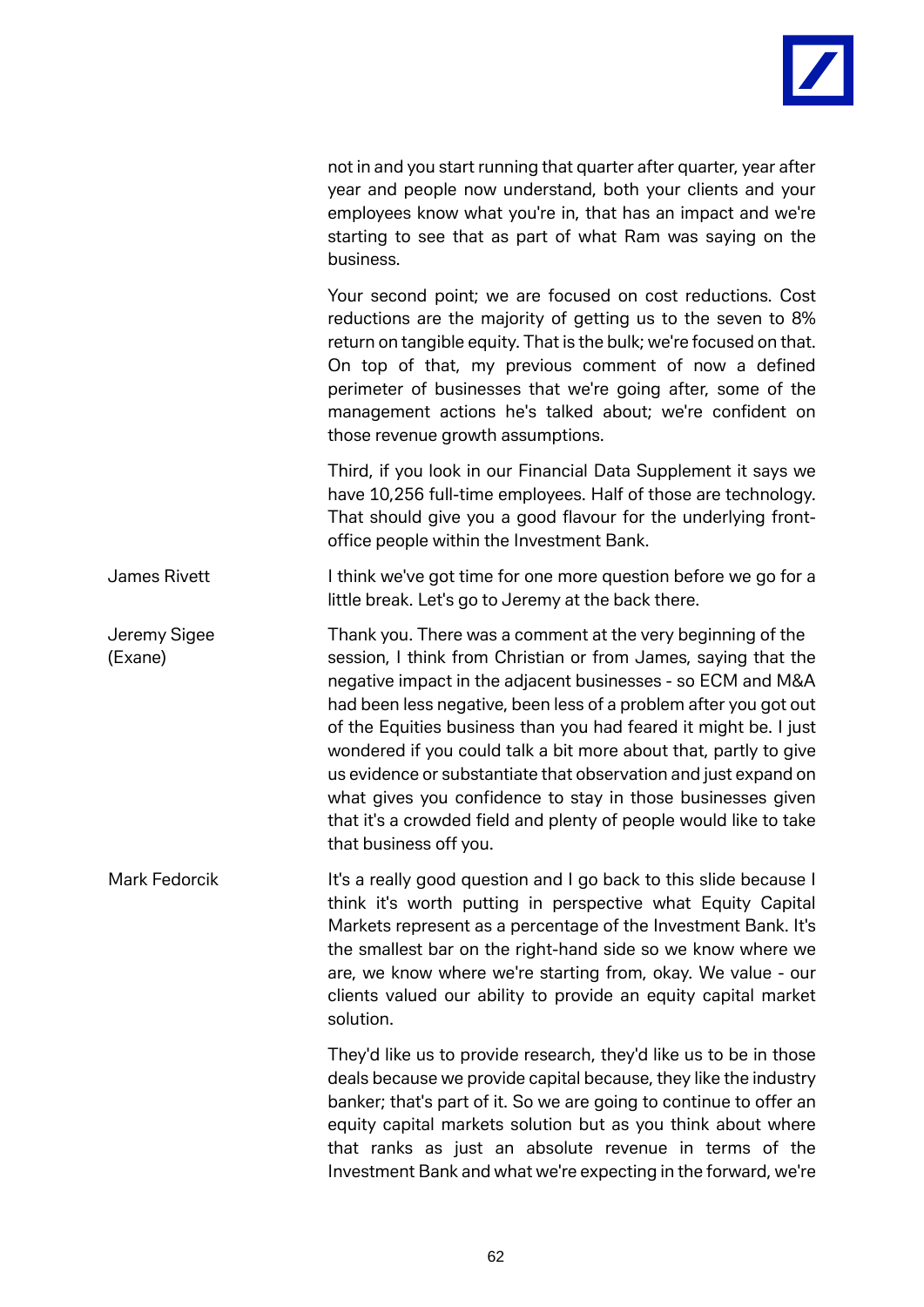

doing it because our clients want it and it's going to be a small piece but it's an offering that we'll continue to have.

And we have scaled back dramatically both in terms of headcount from a research perspective as well as an equity capital markets perspective to size it to the opportunity.

James Rivett **Let's now begin our last two presentations**, starting first with Louise Kitchen, who runs our capital release group.

Louise Kitchen Thank you, James. Good afternoon, everyone and thank you very much for your time today. My name is Louise Kitchen and I joined Deutsche Bank in 2005. Since then I've held a variety of roles in trading, structuring and sales across the investment bank and I am now the head of the capital release group.

> My job essentially is to manage down the assets within the capital release unit and we are running really hard into year-end. We still have a few live auctions to complete. But I wanted to come and talk to you about the progress we are making within the capital release unit and how we are freeing up capital to facilitate the bank's transformation through our existing resources.

> Our wind-down programme is key to transformation - it will significantly reduce the bank's risk-weighted assets, leverage exposure and costs.

> Our role is to manage down the positions in the division as quickly and cost-effectively as we can. Everybody in the team knows that our work is of the upmost importance to the bank and the role we are playing in its wider transformation.

> It is a significant, complex book of work that we need to complete as efficiently as we can to minimise the disruption to the bank but also, just as importantly, to our clients; clients of the four businesses many of you have heard about today.

> We've made significant progress thus far and we are on track to complete on schedule. For the next 15 minutes I will talk you through what we have done so far, what the assets are, our approach to asset reductions as well as our expectations for the future from a revenues, cost and capital perspective.

> Let's start with the work we have done so far, which has been in three phases.

> Whilst I do not intend to go into details in all of these steps that we've taken in the last five months, I want to talk you through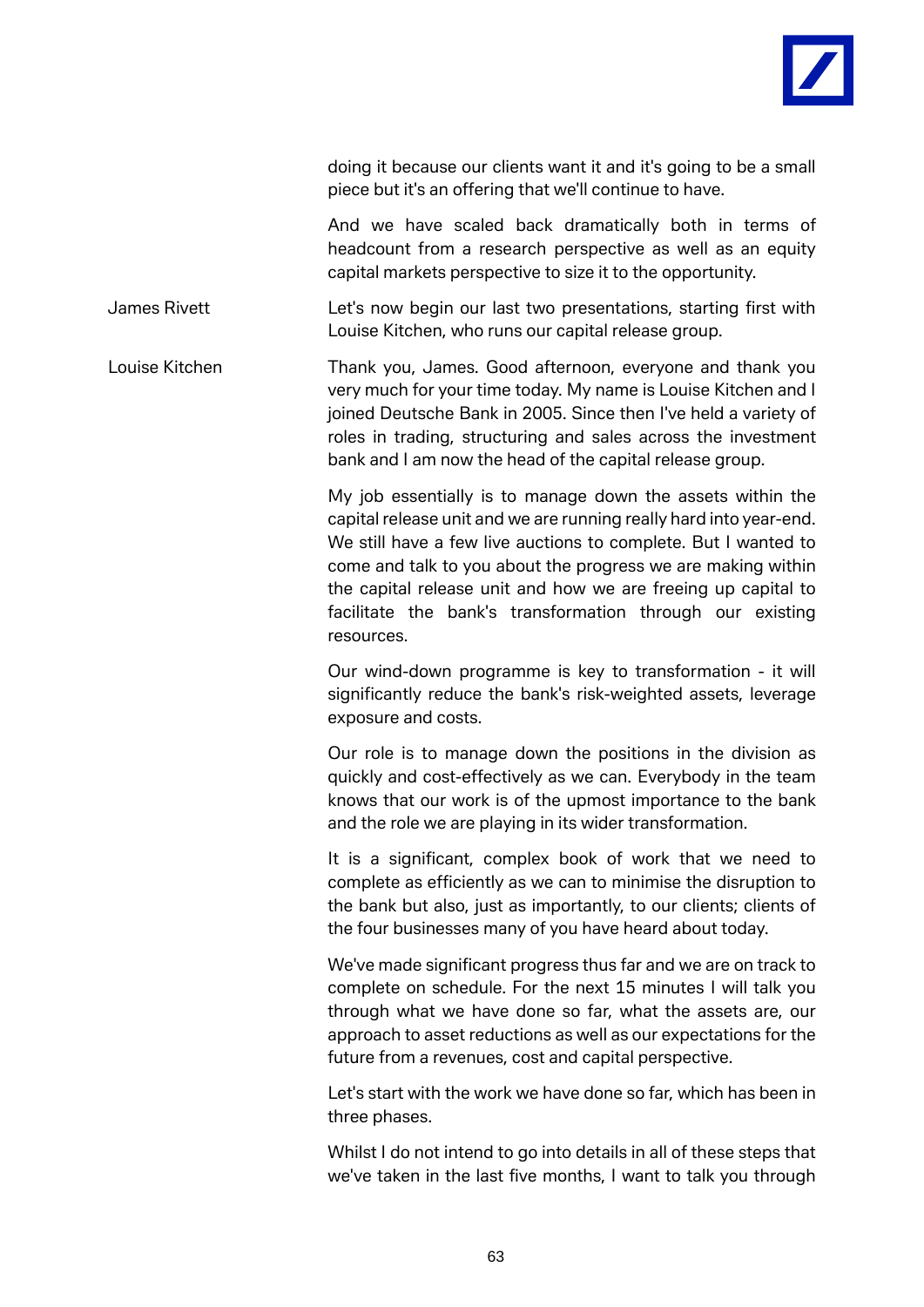

some of them. We've laid the foundations from which we're able to execute efficiently and effectively. In addition to the standard new processes and procedures associated with setting up a new division it was vital to put in place an enhanced risk framework and the appropriate governance to manage the wind down process and we have done this.

We've also invested in putting in place the right people. We've brought in wind-down experts to manage the end-to-end process. This team has in-depth knowledge of the asset classes, complex structures, the underlying markets as well as importantly our own infrastructure.

As you can see from the slide, the set of activity during phases one and two was balanced with the need for immediate action to meet our financial objectives 2019. As such, the capital release unit was simultaneously engaged in the set-up of the division and the de-risking of the portfolio. The de-risking to date that we've completed during 2019 and the set-up phase has actually helped us to set up a common platform of utilities that will help us for the future.

As an example, we have used the de-risking phase thus far to sign master sale agreements with many of the bidders that will be used in forthcoming auctions throughout the life cycle of the Capital Release Unit. Thanks to this work we now are well positioned to wind down the assets quickly and in a controlled environment, which means that we can drive out cost sooner from the platform. We have completed phases one and two and phase three is well underway.

Now let's look at the assets held within the division. When the capital release unit was set up we had €250 billion of leverage exposure and €65 billion of risk-weighted assets, of which €33 billion relate to operational risk. Of these amounts €61 billion of leverage exposure and €3 billion of risk-weighted assets relate to the BNP Paribas transaction, which I will discuss in more detail in a moment.

These assets are typically held at fair value and the disposals we have made to date confirm the valuations. This shows that the capital release unit is not a bad bank. The unit just holds discontinued businesses such as equities or assets which no longer meet our strategic direction or fall below our hurdle rates.

In the middle of this slide you will see the weighted average life of the portfolio which for the most part is relatively short-dated when you look that almost half of the leverage exposure has an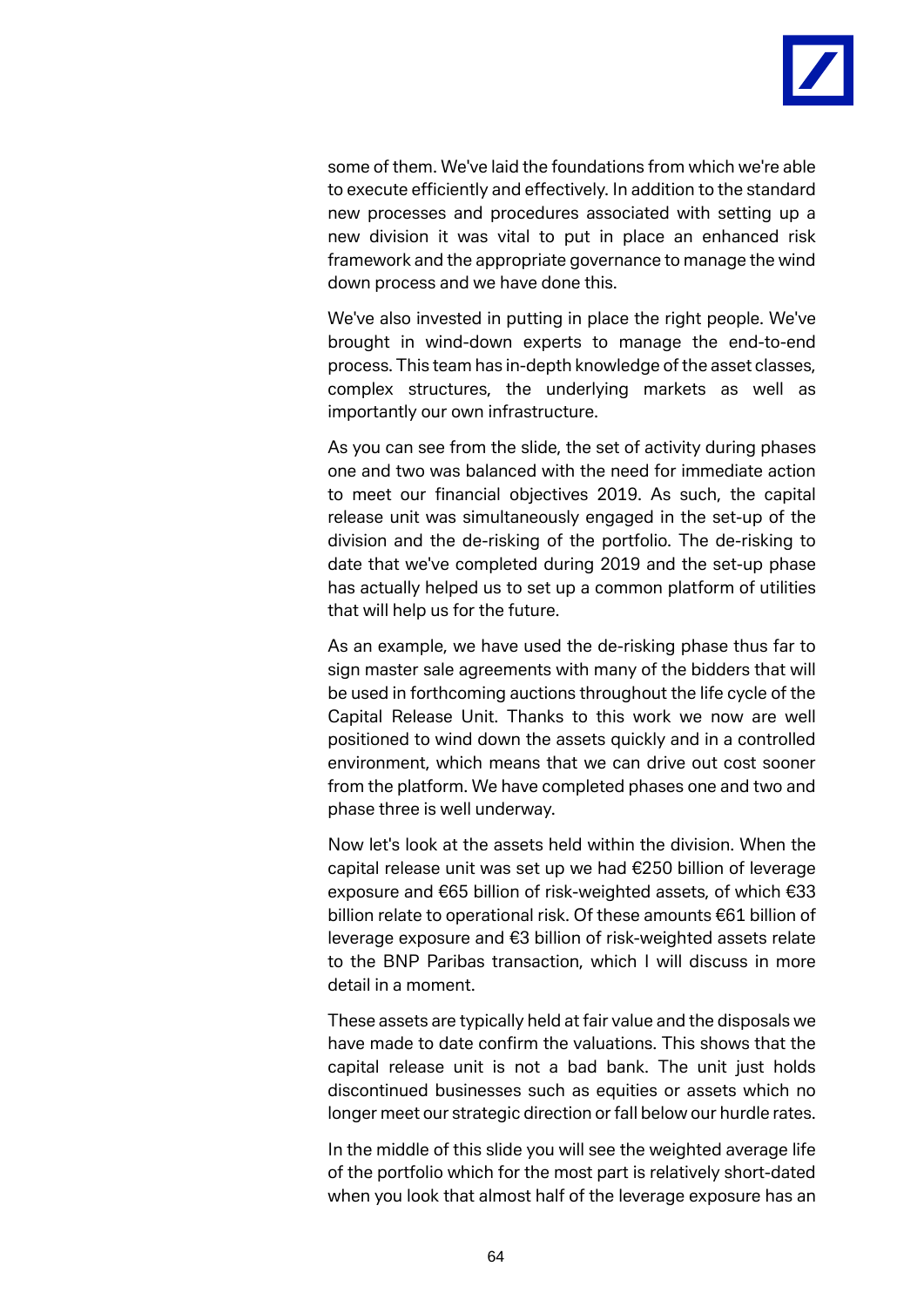

average life of two years. That said, we do have a number of assets that are longer-dated such as our interest rate derivative portfolio and the legacy assets from businesses that we've exited in Poland and the Netherlands.

Some of these long-dated assets were previously held within the non-core unit and the non-strategic unit of the investment bank. However since they have joined our unit we have reviewed all of these assets and a number of these assets are now subject to an active de-risking plan or some form of optimisation programme.

Now let us talk about the topic of execution, how we are prioritising the order of our disposal and how we've delivered to date against those financial objectives. We approached the execution in three stages; firstly a clear segmentation of the assets such as segmenting of equity flow derivatives and then subgrouping it regionally for sale.

The second step was to analyse each segment, validating the economics, the cost to achieve the de-risking and identifying the most appropriate disposal methods for those assets. In terms of how we validated the cost of de-risking, we use a combination of methods. Obviously we include our standard risk metrics along with the broad risk programmes such as those that model the cost of winding down the businesses along with our reserves and funding. Valuing each of these portfolios as though Deutsche Bank were a buyer is another simple route. We also use a different set of return hurdles for each portfolio. We use the ongoing metrics that we get from our ongoing business in core and of course our experience in current and prior wind-down programmes.

These exit costs are sensitive to various factors such as market levels, liquidity, regulatory change and risk appetite in the marketplace for our assets. Such sensitivities, along with all the other factors, have been built and incorporated into the final step, the final step being the creation of a multi-year timetable for managing down our assets.

The creation of the wind-down timetable takes into consideration four key criteria; the amount of capital accretion provided by the asset, the cost reduction, the risk that will be mitigated and the time to market. This timetable however is not static, it's flexible, it has to be. It facilitates the change not only within group but also the execution, strategy and timing.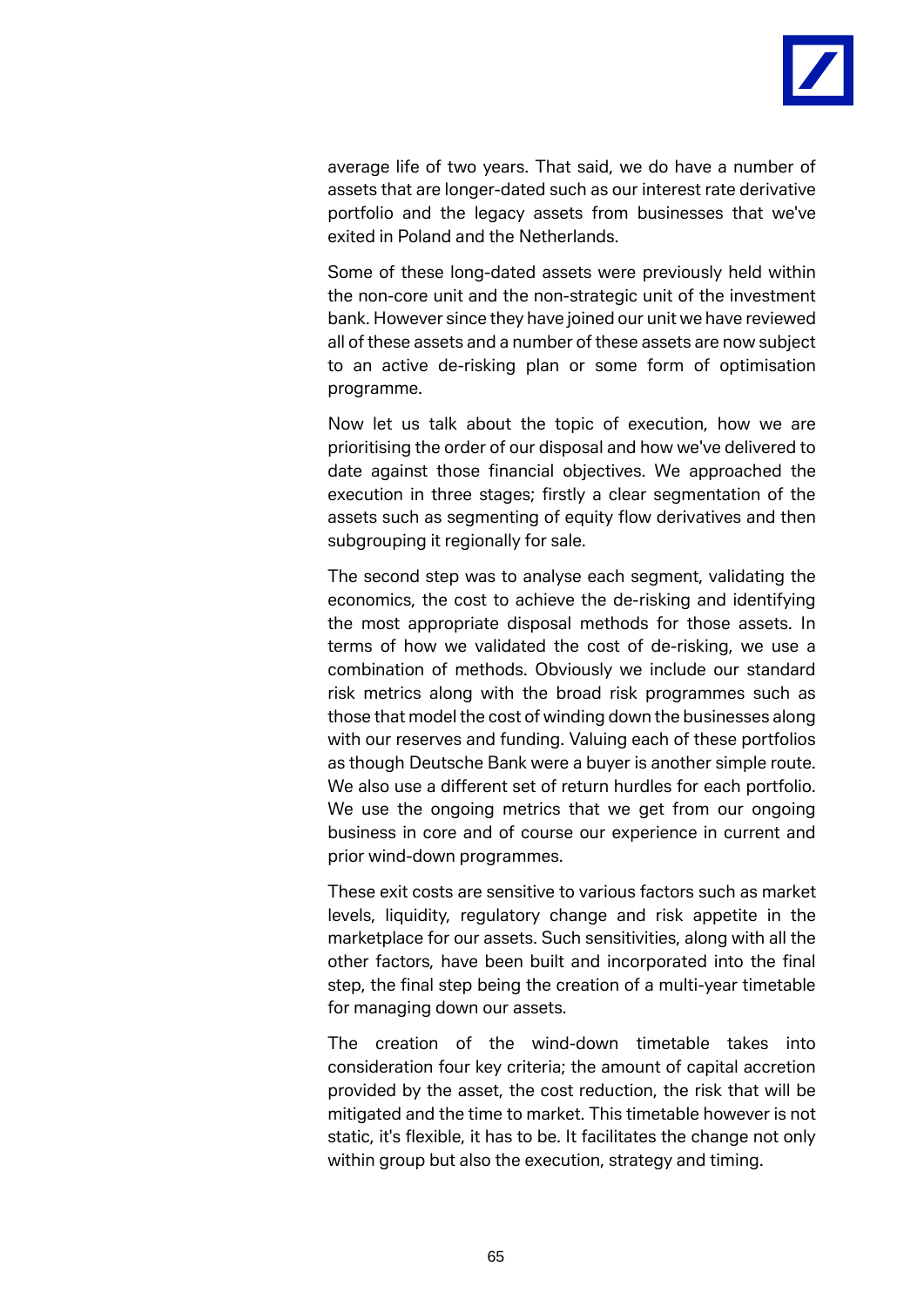

This flexibility is critical in ensuring completion of the plan whilst market conditions may vary and we ensure that we are helping to manage the impact of our activity on our ongoing client relationships.

As I discussed in the earlier slide, we commenced de-risking immediately in July. We did exit some of the simpler assets whilst completing phases one and two of the division's set-up. However since we created the strategic plan and completed the timetable in the summer we have been tackling aggressively some of the more complex and longer-dated transactions in line with our plan.

In our 2019 asset reduction programme, aside from the BNP transaction, we have successfully completed asset disposals across many of the asset classes within the division. For example in equities the cash business and flow derivatives have been exited alongside portions of the exotics derivatives book.

We have also exited platforms. These are platforms mostly associated with equities. We did not choose them nor decide to exit them because of their capital release flow. We targeted them purely and simply because of their costs, costs that we were able to eradicate from the system quicker.

We've also exited several of our global derivatives portfolios from our fixed income business and reduced our credits assets, mainly through reductions in the loan book. On this slide you can see that pursuant to the BNP transaction and the final completion of our strategic timetable we have slightly slower run-down of leverage exposure in 2020 and therefore we are slightly increasing our 2020 leverage target to €50 billion.

However, given our progress to date in reducing risk-weighted assets, we are reducing our risk-weighted asset target by two billion at the end of 2020 so therefore no longer are we targeting €40 billion of risk-weighted assets at the end of 2020 but €38 billion.

I am confident we are on track to reach our fourth quarter 2019 risk-weighted average and leverage exposure targets when adjusted for the BNP Paribas transaction. On the basis of this we have already kicked off the 2020 programme.

So let me return for a moment to the BNP Paribas agreement, which is an important part of our programme. This deal is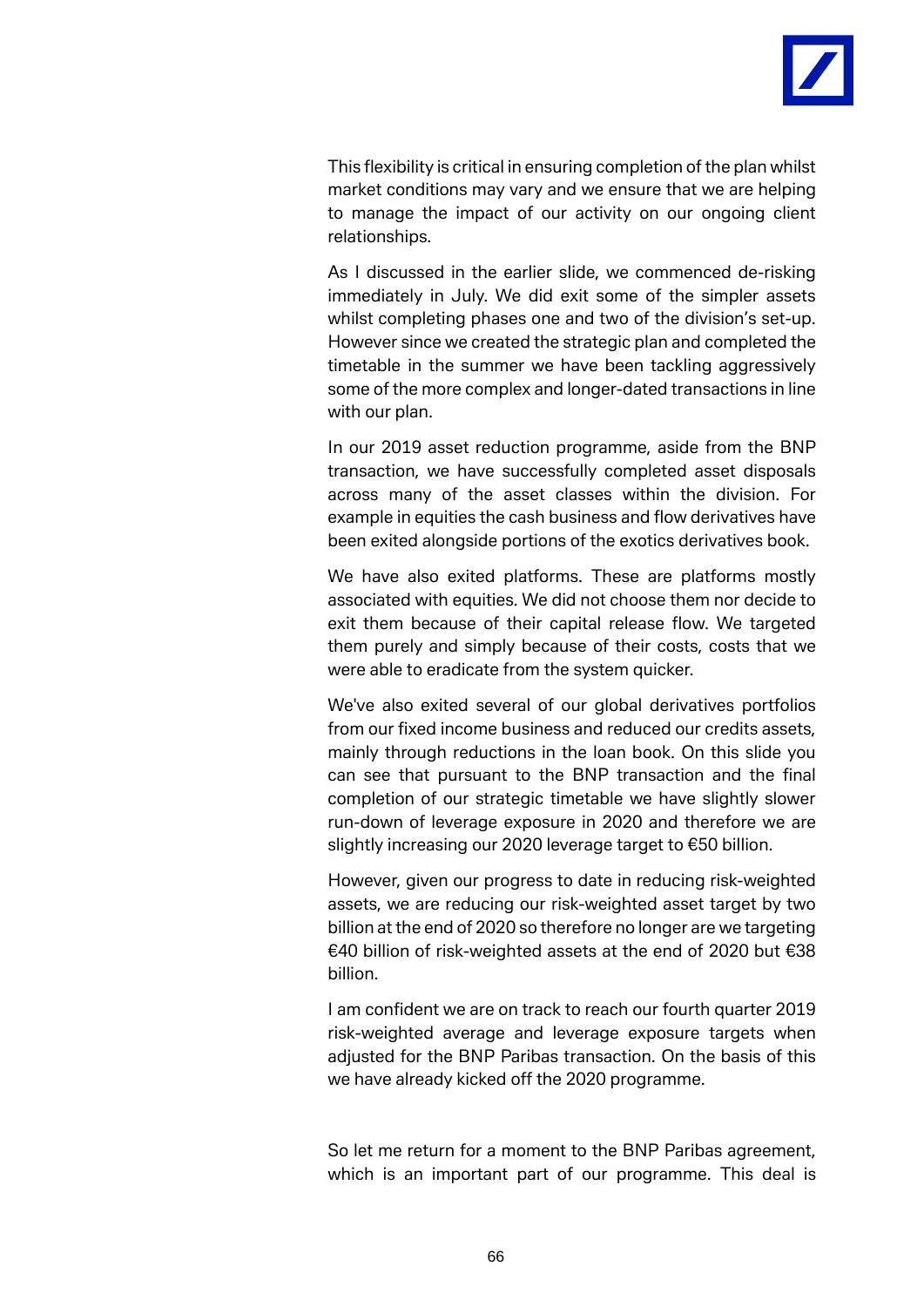

positive for Deutsche Bank. Our clients will receive continuity of service and a large number of our employees will transfer with the platform over to BNP Paribas.

The execution of this transaction also underscores Deutsche Bank's belief in the value of the business we're transferring, the depth of our client relationship and the quality of our systems, technology and infrastructure.

We have signed and closed the deal, as you all know. The process of transferring the technology to BNP Paribas has commenced. This is a complicated process and it will take time. Deutsche Bank will continue to operate the business until the migration is complete in 2021 or before.

We have illustrated here on the slide how the transaction will impact our risk-weighted assets, leverage exposure and the expected profit before tax. During the transition period we will continue to bear the operating costs of providing the service to our prime finance customers. BNP Paribas will receive the revenues from prime finance activities whilst they reimburse us for around €400 million of the cost.

This reimbursement shows up through the Capital Release Unit revenue line, as you can see in the green box in the centre of the slide, slightly down. In addition there is economic upside in the transaction if the business grows. Overall we expect the BNP Paribas transaction and the transfer of our global prime finance business and electronic execution to be positive at the pre-tax level.

I will now turn to the Capital Release Unit's revenues. In Q3 we reported negative revenues of €123 million excluding the specific items. This performance was in line with our internal planning. As James stated in our Q3 results call, it is natural for an operation like the capital release unit to generate negative revenues. When you consider that most of our assets like our substantial derivatives portfolio do not have a yield in themselves but do have ongoing hedging costs.

However this impact will of course reduce over time as we reduce the overall size of the Capital Release Unit. We will be getting revenues through the agreed reimbursement from BNP Paribas and revenues from some of the other portfolio such as the loan portfolio but these will be more than offset by funding, hedging and de-risking impacts.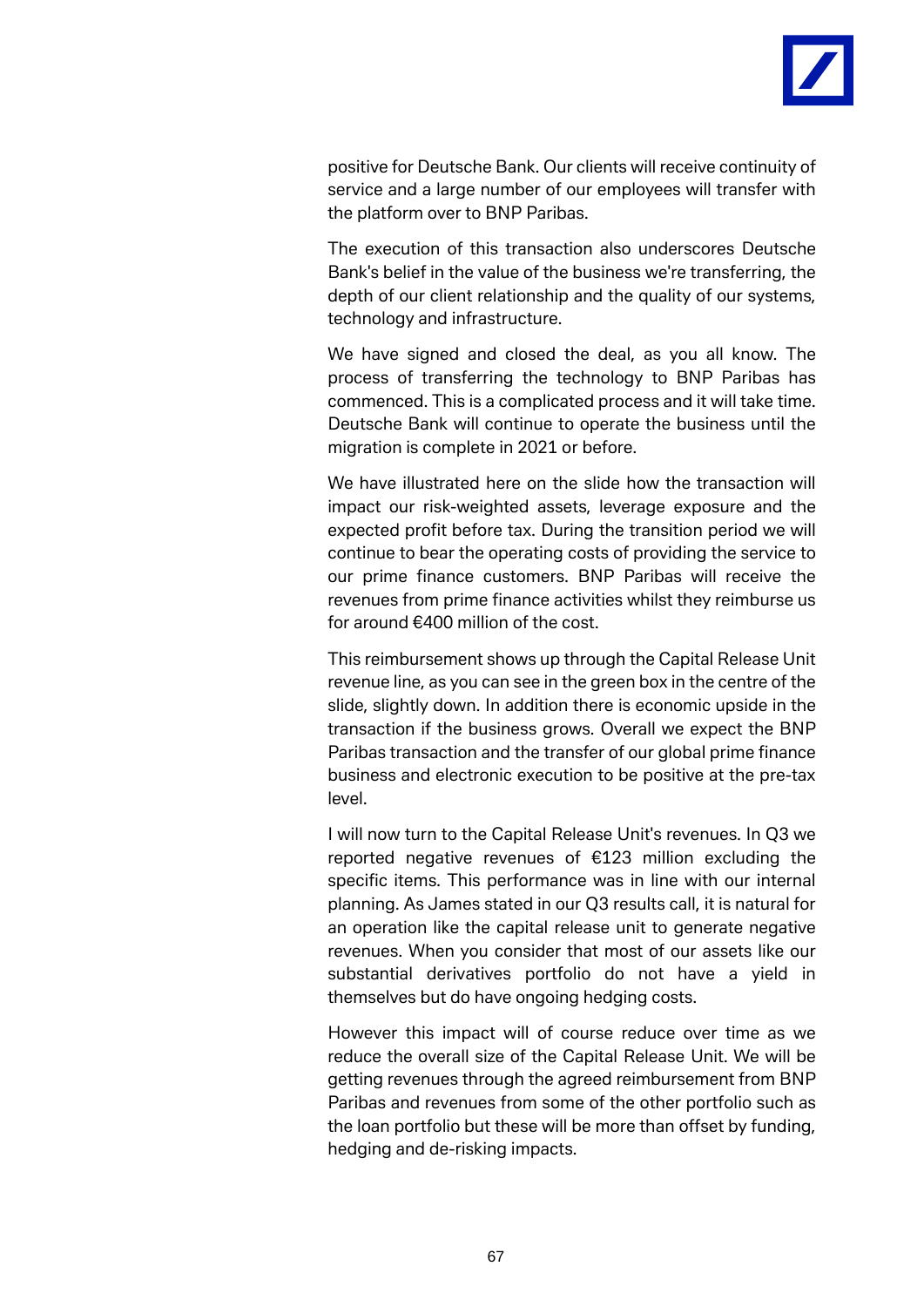

As part of our plan we expect the de-risking costs to peak in 2020 and have a significantly lower impact on our financials in 2021 and beyond. Of course this will depend to some degree on market conditions and as I've said, we have previously built flexibility into our execution timetable for this. We are confident our strategic plan will meet our commitments and responsibility to de-risk to achieve the overall aim of the Capital Release Unit.

Now let's turn to the topic of cost reduction. We do have a detailed and disciplined three-year cost elimination programme which aligns headcount, technology and infrastructure usage to the asset disposal timetable. We are already executing on this plan and we are on track. We expect our costs to reduce by €2.3 billion from 2018 to 2022.

On this slide we break down our costs according to the different types of initiatives and how much we expect to save from each. The first of the arrows going across relates to the BNP Paribas transaction and it relates to the €700 million that will roll off post the BNP Paribas transition including €400 million of cost recovery mentioned earlier.

The next four arrows show that the focus is on reducing direct costs aligned to the assets and businesses directly attributable to the business exits. This also includes bank levies, principally contributions to the single resolution fund paid in the third quarter each year. These will also decline formulaically as we reduce our assets and exit businesses, albeit with a small time lag.

The wind-down plan is directly aligned to the resource consumption. As such by 2022 we will have cut our costs by €2.3 billion to €1 billion. Taking a cautious approach, the group plans, which James outlined, currently assume that some €1billion of the costs in allocated stranded costs remain but we plan and are today using the wind-down mandate of the Capital Release Unit to reduce this drag.

We have already done some work on attacking these types of costs. It came as part of the BNP Paribas transaction. You'll see that the BNP transaction relates to €700 million of costs. €400 of those we get reimbursed for. The €300 relates to the same; it is group and infrastructure allocations.

So the work we did to eliminate these costs provided us with a template to start to address the stranded costs, also the 700 million you see in the right-hand bar chart on the page here. We have identified several streams including the decommissioning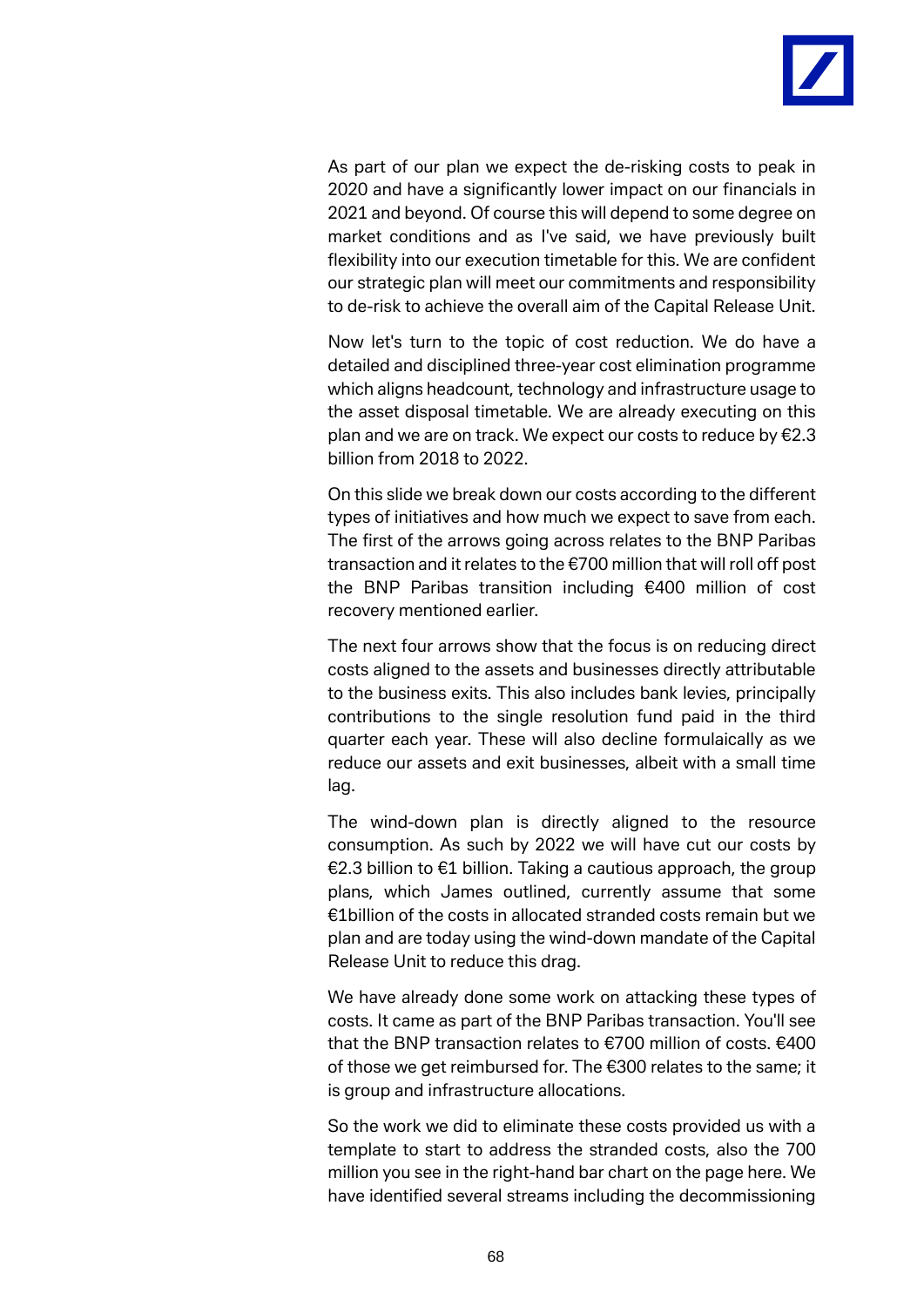

of further applications, the compression of our residual transactions, leading to the closure of trading books, to allow us to close cost centres and ultimately legal entities.

In addition we now have the tools through the implementation of driver-based cost management to identify the source of the allocation. We will use a zero-based cost approach to the Capital Release Unit to drive these costs from the bank. We will then support both group and infrastructure to discontinue the provision of these services and as such eliminate the costs.

Now moving on to capital, as I said earlier, the Capital Release Unit has been tasked with releasing capital by winding down assets and in doing so funding Deutsche Bank's strategic transformation from within our existing resources.

As you can see from the light blue boxes on the slide, between 2019 and 2022 we expect the positive impact on capital from the risk-weighted assets reduction to enhance Deutsche Bank's common equity tier one ratio by approximately 160 basis points.

The positive impact of the asset reductions will be offset by the negative impact on capital from our net income. In 2019 alone we expect the Capital Release Unit to contribute approximately a net 20 basis points to the group's common equity tier one ratio. This is driven by the reduction of risk-weighted assets and capital deduction items offset by the net income of the division.

We are very focused on reducing the Capital Release Unit's net income drag. We target to reduce this by almost two-thirds by 2022. In addition to the combined benefit of these two effects on our common equity tier one ratio, over the long term the group will obviously benefit from a more focused and profitable business mix in the four pillars discussed today.

So in order to summarise, the capital release unit has got off to a very quick start. In just five months we have put in place the full framework and the people we need to execute the entire plan end-to-end. We have made progress on reducing assets and we are now on track to deliver against our de-risking targets for 2019 with progress made across a broad range of assets.

We have also demonstrated how rapid de-risking can offset the negative net income impact of transformation costs on our capital. In line with our strategic plan, the bank's overall goals on transformation, as we de-risk we will release capital, reduce risk and costs. We have demonstrated our ability to deliver on our targets with our Q3 performance this year. Our next two years'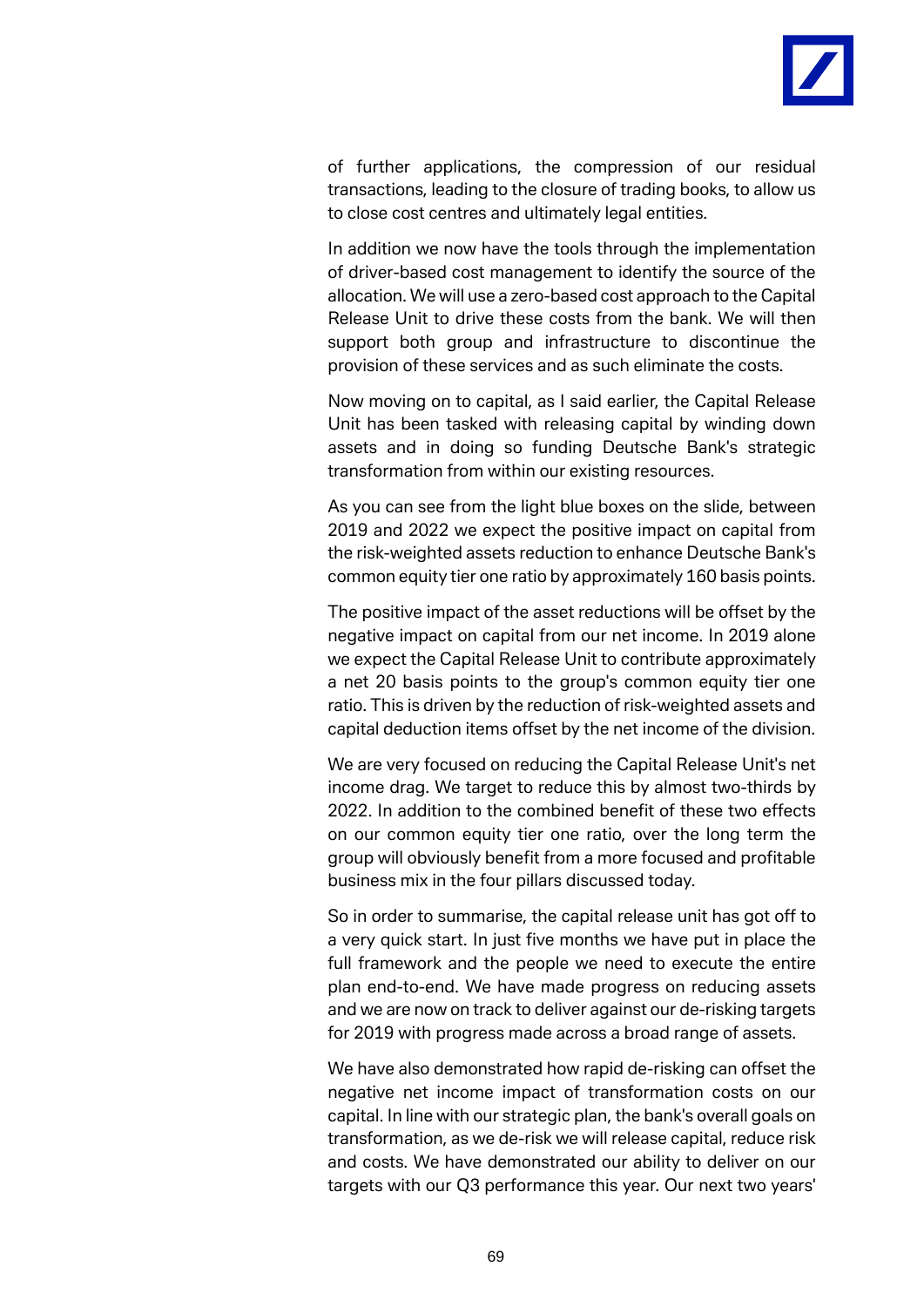

targets are ambitious. I am confident though that we will be able to deliver.

I thank you for your time this afternoon and I'd like to hand over now to our chief risk officer and management board member, Stuart Lewis.

Stuart Lewis Okay, thank you, Louise and good afternoon from me. Over the next 20 minutes I will explain to you why from a risk perspective we are comfortable that we have the right foundations to execute the next stage of our transformation strategy.

> Before I describe our risk profile I'd like to say a few words about how we look at risk at Deutsche Bank. As many of you may know, I've been at DB since 1996 and have been primarily involved in Risk Management roles. I've been the bank's Chief Risk Officer since 2012. During my career, Risk Management in banking has evolved significantly and particularly post the financial crisis.

> Today it's imperative to take a holistic view of all the risks facing a systemically important bank like Deutsche Bank.

> Risk Management has become far more multidimensional. Today we oversee around 140 different risk types. Around 40 of these risks are traditional financial risk such as default risk or credit spread risk but the clear majority are now non-financial risks. These include everything from high-value payment risk to conduct risk to vendor risk.

> Our mandate has been to establish clear control frameworks around all these risk types and put systems in place to capture, measure, monitor and manage these risks. Technology has enabled us to significantly expand our capability to store, analyse and process data more cost-effectively. We have completely rebuilt our market risk system, invested in our liquidity risk management platform and in more mature disciplines like credit risk we're improving both effectiveness and efficiency through automation.

> Earlier this year, we moved Compliance and Anti Financial Crime into a broader Risk organisation. That gives Deutsche Bank a holistic perspective of the risk profile across all risk types within a single function. That's the mission of my team.

> By the end of my presentation, I want to make sure that you come away with the following three key messages: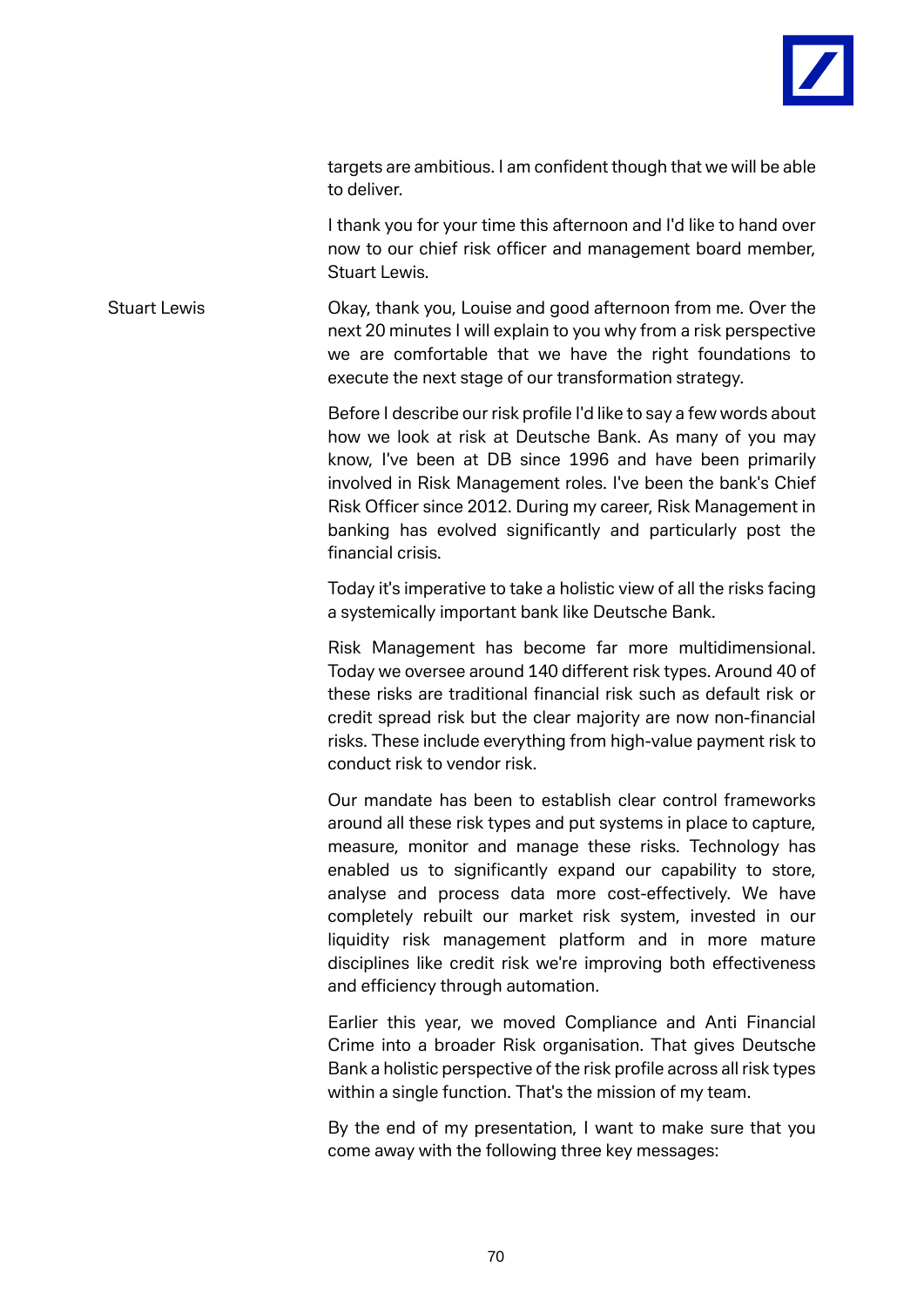

We have significantly shrunk and transformed our balance sheet and substantially reduced our risk profile.

We have strengthened the risk and control environment and enhanced capabilities across all risk types through investment in both technology and people.

And we continue to maintain a conservative risk profile supported by high underwriting standards and controlled risk appetite.

With that, let's look at the way we've reduced our risk profile since the crisis on slide two.

We have transformed our balance sheet on every major dimension. Our CET1 ratio is strong and, as James outlined, we are managing our transformation within our existing capital resources.

Our credit risk losses remain contained: Loan loss provisions are just 15 basis points of loans in the year to date on an annualised basis.

We have managed our market risk exposure tightly. In 2019 our trading value at risk has averaged €30 million on a daily basis and remained in the range of €22 to €35 million.

Our liquidity profile is solid: liquidity reserves are €243 billion, and with a Liquidity Coverage Ratio of 139% we have €59 billion of excess above the 100% requirement.

Our risk profile is supported by our comprehensive stress testing framework and proactive risk management, which we use to maintain our portfolios within our risk appetite.

Let's move to the next slide, where I'll provide you with more detail on the investment we have made to further strengthen our control environment.

We are investing more. We have tripled the budget and headcount allocated to non-financial risk functions since 2013 to around €600 million to strengthen our risk management framework and enhance controls.

We've also built capabilities in our other control functions; for example model risk management and liquidity risk management, while in more mature disciplines like credit risk we are improving efficiency through process enhancements. Our investments in these areas have also been recognised by the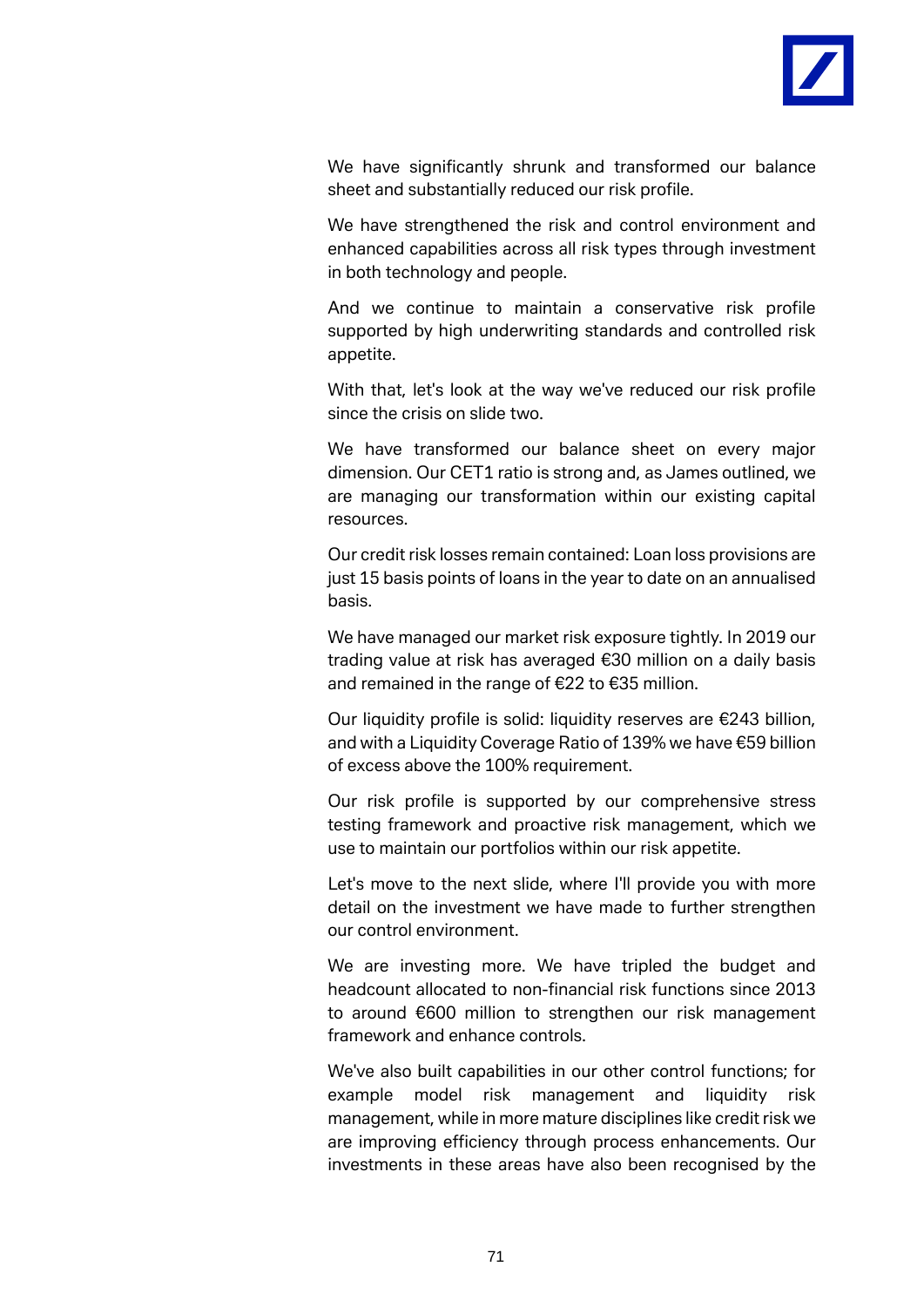

positive outcomes in recent regulatory stress tests such as CCAR and the ECB liquidity stress test.

As a result of these initiatives operational risk losses have declined in both number and value in the last few years. We expect such losses to remain significantly below peak levels of a few years ago. These declines stem from a combination of improved and external loss profile, business changes and model enhancements.

Some of these model enhancements require regulatory approval - an additional sign that we've been able to evidence to our regulators that we continue to make good progress in these areas.

Strong internal controls are absolutely vital in our effort to manage all forms of risk and technology is a key enabler in those efforts.

We've invested and will continue to invest significantly to achieve these goals, as shown on the next slide.

Our cumulative cash investment in technology across Risk, Anti Financial Crime and Compliance in the last three years amounts to €900 million. We have modernised data architecture and improved both our detective and preventative controls. Let me give you a few examples.

Our Anti-Money-Laundering teams have implemented a digital platform which enables us to screen our entire client portfolio on a daily basis. That's around 28 million clients screened against sanctions, politically exposed persons and our internal blacklist criteria.

Our Trade Surveillance team are now able to monitor over one million internal communications per day in 12 languages. This enables us to capture all internal communication from all inscope employees in the markets-related businesses.

We have also invested in our financial risk capabilities and we have reached a significant milestone recently with the adoption of historical simulation for market risk management purposes.

This transition improves accuracy, granularity and risk management capabilities through around €15 billion daily trade revaluations.

We plan to increase our investment in technology for the Risk function in 2020. This includes an aggregate 25% to 30% year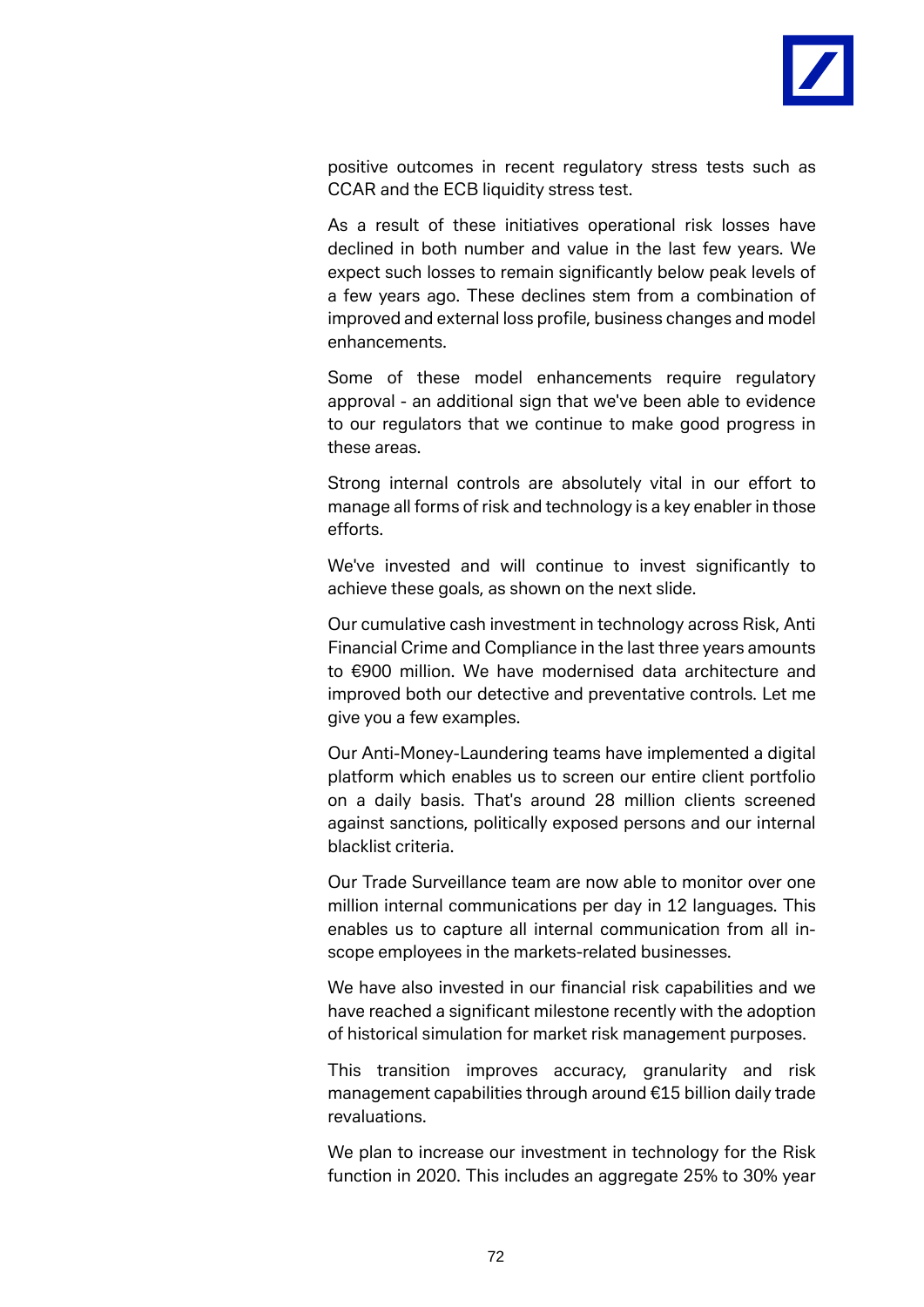

on year increase in our cash IT spend for Anti Financial Crime and Compliance. Let's move on to the composition of the balance sheet.

We've already made considerable progress in reducing and simplifying our balance sheet and we have transformed our risk profile.

As you can see on slide five, we have reduced our net balance sheet by around a third or well over €400 billion since 2007. Today around a quarter of our net balance sheet consists of liquidity reserves. Approximately two-thirds of these liquidity reserves are in cash and cash equivalents.

Since 2007 we have reduced our trading assets by €700 billion and they now account for less than 30% of net balance sheet compared to two-thirds in 2007. We have significantly reduced our derivative portfolio and our trading inventory in rates and credit trading compared to pre-crisis levels.

Our loan book has increased by €230 billion to €431 billion or 42% of funded balance sheet following our acquisition of Postbank in 2010.

Overall we have a good loan quality portfolio with approximately 90% of our credit exposure to investment-grade counterparties. The European banking authority stress test in 2018 supports this.

It's partly because we have made transition to a smaller and safer balance sheet that the FSB reduced its G-SIB capital buffer requirement for Deutsche Bank, the only one of 30 G-SIBs to be allocated a lower risk bucket in the 2019 exercise.

Moving to our credit portfolios, we remain confident that we are well-positioned to manage downside risk. Our guidance for credit loss provisions is unchanged compared to the third quarter earnings update. We expect credit loss provisions to be in the mid-teens or slightly higher in basis points of loans for 2019 and below 30 basis points in 2020, reflecting the weaker global macro environment.

Our portfolios have performed better than peers through the cycle, an achievement that we expect to maintain going forward. Credit loss provisions were slightly higher in 2013 and 2016, driven by proactive de-risking of some of our higher-risk portfolios such as our non-core operating unit, shipping and oil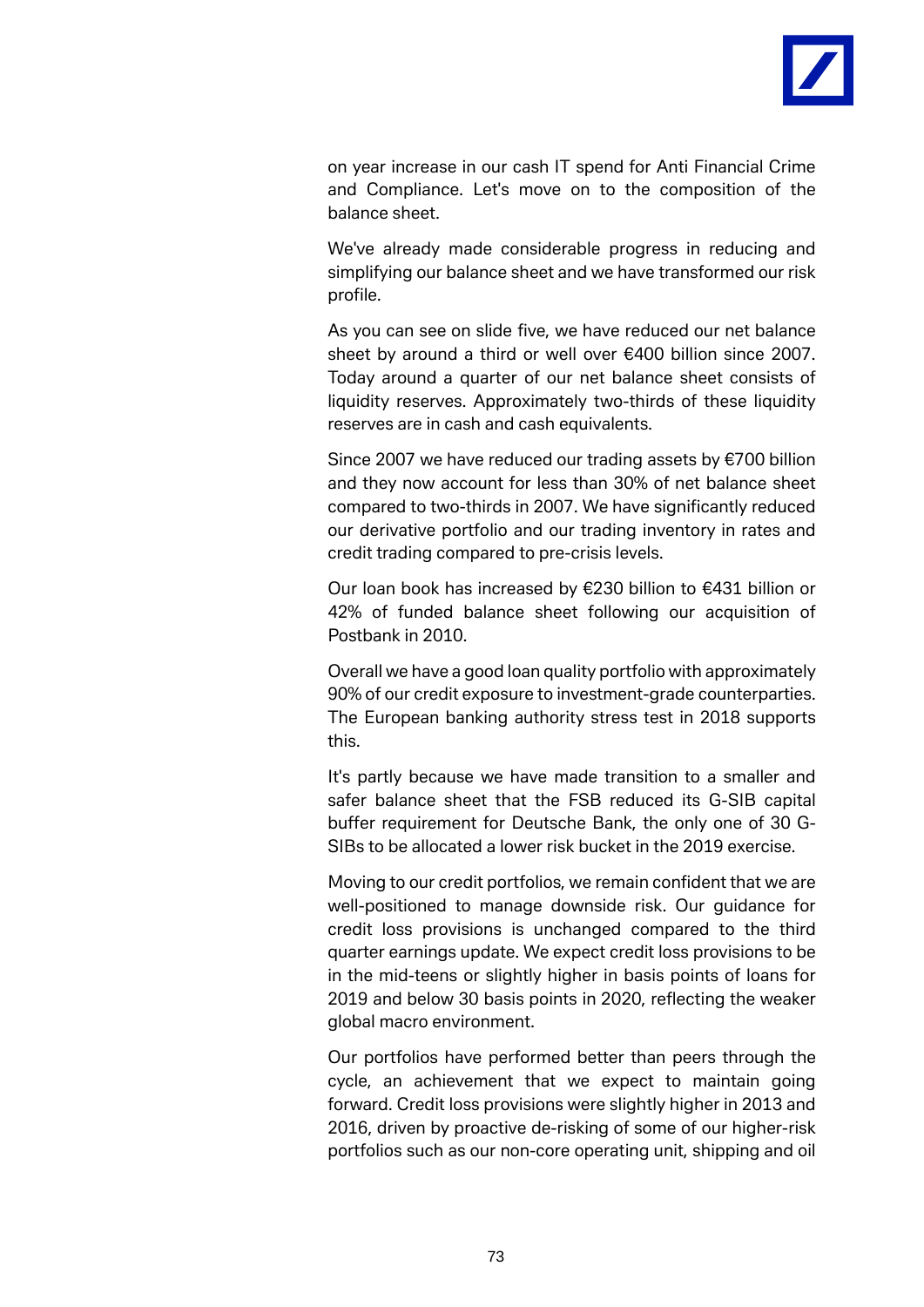

and gas. Yet even in those years our credit loss provisions remained below peer average.

This better performance reflects the lower risk of our portfolios, supported by our generally high underwriting standards and controlled risk appetite. We have also a higher share of collateralised portfolios including mortgages and lower direct exposure to credit cards and auto loans.

The next slide gives you more detail regarding the composition of our loan portfolio.

A central part of our strategy is to allocate - reallocate resources to our core businesses including targeted loan growth. The loan growth we saw in 2019 follows the material de-risking of our loan portfolio, which I just mentioned. This has created capacity to prudently grow our loan portfolio and is fully consistent with the disciplined liquidity deployment we signalled last year.

Putting this in a different perspective, we have actually reduced our overall loan portfolio since 2015 by approximately 3%. In contrast, the median growth of our closest peers was an increase of 9% over the same period.

Our loan books are well diversified across our businesses, customer segments and regions. Around half of the loan portfolio is in the Private Bank, mainly consisting of low-risk, high-quality German retail mortgages and Wealth Management. Our sizeable low-risk German mortgage portfolio has conservative loan to value ratios and very low delinquency rates whilst continuing to benefit from strong market demand.

Average credit loss provisions in the last five years in our German mortgage portfolio have been close to zero. Approximately 10% of our loan portfolio consists of Wealth Management exposures. Almost 100% of these loans are secured, typically by highly liquid stocks and bonds, real estate and/or personal guarantees. We apply conservative loan to value to the underlying collateral, taking into account the quality of the underlying pledged assets. Our credit loss provisions in Wealth Management in the last five years have been negligible.

Around one-quarter of the loan is in the Corporate Bank across Global Transaction Banking and Commercial Banking. In Global Transaction Banking loans are predominantly in trade finance to corporates and institutional clients, 50% of these have a tenure of less than one year. In summary, our loan portfolio is low-risk and well diversified.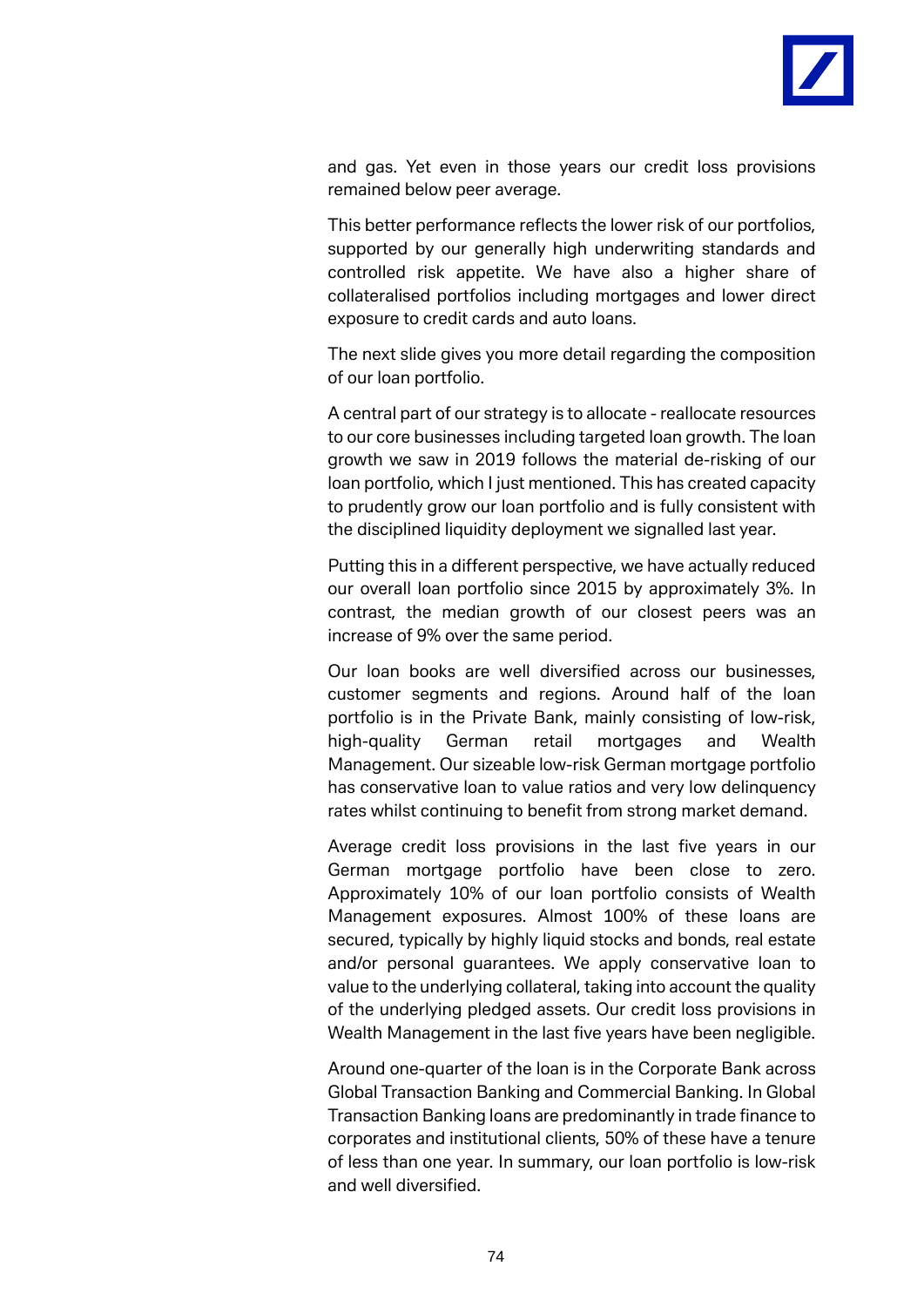

On slide eight, let me discuss how we manage some of the loan portfolios in key areas in the Investment Bank: Asset-Backed Securities, Commercial Real Estate and Leveraged Debt Capital Markets. In aggregate these portfolios account for around 10% of total loans and 7% of risk-weighted assets. These loans are well-secured and well-structured and are supported by comprehensive risk appetite and stress testing frameworks to manage concentration risk.

These transactions undergo significant due diligence and are assessed against multiple conservative downside scenarios. We have maintained our underwriting standards and have not increased our risk appetite or aggregate underwriting limits in the Investment Bank.

Our Asset-Backed Securities business focuses on senior positions and medium-term financing provided to core clients and backed by a broad range of assets.

These transactions are conservatively underwritten and benefit from strong credit enhancements including robust covenant structures with the first loss typically retained by the client.

We have negligible credit loss provisions in our ABS business in the last five years.

Our Commercial Real Estate business is focused on top-tier financial sponsors and high-quality properties and is managed to tight underwriting standards. Our portfolio is well-diversified by property type with limited single-name concentration risk.

We have limited exposure to construction, retail and the higherend condo business. Credit loss provisions in our Commercial Real Estate business in the last five years have been a modest 15 basis points.

Our Leveraged Debt Capital Markets business principally 'originates to distribute' financial sponsor-backed loans. We typically retain a stake in the revolving credit facility where we benefit from a senior position in the capital structure. Comprehensive risk management and limit frameworks are in place to manage the underwriting pipeline, including market and liquidity risk. We have introduced significant restrictions on industry and single-name concentrations in both our underwriting pipeline as well as in our loan portfolio.

We also actively pursue hedging strategies to manage both our market risk and default risk. Our track record of successful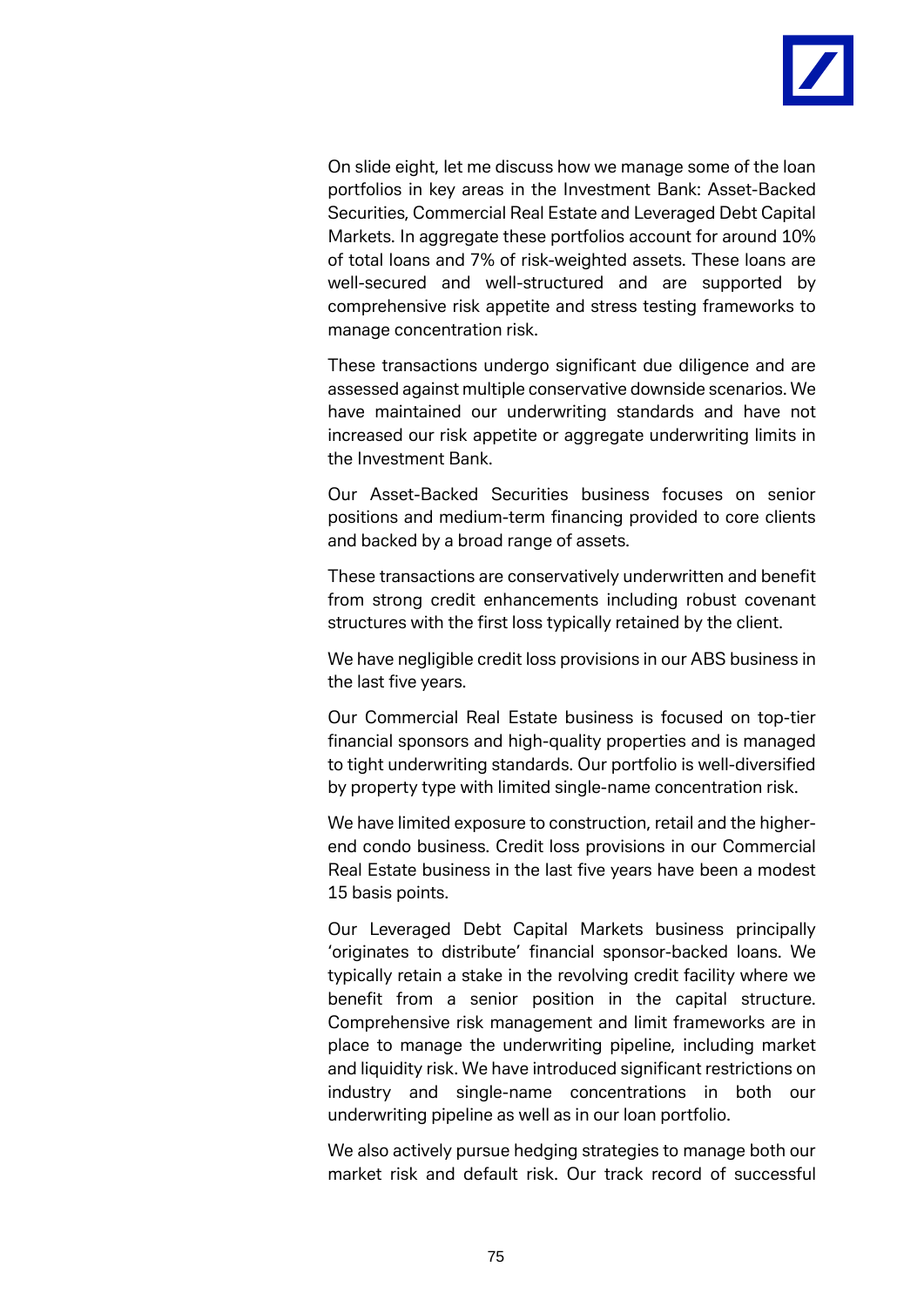

distribution continues to be strong, while our losses incurred on so-called hung deals have been minimal in 2019, representing only 2% of LDCM's revenue generated through November.

Slide nine provides details of our Level 3 assets, which we disclose on a regular basis. We hold Level 3 assets because they're valuable in our business and valuable to our customers. Of our €25 billion of Level 3 assets, the vast majority are generated in our core bank and the portfolio is not static with around 40% turned over every year.

Consistent with the overall reduction in our trading assets, we have reduced our Level 3 assets to under one-third of the 2007 level. These now account for 1.6% of total assets.

It's important to note that Level 3 assets is a characterisation of the observability of one or more of the input parameters. It is not a reflection of the quality nor complexity of the asset.

If only 5% of the market value depends on an unobservable input the entire asset is classified as Level 3. We frequently stress test our Level 3 portfolio and evaluations are subject to particular scrutiny by our external auditors. Valuation uncertainty for Level 3 assets is quantified and capitalised via the prudent valuation adjustment. As of 30<sup>th</sup> September 2019 nearly 90% of our Level 3 assets comprised derivatives, loans and debt securities.

Our Level 3 derivative assets are diversified, largely collateralised and often hedged with Level 3 liabilities. Approximately 70% of these Level 3 derivatives assets relate to plain vanilla products, such as interest rate or FX derivatives, which nonetheless have an unobservable valuation component; for example counterparty credit risk.

In addition a moderate share of the Level 3 assets comprised debt securities, of which just under 50% are related to government or quasi sovereign entities.

In summary, we consider Level 3 assets a small but natural part of our core business.

On slide ten, through our comprehensive stress testing framework, we are confident that we can navigate the many different challenges and emerging risks in today's macro environment. We run a variety of stress tests with varying frequency, some as often as daily. These stress tests can be applied at group level or focused on specific business units,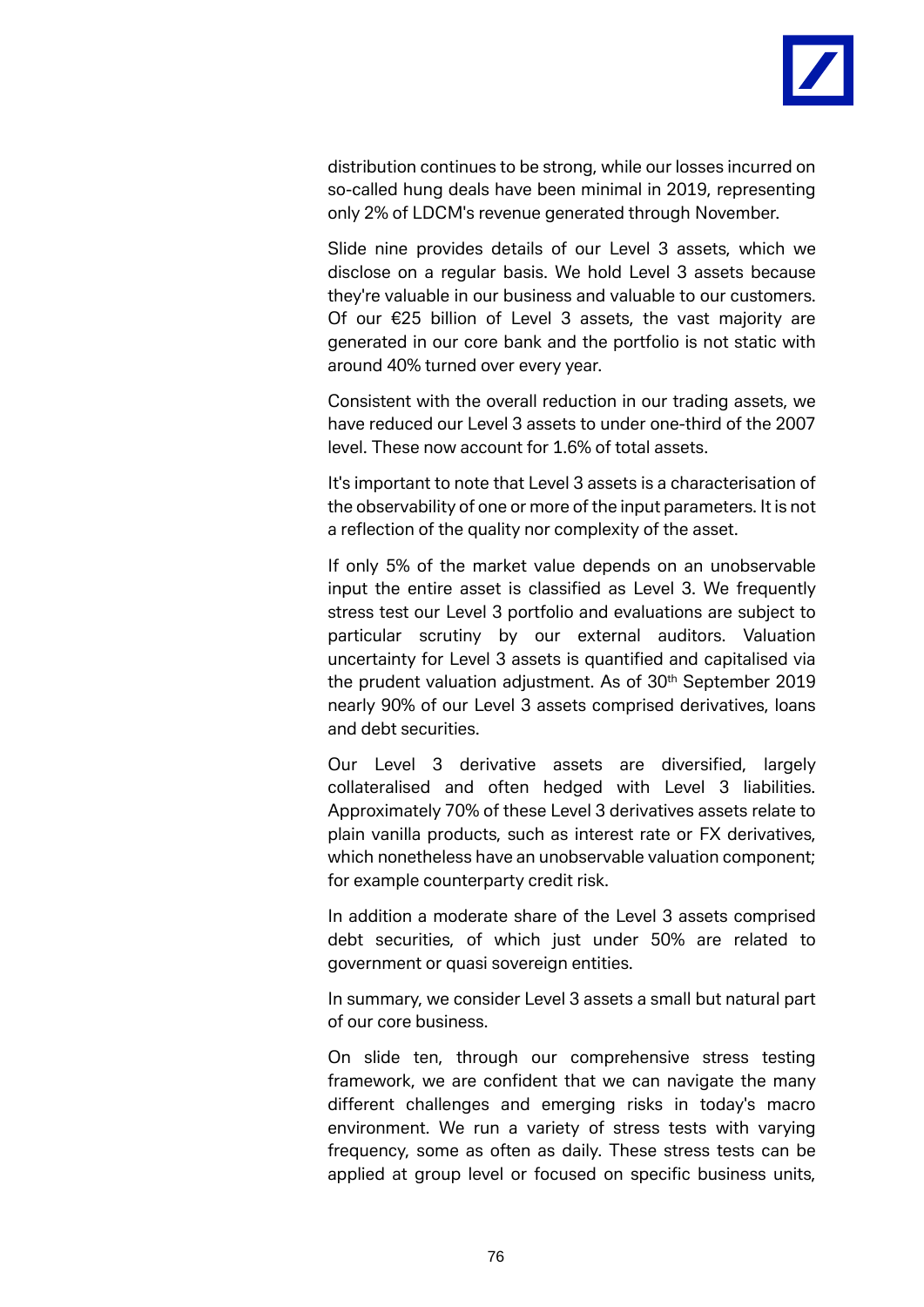

legal entities or regions. We also perform stress tests on a risk type and product-specific basis.

We support these regular exercises with ad hoc tests on emerging themes. So for example we recently reviewed our Hong Kong and broader Asia exposure against multiple severe stress test scenarios. We concluded that losses would be very manageable if real estate prices in Hong Kong dropped by 50%. Our comprehensive stress testing framework allows us to determine proactive risk management strategies to ensure that our portfolios remain within risk appetite and limit our downside losses.

So let me sum up. Our balance sheet is smaller and simpler and we will continue to steer it in that direction. We have significantly strengthened our capital and liquidity profile. Our risk levels are well-controlled and are a clear reflection of our strong risk management capabilities. We have invested significantly and will continue to invest in our control functions.

Our investments into sustainable strategic platforms are increasingly acknowledged by our regulators. This has also been recognised through the reduction in operational riskweighted assets as well as recent successes in public stress tests.

I said at the beginning that risk in our industry has become more multifaceted than ever. For the first time Deutsche Bank is taking a holistic, 'one-team' approach to the different risks we face.

My team has one overall priority: to steer Deutsche Bank safely through today's risk landscape, and help make transformation a success. With that, let me hand over to James for Q&A. Thank you.

## QUESTION & ANSWERS

James Rivett We now have half an hour for questions to the entire management team. We've just got James and Christian up here but you're also welcome to ask everybody else. Dieter, please feel free to go first.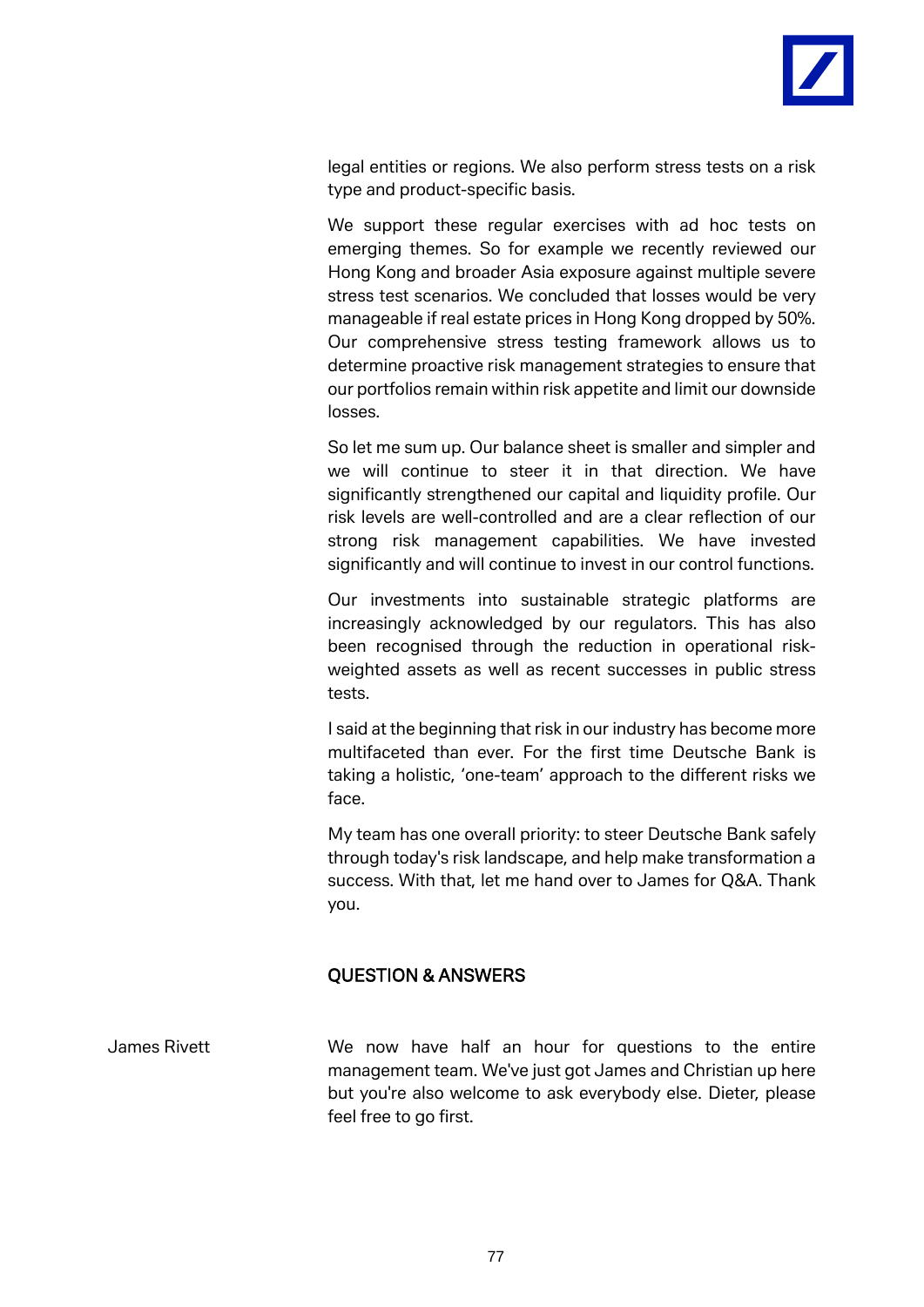

| Dieter Hein<br>(Fairresearch) | Yes, thank you. So the last restructuring unit of<br>Deutsche Bank called NCOU did cost Deutsche €17 billion pre-<br>tax in the period 2011 to 2016. So what loss do you expect pre-<br>tax from the capital release unit until you can close the unit?                                                                                                                                                                                                                                                              |
|-------------------------------|----------------------------------------------------------------------------------------------------------------------------------------------------------------------------------------------------------------------------------------------------------------------------------------------------------------------------------------------------------------------------------------------------------------------------------------------------------------------------------------------------------------------|
| <b>Christian Sewing</b>       | Well, we said already in July that we are not talking about our<br>de-risking budget which we put forward for that but let me be<br>very clear on one thing; please do not compare the non-core unit<br>with the capital release unit we are running now. At that point in<br>time, from 2013 to 2016, there were assets which did not fit the<br>strategy but also where we thought that we have, in my view,<br>weaker underlying criteria. Weaker underlying assets and we<br>knew that that costs us more money. |
|                               | This time we have assets where we simply said, these are the<br>assets from exiting these businesses where we don't think that<br>going forward we can compete to win. So the quality of the<br>assets in the capital release unit we have right now is completely<br>different from that what we have seen in the non-core unit<br>between 2013 and 2016 and therefore one cannot even make<br>the comparison between the de-risking cost there and the path<br>going forward.                                      |
| Dieter Hein                   | Sorry, maybe a follow-up to this item. If I had it right, in the<br>period 2017 until September 2019 the total pre-tax loss from<br>the capital release unit is around $65.3$ billion so maybe it is<br>comparable to the former restructuring unit.                                                                                                                                                                                                                                                                 |
| James von Moltke              | Well, I think there's a couple of things. One is that restated<br>history includes operating losses over the time, so part of the<br>problem with those businesses that have now gone into the<br>capital release unit is that they had a relationship between<br>revenues and expenses that wasn't sustainable so there's<br>operating losses that we had there.                                                                                                                                                    |
|                               | And I think Louise's slides gave you a picture of what those<br>ongoing operating losses look like together with some idea of<br>what we estimate the de-risking costs to be in the coming<br>quarters. And as Louise also said, we think the sort of peak of<br>that de-risking cost is in 2020 baked into our plans.                                                                                                                                                                                               |
|                               | One other thing I'd just add to this portfolio is it's almost entirely<br>a fair value portfolio so it goes through valuations on a quarterly<br>basis that you then see, reviewed by auditors, reviewed by our<br>regulators and goes through valuation processes. So it's a little                                                                                                                                                                                                                                 |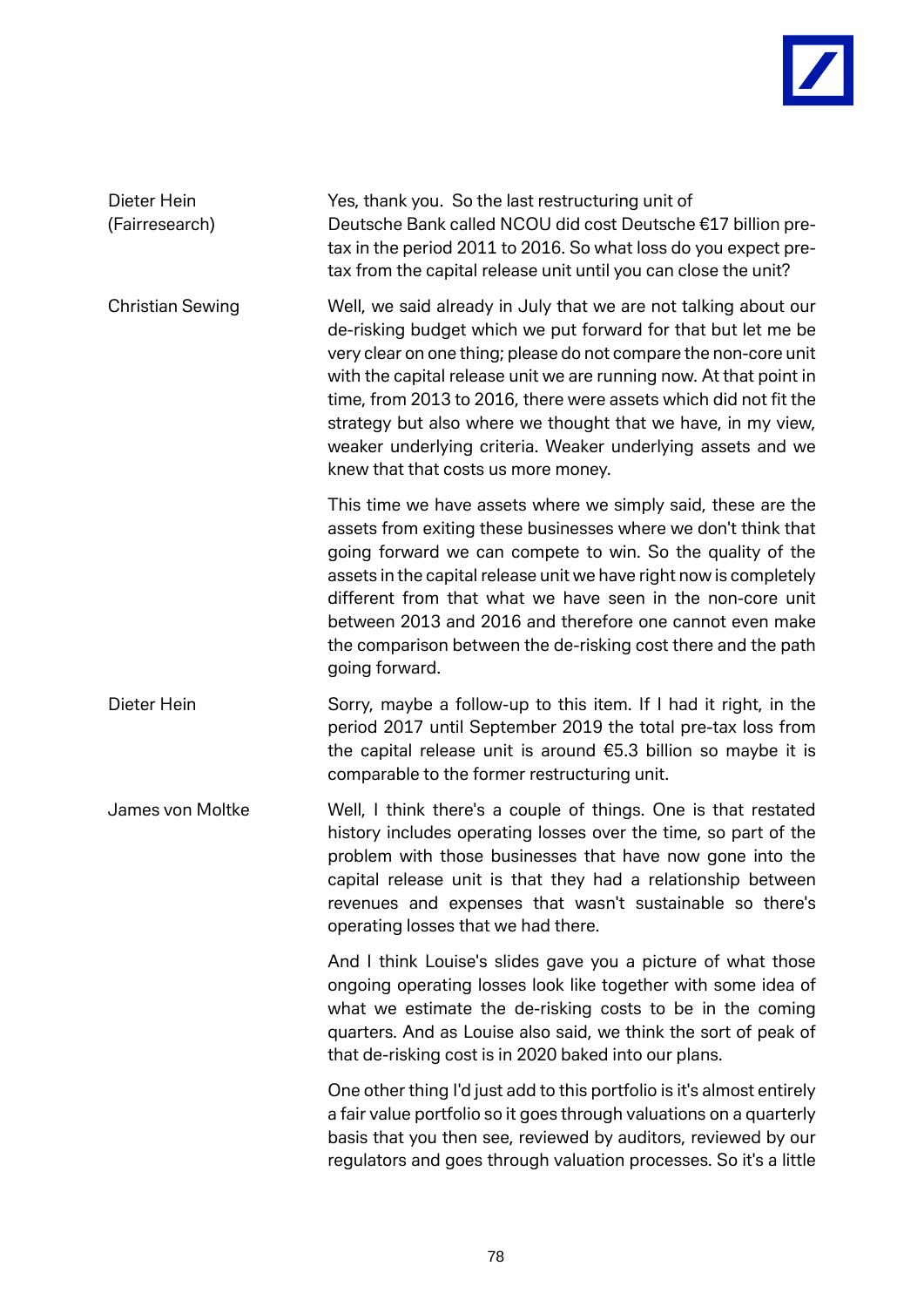

bit more dynamic than when you had sort of large stuck assets like casinos and ports.

Christian Sewing One last point while remembering the past; in the non-core we also had some of our major legal costs - which is obviously not the case now in the capital release unit so we had also a different type of losses in the non-core in the past.

James Rivett Let's go to Amit, please.

Amit Goel Two questions, slightly different topics. The first one; listening (Barclays) to the various presentations it comes across as very much the revenue growth and the opportunity there is very independent from the cost and the cost take-out. I just wanted to understand a bit more about the operating leverage so if you were to achieve the €17 billion on the cost side, you know, if the revenues, you know, happen to be stronger or weaker, I mean, how much incremental flex is there or should we just literally just keep that 17 constant?

James von Moltke So it's a good question. Look, on the upside and that would be a good world - you'd probably see some more cost, particularly around compensation that goes with the revenues depending on where those revenues arise from. So one of the challenges of managing to absolute cost targets; it doesn't give you that flexibility.

> We want to start to transition - and I think we've said this for a while - to more of a cost/income ratio view but we needed to go in this restructuring for some pretty hard targets and that's what we've managed to now over the last seven - soon eight quarters.

> The operating leverage on the downside is also a little bit hard to judge. Clearly the starting point - Mark said in his presentation but it's true of the others; if some of that revenue growth doesn't appear what left with is slightly lower-return business than we would like to see but clearly a big distance from when we are today given the controllable factors we've laid out.

> Would we want to do more on the cost side in that event? Absolutely and we've talked in particular about the stranded costs in the CRU as being the place that we need to do some additional work. But at this point it would be far too early to begin taking down that 17. I think we've got a lot of work to do on the now €4.5 billion that still lies ahead.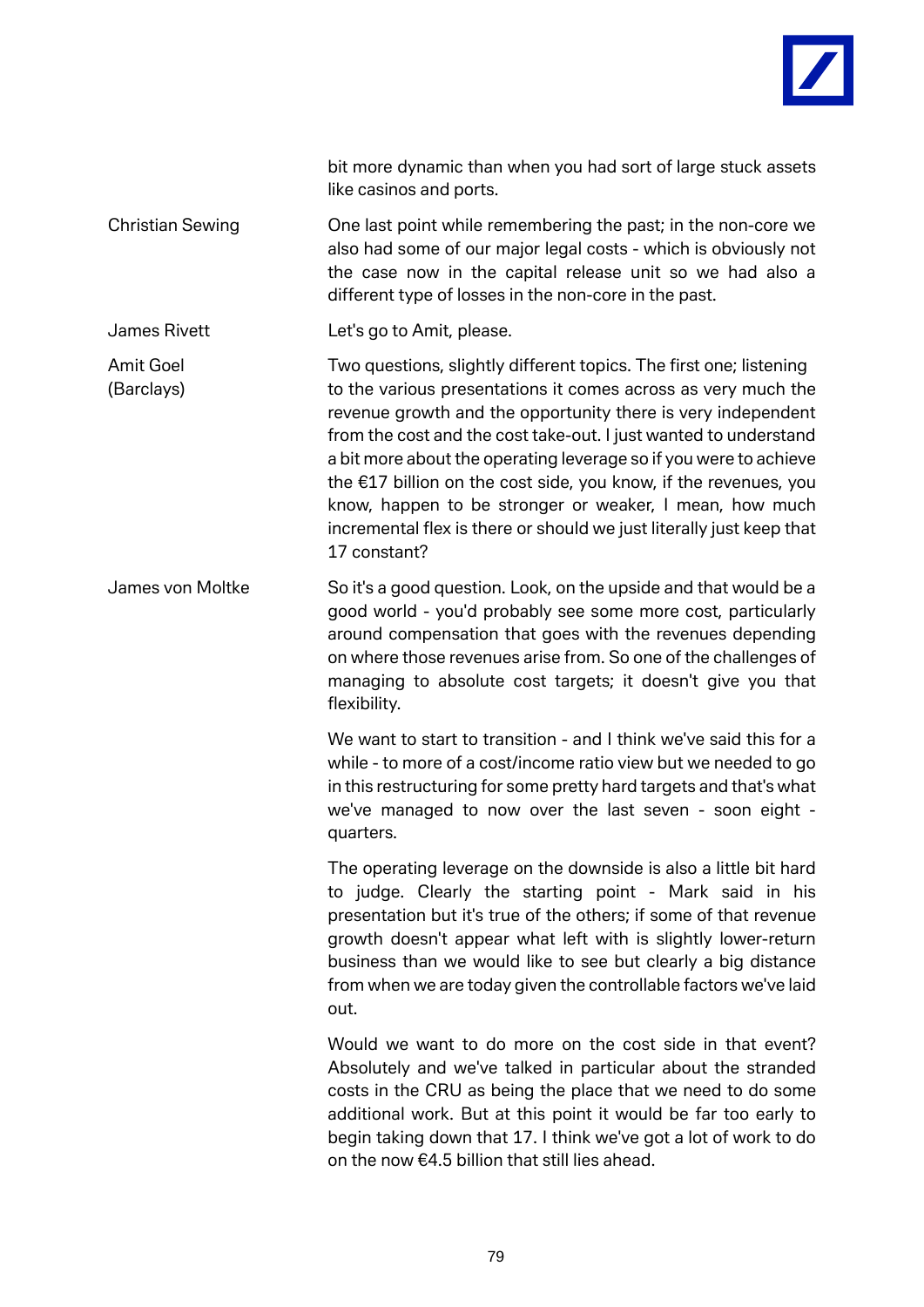

|                  | One other thing just to highlight that Louise mentioned in her<br>talk and I a little bit and it came up in other places; this idea of<br>zero-based budgeting that driver-based cost management<br>enables us to do and, Asoka, those two areas are the best two<br>candidates.                                                                                                                                                                                                   |
|------------------|------------------------------------------------------------------------------------------------------------------------------------------------------------------------------------------------------------------------------------------------------------------------------------------------------------------------------------------------------------------------------------------------------------------------------------------------------------------------------------|
|                  | Now that we can show the infrastructure services that are being<br>provided to parts of the company by service and related cost it<br>results in a conversation that says: I don't recognise that service,<br>I don't get it, I don't want to pay for it. And that then goes back<br>to the infrastructure provider - that could be me in finance or<br>Stuart in risk - and we've just got to figure out how we then<br>eliminate that service.                                   |
|                  | So it's a totally changed conversation and these two business<br>areas, if you like, are the vanguard of helping us do that across<br>the firm. Part of the reason you see so much emphasis in this<br>cost trajectory is infrastructure-related and therefore has less<br>impact on revenues.                                                                                                                                                                                     |
| <b>Amit Goel</b> | Sorry, the second part if I can, a slightly different question. It's<br>just on the capital guidance and the RWA inflation. I think, you<br>know, we've seen in the past you've been hesitant in giving some<br>of that for the Basle 4, Basel 3 finalisation, etc.                                                                                                                                                                                                                |
| James von Moltke | We have, yes.                                                                                                                                                                                                                                                                                                                                                                                                                                                                      |
| <b>Amit Goel</b> | So I'm just curious; obviously it's still a changing world. Yes, and<br>just maybe a bit more colour in terms of the assumption that<br>have gone into the 10% to 15% and the other €25 billion which<br>I think is primarily FRTB.                                                                                                                                                                                                                                                |
| James von Moltke | Primarily, yes.                                                                                                                                                                                                                                                                                                                                                                                                                                                                    |
| <b>Amit Goel</b> | But just to get a sense in case, you know, things change, etc.                                                                                                                                                                                                                                                                                                                                                                                                                     |
| James von Moltke | Sure. You're right, Amit. I've been on the end of the spectrum<br>that says it's first of all early to talk about things that are taking<br>place in 28 and 29, as well as there's a huge amount of<br>uncertainty still in how those rules will be implemented,<br>particularly given the legislative process in Europe as well as<br>some of the sort of evolving thinking about this on both sides of<br>the Atlantic and Christian may want to add some commentary<br>to that. |
|                  | The 10% to 15%, to clarify one thing; I think some of our peers<br>you'll hear talk about a mitigated outcome and that's how we see<br>it as well. When I say mitigation it isn't sort of massive business                                                                                                                                                                                                                                                                         |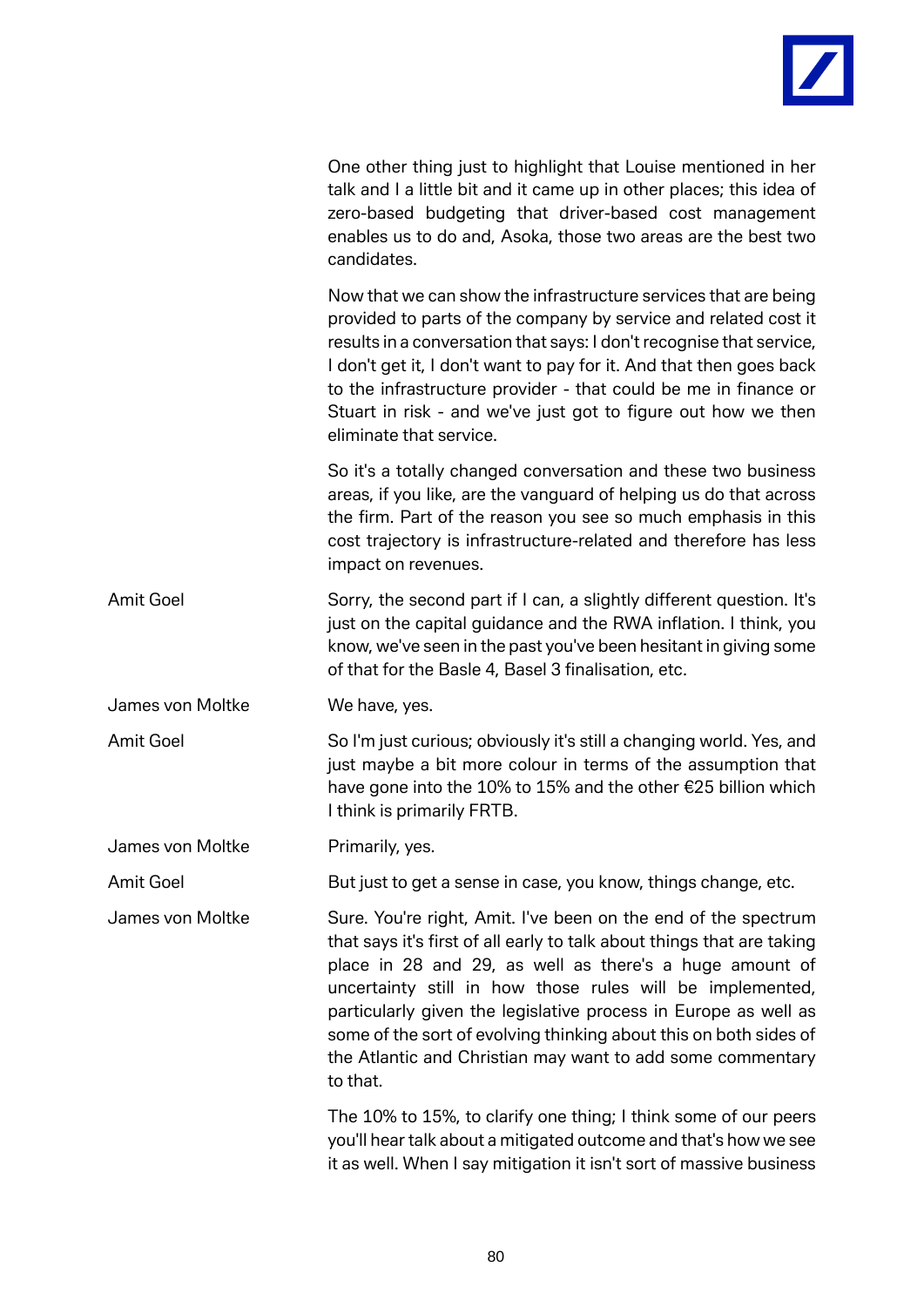

model restructurings and things like that that you might undertake if the situation is more negative than we anticipate.

But things like model enhancement, data enhancement and some relatively modest assumptions about the way the rules are implemented, in our judgement consistent with what the FSB intends but probably isn't written the way that some people understand it. So, we don't think, a heroic amount of mitigations.

Finally just on the 2024 numbers. There's sort of three or four things happening in 2024 across risk types so market risk is FRTB, CVA and also off-risk. All of those things kind of bake together and other than op risk they net out so the €25 billion of... Sorry, other than FRTB they net out so when we talk about the €25 billion it's really the market risk RWA increase from FRTB coming through.

Christian Sewing I just wanted to add what you refer to. I think Europe is finally waking up to the implementation and to the recalibration and to the final rule-setting. I have to say that over the last three or four months but in particular also after the IIF meeting in Washington there is an increased debate in Brussels, in Berlin, in other European cities how we actually implement that. Obviously it's clear that it will be implemented but the sensitivity around that, the discussion level is as deep as I haven't seen it before and that is a positive signal.

Anke Reingen **I** guess your strategy is about releasing capital and investing as (RBC) well so in terms of the capital release shown on slide eight actually from Louise how much of the run-down in the CRU is just run-off of the assets and the operations versus active sales?

> And then in terms of the reinvestment of the capital, how should we think about organic risk-weighted assets growth? At the divisional level you have given it for investment banking but for private banking, corporate banking what should we think about organic growth in risk-weighted assets? Thank you.

James von Moltke Sure. First part of the answer is it's both run-off and active derisking. Obviously when we can - you know, and Louise may want to add - when we can rely on just run-off to take place that's great and that doesn't create de-risking costs. Where we accelerate is where it is capital-productive to engage in a sort of a proactive de-risking cost.

> In terms of how we then allocate the capital that comes out, that's a dynamic process, as you can imagine. You've seen that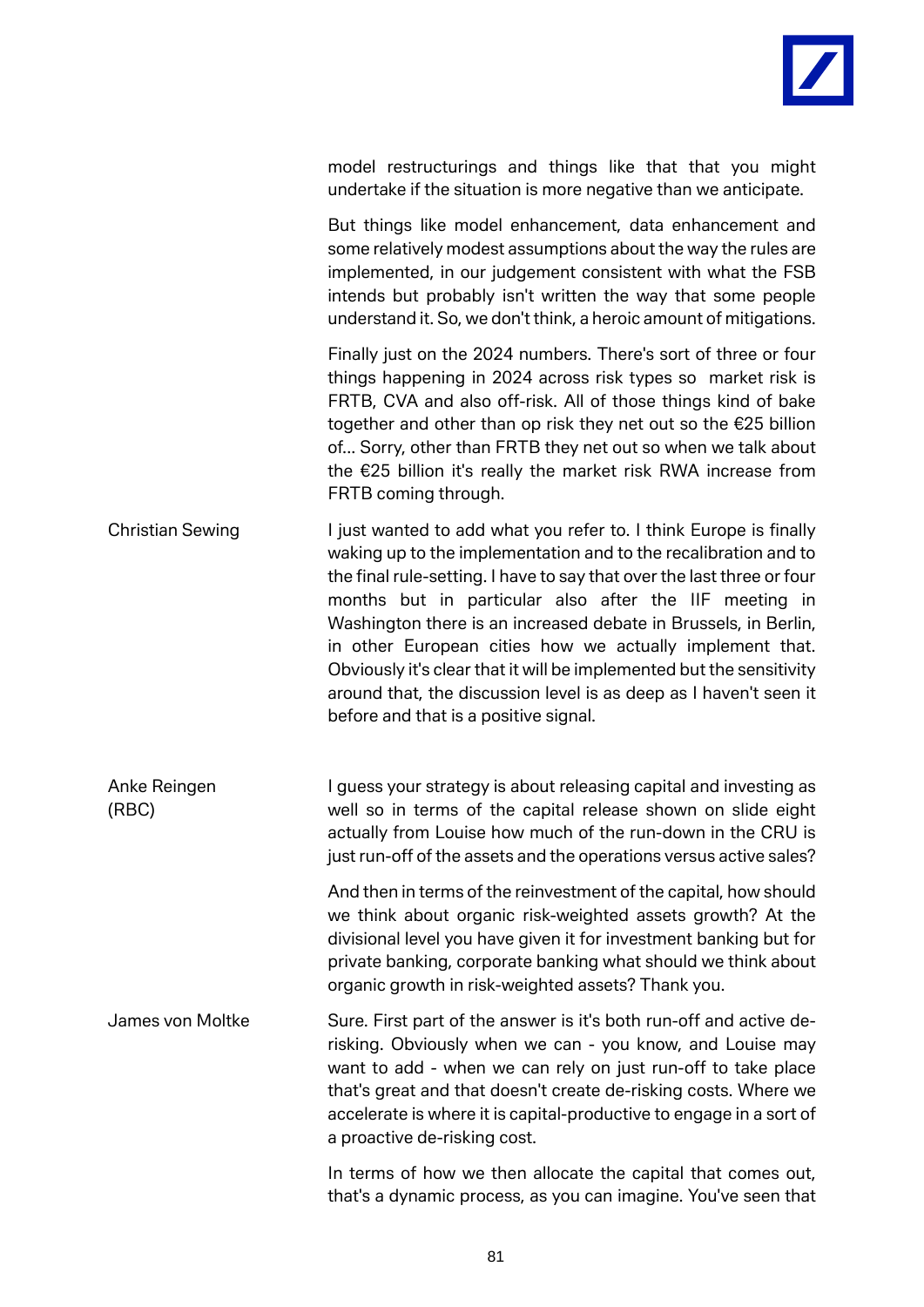

there've been some changes in assumptions since the summer as we've sat down in a new planning round, talked to the businesses about where the opportunities are, where we can put the balance sheet to work.

We actually see some opportunities or have seen some opportunities on the capital side that has allowed us to put out a little bit more balance sheet over this planning horizon, again working with the businesses on where that can be achieved within our credit appetite, within our client base that we target and with prudent targeting, if you like, of where we put the balance sheet to work. Anything you want to add?

Louise Kitchen **I** didn't see who asked the question, but it's between 10% and 15% effectively is run off so what we do is we prioritise the schedule, the timetable of de-risking and we set certain dates by each portfolio as to what we're actually just going to let run off and what we're actually going to de-risk in the future. But for this year it's just over 10%.

Anke Reingen So 80% to 90% of sales.

Louise Kitchen **Eight to ten...** 

Anke Reingen 80% to 90% for the other part.

- Louise Kitchen So on an annualised basis just between 10% and 15% runs off and the rest of it may run off in the future but we prioritise on the basis of which one, what date runs off.
- Anke Reingen And then on the risk-weighted assets question I was looking for a target risk-weighted assets growth on an organic basis in your business plan.

James von Moltke I mean, to be honest, we don't target a risk-weighted asset growth. It's a function of the underlying growth in the balance sheet that we think we can afford from a capital perspective and of course the mix that comes there. You know, a lot of - as Karl said in response to a question about growth in the Private Bank, a lot of that is actually quite low RWA, at least on content, on the IRB given it's mortgages, it's, you know, it's secured lending.

> So it's not going the way we think about the balance sheet growth but in some ways an output that needs to be then calibrated against what we can afford in our capital plan.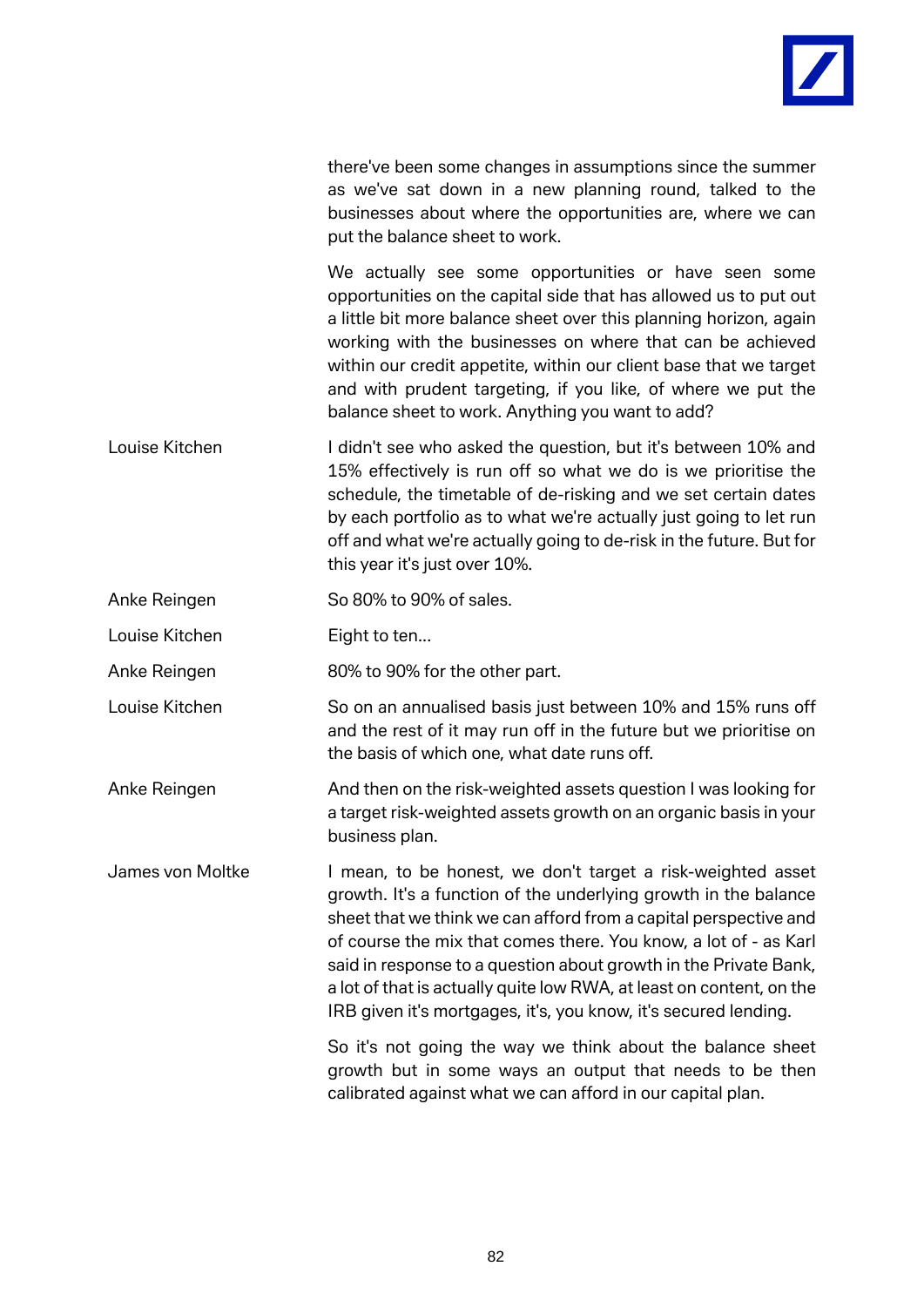

Magdalena Stoklosa I'm actually just going to follow up from Anke's question. (Morgan Stanley) We've talked about risk-weighted assets inflation but of course there's the other side of it, your future capital requirements and of course we have seen what kind of has happened over the last couple of weeks as well. How do you see that trajectory progressing from here? Christian Sewing Well, I think first of all we are grateful that the regulators are crediting us for the changed business mix, for the clear structure and strategy and obviously that we are following up in a way like we said it in July. But we view that as a first step. Others must follow because if we can show over a certain time period that we can have a business mix with 70% coming from the three stable businesses where we show that the remaining 30% from the investment bank is in particular depending on the markets business where we have a top-five market-leading position.

And I think Ram and Mark pointed out that actually the stability in that business is a different one than a lot of people think. If we can show that we maintain a solid and a robust balance sheet, which we're completely determined to, we view that further reductions should be our goal because we also have to compare ourselves with other European peers and if we look at other banks in Europe with a comparable business mix then we see that there's room for further downside. We have to deliver and then I'm sure we are treated fairly.

James von Moltke Just one other thing I'd perhaps add to your point, Magdalena; the capital even from these regulatory effects is actually not just a one-way street. As you will have seen on our disclosures, we actually have some capital surcharges and other things that get applied that then come off as we complete remediation so in our plan there's some capital that comes back to us from those things.

> And also we tend to be conservative in how we forecast. I sort of tried to indicate this in my prepared remarks, the impact of regulatory. When I think about variability in some of our forward-looking forecasts, we can afford to be variable on either side of a base case. In capital we have to be conservative so that the variability's only to the upside.

> You heard us on - you know, labour through in the earnings call what we think's going to happen in TRIM or in other things and very often it'll come on the, if you like, the favourable side of outcomes and I would hope that that will continue.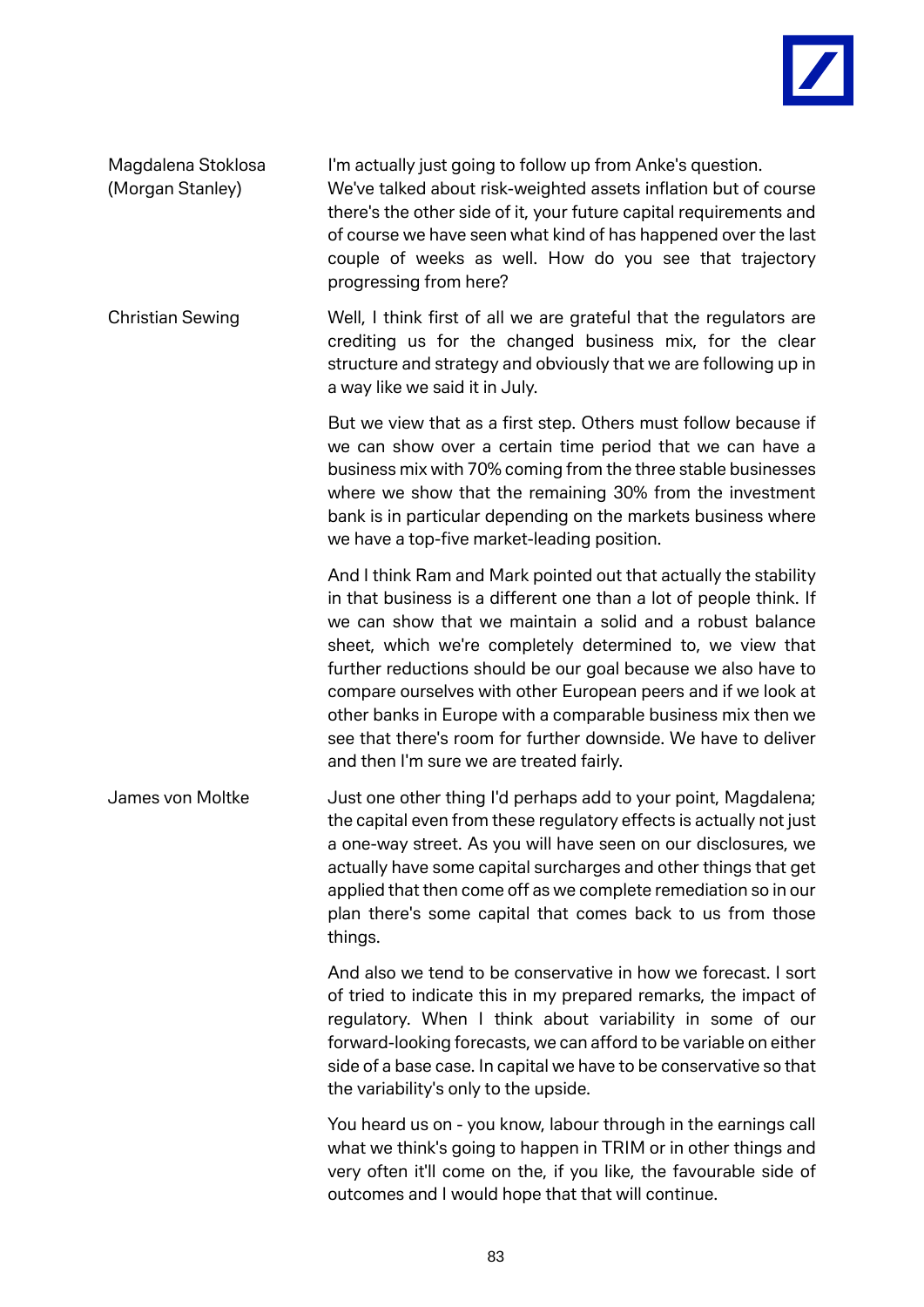

| <b>Andrew Coombs</b><br>(Citi) | One follow-up on capital and then just one clarification on the<br>private bank. On the capital, following up from Magdalena's<br>question, you've had the reduction in the SREP. There's also<br>been a lot of news flow around the 104A rules that have come<br>out in terms of filling some of the pillar two requirement with tier<br>one and tier two.                                                                                                                                                                  |
|--------------------------------|------------------------------------------------------------------------------------------------------------------------------------------------------------------------------------------------------------------------------------------------------------------------------------------------------------------------------------------------------------------------------------------------------------------------------------------------------------------------------------------------------------------------------|
|                                | So in short, is 12.5% still the right hurdle rate or could that come<br>down?                                                                                                                                                                                                                                                                                                                                                                                                                                                |
| James von Moltke               | We think 12.5% is the right rate. You know, things in the<br>environment could change over time but it's far too early to think<br>and talk about that. We're going to manage to 12.5% as our<br>minimum. You know, one thing just on the 104A. As we look at<br>the rules or legislation as it's drafted, yes, there is the possibility<br>that the pillar two bucket could be filled 56/44 if that were to be<br>interpreted that way by the ECB and we don't have any insight<br>frankly into what the ECB intends there. |
|                                | For us that would be an opportunity of about 3.85 billion of our<br>CET1 and maybe that's an opportunity in time - again not part<br>of our planning or expectations and frankly, you know, as I think<br>about it the way capital structures are built today you'd expect<br>150 basis points of AT1 and 200 basis points of tier two.                                                                                                                                                                                      |
|                                | My expectations of that aren't really changing at this point but<br>conceivably there<br>opportunities there<br>those<br>are<br>and<br>opportunities of course can help our trajectory.                                                                                                                                                                                                                                                                                                                                      |
| <b>Andrew Coombs</b>           | Okay, thank you, and then on the Private Bank revenue split<br>between the three segments 60/20/20, could you provide us<br>with the cost split as well, please?                                                                                                                                                                                                                                                                                                                                                             |
| James von Moltke               | You have a little bit of an indication on the page and we're not<br>going to go deeper in part because of this driver-based cost<br>management; it's going to have settled down next year and we'll<br>have a much, much better picture of appropriate allocations or<br>charges to each of the businesses at which point I think we'd<br>have more confidence of giving you sub-segment P&L's in their<br>entirety.                                                                                                         |
|                                | So forgive me but we're transitioning. I think it gets to an<br>important point and perhaps a little bit of explanation as to why<br>there's so much change that's going on. It's that we feel -<br>whether it's FTP or driver-based cost management - we needed<br>to get the company to a place where we really understand the<br>P&L's, the contributions of all the businesses in a granular way.                                                                                                                        |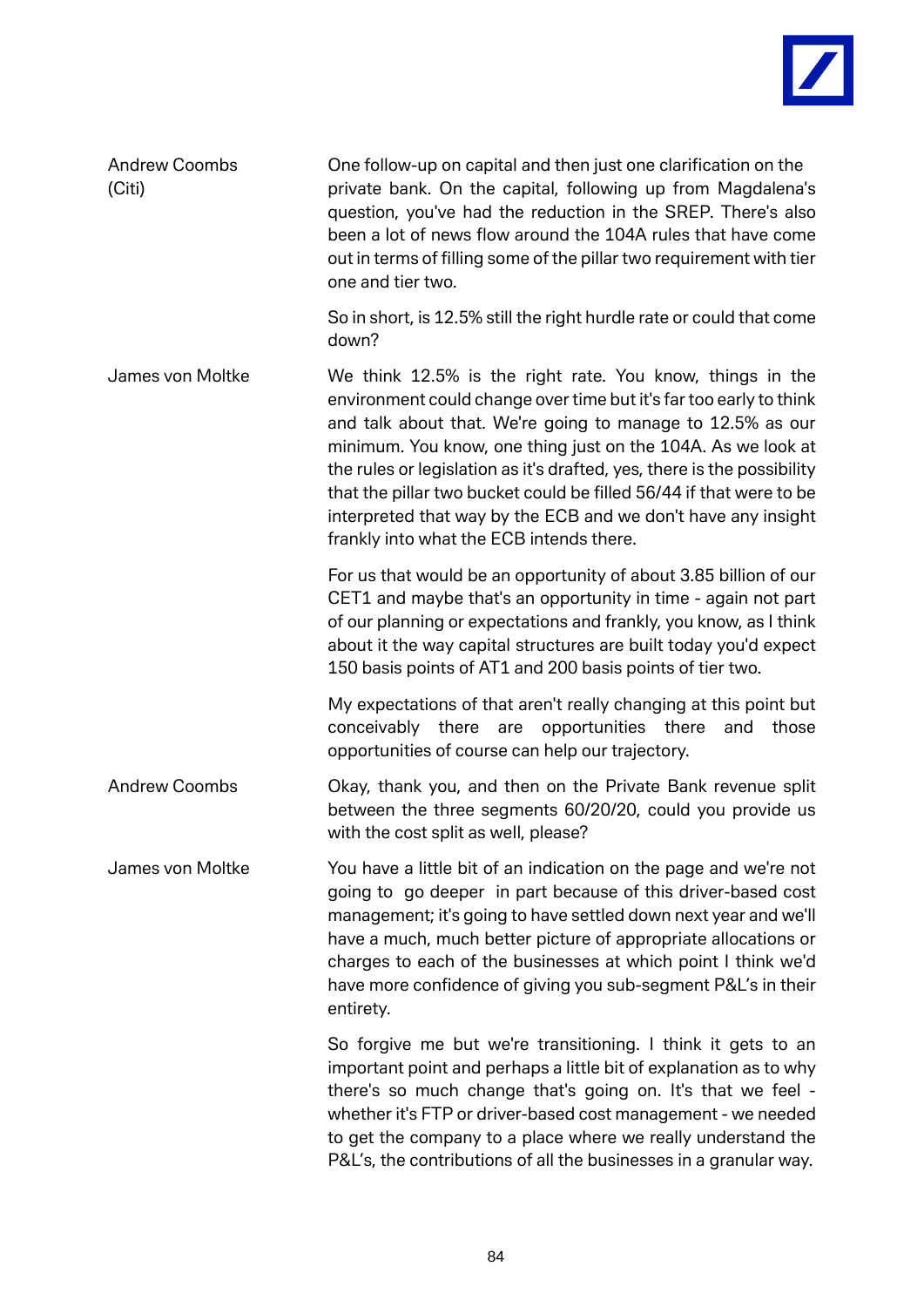

|                         | And the changes that we've implemented this year give us that<br>opportunity. Conceivably they can offer some more disclosure<br>opportunity over time but the slides, as I say, give you an<br>indication of the relationship today.                                                                                                                                                                                                    |
|-------------------------|------------------------------------------------------------------------------------------------------------------------------------------------------------------------------------------------------------------------------------------------------------------------------------------------------------------------------------------------------------------------------------------------------------------------------------------|
| <b>Christian Sewing</b> | There was a little indication when we said retail is all about<br>efficiency and in particular in Germany and that's also the<br>answer Karl gave to the question, why can you make 10% also<br>in Germany. We have the big opportunity to really now do the<br>efficiency on the scale business. We have 20 million clients. We<br>have two banks. You heard about one IT platform, one head<br>office.                                 |
|                         | The incremental savings Manfred and Karl are looking at in the<br>head office, in the operations; it's really something where we<br>there see efficiency gains.                                                                                                                                                                                                                                                                          |
| Andy Stimpson<br>(BofA) | Thank you very much. We've heard from the - this is more for<br>Stuart here, sorry. We've heard from some of the business unit<br>leaders and I think it's fair to say they're all, as a broad-brush<br>statement, looking for volume growth and quite a lot of volume<br>growth in some cases; things like structured lending and wealth<br>that make 12% a year, consumer finance outside of Germany by<br>7% a year.                  |
|                         | I think it's also fair to say that if you did a survey of people the<br>broad response would be that we're probably quite late-cycle.<br>So I'm just wondering, as your role as chief risk officer, what your<br>push-backs were on some of those rates and how you felt they<br>were taken into account. Thank you.                                                                                                                     |
| <b>Stuart Lewis</b>     | Okay, thanks, Andy. So where you see the growth tends to be in<br>the corporate bank in several areas, either in areas of trade<br>finance and particularly for multinationals where we have for<br>example Asian or emerging markets so that's kind of for us quite<br>a traditional business. I think Stefan said we were born to do<br>that business 150 years ago so I think we're pretty comfortable<br>with that kind of activity. |
|                         | We have quite a lot of structured financing business both in the<br>commodity space and export finance. That generally - that<br>business tends to be ECA-covered and actually the risk profile<br>and our loss experience there is relatively low.                                                                                                                                                                                      |
|                         | If you think about the Private Bank then, yes, we've seen some<br>requests for increasing consumer finance. There that is really<br>around how your credit scoring is and what your reward is to                                                                                                                                                                                                                                         |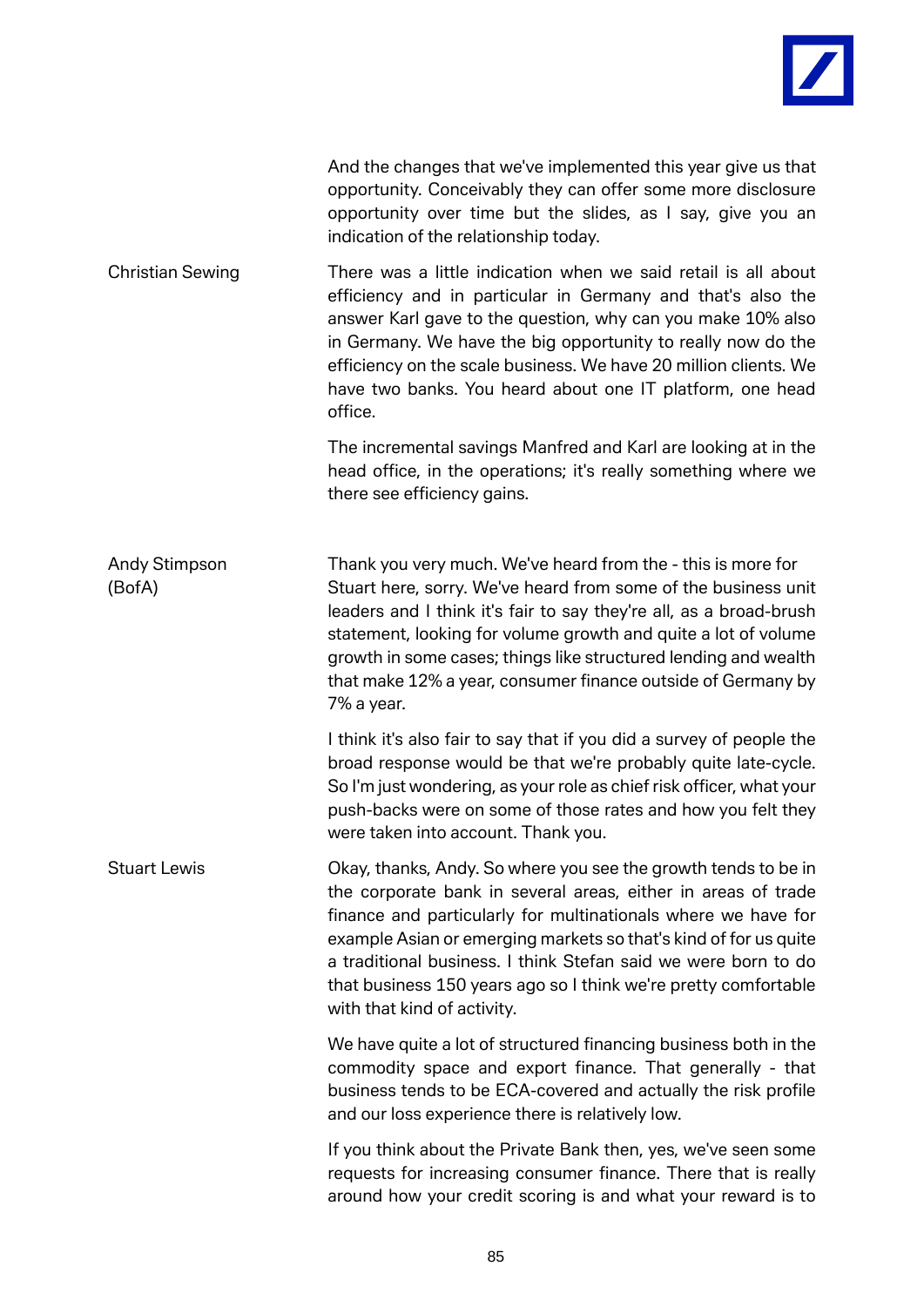

|               |  | cover your losses so in at least our experience our rewards have |  |  |
|---------------|--|------------------------------------------------------------------|--|--|
|               |  | certainly outpaced any increasing LLPs that we've seen           |  |  |
| historically. |  |                                                                  |  |  |

And then the other place that we're looking at expanding is in that mortgages sector. As I mentioned, over the last five years, you know, the mortgage CLPs are negligible. If you look at globally for the bank or group-wide for the last five years our CLPs have been sub 20 basis points; over the last ten years sub 30 basis points and if you include 2009, which was their 100 basis-point high-water peak then CLPs would be round about 35, 36 basis points over the last 11 years.

So I think that tells you that our underwriting standards remain strong. We are absolutely at the tail when it comes to setting risk appetite and strategy and I believe that the team has done a thorough job in assessing the downside risk.

James von Moltke Can I just add - I have one thing on Claudio's business. Remember that when you acquire advisors, a book of business tends to transfer with them or very shortly afterwards, so some of it can be sort of non-organic but still absolutely in our risk appetite or risk box and secured lending that we're really comfortable with.

> So don't understand that growth as only, you know, putting real emphasis behind growth; there's also some non-organic in there.

Christian Sewing I would also say, to not belabour this point but risk management starts here really in the front office. I think the discipline and the underwriting skills which come from the front office is something which is a strength of Deutsche Bank so in this regard the whole value chain from front office to then the risk management infrastructure is something why I said in my speech, it's a world-class risk management.

> Of course it's Stuart's department but it starts actually with the behaviour, the culture and the standards which are set in the front office.

Adam Terelak I had a couple of follow-ups on capital and the first was on (Mediobanca) operational risk. You've kind of over-performed on operational risk reduction year to date but it's - one of the moving parts into next year we haven't got any guidance on is core op risk so if we could get a bit more detail there and how would that tie up with the guidance for the 2024 Basel finalisation?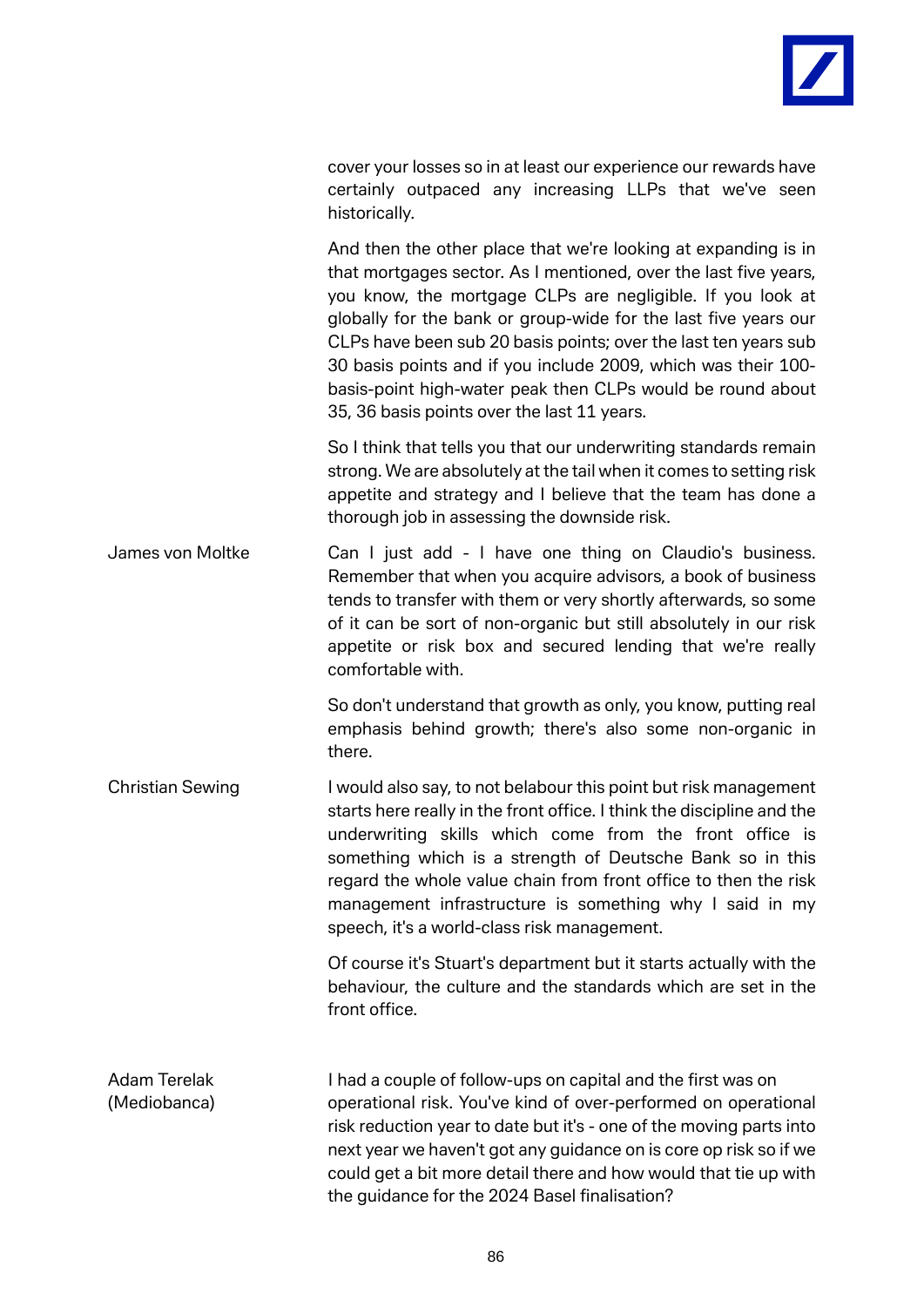

| And then I want to ask another question but it's a kind of a     |
|------------------------------------------------------------------|
| repeat of your buffers and what you're comfortable with. Clearly |
| we don't know where the capital requirement is going but on a    |
| long-term basis what kind of buffer would you like to run over   |
| the look-through SREP you might have in a few years' time?       |

Christian Sewing I'm happy to do the second one. I think, you know, we clearly said that despite the 25 basis points' reduction which we now got we are not changing our 12.5% guidance as the minimum threshold. I think that is actually a good guidance and that you are saying we want to be 100 basis points above that, what is kind of the regulatory minimum.

> We haven't actually discussed that because for us now, you know, we have the 12.5 minimum. We said clearly we want to stay above 13% in 2019. We have a clear path for 2020. In this regard I can only emphasise that what James said and what James and Stuart are driving kind of every day and every week.

> There is no debate and there is no flexibility on capital. That must be hit and therefore we have an early warning system. We are very diligent about this one and therefore we are working always with the buffer and with the current buffer I think we're adequately positioned.

Stuart Lewis Shall I do op risk? We have some further model changes with regulators at the moment. It's unclear whether that gets approved before end of the year or into next quarter but for the next several years I would see op risk reduction as being, you know, somewhat minimal.

> It's really then a question of the unwinds of the business and reduction of the business volumes. With the SMA coming through we give guidance of about - anywhere between 60 and 65 billion of op risk under SMA, you know, at that point in time.

Stuart Graham A couple of questions, please. I think in July you said that you (Autonomous) expected 2020 revenues to be roundabout  $\epsilon$ 22.8 billion and since then the perimeters changed and there've been lots of ups and downs. Maybe you could give us some new rough guidance for 2020 revenues.

> And then the second question is back to James' slide on the mitigation measures and the deposits that could be charged negative rate. I know you've already answered the question once but I probably just don't quite understand it. I mean, it seems there's a lot more you could do. What has to happen for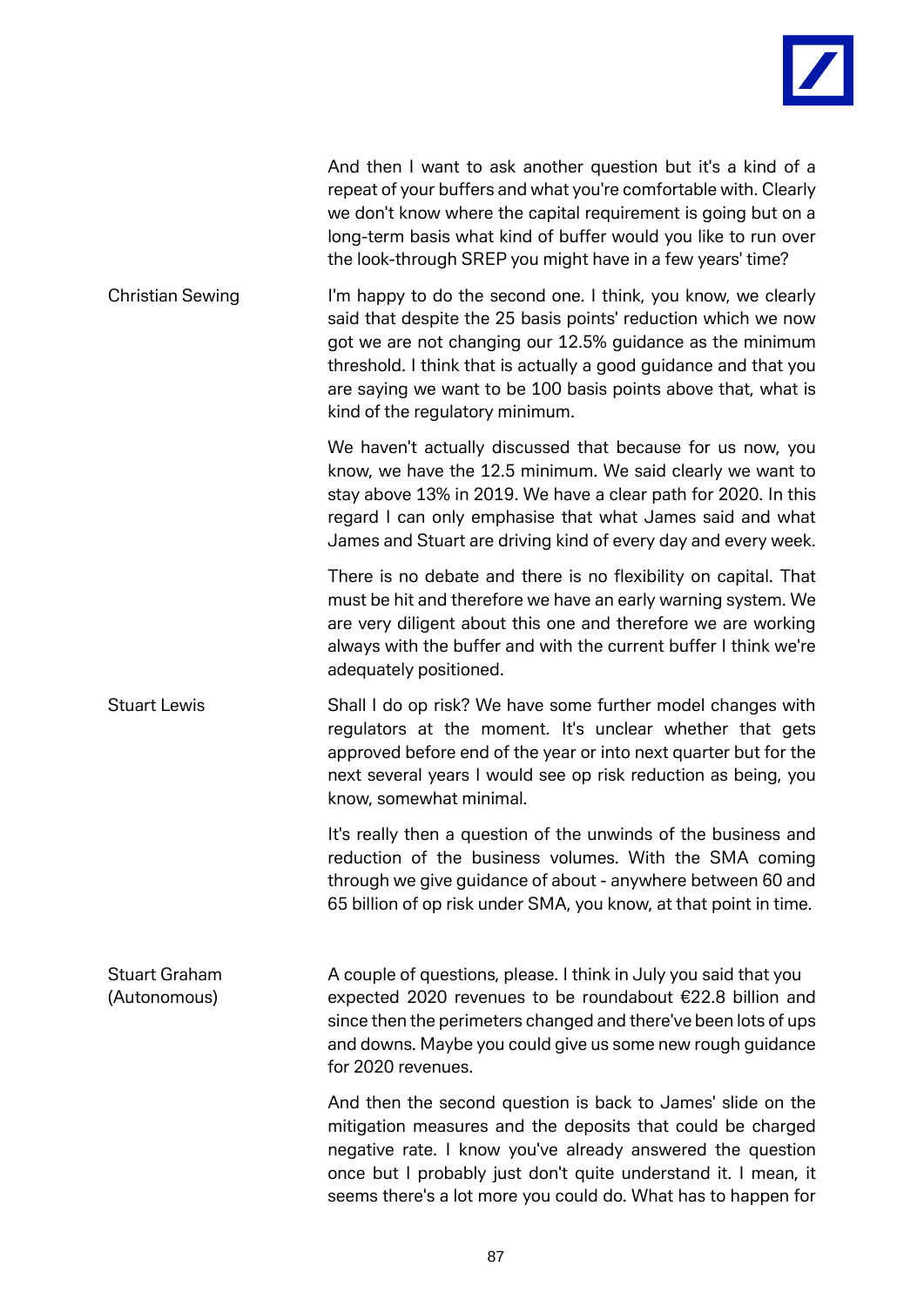

you to do that, is it about competitive pressures in the market, is it something you have to do, what is it that unlocks that potential?

James von Moltke So I think we've given a whole bunch of details on the financial model so I probably don't want to go into too much detail but, you know, modestly up next year based on what we're seeing.

> And I will say, you've heard us talk, I think, today a bit more confidently about the revenue outlook. You know, perhaps we see some upside to what even we're planning in 2020 based on that experience in the last five months or so. We said in the summer we were making some conservative assumptions about the first couple of quarters of this restructuring.

> What you're hearing from us now is we are ahead, in some cases well ahead of the internal planning that we've put in place for our sort of transformation period. We hope that continues but we've been, I think, appropriately conservative at least in these coming quarters.

> In terms of deposits, you're absolutely right and what we are still, I think, in the early days of doing is the industry feeling out how far and how quickly you can go with these things. Of course, as you heard from Stefan, you know, one can put through pricing changes in what you might call the professional market of corporate treasurers more completely, more fully and quickly.

> One thing I'd add though about that dialogue is it's not just a here's-the-bill dialogue. It is, as Stefan outlined, what can we do to help you manage that liquidity by currency, other products that are off our balance sheet, what is the type of relationship you have.

> In the Private Bank it's a different dialogue. To begin with, the higher tiers of deposits; again those clients are more familiar with the idea that they would bear some cost associated with negative rates. As you go further down that's harder and, as Karl outlined, there's still some uncertainty, if you like, in the German market of where you will start and how you explore the legal aspects of that.

> As we say, with that broad mass of small-value depositors there's currently no expectation that we pass on negative rates to them at least in that form. It could be that we implement new fees and pricing structures but how far down you go will also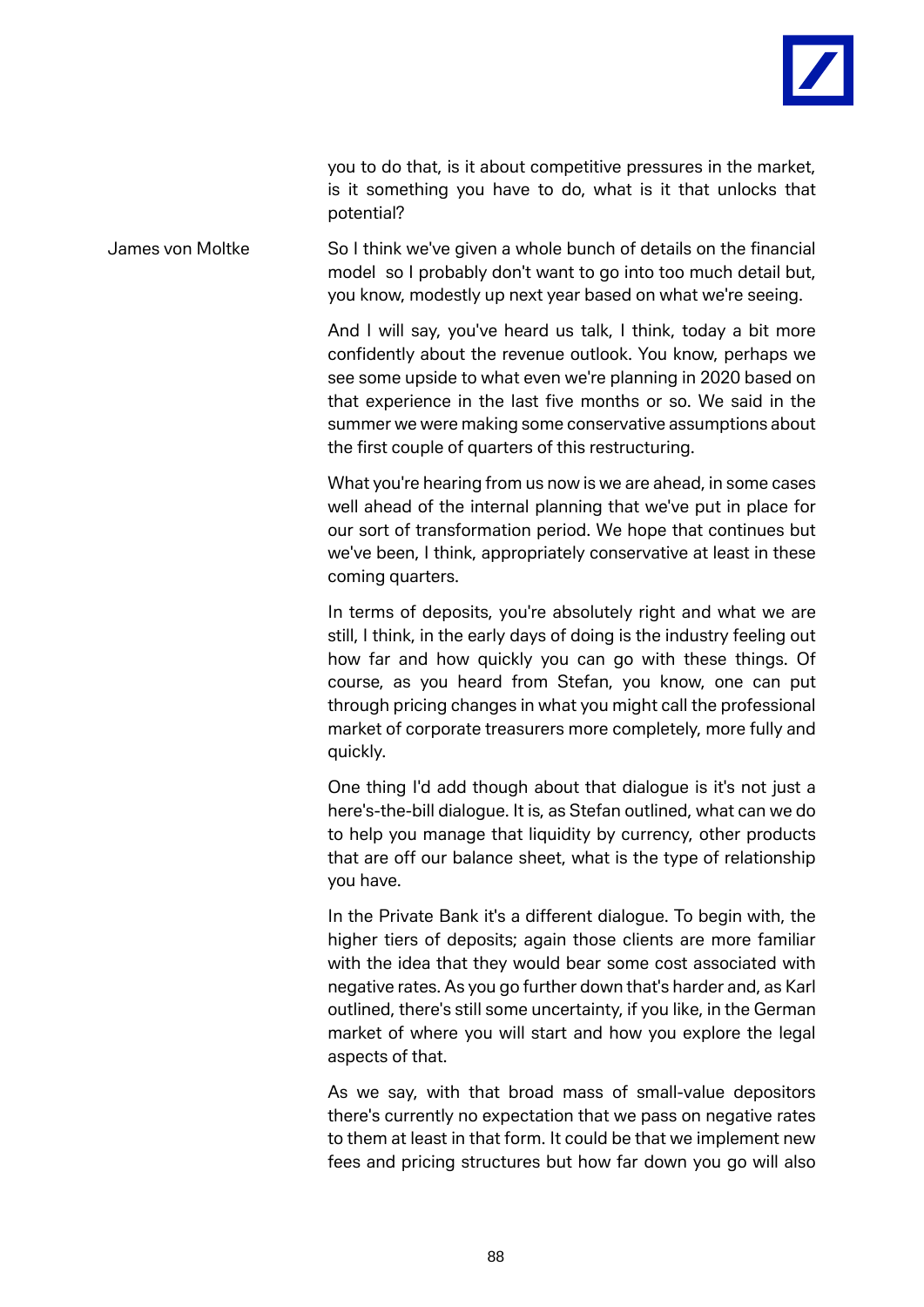

depend on how the market evolves and how each of those client relationships evolves. Many of them will be one-on-one.

Short version; we have, I think, been conservative about how much of that almost €260 billion deposit base that is essentially sight deposits we think we can apply it to. I think the total number against that €100 billion is obviously a much bigger number than we've built into our planning.

Christian Sewing Stuart, one more point to that; I really do think - and Stefan is too humble to admit that but he actually changed his management team in GTB and the way they are applying it in the Corporate Bank now, going out to corporate clients; you also need their courage - they have the courage, they're brave enough to do this. We were in this regard not doing the right things in the past.

> He has changed the management team and that shows what action you can do and we will not stop here. By the way, one answer to your question which you had, because on the financing side we said that the loan book is growing but you can't see that in the income. Actually in the financing income we also have the distressed debt income. That was actually increasing, offset also by the credit business, the financing business, just as an additional answer to you for your question from before.

- James Rivett That's great and with that, Christian, let me hand over to you to conclude and then we'll end the formal session.
- Christian Sewing Well, I think we had a long day and I, on behalf of the management board of the group management committee, I really would like to thank you for being here and for us it was a great opportunity and hopefully it was also helpful for you to go deeper into our transformation, to share with you more details of the underlying business.

You saw the management team of Deutsche Bank and we in particular wanted to give you that insight. Also internally it was a little nice side-effect with that investor day today. We concluded our internal planning round for next year earlier so it's always nice so also have side-effects but no, to be honest, I hope it helps you.

I really would like to leave four items with you. First of all I hope it came true; it's all about execution, it's all about discipline, it's all about day-to-day work. We are focused on delivery. We have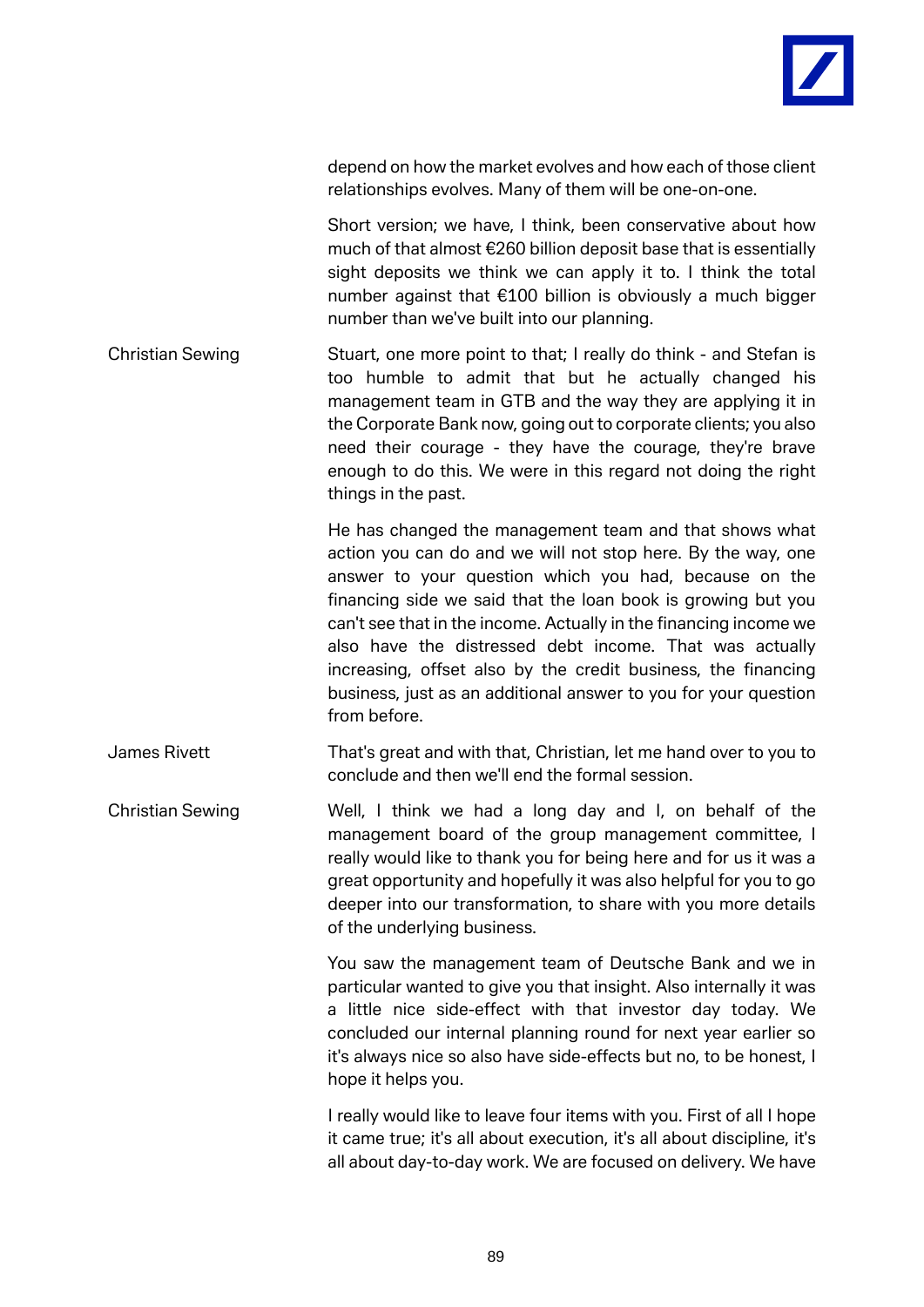

done it since July and, as James just said, we are in line with our goals and in some even ahead.

We're making good progress on cost, on capital and I think we also see - and that is my second point - we also see that actually the franchise is appreciating that and let me add one thing. A lot of people are saying, well, the investment bank, now you have two or three nice months.

The most important about the investment bank is actually that the halo impacts when we exit equities are not that as we actually anticipated that. The clients stayed with us. We were immediately in contact after July 8<sup>th</sup> with all our clients who were affected by the equities exit.

And of course we had internal assumptions around that. The outcome, what we see after five months is that far more clients actually stay with us in the other businesses we keep and that shows that actually the vote of confidence and that the engagement with the clients - in particular then obviously in the investment bank but also with impact on the corporate bank - is far better.

The execution which we are doing reaffirms our financial targets for 2019, 2020 and beyond and we can assure you that we will maintain a robust and healthy balance sheet because we all believe that is actually the foundation for a long-term, sustainable, profitable institution.

And finally hopefully you have seen this is a team which is hugely determined, hugely committed to deliver that what we promised. It's a management team which I think is energised, which is not only determined but is also flexible enough to actually react on issues which come up and where we have to counteract with swift action.

The spirit of teamwork and collaboration in this bank and in the broader management team is on a level, which I haven't seen it in particular since I've been in the senior management of Deutsche Bank so I'm highly energised by that one.

And it's nice to see that it's not only internally - I've talked about our staff - that we get the positive feedback from clients and our regulators. With this I can really tell you it is different this time. We keep the discipline, we keep focus on execution and we do it quarter by quarter, month by month, week by week, day by day.